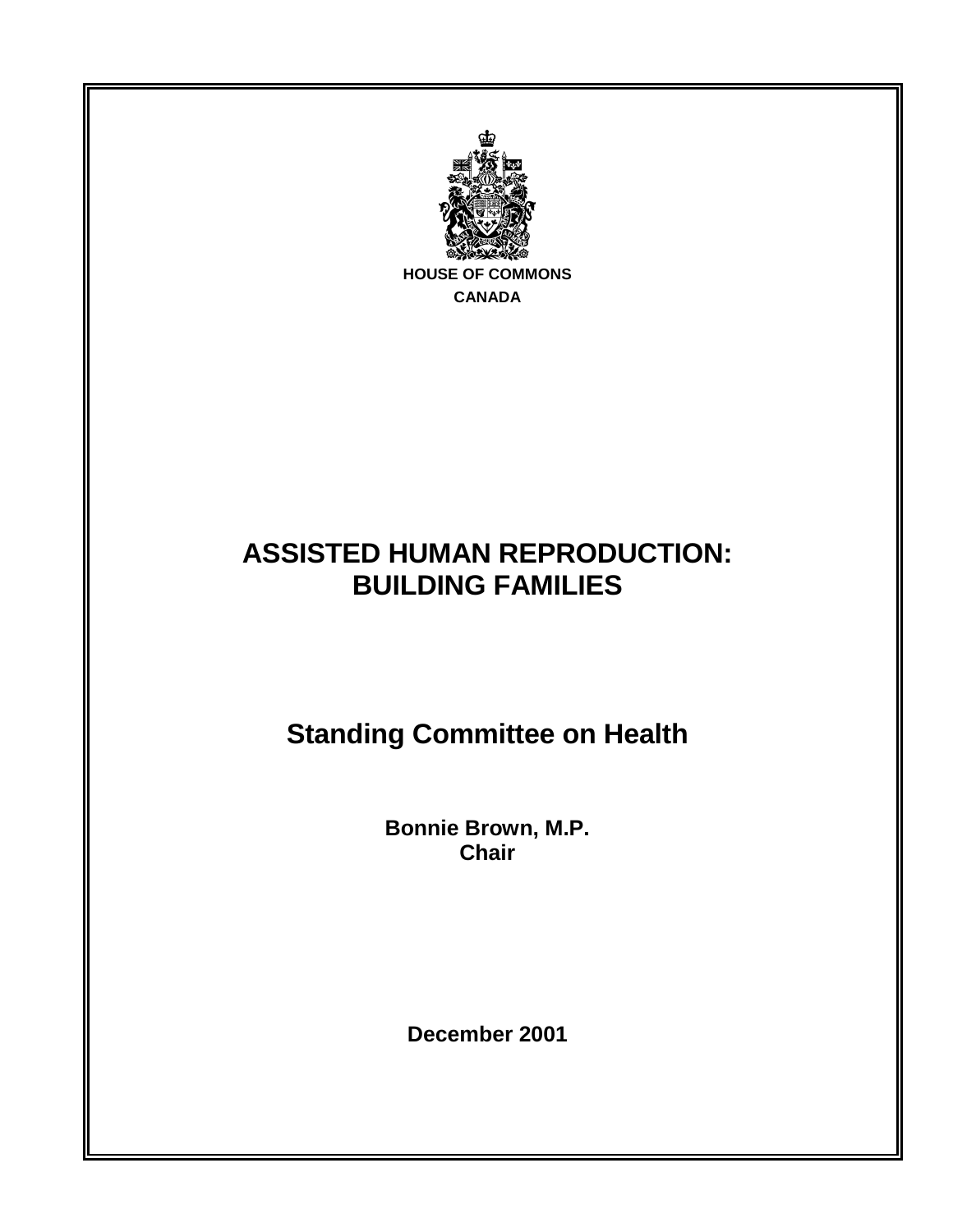If this document contains excerpts or the full text of briefs presented to the Committee, permission to reproduce these briefs, in whole or in part, must be obtained from their authors.

Also available on the Parliamentary Internet Parlementaire: http://www.parl.gc.ca

Available from Public Works and Government Services Canada — Publishing, Ottawa, Canada K1A 0S9

The Speaker of the House hereby grants permission to reproduce this document, in whole or in part for use in schools and for other purposes such as private study, research, criticism, review or newspaper summary. Any commercial or other use or reproduction of this publication requires the express prior written authorization of the Speaker of the House of Commons.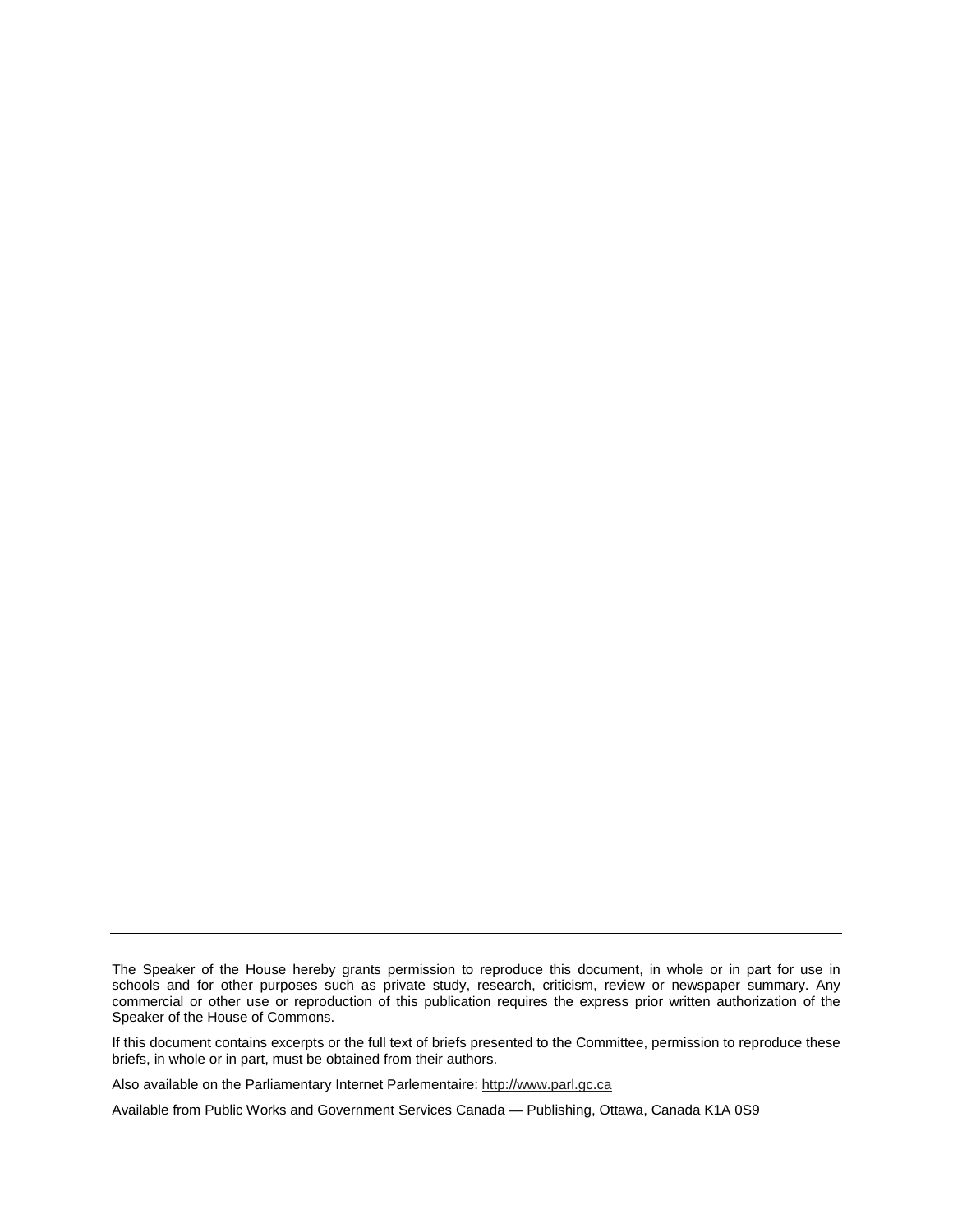# **ASSISTED HUMAN REPRODUCTION: BUILDING FAMILIES**

**Standing Committee on Health** 

**Bonnie Brown, M.P. Chair** 

**December 2001**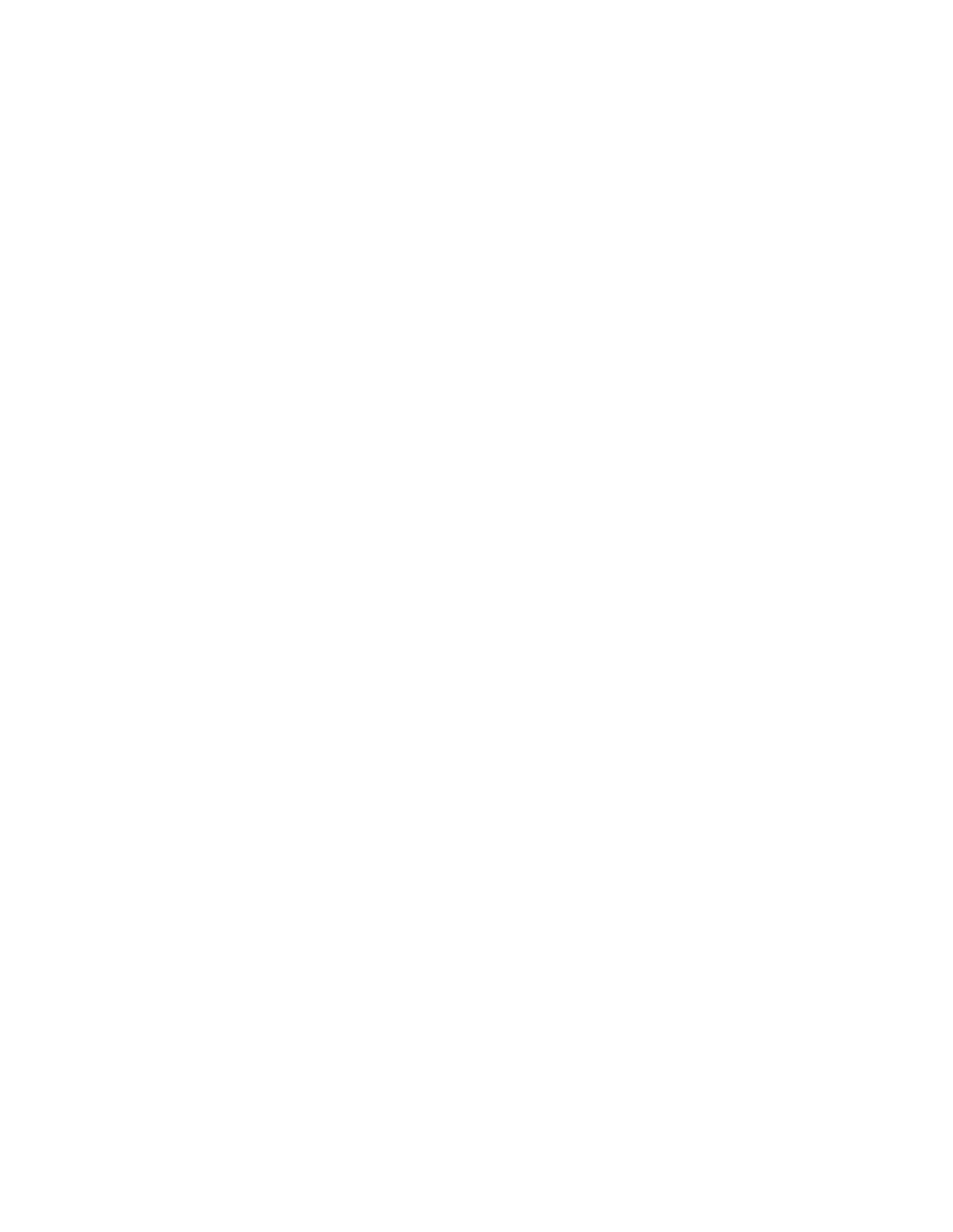# **STANDING COMMITTEE ON HEALTH**

### **CHAIR**

Bonnie Brown

# **VICE-CHAIRS**

Reg Alcock Rob Merrifield

#### **MEMBERS**

Diane Ablonczy **James Lunney** 

André Bachand **Réal Ménard** 

Diane Bourgeois **Diane Strategies** Judy Sgro

Jeannot Castonguay **Yolande Thibeault** 

Stan Dromisky

Colleen Beaumier **Hélène** Scherrer

Brenda Chamberlain **Judy Wasylycia-Leis** 

# **ASSOCIATE MEMBERS PARTICIPATING IN THIS STUDY**

Preston Manning Preston Manning Pauline Picard

# **CLERK OF THE COMMITTEE**

Gary S. Sokolyk

# **FROM THE RESEARCH BRANCH OF THE LIBRARY OF PARLIAMENT**

Nancy Miller Chenier Sonya Norris Monique Hébert François Côté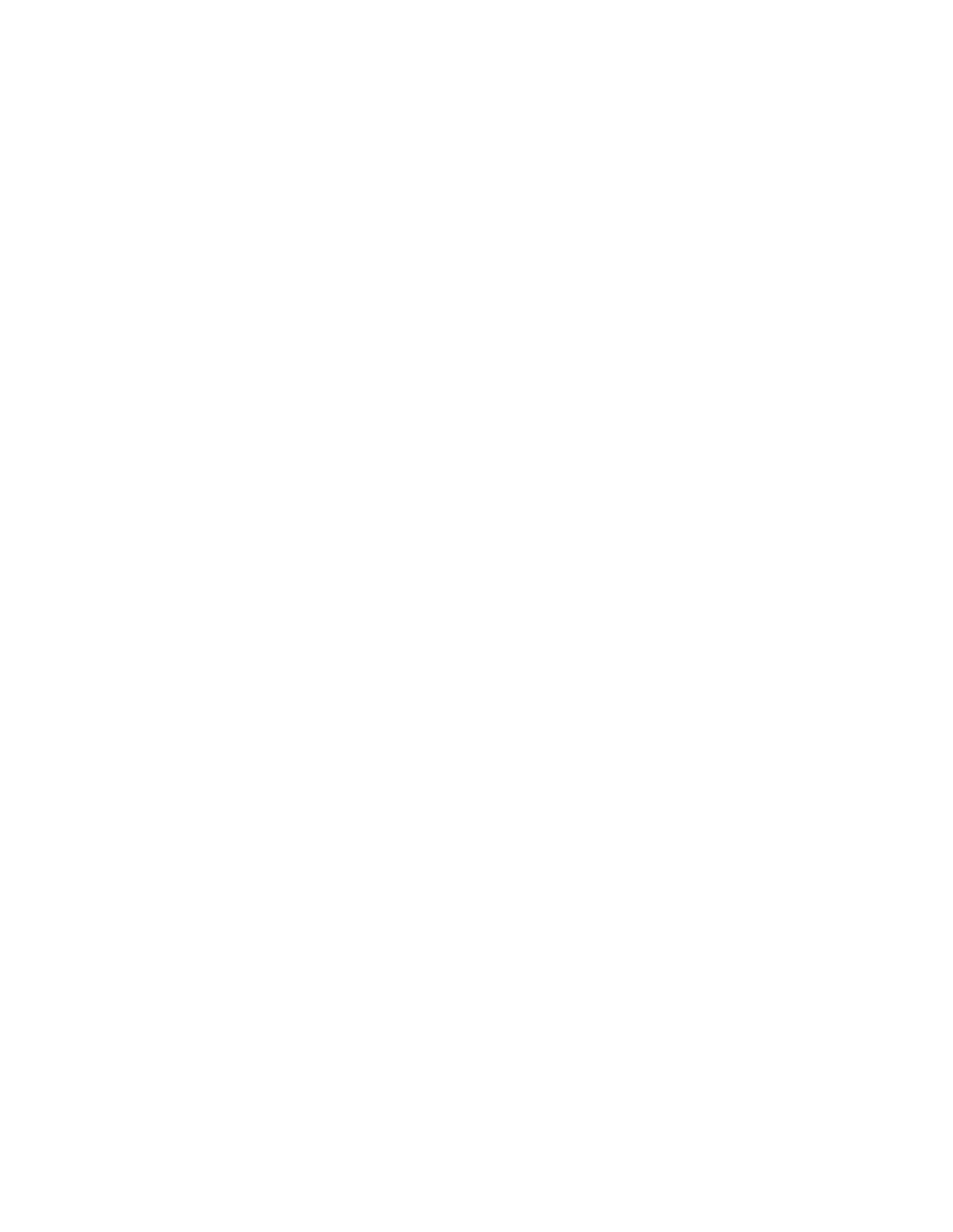# **THE STANDING COMMITTEE ON HEALTH**

has the honour to present its

# **SECOND REPORT**

In accordance with its mandate under Standing Order 108(2), your Committee has considered the draft legislation on assisted human reproduction tabled in the House of Commons on May 3, 2001. After hearing evidence, the Committee has agreed to report to the House as follows.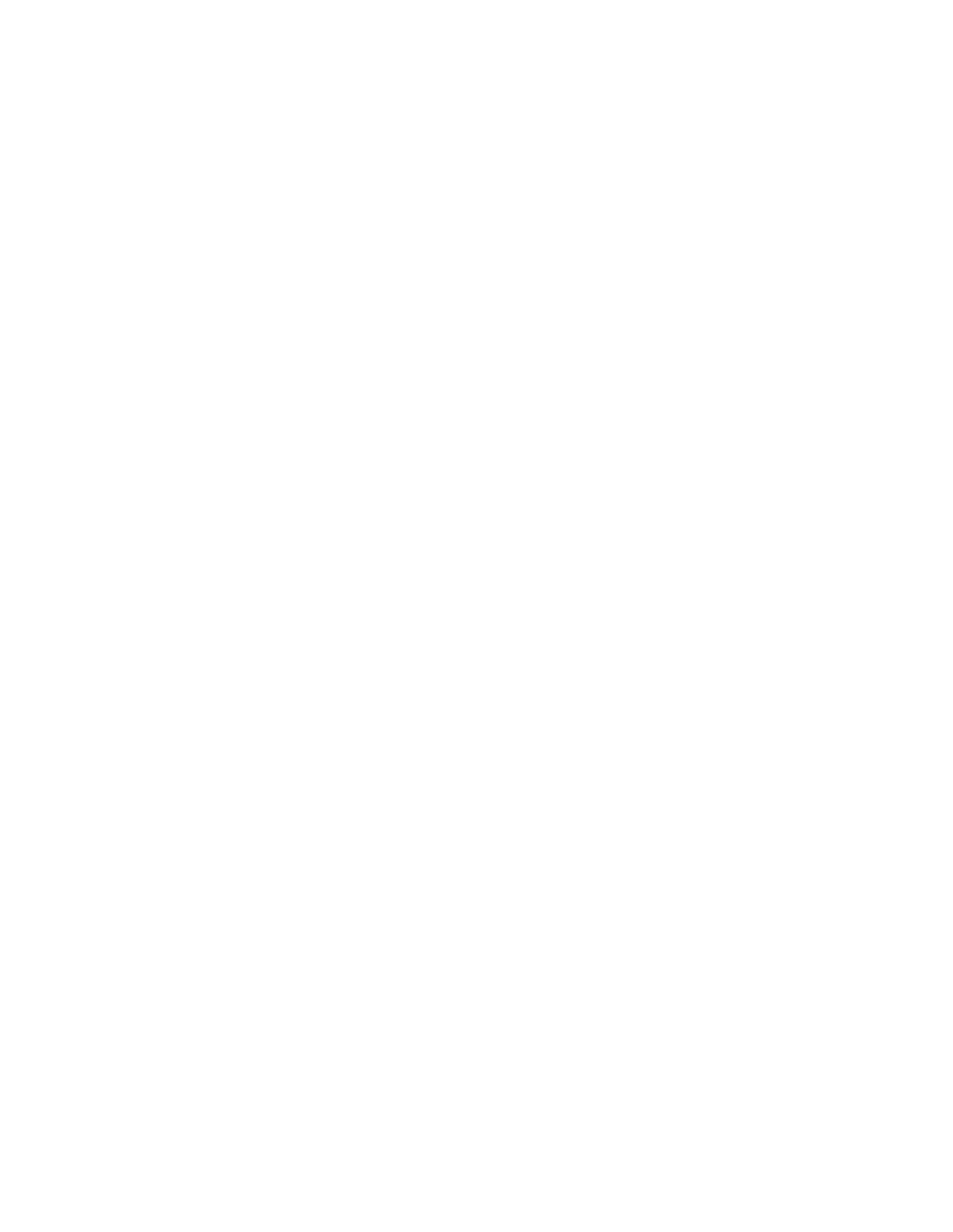# **TABLE OF CONTENTS**

| (i) Respect for Human Individuality, Dignity and Integrity5         |
|---------------------------------------------------------------------|
| (ii) Precautionary Approach to Protect and Promote Human Health6    |
|                                                                     |
|                                                                     |
|                                                                     |
| SECTION 3: THE NEED FOR A STATUTORY DECLARATION 7                   |
|                                                                     |
|                                                                     |
|                                                                     |
|                                                                     |
|                                                                     |
|                                                                     |
|                                                                     |
| (vi) Transplantation of Animal Reproductive Material into A Human11 |
| (vii) Use of Human Reproductive Material Previously Transplanted    |
|                                                                     |
|                                                                     |
|                                                                     |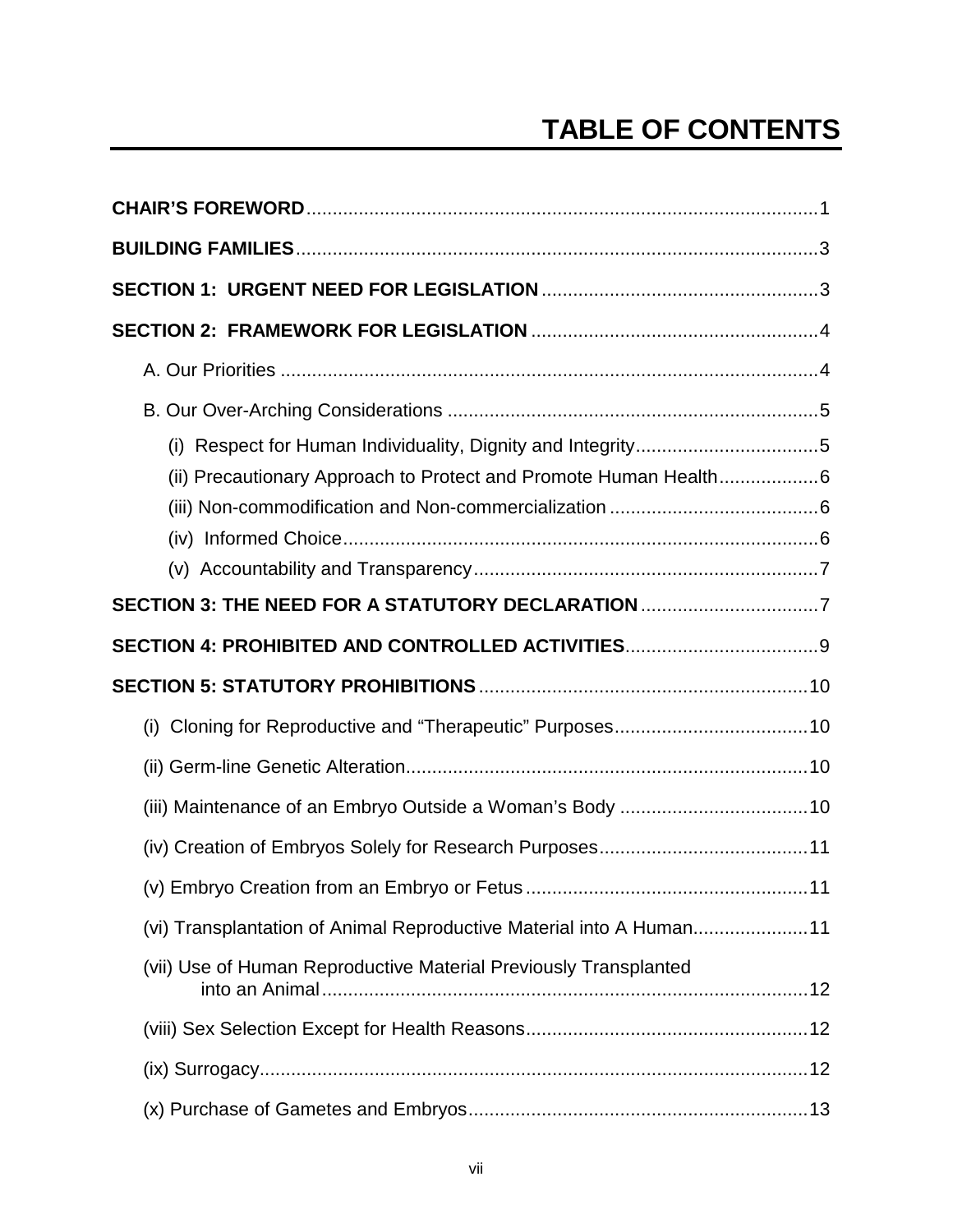| (xi) Use of Reproductive Materials and Embryos without Consent14 |  |
|------------------------------------------------------------------|--|
|                                                                  |  |
|                                                                  |  |
|                                                                  |  |
|                                                                  |  |
|                                                                  |  |
|                                                                  |  |
|                                                                  |  |
|                                                                  |  |
|                                                                  |  |
|                                                                  |  |
|                                                                  |  |
|                                                                  |  |
| SECTION 9: EQUIVALENCY AND ENFORCEMENT AGREEMENTS                |  |
|                                                                  |  |
|                                                                  |  |
|                                                                  |  |
|                                                                  |  |
|                                                                  |  |
|                                                                  |  |
|                                                                  |  |
|                                                                  |  |
|                                                                  |  |
|                                                                  |  |
|                                                                  |  |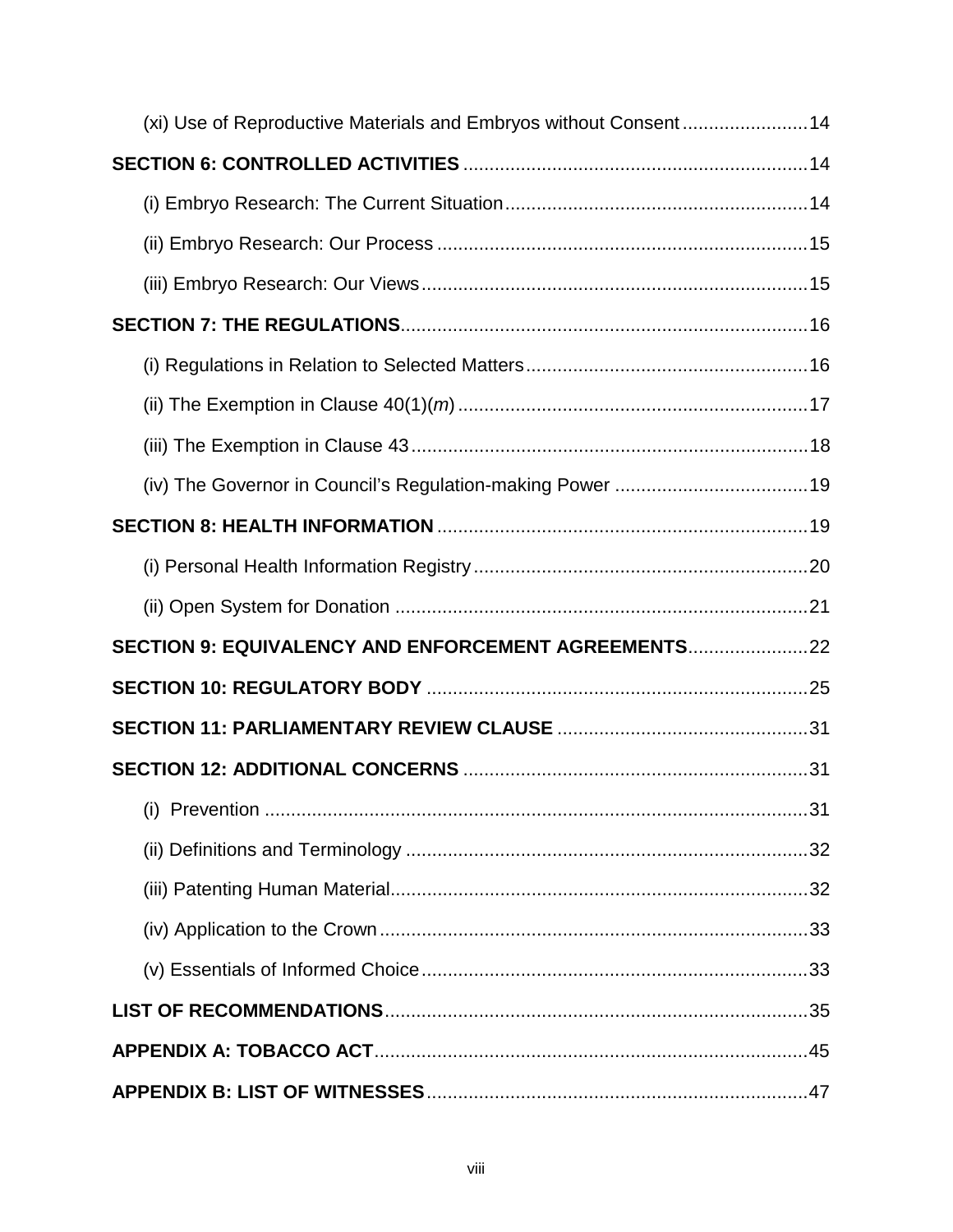| APPENDIX D: LETTERS RECEIVED ON THE SUBJECT OF STEM |  |
|-----------------------------------------------------|--|
|                                                     |  |
|                                                     |  |
|                                                     |  |
|                                                     |  |
|                                                     |  |
|                                                     |  |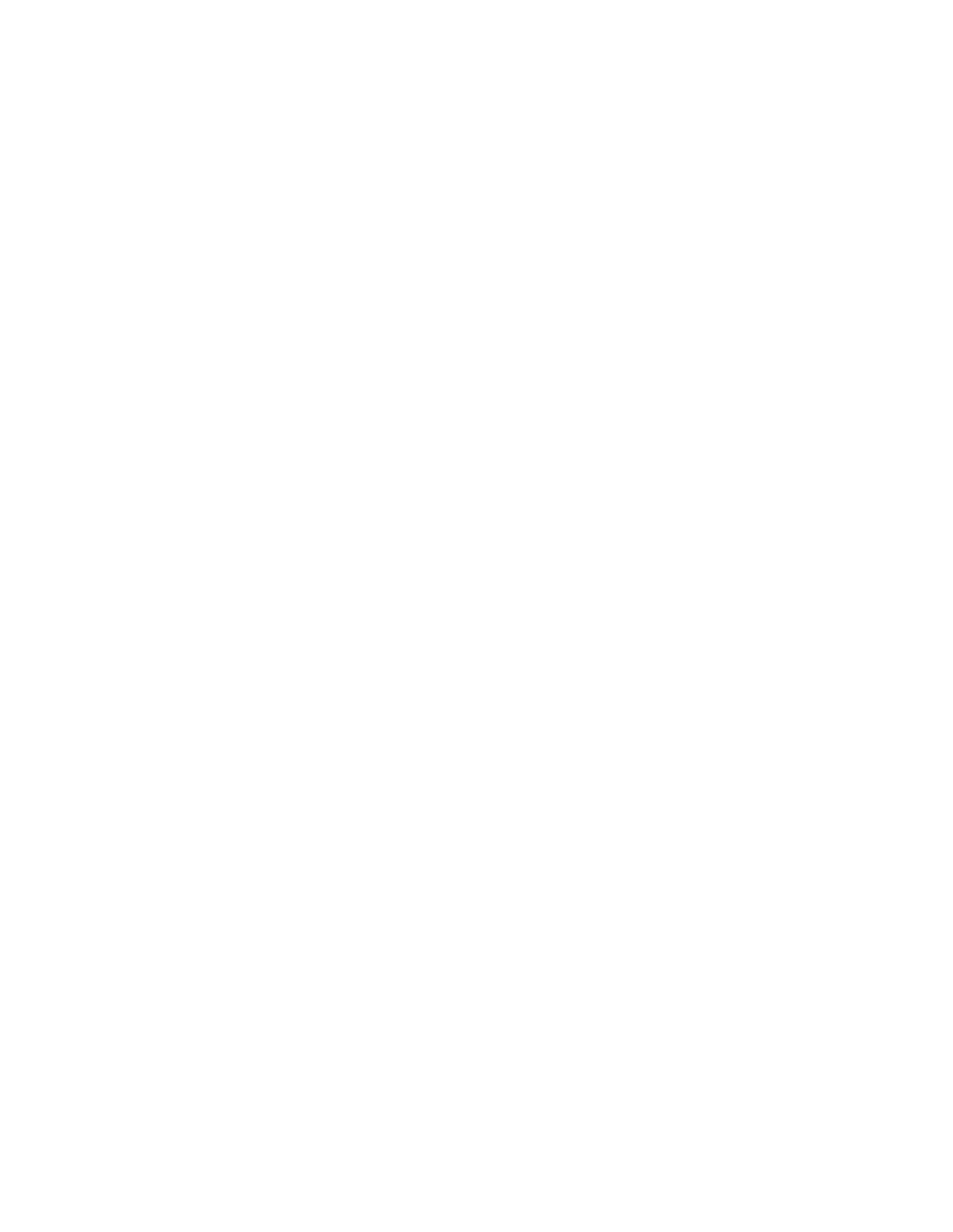In May of this year, the Honourable Allan Rock tabled draft legislation on assisted human reproduction in the House of Commons and invited the Standing Committee on Health to "reflect on this draft legislation and to lead a non-partisan dialogue with Canadians on this very important subject." This report represents the Committee's response to that request.

The Committee has attempted to balance its mandate to conduct a consultation with Canadians with the urgent need for legislation consistent with Canadian values. Attempts to address this need over a period of more than ten years have been carefully studied, expert advisers have been diligently consulted, the structure and responsibilities of international regulatory bodies have been considered, representatives of interested groups have been heard, and a large volume of written submissions have been reviewed.

The Committee is convinced that a sound approach to the regulation of reproductive technologies must treat as its first concern the well-being of the resulting children. The health and safety of adults, particularly women who submit to assisted reproductive procedures, must be effectively safeguarded. The potential benefits of research must always take second place to these priorities.

This said, the Committee is conscious of the potential for some of the new technologies to contribute to the alleviation of human suffering. It has attempted to establish a framework within which related medical research can pursue this goal, while respecting the deep desire communicated to the Committee by many Canadians that human embryos and other "reproductive materials" be accorded the respect and dignity which is their due.

This report results from the collaboration of a dedicated team of researchers, Nancy Miller Chenier, Sonya Norris, Monique Hébert, and François Côté. Our clerk, Gary Sokolyk and the Committee editors, interpreters, console operators and others are also deserving of our thanks.

I would particularly like to thank the members of the Committee from all parties whose hard work was so generously given notwithstanding their many other parliamentary responsibilities. Our report reflects the spirit of principled non-partisanship, which characterized this vital study.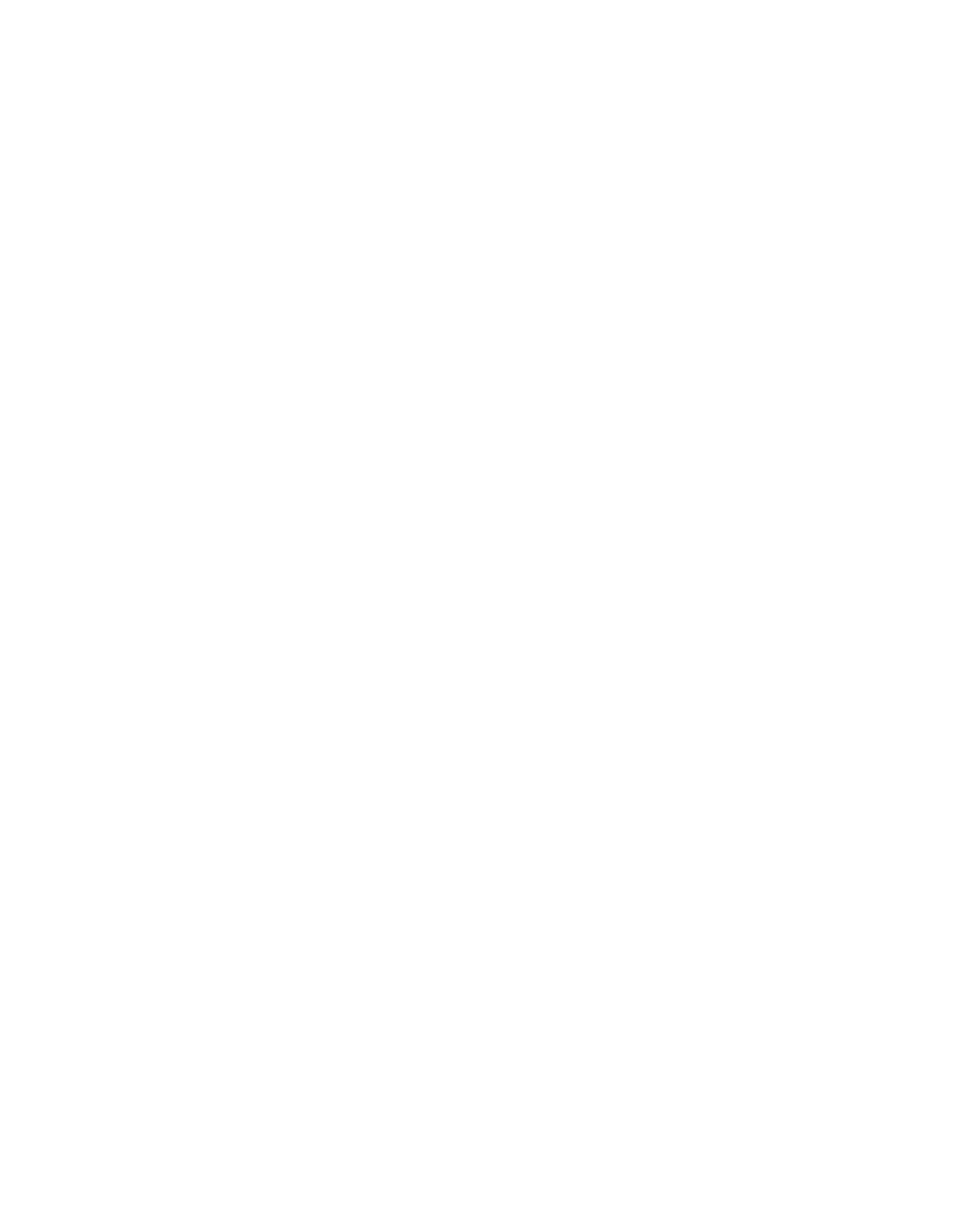#### **SECTION 1: URGENT NEED FOR LEGISLATION**

On 3 May 2001, after tabling *Proposals for Legislation Governing Draft Legislation on Assisted Human Reproduction*, Allan Rock, the Minister of Health, asked the Standing Committee on Health to provide recommendations on the draft legislation and in particular, to advise on options for a possible regulatory body that would govern the implementation of the legislation, monitor developments, and recommend future changes. The Minister emphasized to the Committee that the draft legislation covers two things: assisted human reproduction and related research.

Committee members welcomed the challenge of involvement at this formative stage of draft legislation. We saw an opportunity for open, participatory, and thoughtful work on a subject of wide public concern. After listening to the many committed and articulate witnesses involved in areas of assisted human reproduction, we remain convinced that the proposed legislation is fundamental to shaping our future society.

As a Committee, we see our review of the draft legislation as the beginning of a period of increased parliamentary scrutiny. Through our work, we realized the complexity of the issues and the breadth of the legislation. We know that there is a need for more concrete data collection and information dissemination. We feel that the Minister of Health must also address outstanding concerns about economic implications, federal, provincial and territorial coordination, enforcement details and other particulars relevant to the legislation and its regulations. In our report, we have chosen to address issues of key concern to us and to our many witnesses. We urge the Minister to move quickly to address our recommendations and to introduce comprehensive legislation into Parliament on a priority basis.

The Committee recommends that:

#### **RECOMMENDATION 1:**

#### **The Minister of Health introduce legislation on assisted human reproduction and related research as a priority.**

On hearing the multiple ethical, social, legal, scientific, medical, and other perspectives on this complex issue, we understood the urgent need to establish clear boundaries around efforts to assist human reproduction and to conduct related research. We became more conscious of the tension arising from the potentially conflicting interests between facilitating reproduction and supporting research. Witnesses told us about the many benefits arising from procedures and practices and the potential for more good to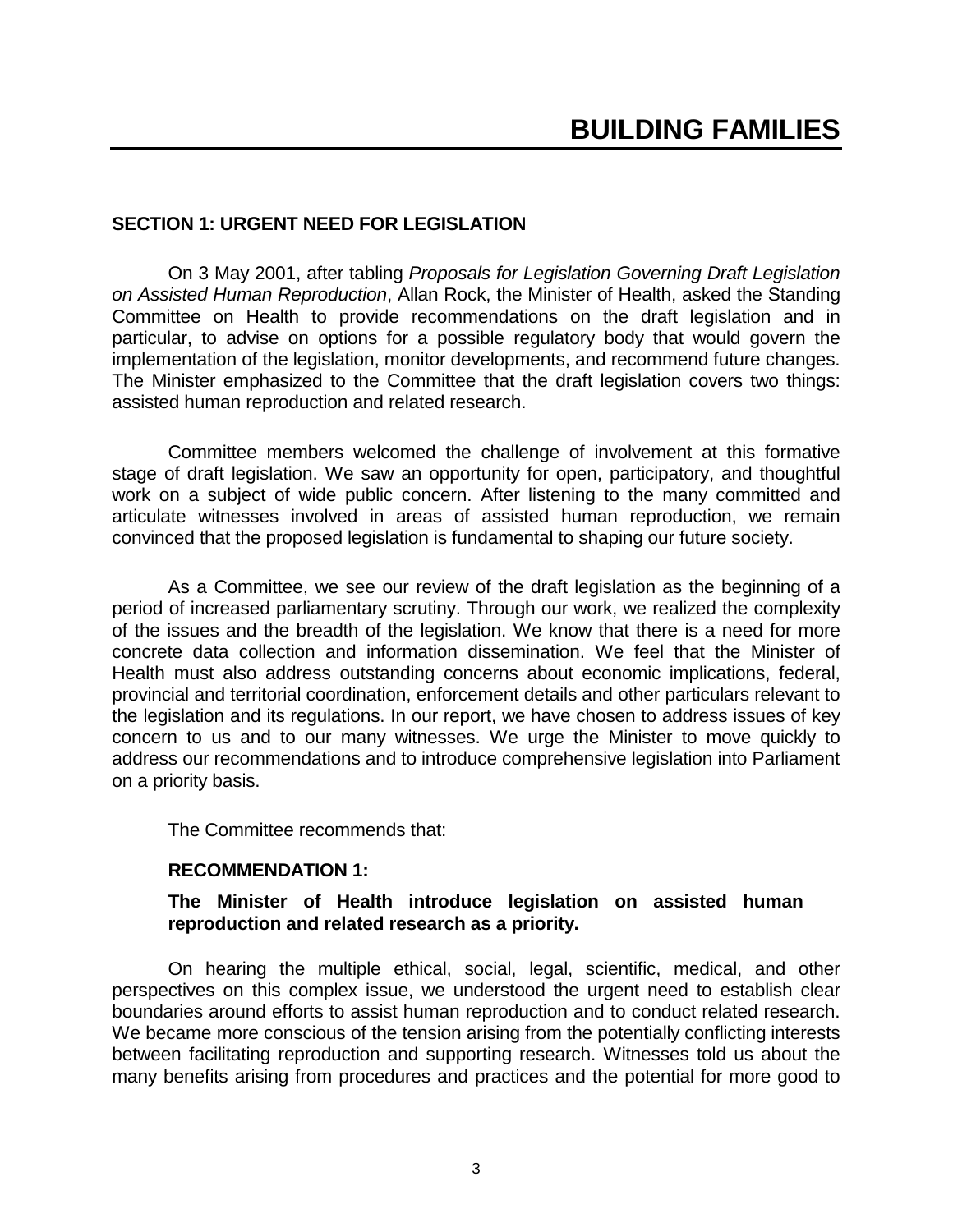come from ongoing research. They also pointed to the possibilities for harm to individuals and society if current directions were left unchecked by legislation and regulation.

But, most important, the witnesses reminded us that assisted human reproduction is first and foremost about enabling people to have children. We have kept this idea central to our thinking in this report.

#### **SECTION 2: FRAMEWORK FOR LEGISLATION**

Previous consultations on reproductive technologies produced frameworks of guiding principles that were ethical or social in nature. The Health Committee also has adopted a framework to guide its assessment of the proposals for legislation on assisted human reproduction and related research. This framework can be used to ensure a consistent approach and to achieve desirable outcomes.

# **A. Our Priorities**

We have established three priorities to be used in appraising the individual components of the draft legislation. These flow from the Committee's view that the primary goal of assisted human reproduction is to build families. Thus, our review focused on the potential effect of the draft legislation for:

**(i) Children** resulting from the assisted human reproduction procedures

The legislation must protect the physical and emotional health as well as the essential dignity of the children who are the intended and desired result of the procedures.

**(ii) Adults** participating in the assisted reproduction procedures

The legislation must protect the adults undergoing the procedures from potential negative physical, social, and emotional effects.

**(iii) Researchers and physicians** who conduct research leading to and emanating from these procedures

The legislation must oversee the experimental aspects of the assisted human reproduction procedures while allowing selected procedures that might alleviate human suffering.

Overall, our thinking is directed by the feeling that children conceived through assisted human reproduction warrant even greater consideration than the adults seeking to build families or the physicians or researchers seeking new knowledge.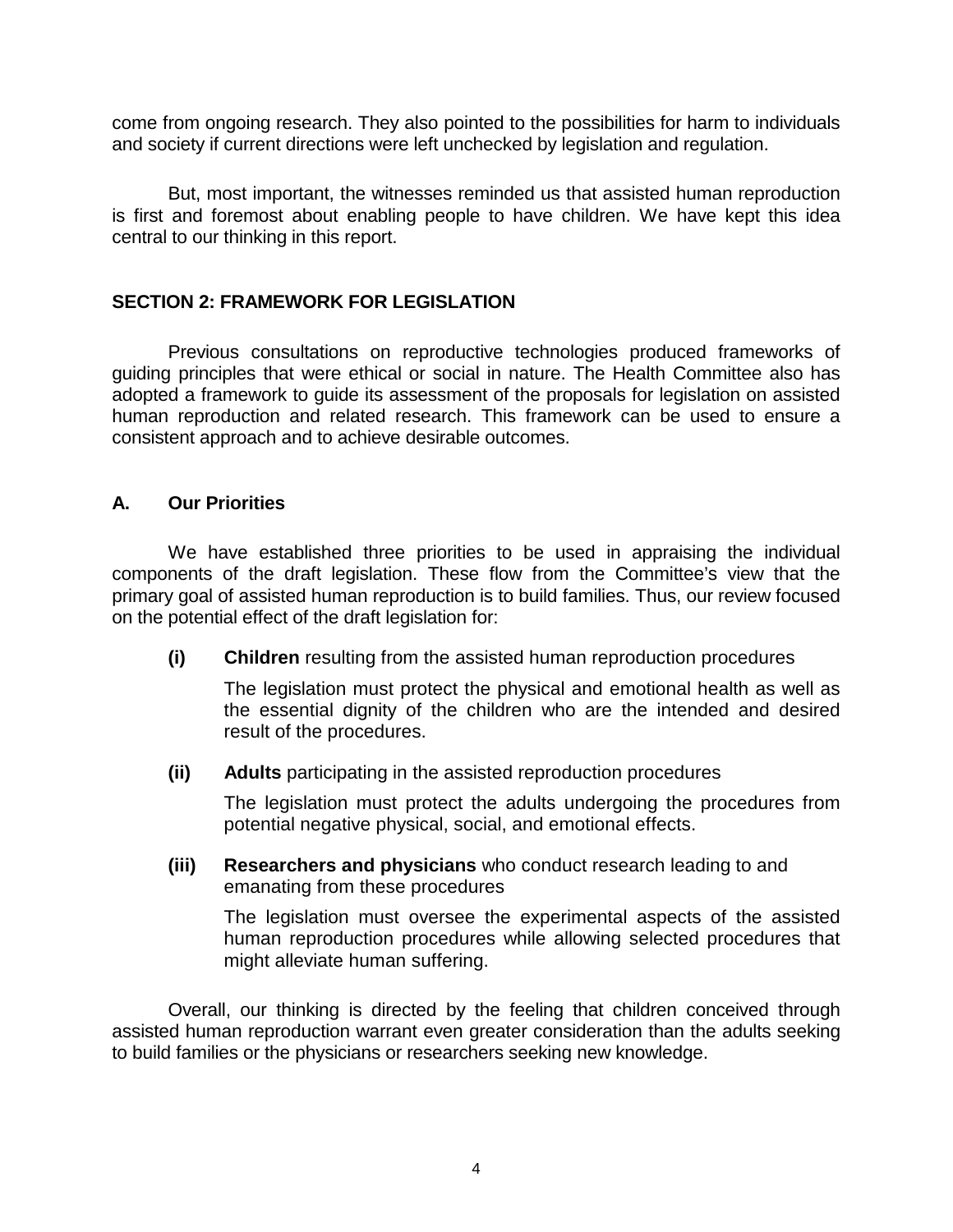In our framework, children who are physically, emotionally, and spiritually healthy are the anticipated and desired endpoint of the activities and procedures. Of the participating adults, while both men and women can experience adverse emotional and financial consequences, women are subjected to the most invasive, and potentially harmful, physical processes. The researchers and physicians seeking new knowledge and applications from the activities, procedures and processes are to proceed only if the general well-being of the directly affected children and adults is paramount.

# **B. Our Over-Arching Considerations**

But we also heard that the major goal of the legislation is to protect the vulnerable from adverse health effects and from exploitation connected to assisted human reproduction. In addition, we were told that where there is a conflict between the ethically unacceptable and the scientifically possible, the ethical view must prevail. To accomplish this, witnesses suggested that we reflect on several considerations in assessing the legislation. We also feel that if these over-arching considerations are applied to these proposals, it will ensure greater consistency in the final legislation:

- **(i) Respect for human individuality, dignity and integrity;**
- **(ii) Precautionary approach to protect and promote health;**
- **(iii) Non-commodification and non-commercialization;**
- **(iv) Informed choice; and**
- **(v) Accountability and transparency.**

# **(i) Respect for Human Individuality, Dignity and Integrity**

Assisted human reproduction is technologically oriented and physically intrusive. With its calculated and deliberate use of human reproductive material and production of human embryos, it impinges on society's sense of the uniqueness, worthiness, and wholeness associated with being human. It raises concerns about the measure of respect and protection that should be afforded to the people who participate, the children produced, and the reproductive materials and embryos containing the potential to mature into full personhood. The Committee agrees that the association of human reproductive material with the genetic, biochemical, and cellular composition of the human species gives it a particular status. It also concurs that there must be a measure of respect and protection for the embryo that is based on its potential for personhood.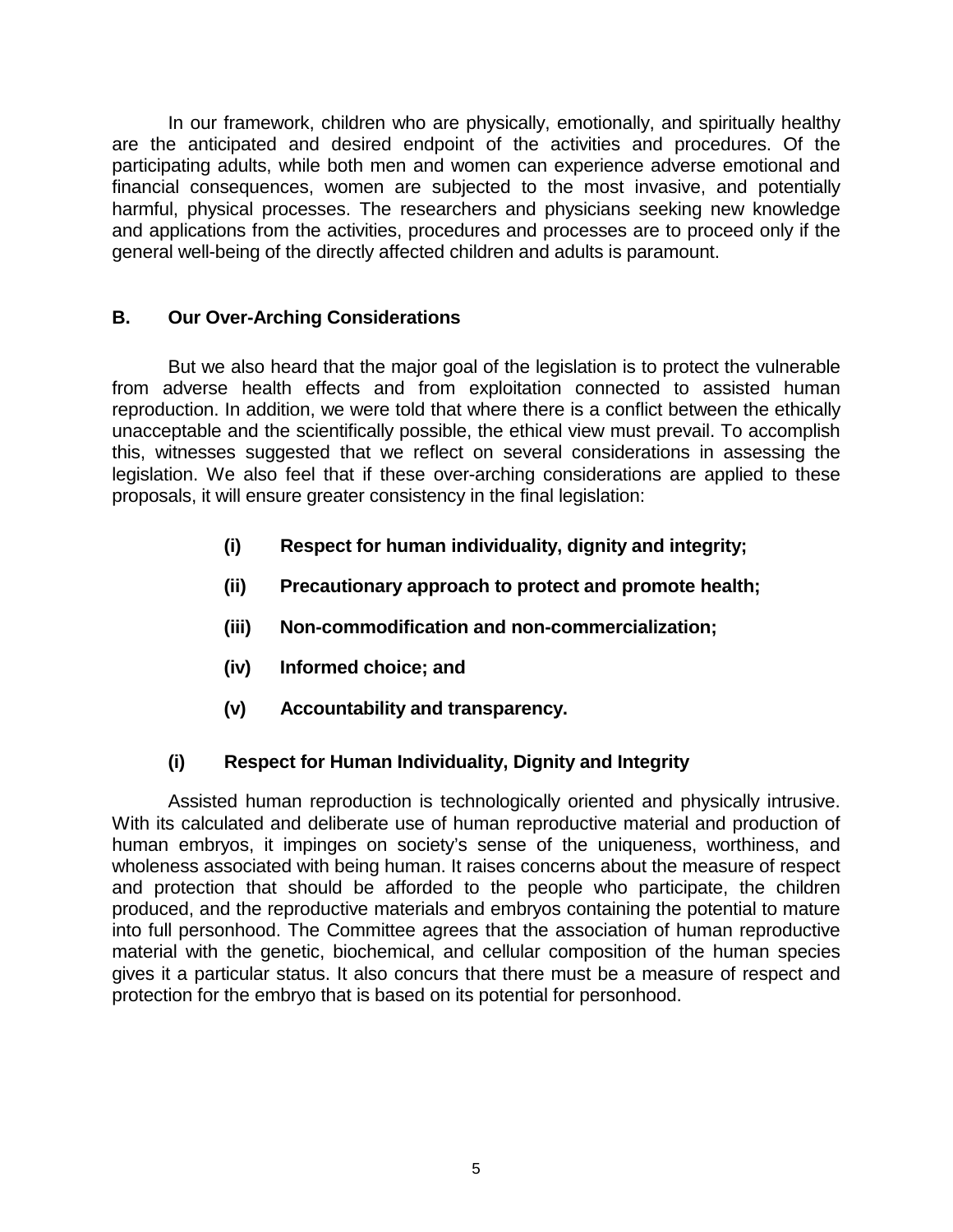#### **(ii) Precautionary Approach to Protect and Promote Human Health**

The draft legislation is based largely on the premise that the health and safety of adults, particularly women, undergoing the procedures and children resulting from them must be protected. The Committee feels that a precautionary approach is needed when any activity raises threats of harm to human health. Even where some cause and effect relationships are not fully established scientifically and uncertainty exists, the Committee feels that the burden of proof should be shifted to those who create the risks. We agree with the witnesses who called for greater attention to prevention of infertility and those who argued that, where evidence of the intended benefits is lacking, procedures, treatments or medications should be provided only as part of carefully controlled research, not as standard medical practice. We would like to see more researchers and medical practitioners provide extensive analysis of alternatives to the potentially harmful activities currently associated with assisted human reproduction.

#### **(iii) Non-commodification and Non-commercialization**

It is contrary to our thinking to treat human beings or human material as commodities that can be regarded in terms of their economic value rather than their intrinsic worth. In particular, we feel that children can never be objects to be acquired or exchanged. Women and men need to know that their bodies and their reproductive material are not for sale or barter. The Committee does not support any elements of trading, exchanging, buying or selling of human reproductive materials. We are aware that, in recent years, commodification, and in many respects, commercialization, have occurred in the field of assisted human reproduction. We want to ensure that the legislation will prevent the commodification of children, women's bodies, human reproductive material, and reproduction.

#### **(iv) Informed Choice**

The Committee agrees that informed choice can lead to either informed refusal or informed consent. We want individuals participating in assisted human reproduction to be able to choose freely on the basis of full information of risks as well as benefits pertaining to medical, legal, ethical, social, or psychological implications. For the resulting children, they must be able to rely on the involved adults. For participating adults, this can mean having full understanding of short-term as well as long-term ramifications including the consequences for others who may be involved. We want to ensure that consent is given freely for all aspects of assisted human reproduction such as treatment, donation, and research. We also want continual assessment of the consent that is given and an acknowledgement that, for most activities, consent may be withdrawn at any time.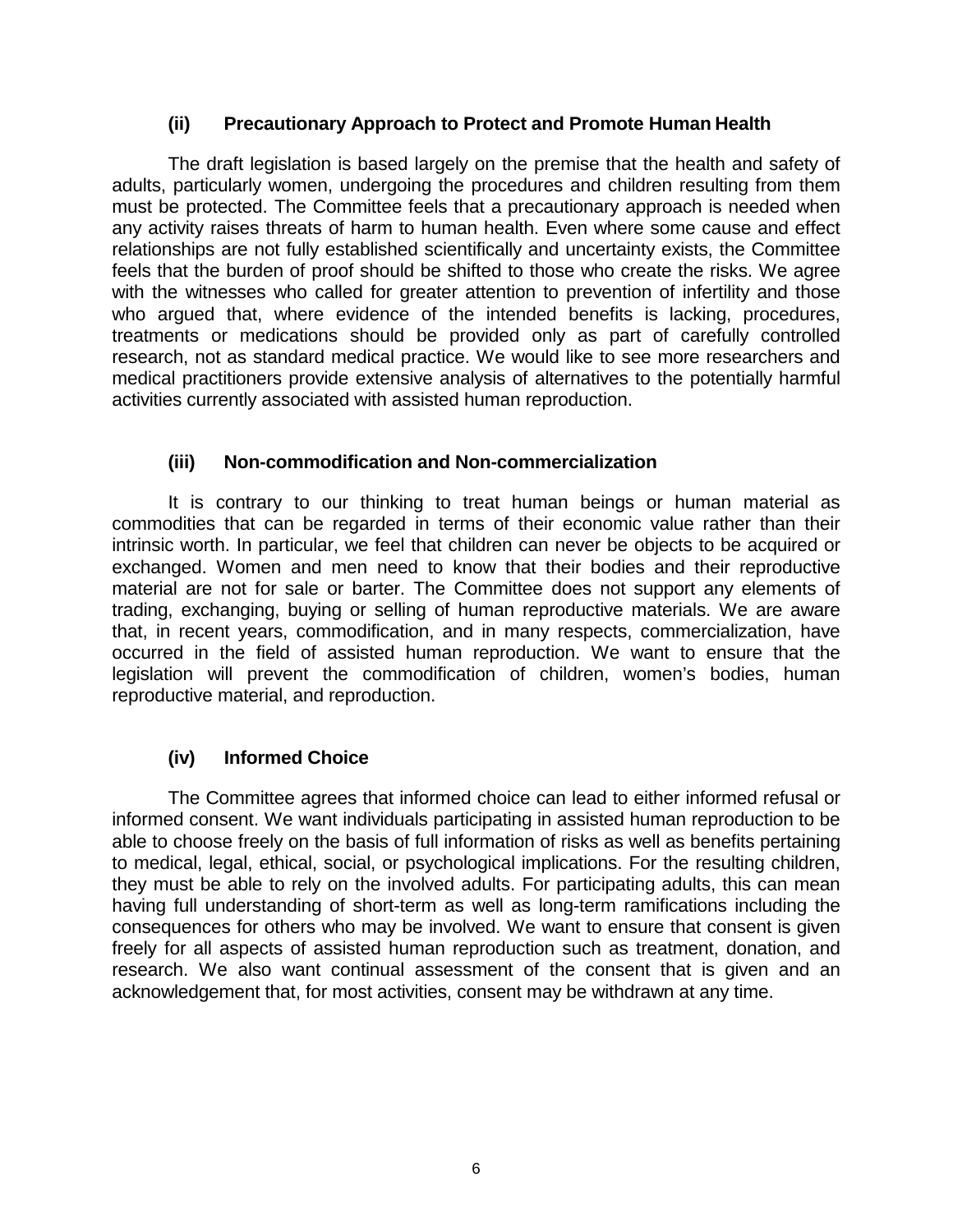# **(v) Accountability and Transparency**

The Committee feels strongly that a high measure of accountability entails an obligation on the part of individuals and organizations to answer for their actions. Thus, individual adults who undertake to produce children through assisted human reproduction have a responsibility to ensure that the future well-being of those children is considered carefully. But, we feel particularly that those in positions of power such as governments and professional organizations have a responsibility to ensure that their actions in this area are always transparent and focused on the overall good of society.

# **SECTION 3: THE NEED FOR A STATUTORY DECLARATION**

The preamble may set out the intent, purpose and spirit of the legislation. It may also set out the guiding principles that underpin the legislation, as well as the aspirations that motivated the legislators. The preamble, however, is primarily an interpretive tool intended to assist in explaining the legislation's purpose and object. As such, it is considered to carry less weight.

Because the legislation before us deals with such fundamental values as human dignity and integrity, the Committee believes that the guiding principles enunciated in the preamble must be given greater legal significance and effect. They must form an integral part of the enactment by being enshrined in a statutory declaration set out in the body of the legislation.

The Committee recommends that:

#### **RECOMMENDATION 2:**

**The Preamble be replaced by a Statutory Declaration enacted in the body of the legislation.** 

After careful consideration of the current Preamble and applying our framework, the Committee recommends that:

#### **RECOMMENDATION 3:**

**The Statutory Declaration set forth the following guiding principles:** 

**It is hereby recognized and declared that:** 

- **(a) assisted human reproduction and related research must be governed by principles and practices that respect human individuality, dignity, and integrity;**
- **(b) the health and well-being of the children born from assisted human reproduction must be given priority in decisions regarding assisted human reproduction;**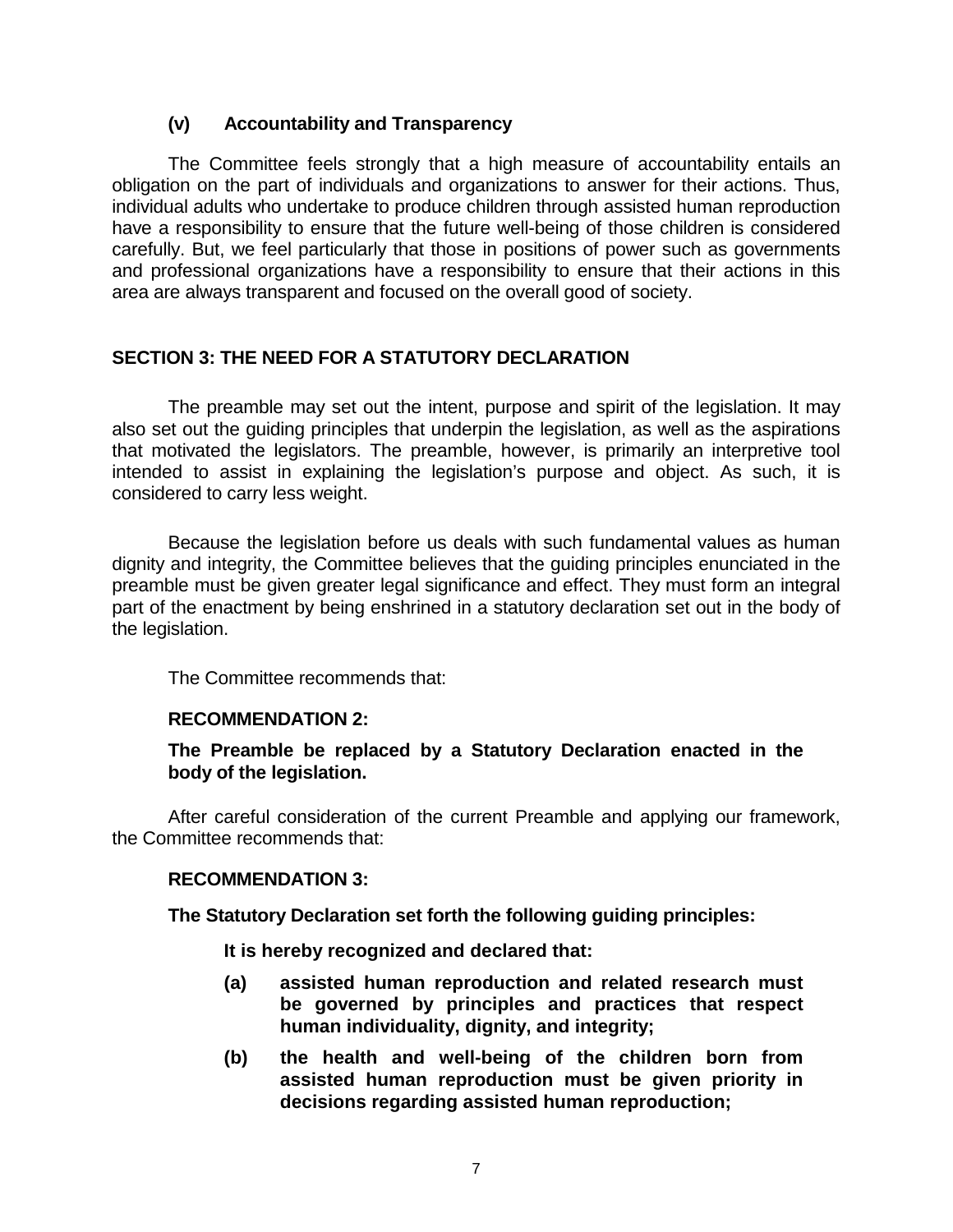- **(c) while all participating persons are affected by assisted human reproduction, women more than men are directly and significantly affected by the application of the technologies;**
- **(d) the integrity of the human genome must be protected;**
- **(e) the principle of free and informed choice as a fundamental condition of the use of assisted human reproduction must be promoted and applied;**
- **(f) human reproductive technologies provide benefits to individuals, families, and society in general;**
- **(g) those benefits can be most effectively secured by taking appropriate measures for the protection and promotion of human health, safety, dignity, and rights in the use of such technologies;**
- **(h) persons with disabilities can lead full and satisfying lives and enrich the lives of those around them; and**
- **(i) the commodification of the reproductive capacities of women and men, and the exploitation of children, women and men for commercial ends must not be allowed.**

In addition to the Statutory Declaration, it would be desirable if a Purpose Clause were enacted to clearly identify the following objectives of the legislation. The Committee recommends that:

#### **RECOMMENDATION 4:**

**The Statutory Declaration be supplemented by a Purpose Clause within the body of the legislation, which would state as follows:** 

**The purpose of this legislation is to provide a national legislative framework for assisted human reproduction and the conduct of research using human reproductive material. It is to ensure in particular that:** 

- **(a) the interests of the children born from assisted human reproduction procedures are protected and given paramount consideration;**
- **(b) the interests of the adults participating in assisted human reproduction procedures be protected and their participation is based on informed choice; and**
- **(c) the interests of researchers and physicians are supported to the extent that they do not compromise the interests of the children and adults.**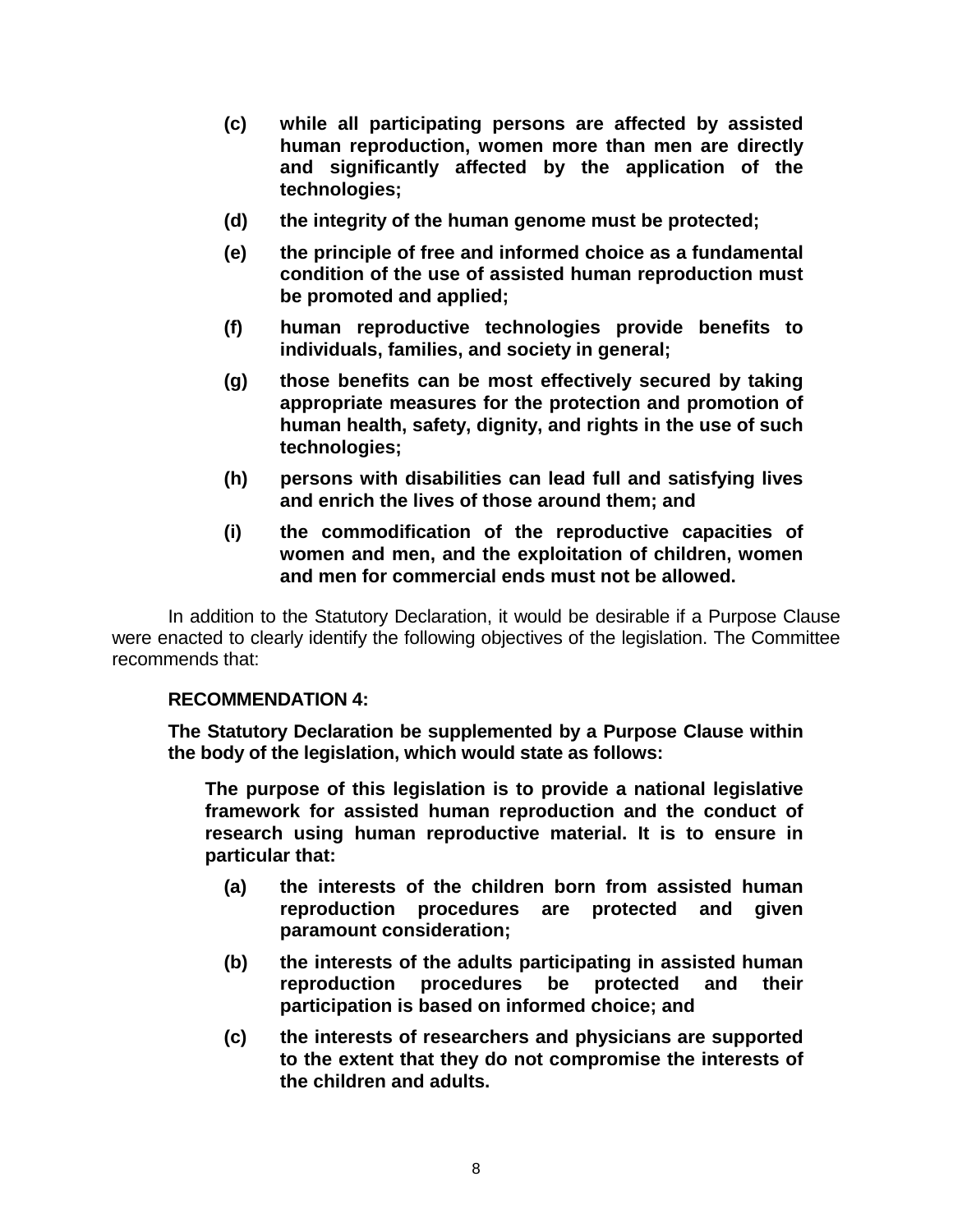#### **SECTION 4: PROHIBITED AND CONTROLLED ACTIVITIES**

Under the legislative proposals, the activities and procedures related to assisted human reproduction and related research are classified under two broad categories:

- (i) Prohibited activities that are specifically banned in the legislation itself; and
- (ii) Controlled activities that may be carried out only under a licence issued in accordance with the regulations.

If the regulations specify that no licences may be issued for a particular controlled activity, that activity becomes, for all intents and purposes a prohibited activity. The prohibition in this case, however, stems from the regulations rather than the statute.

Both prohibited activities and controlled activities are based on the federal criminal law power. One of the main differences between the two categories is that a prohibited activity could be changed or repealed only through a legislative amendment passed by Parliament. A controlled activity (including any regulatory prohibition that was created through the non-licensing of a particular activity) could in turn be changed or repealed by the usual process for amending the regulations, through public consultation.

Some witnesses recommended the elimination of the prohibited activities category altogether. Citing the benefits of regulatory flexibility, they felt that all activities should come under the controlled activity category, including the more reprehensible activities like reproductive cloning for which licences, arguably, would never be allowed under the regulations.

Although prohibitions could be indirectly implemented under the controlled activities categories by simply making licences unavailable in their case, the Committee believes that a licence-related prohibition of this sort would not carry the same weight or degree of social censure as the statutory prohibition. This is reflected in the penalty clauses in the legislative proposals which prescribe maximum penalties for offences involving a prohibited activity that are roughly twice as severe as those prescribed for controlled activity violations.

We believe that there is considerable justification for retaining the prohibited activities category. An outright statutory ban signals more clearly that certain activities are either unsafe or socially unacceptable. The use of the statutory ban also signals that these activities are of such concern to Canadians that their status as a prohibited activity may not be altered except with the approval of Parliament.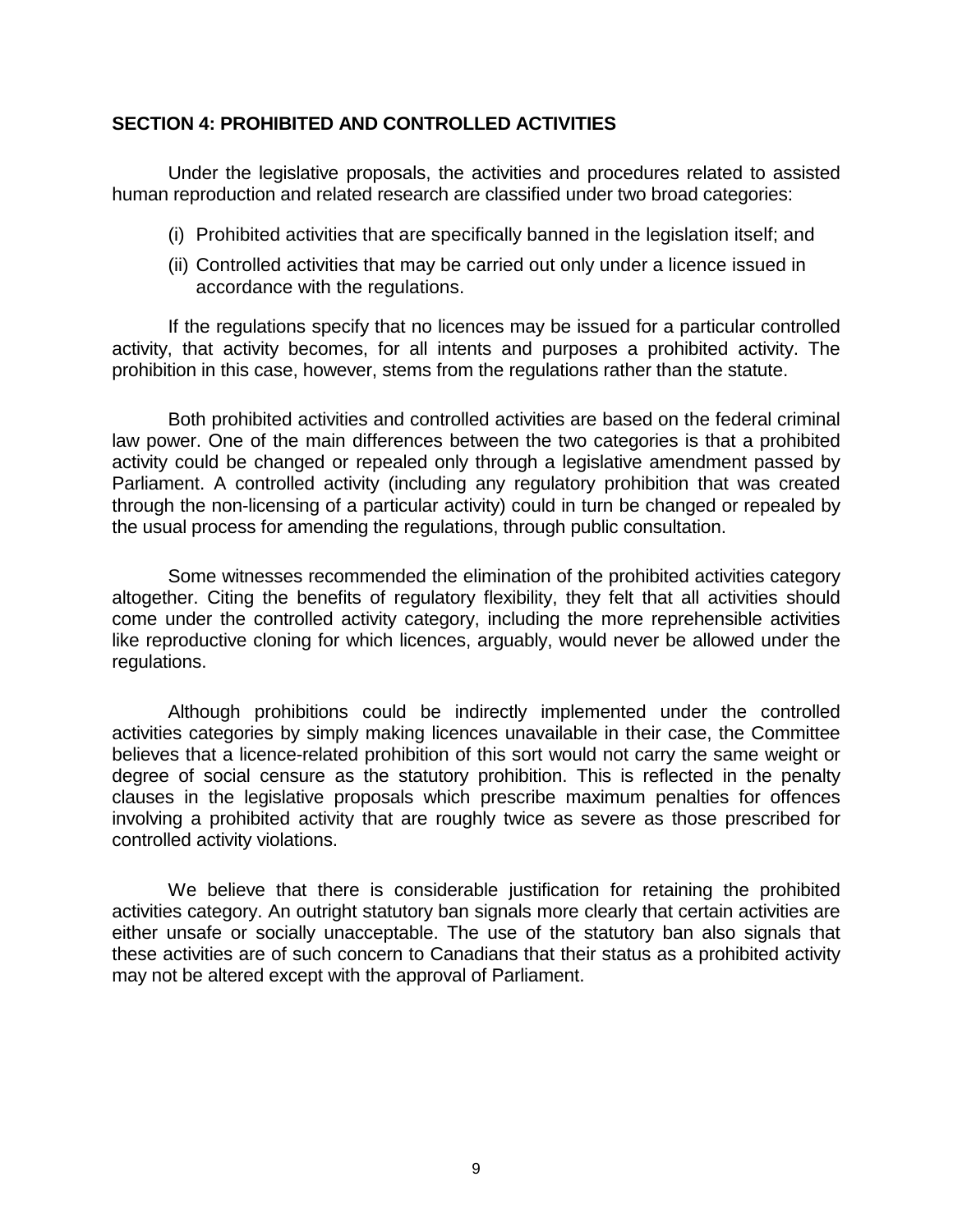The Committee recommends that:

#### **RECOMMENDATION 5:**

**The prohibited activities currently set out in the draft legislation be retained and enacted as prohibited activities in the new legislation, subject to the additional modifications reflected in the following recommendations.** 

#### **SECTION 5: STATUTORY PROHIBITIONS**

Using our framework, we remain firmly convinced that the prohibited activities listed in the draft legislation warrant statutory status. In terms of activities that are to be banned due to health and safety considerations the Committee is satisfied that a three-year legislative review, as recommended in a later section, is sufficient means by which to re-evaluate their prohibited status.

# **(i) Cloning for Reproductive and "Therapeutic" Purposes**

The Committee feels strongly that the potential adverse effects, whether physical, psychological or social, for the resulting children are sufficient reason to prohibit reproductive cloning. In addition, "therapeutic cloning" should be banned as it is unsafe and commodifies the embryo.

#### **(ii) Germ-line Genetic Alteration**

The Committee heard that germ-line genetic alteration is both unsafe and impractical at this time as well as having unknown consequences for subsequent generations. The Committee acknowledges that the intention of germ-line genetic alteration is to affect patterns of genetically based diseases. However, it agrees with the draft legislation that this should also be banned by statute.

#### **(iii) Maintenance of an Embryo Outside a Woman's Body**

The Committee sees serious social harm in eliminating the role of women in reproduction. The role of a woman in carrying and giving birth to a child is indispensable. Moreover, such a process could cause serious harm to any resulting child. The Committee agrees that it should be prohibited.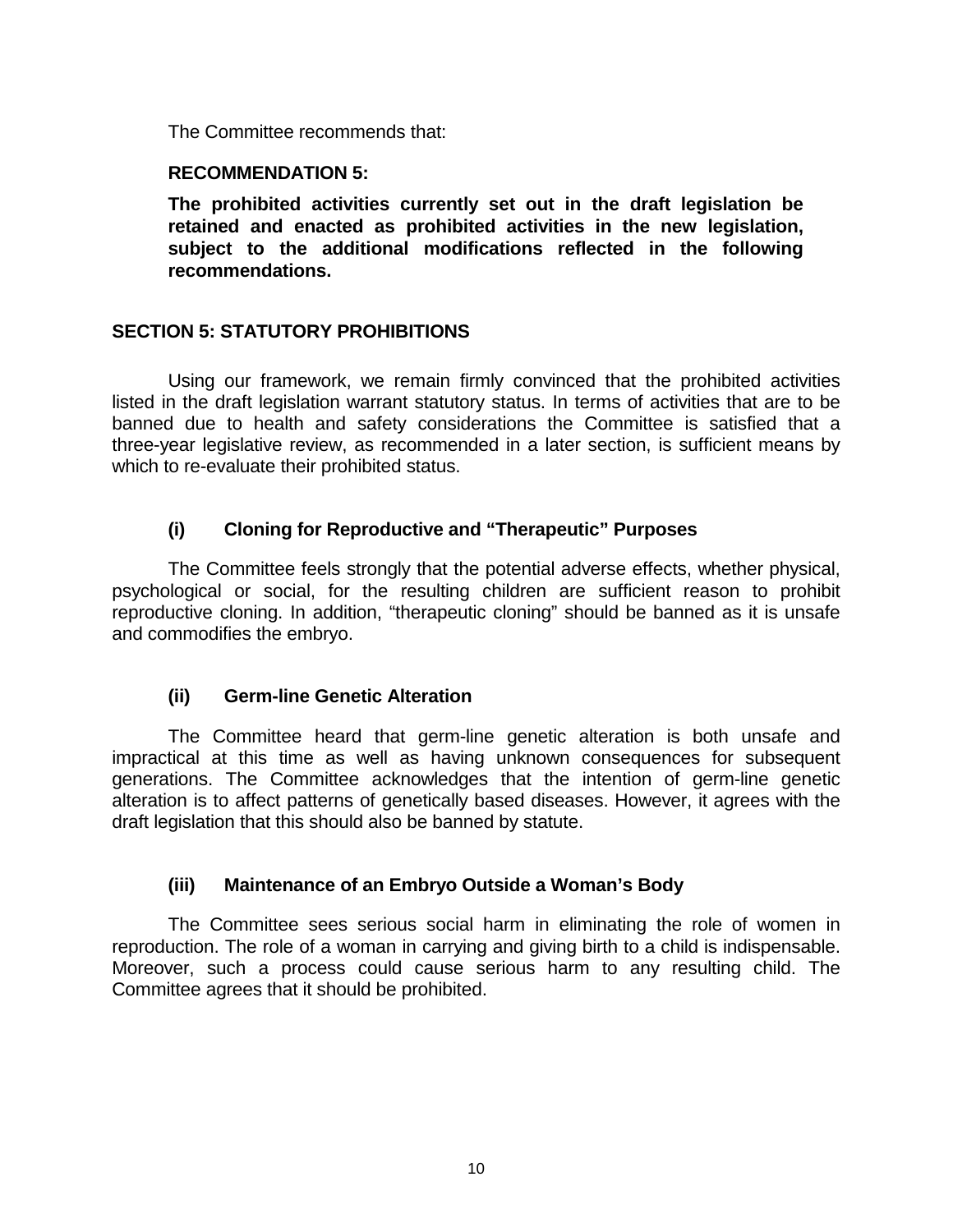#### **(iv) Creation of Embryos Solely for Research Purposes**

The Committee agrees that embryo creation should be prohibited when the sole purpose of creating the embryo is to provide material for research. However, the prohibition as stated in the draft legislation does not accurately reflect its intent. The Committee is concerned that the current wording would also prohibit research that aims to improve gamete storage and maturation procedures.

Therefore the Committee recommends that:

#### **RECOMMENDATION 6:**

**Clause 3(1)(***d***) be reworded to reflect more accurately its intention to prohibit the creation of embryos on which research is to be carried out.** 

# **(v) Embryo Creation from an Embryo or Fetus**

The goal of this prohibition is to protect against the creation of children whose genetic parents never lived as individuals. The Committee finds that the wording of this prohibition is very awkward and unclear as to what activity is to be banned.

The Committee recommends that:

#### **RECOMMENDATION 7:**

**The prohibition in clause 3(1)(***e***) simply state that gametes cannot be removed from embryos or fetuses for the purpose of creating an embryo.** 

#### **(vi) Transplantation of Animal Reproductive Material into a Human**

The Committee concurs that such activities not only have the potential to produce harm for participating adults but they also violate human dignity. In addition, they clearly are not needed to produce a healthy child.

To be fully consistent, the Committee recommends that:

#### **RECOMMENDATION 8:**

**An additional prohibition be included that bans the creation and use of all animal/human hybrids for the purpose of reproduction.**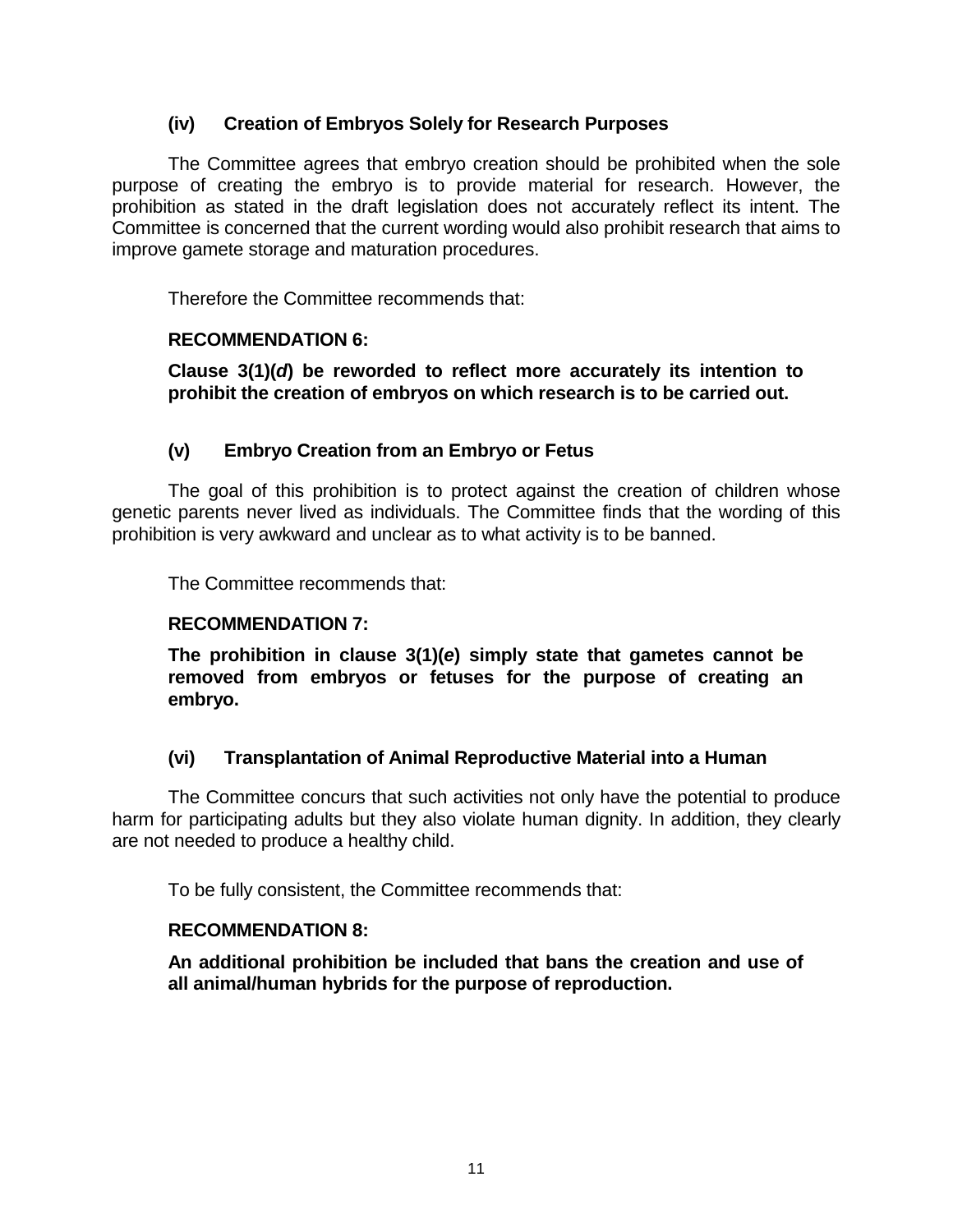### **(vii) Use of Human Reproductive Material Previously Transplanted into an Animal**

On the grounds of human safety and of human dignity, such an activity constitutes a concern for children and for women. The Committee agrees with the draft legislation in prohibiting it.

# **(viii) Sex Selection Except for Health Reasons**

The Committee is in agreement with the concept in the draft legislation that sex selection should be a prohibited practice. We are concerned, however, that the stated prohibition does not include sex selection through genetic pre-implantation diagnosis of embryos. It only addresses such procedures as gamete manipulation and modification of fertilization techniques that would increase the probability of obtaining an embryo of one sex or the other.

Therefore the Committee recommends that:

#### **RECOMMENDATION 9:**

**Clause 3(1)(***h***) specifically prohibit all sex selection with the noted exception of disorders linked to the sex chromosomes as defined in the regulations.** 

#### **(ix) Surrogacy**

The overall well-being of children is compromised by deliberately producing children through assisted human reproduction, who may be uncertain about their origins. Commercial surrogacy treats children as objects and treats the reproductive capacity of women as an economic activity. Non-commercial (altruistic) surrogacy arrangements can also be socially harmful for the resulting child and place the health of women at risk.

The Committee agrees with the prohibition on surrogacy for commercial gain and also feels that surrogacy for non-commercial reasons should be discouraged but not criminalized.

There should be a prohibition against any form of consideration, incentive or compensation, financial or otherwise, being offered or provided to any party involved, directly or indirectly, in any surrogacy arrangement. This must include those parties who provide professional medical, legal, and psychological services.

Therefore, to minimize the commodification of the surrogate mother and resulting child, the Committee recommends that: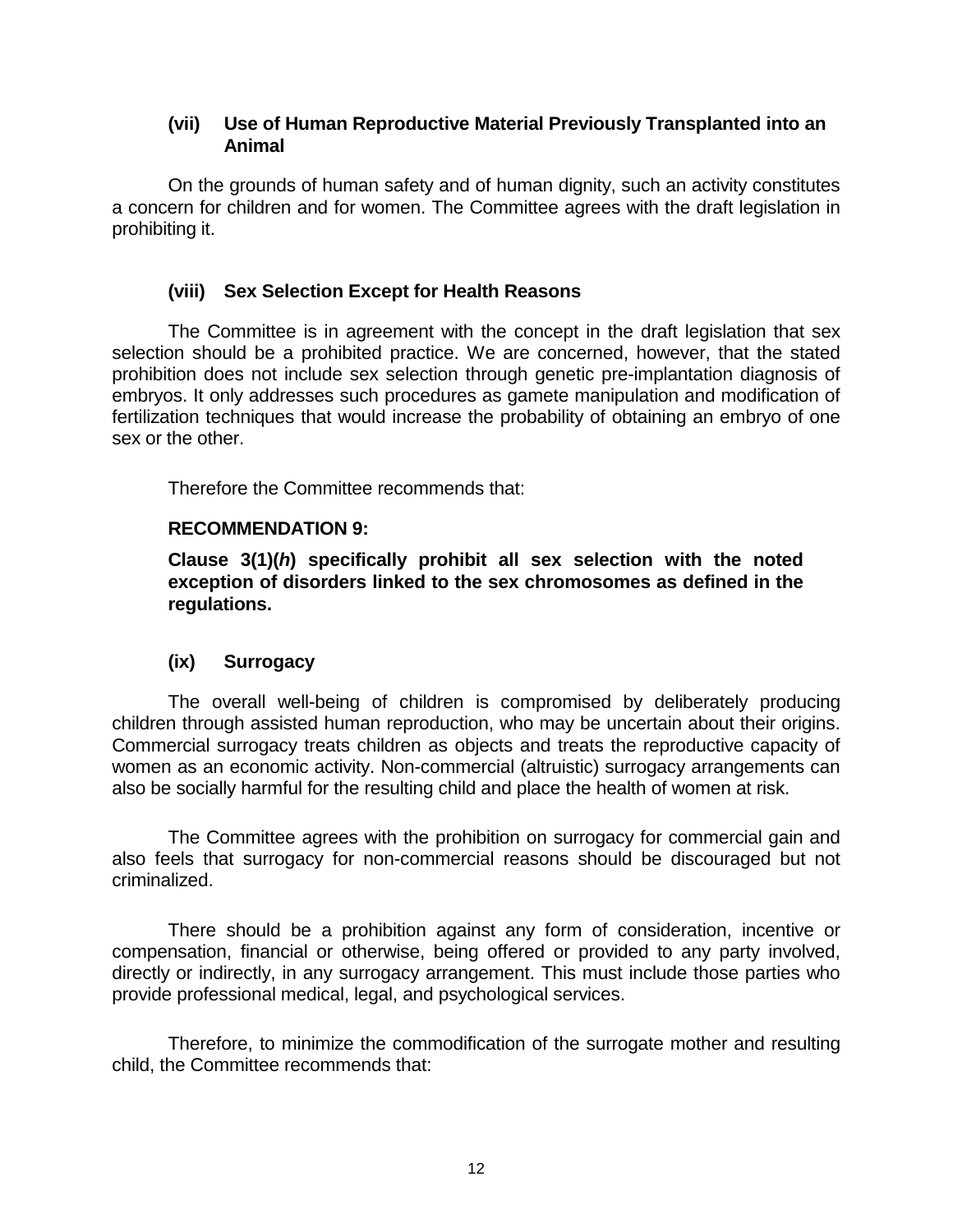#### **RECOMMENDATION 10:**

#### **Clauses 4(4) that excepts legal, medical, and psychological services and 10(***d***) that allows reimbursement of expenses to a surrogate mother be eliminated.**

However, in order to protect the health of the surrogate mother and of any resulting child in any surrogacy arrangement, we further recommend that:

#### **RECOMMENDATION 11:**

#### **An exception be created for physicians and other health care professionals who provide services necessary for the care of the pregnant woman.**

If non-commercial surrogacy is to occur, the well-being of the resulting child and the fully informed choice of the participating surrogate mother should be ensured through several mechanisms. Counselling for all parties must be provided with respect to non-commercial surrogacy. Physicians donating services to facilitate non-commercial surrogacy must take responsibility to ensure that all parties have access to social as well as medical counselling. Individuals who aspire to add a child to their family through surrogacy must be subject to the same scrutiny as individuals who seek to adopt a child.

Thus, the Committee recommends that:

#### **RECOMMENDATION 12:**

**The provinces and territories be encouraged to provide mandatory counselling to the commissioning couple, surrogate mother and partner through existing publicly funded services available for adoption and to amend relevant family law to recognize the birth mother as the legal mother.** 

#### **(x) Purchase of Gametes and Embryos**

The Committee feels strongly that the commodification and commercialization of human gametes and human embryos can have far-reaching social and emotional effects for any resulting families. But, in addition, such activities are contrary to Canadian practice whereby human organs and tissues are not sold or purchased. The purchase, barter or exchange of human gametes and embryos is contrary to human dignity. The Committee agrees with the prohibition on the sale and purchase of gametes and embryos. We are also opposed to any reimbursement of a donor for any expenses incurred in the course of donating any sperm, ovum or embryo. The Committee further recommends that: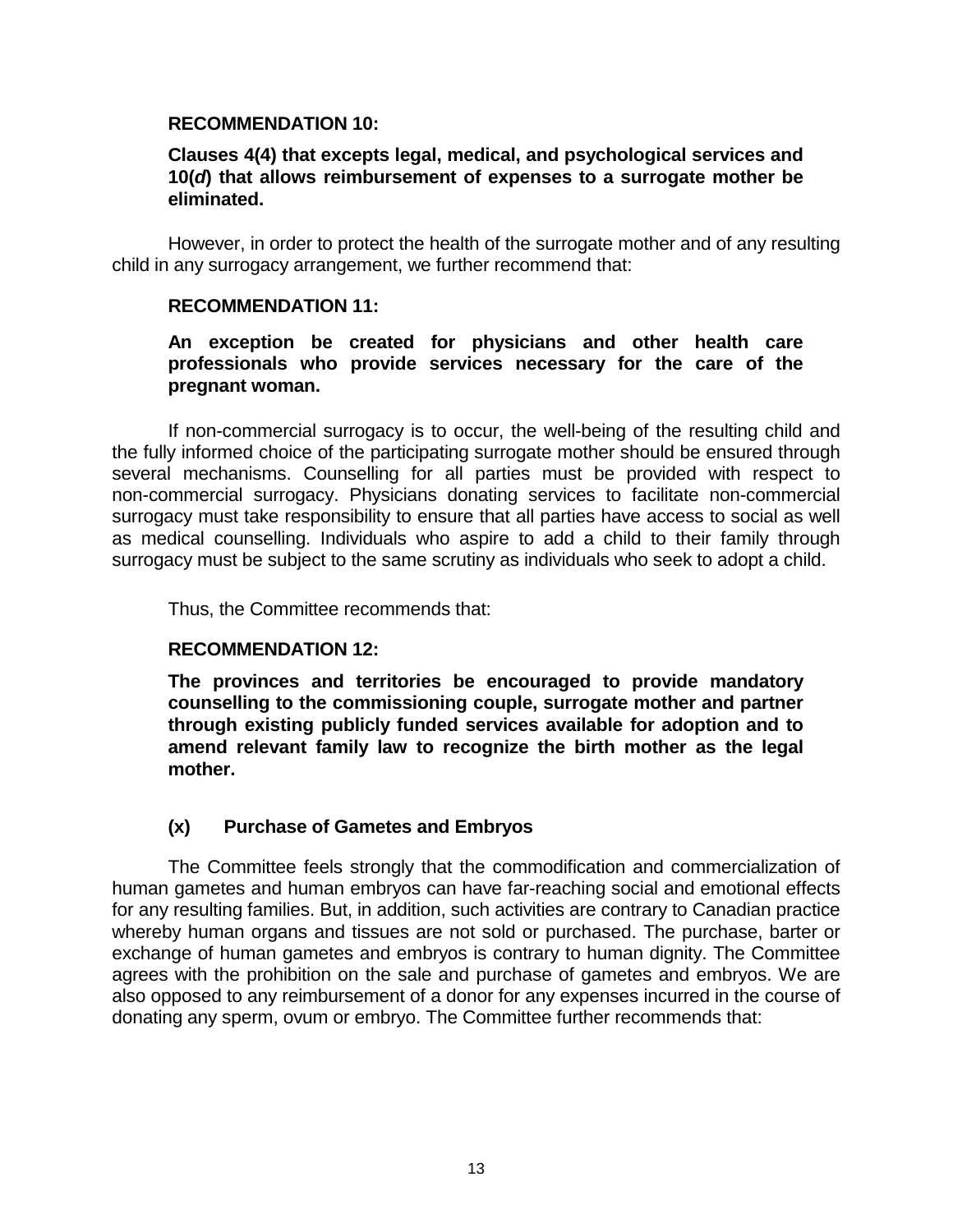#### **RECOMMENDATION 13:**

#### **Clause 10(***a***) that permits reimbursement of a donor for expenses incurred in the course of donating any sperm or ovum be eliminated.**

#### **(xi) Use of Reproductive Materials and Embryos without Consent**

Without full and informed consent for any controlled activity, participating adults could face unknown long-term harm. Consent must be freely given and be based on full understanding of the implications of providing one's personal reproductive material for use by others. The Committee strongly supports this prohibition on the use of reproductive materials and embryos without consent.

# **SECTION 6: CONTROLLED ACTIVITIES**

 In the draft legislation, controlled activities may be carried out only under a licence issued in accordance with the regulations. We look forward to the opportunity to review any proposed regulations when they are laid before the House of Commons. We have already recommended changes against reimbursement of expenses for donations and surrogate mothers. We also want to place some specific limits on embryo research.

The Committee wants to emphasize that the gains to be made in new scientific knowledge and medical applications should proceed only if any benefit for society does no harm to the resulting children and participating adults. We particularly want to stress that, while science has tremendous potential for good, its applications can have the capability for negative effects on the diversity of the human population. We do not want to support any public policy, scientific research or medical practices that seek to use knowledge of hereditary or genetic characteristics to change the intrinsic characteristics of the human population. As stated earlier, the activities permitted by this legislation must recognize the importance of preserving and protecting human individuality and the integrity of the human genome.

# **(i) Embryo Research: The Current Situation**

The Committee heard that embryo research currently could include: research on embryos that already exist as a result of in vitro fertilization (IVF); research that creates embryos as a result of research; and the creation of embryos specifically for research purposes. Generally, research on existing embryos is used to study areas such as fertilization, drug interactions and development. Other research such as perfecting storage techniques for ova could involve the creation of embryos. More recently, stem cell research using embryos as a source has been seen as having potential for the treatment of several ailments and injuries.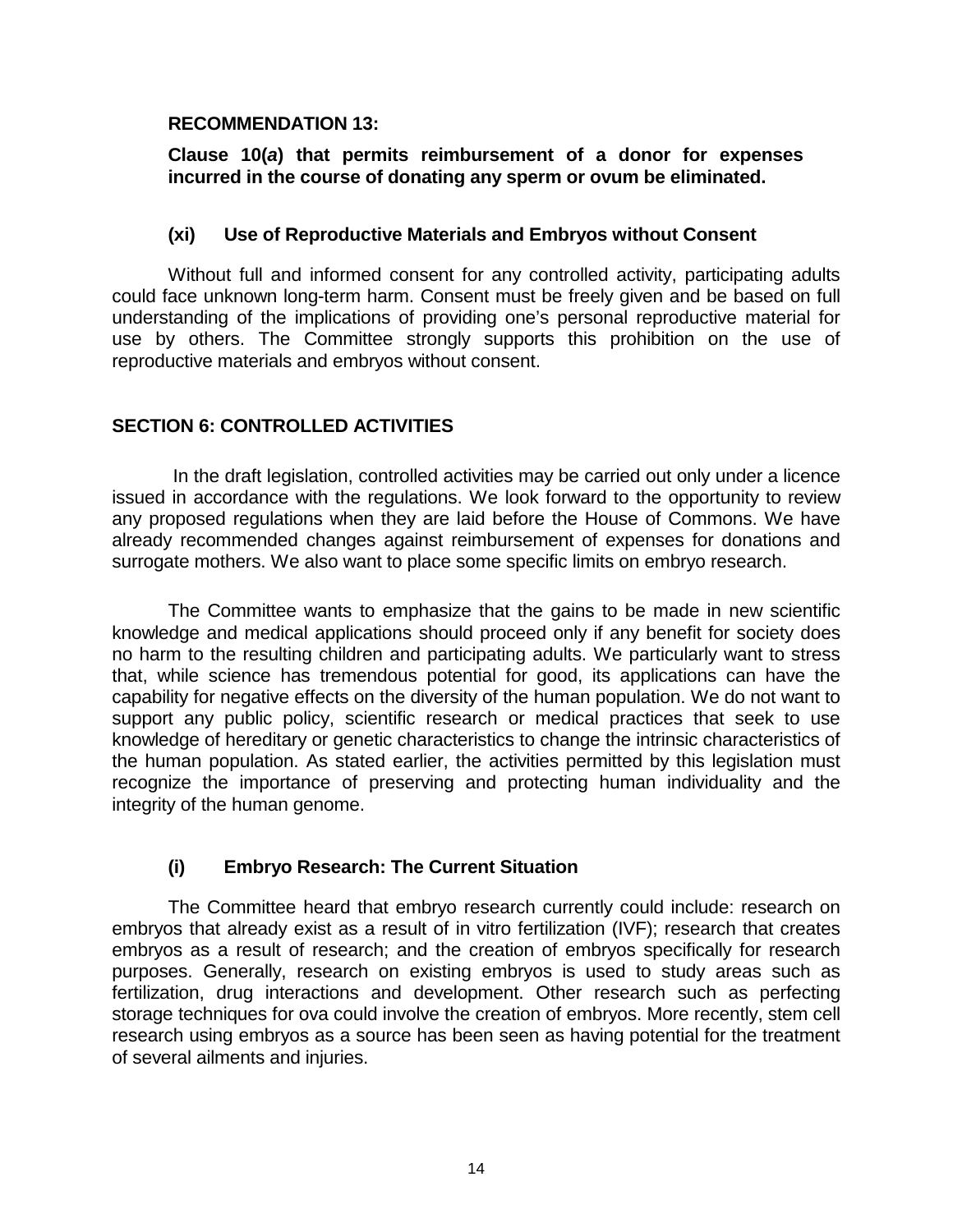We are concerned that there is a lack of clarity about what is currently taking place in Canada in relation to research that uses existing embryos or research that creates embryos. Rationales for research on embryos up to 14 days include efforts to improve infertility treatments such as IVF, increased knowledge of genetic diseases, and improved conception. This type of research work was noted at the time of the Royal Commission on New Reproductive Technologies. Currently, research in the private sector is not required to report to any authority and is able to operate outside of the Canadian Institutes for Health Research guidelines for embryo research. The Committee would like this situation to be corrected.

# **(ii) Embryo Research: Our Process**

In our deliberations over these issues, we applied the framework laid out in the introduction. We had to decide whether disallowing all types of research involving embryos, or restricting it in some way, would adversely affect the health and well-being of the children born of assisted human reproduction, or of the women seeking the technologies. Similarly the Committee had to consider how the condition of the embryos intended for but not used in IVF procedures fit within our other considerations.

On the issue of precautionary measures to protect and promote health, we heard about the potential health advantages that accrue from embryo research. On non-commodification, we heard that there is a potential for commodification and commercialization of women in producing the necessary eggs and embryos that can be traded and exchanged as a source of reproductive material. On informed choice, we were told that women who produced the eggs were seldom fully informed about the need to give consent for additional embryos to be used for research. Some witnesses expressed concerns that the embryo has no part in any consent process. On respect for human individuality, dignity and integrity, we were told that any research on embryos must value their status as having potential for full human personhood. On accountability, we heard that any activity in this area must be transparent and open to public scrutiny.

# **(iii) Embryo Research: Our Views**

We agree with the draft legislation that embryo research should be a controlled activity. It should, however, be strictly regulated and limited to using only embryos created but not used for IVF subject to the consent of their donors.

 We recognize that the research and medical communities have a responsibility to properly validate fertility techniques. This research does in some instances require the use of existing embryos and can result in the creation of an embryo in other instances. Such research may be necessary to ensure the health of any resulting children as well as the health of the women being treated.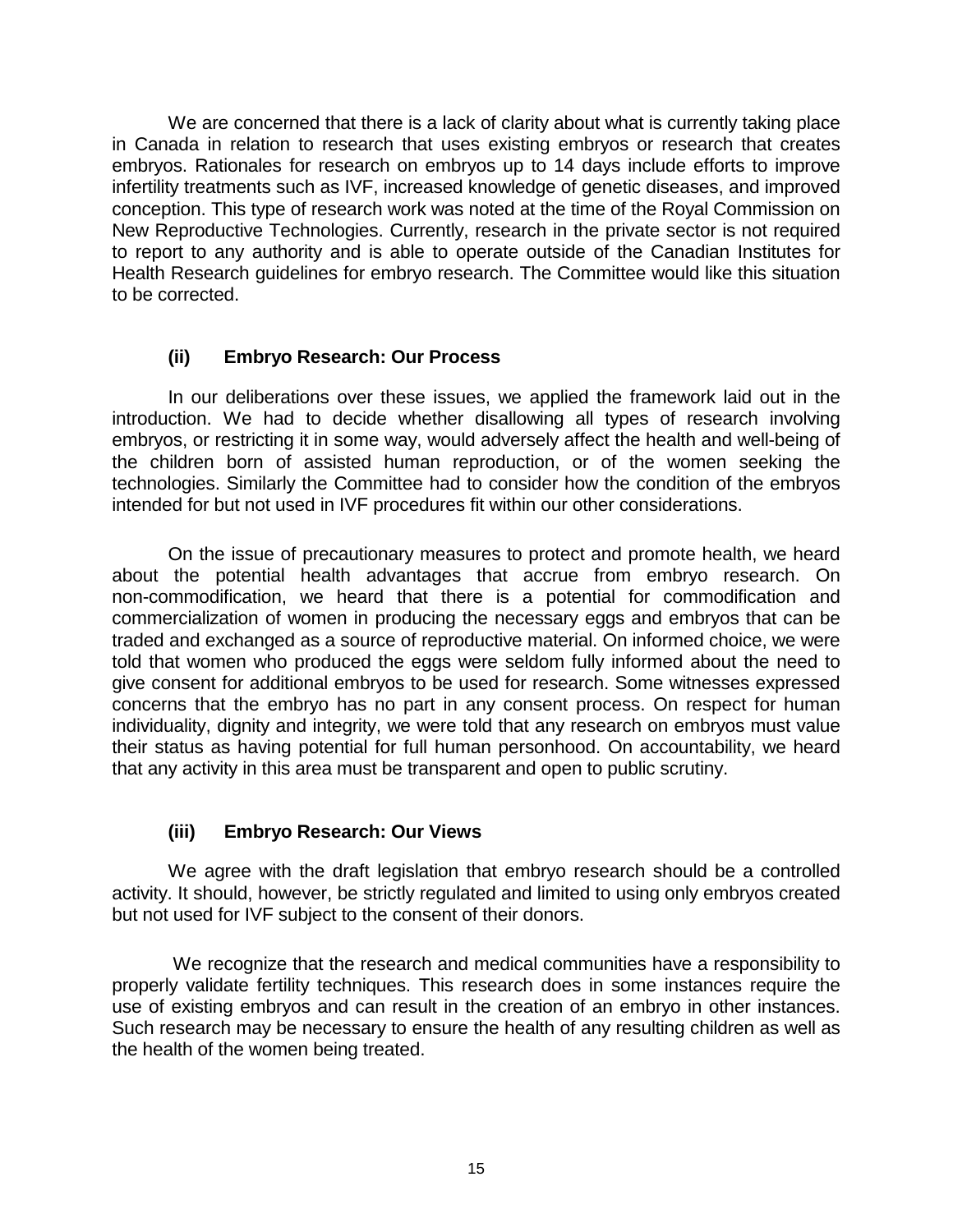We heard that while embryonic stem cell research presents some possibilities, other sources such as umbilical cord blood and adult source stem cells are more available, more easily obtainable, and less ethically contentious. Some witnesses argued that research on stem cells using sources other than embryos might be sufficient to attain the stem cell potential. Others pointed out that, although use of adult stem cells is the preference for most researchers, the use of embryonic stem cells at this time might provide the information needed to properly manipulate adult stem cells.

The Committee was struck by testimony that, in the past year, there have been tremendous gains in adult stem research in humans. We also heard that, after many years of embryo stem cell research with animal models, the results have not provided the expected advances. Therefore, we want to encourage research funding in the area of adult stem cells.

We are concerned that embryonic stem cell research commodifies the embryo. It involves research that uses embryos to obtain further research material. We believe that licences for the conduct of all research on embryos should be issued only after a clear demonstration that non-embryonic sources would not achieve the sought after research outcomes.

Therefore, the Committee recommends that:

#### **RECOMMENDATION 14:**

**Research using embryos be a controlled activity requiring a licence. Even if all other regulatory criteria are met, no licence may be issued unless the applicant clearly demonstrates that no other category of biological material could be used for the purposes of the proposed research.** 

#### **SECTION 7: THE REGULATIONS**

Clause 40 of the draft legislation sets out the matters for which regulations could be made under the legislation. Notably, regulations could be made designating classes of controlled activities for which licences could be issued or withheld. Regulations could also be made to determine the conduct of any class of controlled activity, as well as the terms and conditions under which licences might be issued. These provisions are key because they authorize the development of standards that will regulate the manner in which controlled activities must be carried out.

# **(i) Regulations in Relation to Selected Matters**

Evidence presented to the Committee suggests that the health of women involved in assisted human reproduction is not always paramount. Ovaries may be over-stimulated through excessive fertility drug therapy. Eggs may be harvested from women too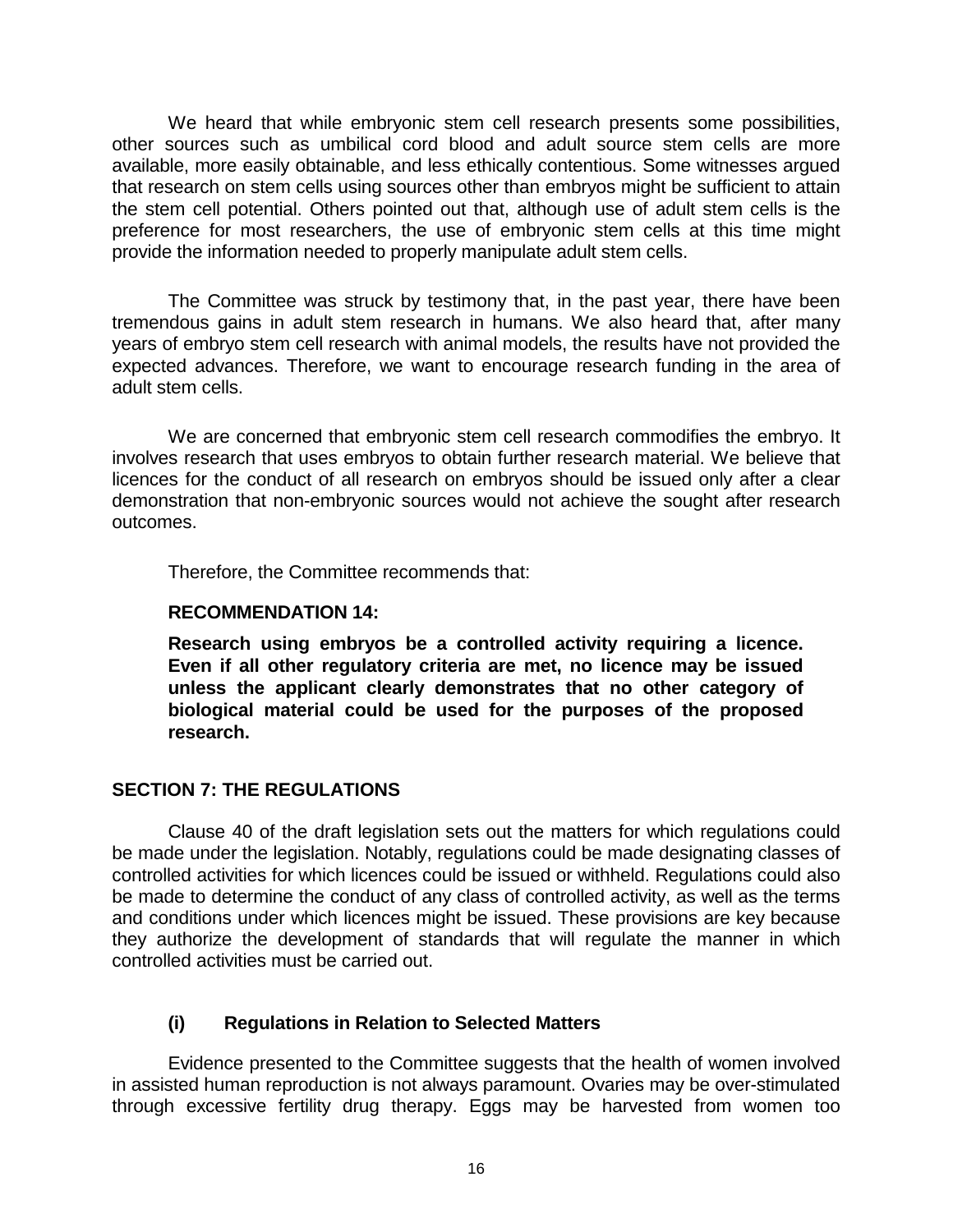immature to appreciate the full implications of their involvement. Too many in vitro embryos may be produced and too many of them may be transferred into the womb.

The Committee is particularly concerned about the excess number of embryos that may be produced and stored, allegedly for reproductive purposes. We appreciate that, until egg-storage techniques are perfected, an excess number of embryos may have to be produced. However, we expect this practice to cease once the storage technology has been validated. At that time, it will be possible to limit the number of embryos produced to those actually used for implantation.

In keeping with our framework to protect children and participating adults, the Committee feels that it is essential that specific requirements and restrictions be prescribed in the regulations to guard against abuses and exploitation.

The Committee recommends that:

#### **RECOMMENDATION 15:**

**Regulated standards be developed in relation to the following matters:** 

- **(a) The maximum number of eggs that may be harvested and fertilized;**
- **(b) The maximum number of embryos that may be produced, stored, and transferred for in vitro fertilization procedures, although a prohibition on the production and storage of excess embryos should be prescribed once egg-storage techniques have been perfected and validated;**
- **(c) The maximum number of times a patient should be offered a given procedure;**
- **(d) The counselling that must be provided to donors and recipients of treatment;**
- **(e) The maximum number of children that may be produced from a single gamete donor;**
- **(f) Eligibility requirements for donors and recipients; and**
- **(g) The known pre-existing heritable genetic diseases or conditions in relation to which pre-implantation genetic diagnosis would be allowed.**

#### **(ii) The Exemption in Clause 40(1)(***m***)**

Several witnesses questioned the propriety of allowing regulations to be developed under clause 40(1)(*m*) of the draft legislation. This clause allows regulations to be made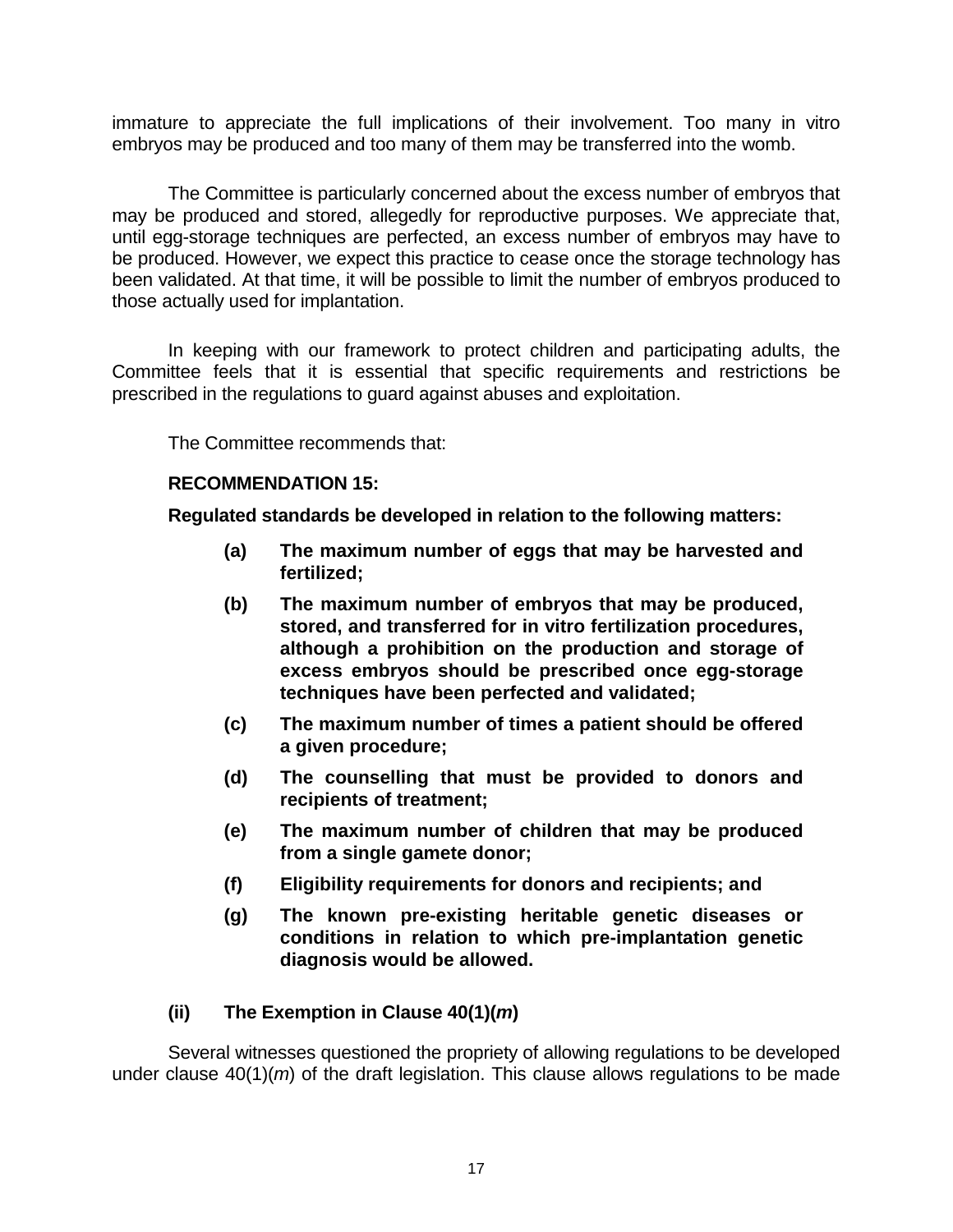that would essentially exempt a class or classes of controlled activity from the application of the legislation or regulations.

The Committee joins the witnesses in believing that subordinate legislation, namely the regulations, should not be able to override the provisions of the statute. If there is a need to create exemptions, these should be enacted through legislative amendments subject to full parliamentary scrutiny.

The Committee recommends that:

#### **RECOMMENDATION 16:**

**Clause 40(1)(***m***), which allows regulations to be made to exempt a class or classes of controlled activities from the application of the legislation or regulations, be eliminated.** 

# **(iii) The Exemption in Clause 43**

Clause 43 would exempt from the licensing requirements any person engaged in a controlled activity commenced before the cut-off date (the date on which the controlled activity clauses come into force) until such time as was prescribed by the regulations.

The Committee notes that this vaguely worded clause is capable of at least two different interpretations. The first is that, on the cut-off date, the requisite regulations would not be ready. Consequently, any pre-existing activities carried out lawfully could not be licensed on the cut-off date. They would thus become controlled activities carried out unlawfully, unless they were exempted under the regulations.

The second interpretation is that the requisite regulations would be in place on the cut-off date, thus allowing licences to be issued immediately for that particular activity. However, a given party or parties would be exempt under the regulations from complying with the licensing requirements, possibly because they needed more time to adjust to the regulated standards.

Whichever interpretation applies, we find this clause to be objectionable. It is too open-ended and could lead to abuses. It could also lead to a flurry of activities being undertaken just before the cut-off date in order to defer compliance with the regulated standards for as long as possible.

The Committee appreciates that a transitional period might be needed to develop the requisite regulations or to enable some parties to make the necessary adjustments in order to comply with the regulated standards. The exemption, however, should be of a reasonably short duration. We recommend a maximum period of one year. One year should be sufficient for the relevant action to be taken.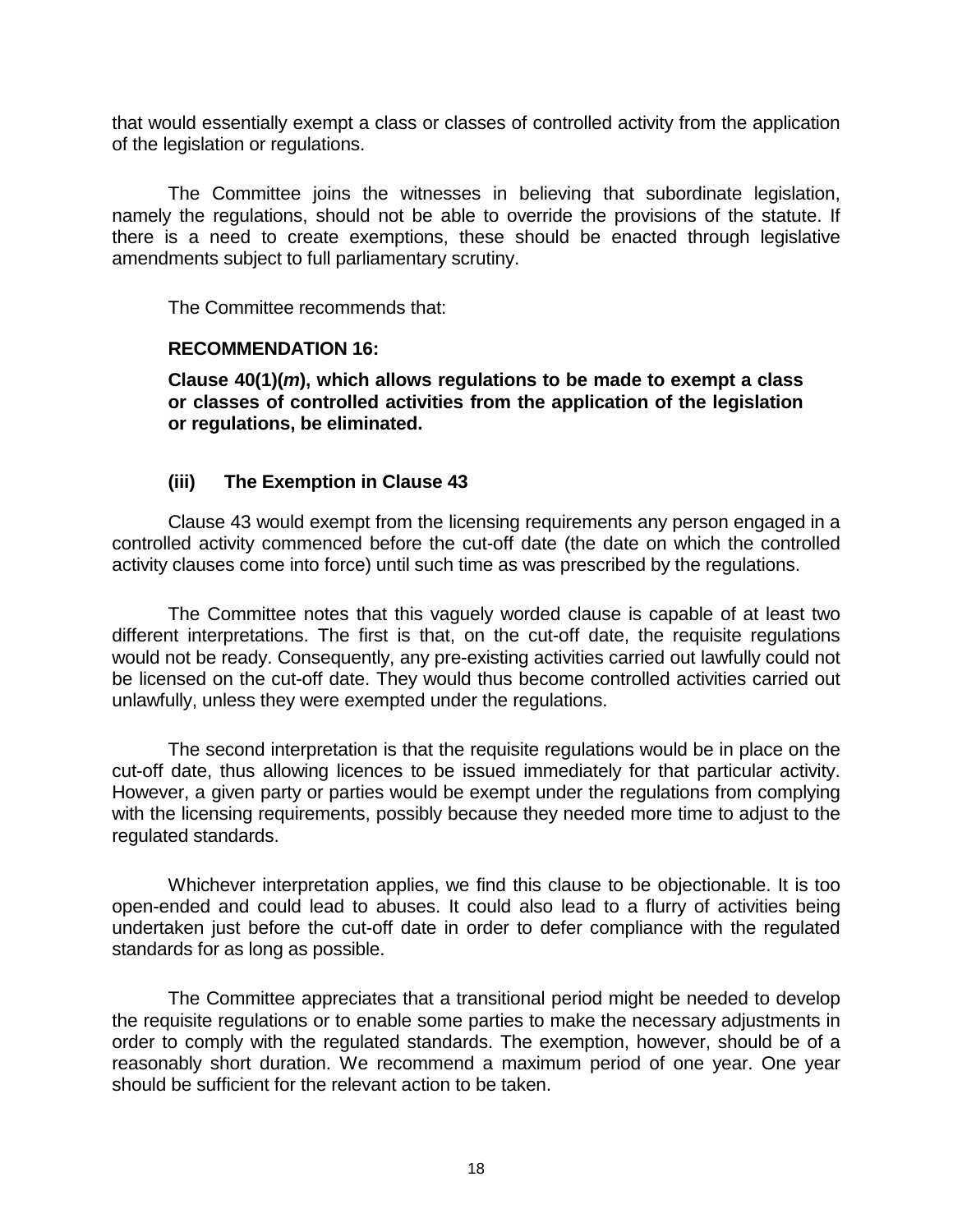The Committee recommends that:

#### **RECOMMENDATION 17:**

**Clause 43 be modified to provide a maximum one-year expiry date for the licensing exemption.** 

# **(iv) The Governor in Council's Regulation-making Power**

The Committee is also concerned about the broad and largely unfettered regulation-making power of the Governor in Council. We believe that some form of direct parliamentary oversight is needed, along the lines of section 42.1 of the federal *Tobacco Act. (see Appendix A)*

The *Tobacco Act* section requires that regulations proposed under that Act be laid before the House of Commons for possible study by the appropriate House committee ― presumed to be the Health Committee. If the House concurs with the committee's report, the Governor in Council is limited to making regulations in the form that was concurred in, including any changes that were recommended. Conversely, if the House disagrees with the committee's report, the Governor in Council may proceed to promulgate the regulations, as originally proposed.

Given that assisted human reproduction and related research is such a highly sensitive and controversial area, we strongly feel that a parliamentary safeguard of this nature is necessary. Elected representatives should have the opportunity to shape essential regulations to ensure that they reflect the best interest of Canadians.

The Committee recommends that:

#### **RECOMMENDATION 18:**

**Provisions similar to section 42.1 of the federal** *Tobacco Act* **be included in the new Act to require that all proposed regulations be laid before the House of Commons for approval or modification within 30 sitting days. Provision should also be made requiring the proposed regulations to be referred specifically to the House of Commons Standing Committee on Health.** 

#### **SECTION 8: HEALTH INFORMATION**

The collection and maintenance of registries aim to facilitate surveillance in the area of assisted human reproduction. In the draft legislation, health reporting information is defined as information respecting the: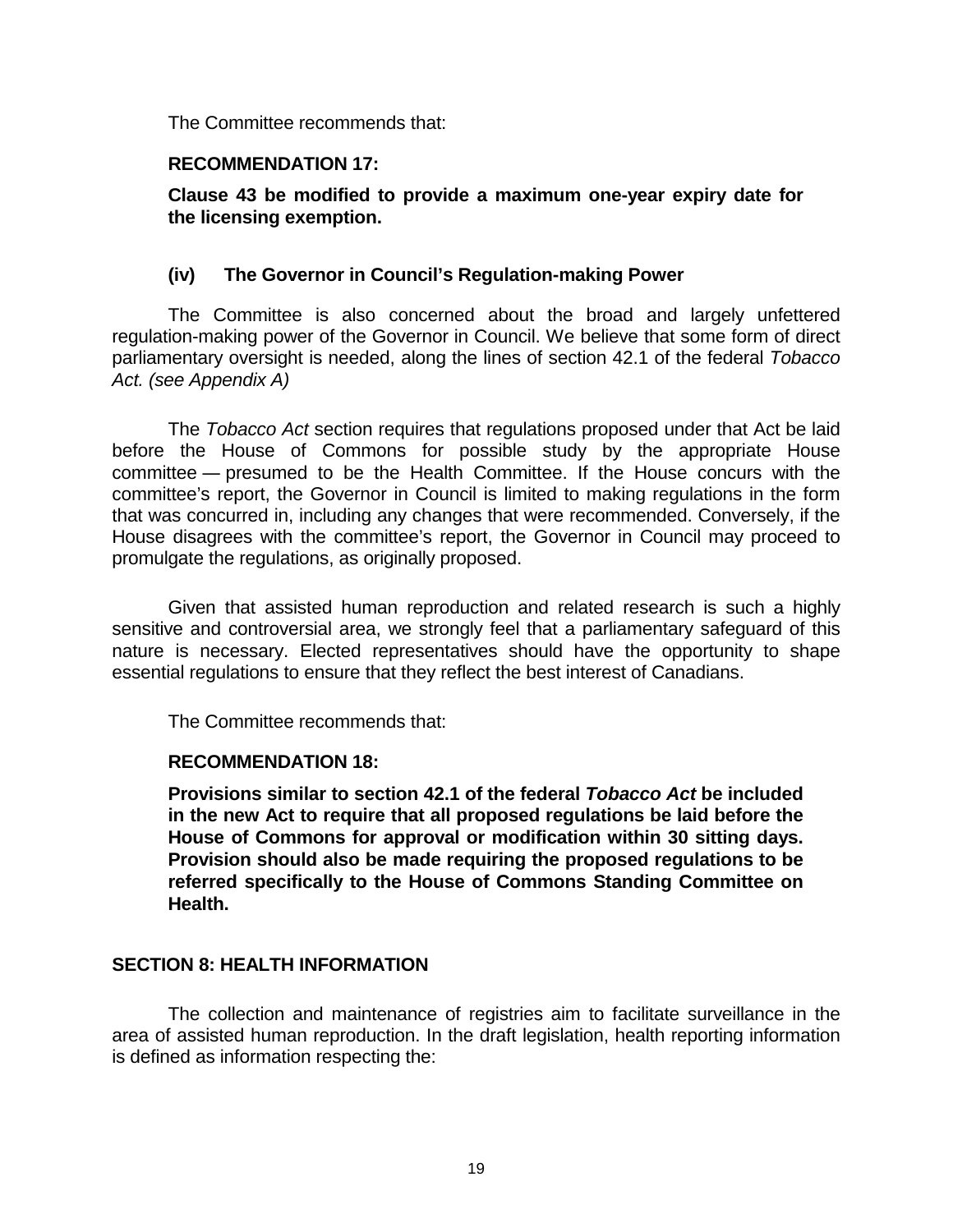- (a) identity, personal characteristics, genetic information and medical history of:
	- (i) donors of human reproductive material including sperm, eggs and embryos;
	- (ii) persons who have undergone assisted reproduction procedures including infertility drugs, assisted insemination, and in vitro fertilization;
	- (iii) persons who were conceived by means of such procedures;
- (b) custody of donated human reproductive materials and any uses that are made of them.

# **(i) Personal Health Information Registry**

The Committee heard that the information collected through the personal health information registry proposed in clause 21(2) of the draft legislation is intended to serve several purposes:

- (i) Assessment of short and long-term health outcomes for the children resulting from the procedures;
- (ii) Assessment of health effects for the women who undergo the procedures;
- (iii) Ongoing information on assisted human reproduction services, drugs and procedures including the outcomes and success rates;
- (iv) Access by genetic offspring from sperm, egg or embryo donation to non-identifying donor information;
- (v) Provision of research data for understanding the physical and emotional outcomes on persons involved with or resulting from assisted human reproduction processes.

We agree with the establishment of the proposed personal health information registry in clause 21(2), but would like to see it given more prominence at the beginning of the section currently called *Privacy and Information*. We want this information to be collected on a national basis. We feel that this registry can be a positive contribution to our desire to ensure respect for human individuality, dignity and integrity, precautionary measures to protect and promote health, non-commodification, informed choice and accountability and transparency.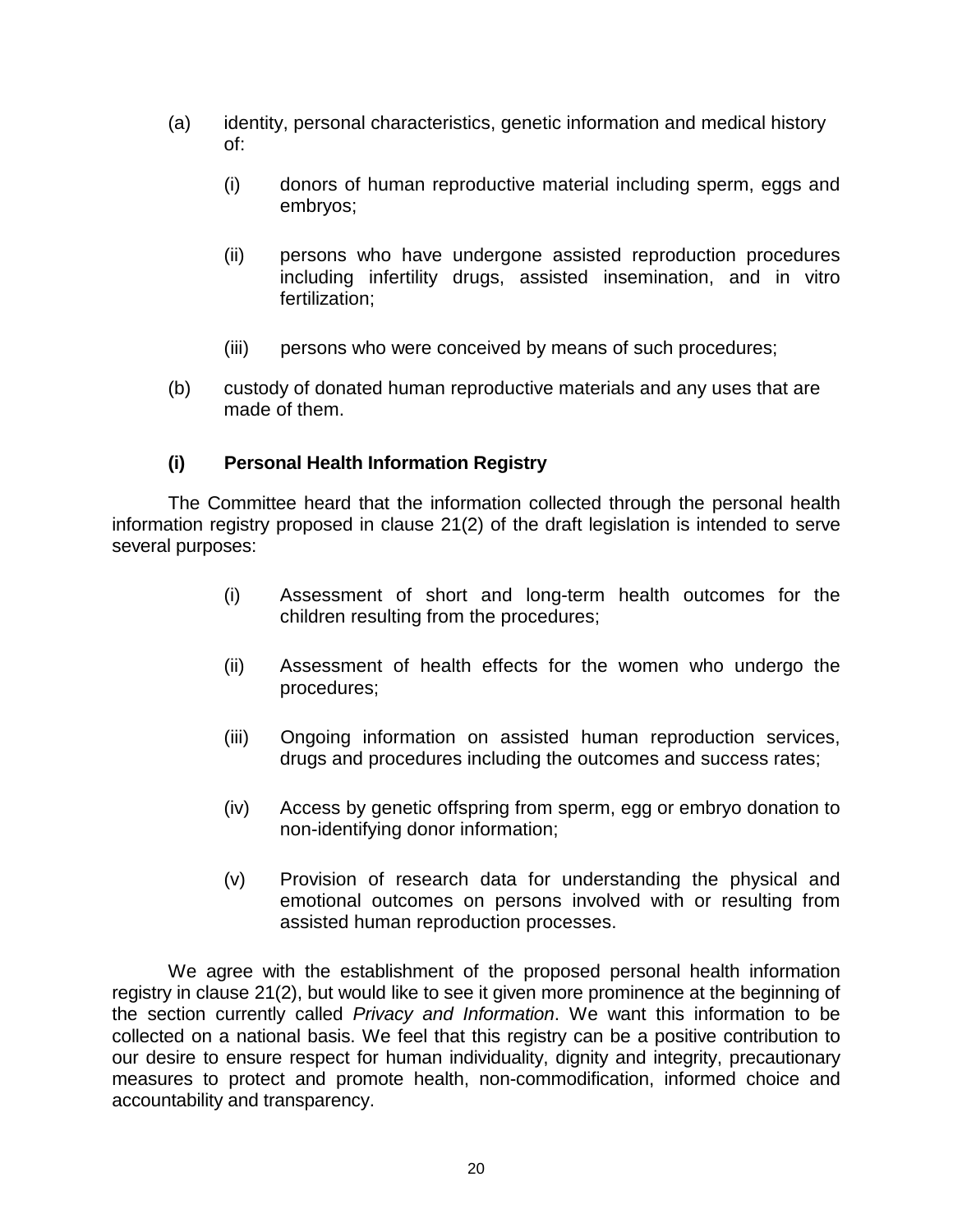We were surprised to learn that Canadians do not yet have ready access to data about assisted human reproduction. Although we were told that medical practitioners have been trying for ten years to develop a voluntary registry, we received neither concrete evidence of a registry nor specific data from a registry. We heard that few sperm banks in Canada keep detailed information about donors and the uses of the donated sperm and we heard nothing about egg or embryo donations.

The Committee wants more than voluntary efforts by the medical professionals. We want mandatory reporting, collection and analysis of data. We want consistent and clear facts on the: clinics offering all or some procedures related to assisted human reproduction; general practitioners offering drugs and assisted insemination; sperm, egg or embryo banks and donors; recipients of assisted insemination, egg donation or embryo donation; etc. Without this information, we have no conclusive evidence for supporting the further development of assisted human reproduction.

# **(ii) Open System for Donation**

 In particular, the Committee was told that registries with donor information are important to offspring resulting from donor treatment procedures; descendents of offspring; couples who had a child through donation procedure; donors who provided sperm, eggs, or embryos; relatives of the people; and genetic siblings of offspring resulting from procedures.

We were particularly moved by the arguments for an open donation system that would not treat children as commodities to be negotiated among participating adults such as parents, donors, and physicians. We agree that the children who result from gamete and embryo donation should receive equivalent respect to those who are adopted. Like adoption, we want a donation system that is regulated, non-commercial, and transparent. We aim for a system whereby donation records are securely controlled but accessible to those who need relevant information. We also believe that children who are born from surrogacy arrangements should have access to full information.

In moving to an open system that eliminates secrecy, the Committee would like to see a strategy that combines legislation and education, focusing particularly on physicians and others who facilitate the process of donation. We want to ensure that before any donation takes place, the prospective donor is fully informed of the implications of assisted human reproduction, especially of having an offspring. We believe that only donors who consent to have identifying information released to offspring should be accepted. We feel that, where there is a conflict between the privacy rights of a donor and the rights of a resulting child to know its heritage, the rights of the child should prevail. We need a system of responsible donation and greater public awareness. We want to end the current system of anonymous donation.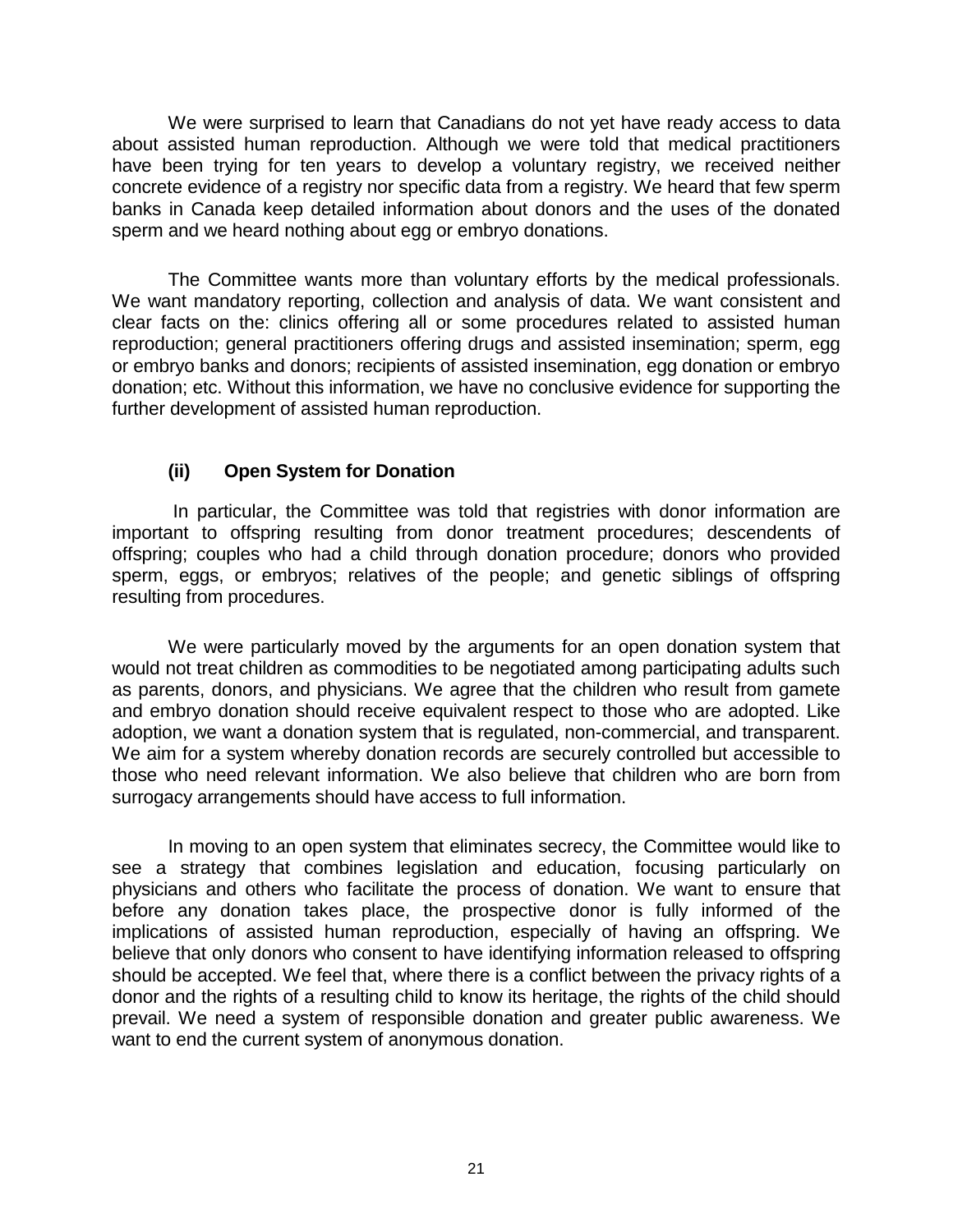As a Committee, we recommend that:

#### **RECOMMENDATION 19:**

- **(a) Consent to the release of identifying information be mandatory before accepting an individual as a sperm, egg, or embryo donor;**
- **(b) All donor offspring (or legal guardians) have access to their regularly updated medical histories;**
- **(c) The number of babies born through the same donor be limited;**
- **(d) The number of donations from the same donor be limited;**
- **(e) Connections between genetic siblings are to be facilitated to avoid possibilities of sexual relations or marriage; and**
- **(f) Medical and personal records be maintained;**
- **(g) Mandatory counselling be provided for donors before a choice to donate is made and before an offspring establishes a link with a donor;**
- **(h) No legal responsibilities respecting offspring, financial or otherwise, should arise out of a donation.**

The Committee heard that several provinces (Newfoundland, Nova Scotia, and Quebec) and one territory (Yukon) have already enacted laws that specifically or implicitly exclude donors as the legal parent of a child, thereby eliminating them as a possible source of financial support for the offspring.

To encourage this type of legislation in other provinces and territories, the Committee recommends that:

#### **RECOMMENDATION 20:**

**The federal Minister of Justice, in collaboration with provincial and territorial counterparts, seek to develop uniform legislation across the country establishing the legal status of donors in relation to offspring.** 

#### **SECTION 9: EQUIVALENCY AND ENFORCEMENT AGREEMENTS**

Clause 41 of the draft legislation authorizes equivalency agreements to be signed with the provinces and territories. Such agreements may be entered into if a province or territory has enacted laws that are equivalent to selected clauses and corresponding regulations, namely: clauses 8 to 11 (controlled activities), clauses 18 to 21 (health reporting information) and clauses 23 to 32 (inspection and enforcement). Once in place, an equivalency agreement suspends the application of clauses 8 to 40 of the federal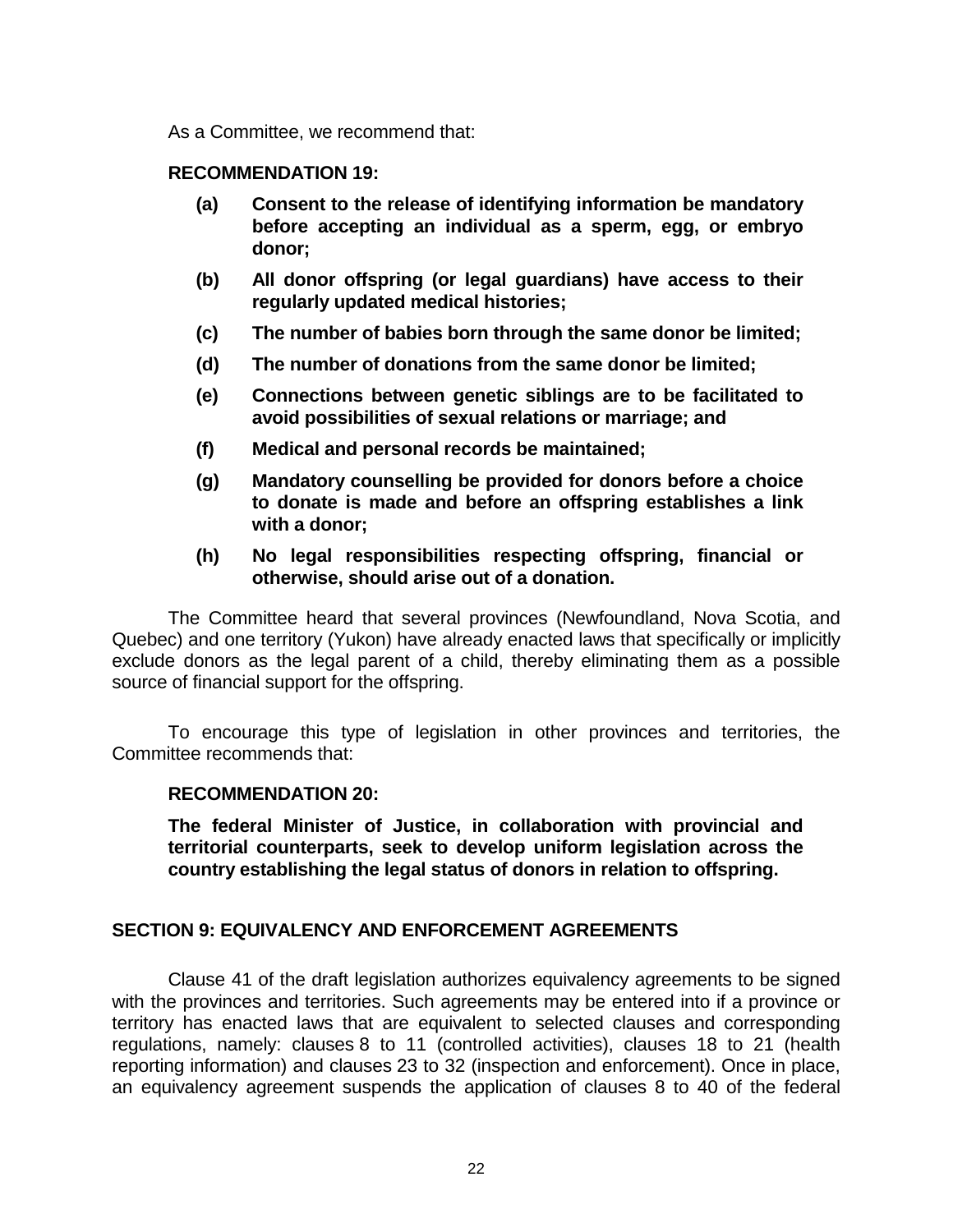legislation. Instead, the "equivalent" measures enacted at the provincial or territorial level apply.

The Committee heard widespread unease about clause 41. Some witnesses were concerned that the provinces and territories would not be required to establish a public information registry because clause 22 is not among the selected clauses for which equivalent measures would have to be enacted. Others were worried that equivalency agreements would not have to incorporate equivalent penalty provisions to those set out in the federal legislation. Still others were apprehensive that equivalency agreements would undermine the establishment of a strong, national regulatory regime for assisted human reproduction and related research.

The Committee shares these concerns. *Equivalent* measures are clearly not *identical* measures. There is room for interpretation and therefore the potential for different systems to be enacted from one jurisdiction to the next. A patchwork might result. In our opinion, it would be in the best interest of the resulting children, as well as the men and women participating in assisted human reproduction, if a single regulatory regime encompassing one set of standards and one set of penalties, was in effect across the country, with no exceptions.

We recognize, however, that assisted human reproduction and related research is an area of shared responsibility. The provinces and territories may also want to take action. Equivalency agreements would enable them to do so. Even though the Committee has serious reservations about equivalency agreements, we accept that these agreements may be a necessary tool in the advancement of cooperative federalism.

In addition to equivalency agreements, it would be possible for the Minister, under clause 33, to sign enforcement agreements with provincial/territorial governments, law enforcement agencies and non-governmental organizations.

The Committee also has misgivings about this type of agreement. We are particularly concerned that such agreements might be signed with non-governmental organizations. In our opinion, the law enforcement powers of the state should not be delegated to non-governmental bodies.

Given the specialized nature of the inspections that would have to be carried out, as well as the high degree of technical expertise that would be required, it would be preferable, in our opinion, if a single, specialized inspection body were put in place to inspect and enforce the legislation. A single inspection body would best ensure that the legislation was being applied evenly across the country. We question whether consistency could be ensured if more than one inspection body was involved.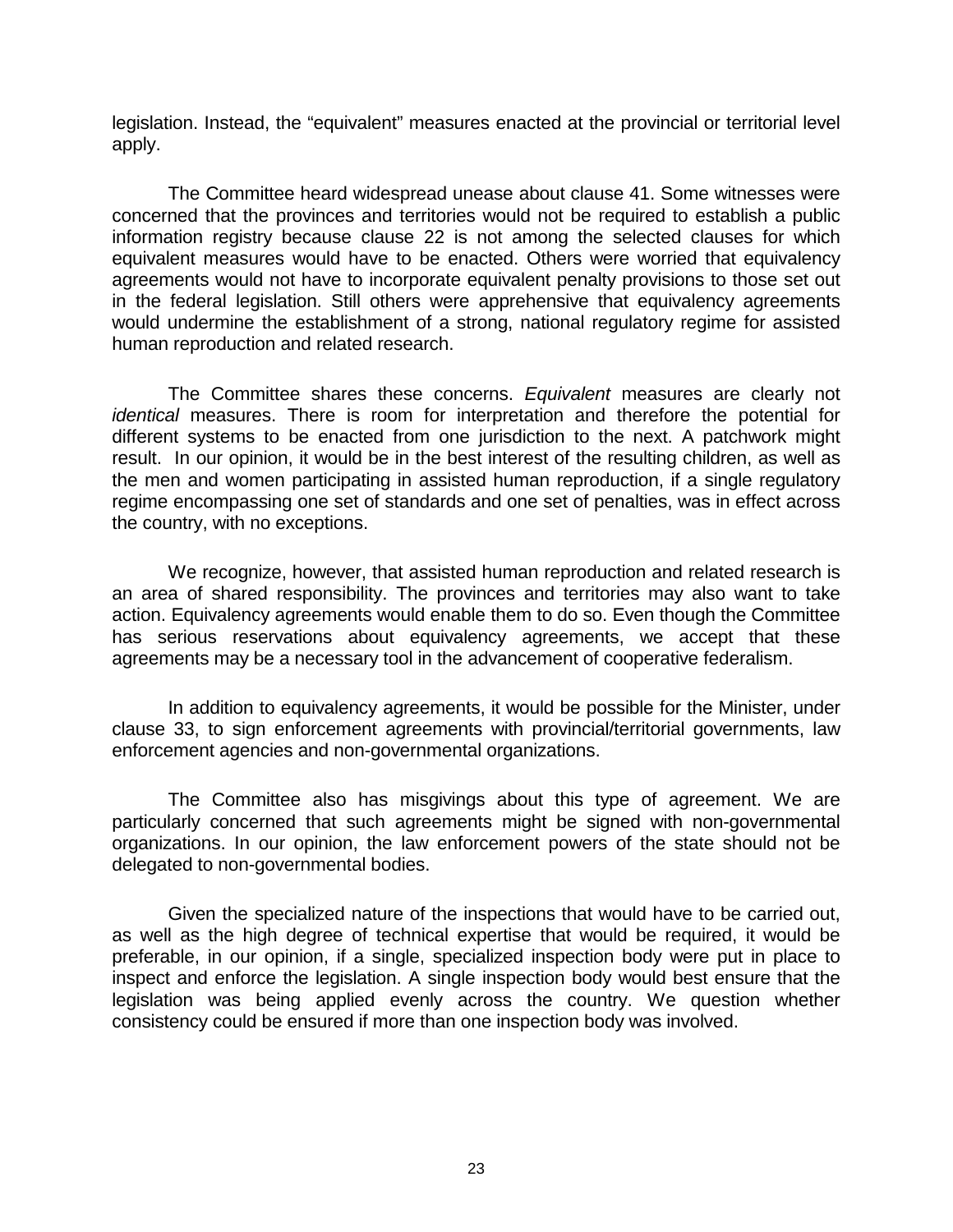Both enforcement and equivalency agreements are of concern to us. Although we are not prepared to recommend that they be precluded, we agree with witnesses that a number of safeguards must be put in place to ensure accountability and transparency.

The Committee therefore recommends that:

#### **RECOMMENDATION 21:**

#### **Enforcement agreements not be allowed to be entered into with a nongovernmental organization.**

The Committee further recommends that:

#### **RECOMMENDATION 22:**

**Both equivalency and enforcement agreements be subject to the following safeguards:** 

- **(a) The Minister must be accountable to Parliament for all equivalency and enforcement agreements;**
- **(b) The public must be actively consulted on the draft agreements before they are finalized;**
- **(c) The draft agreements, together with a summary of the comments made by the public, must be tabled in the House of Commons before they are finalized to give elected representatives the opportunity to make recommendations in relation to them;**
- **(d) The text of all finalized agreements must be included in the public information registry established under the Act;**
- **(e) All agreements be subject to termination or revocation upon reasonable notice being given by either party;**
- **(f) The Minister must be empowered to intervene under a savings clause that would enable him or her to take any action deemed necessary for the administration and enforcement of the Act;**
- **(g) All agreements be subject to a maximum five-year sunset clause, with the possibility of renewal for further maximum five-year periods in appropriate cases; and**
- **(h) As a condition precedent to the signing of an agreement, the other government must agree to comply with the same reporting requirements that apply at the federal level. The other government must also agree to transmit the related data to the regulatory body for inclusion in the federal personal health information registry and the public information registry.**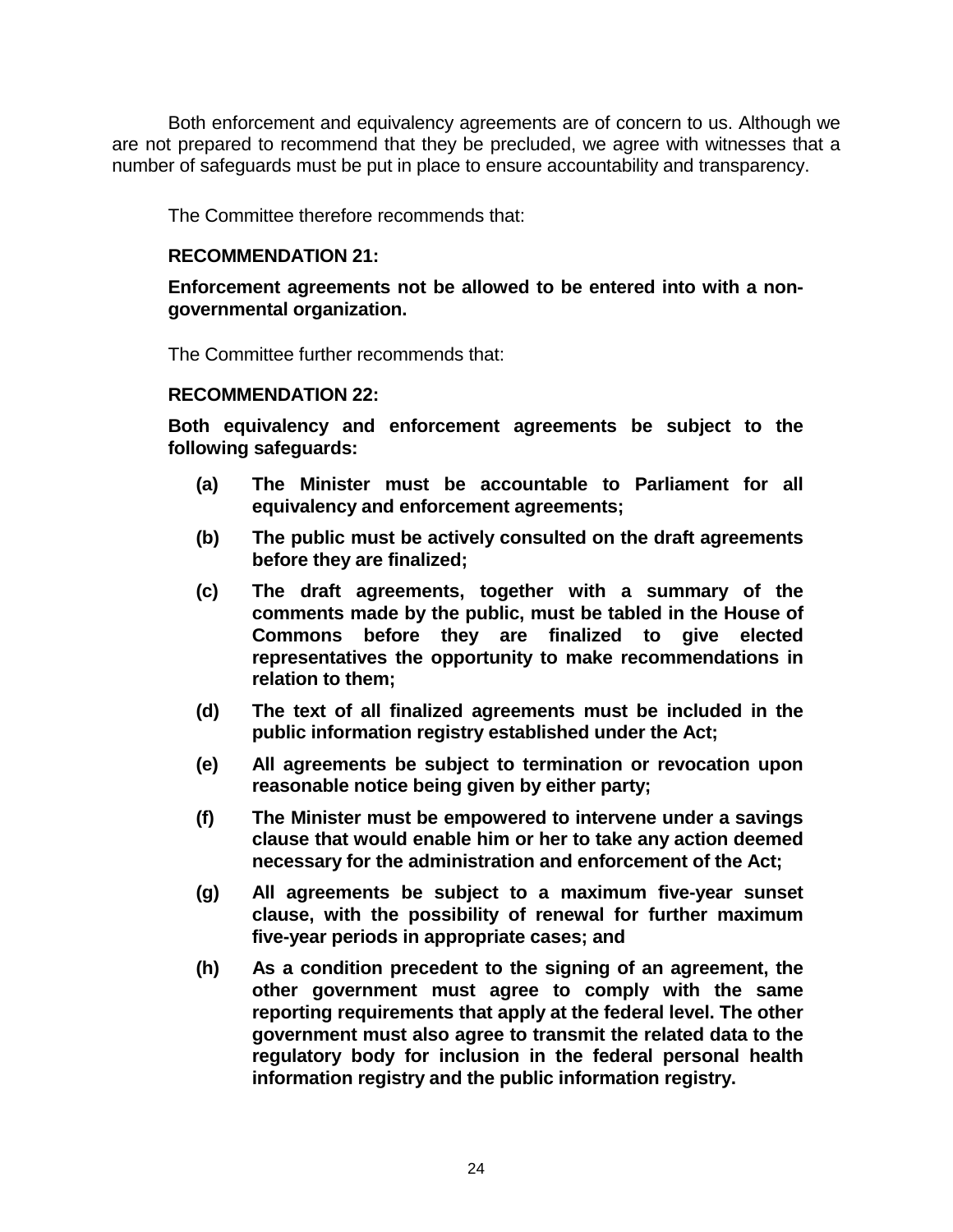## **SECTION 10: REGULATORY BODY**

According to the draft legislation, the Minister of Health, aided by his Department, would be responsible for implementing the legislation. Given the many moral, ethical and social questions surrounding human embryo research and infertility treatment, most witnesses felt that an arm's length agency would be more appropriate. Some witnesses also felt that an outside agency would be better able to provide timely responses in such a rapidly changing technological field.

While there was broad consensus for the creation of a regulatory body outside the Department, the Committee heard differing views on the regulatory body's structure and mandate. There was also disagreement on whether the regulatory body should report directly to Parliament or whether it should report to Parliament through the Minister of Health. We endorse the creation of an outside agency to manage and oversee the operation of the Act. Such an agency should be a semi-independent body, directed by a Board that reports directly to the Minister of Health, and with mechanisms that ensure accountability to Parliament.

The Committee recommends that:

#### **RECOMMENDATION 23:**

**A regulatory body be created outside the Department of Health to manage and oversee the operation of the Act. The regulatory body should be a semi-independent agency, directed by a Board that reports directly to the Minister of Health, and with mechanisms that ensure accountability to Parliament.** 

In our opinion, requiring the agency to report to the Minister is more in keeping with the principle of ministerial accountability. The Minister's involvement is also desirable in terms of intergovernmental relations given that the provinces and territories share constitutional authority to take action in this area.

In devising a regulatory framework for assisted human reproduction, we were asked to consider a "checks and balances" approach. Under this approach, the Minister would be responsible for establishing general policies and standards relating to the safety and efficacy of reproductive and genetic technologies allowed in Canada. The Minister would also be responsible for auditing and assessing the effectiveness of the inspection and enforcement activities of the regulatory body to ensure compliance with health and safety standards. The Minister, however, would not participate in the day-to-day operations of the agency.

The Committee supports this approach as it provides a workable compromise between ministerial accountability, on the one hand, and an autonomous, arm's length agency, on the other.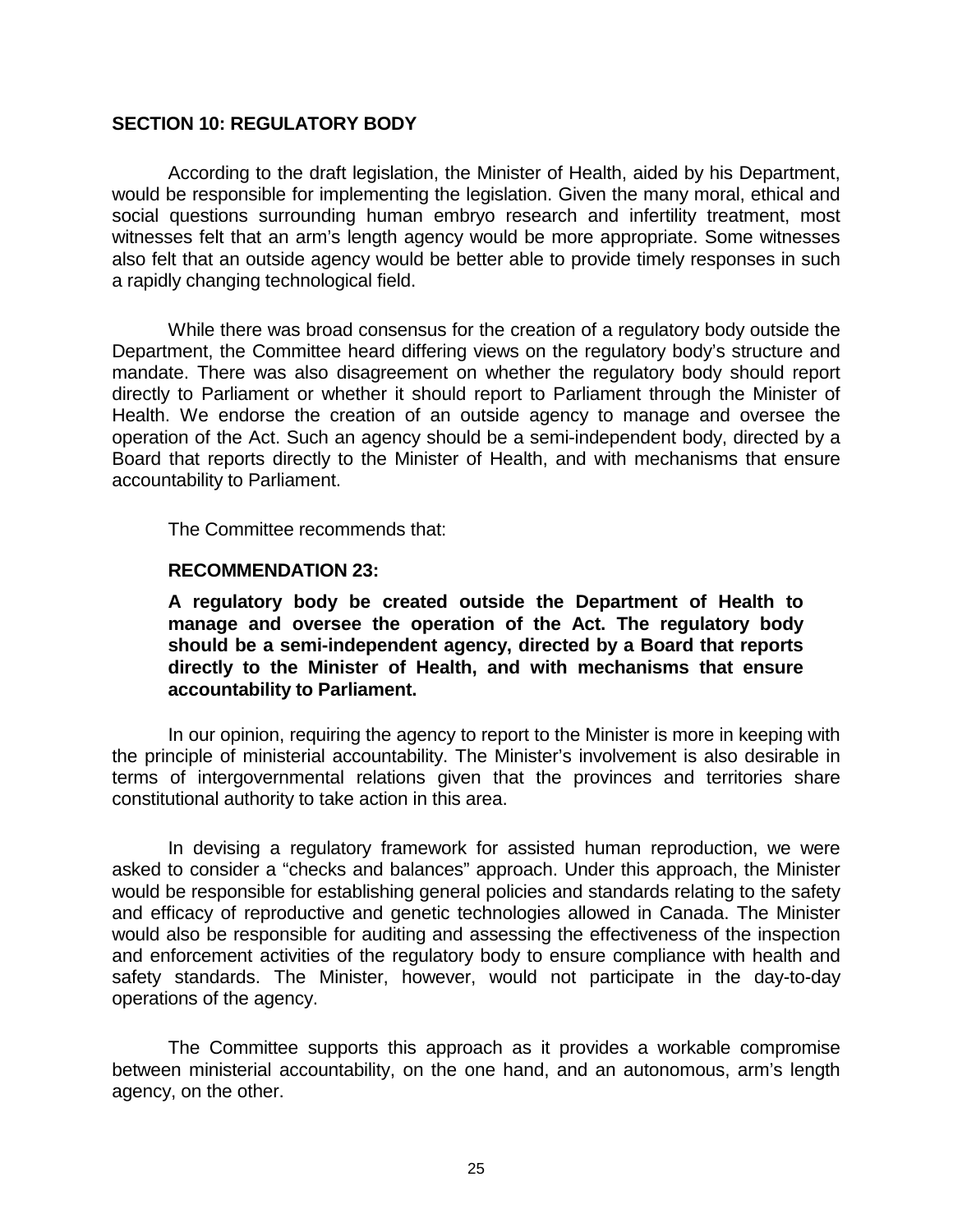The Committee recommends that:

## **RECOMMENDATION 24:**

**The Minister under the legislation be responsible for:** 

- **(a) reproductive and genetic technology policies for the Government of Canada;**
- **(b) the overall direction of the regulatory body;**
- **(c) the negotiation of equivalency agreements and enforcement agreements; and**
- **(d) the assessment of the regulatory body's effectiveness.**

The role of the regulatory body, in turn, should consist of monitoring relevant domestic and international developments in order to make recommendations to the Minister about changes required to the legislation, regulations, and policies. It should be responsible for issuing, renewing, amending, suspending or revoking licences to qualified applicants regarding approved treatments and research. It should ensure compliance with the Act, either through its own "in-house" inspection staff or through some other entity deemed acceptable as a substitute under an enforcement agreement.

In addition, the regulatory body should be responsible for maintaining the personal health information registry, as well as the public information registry. Notably, it should keep track of the children born of assisted human reproduction and, to the extent possible, update the information collected on donors and offspring. In addition, in order to ensure that sound science is applied, the regulatory body should report on the outcomes of the treatments that were provided and the research that was carried out.

The regulatory body should also assume a strong information and communications role. In this regard, it should engage in ongoing consultations with interested parties. It should also provide the individuals involved in assisted human reproduction with complete information to enable informed choices.

In addition to its day-to-day operations, the regulatory body should be accountable to Parliament and the public through a combination of mechanisms including the following:

- (i) Annual report to Parliament;
- (ii) Audit by the Office of the Auditor General of Canada;
- (iii) Strategic plan every three years for approval by Parliament as well as the Minister;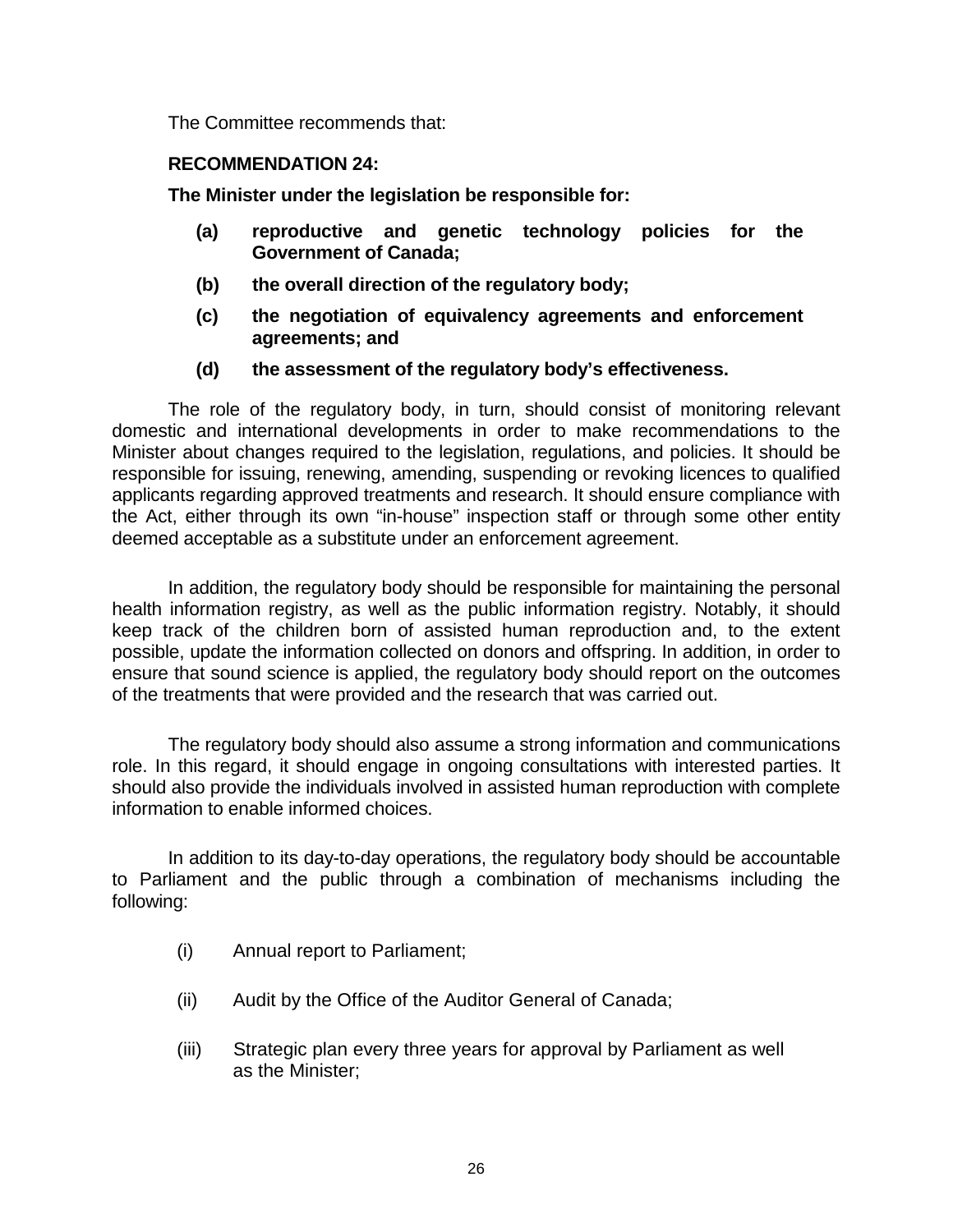- (iv) Public hearings on licensing matters and specific issues of concern;
- (v) Reporting of activities in the public information registry;
- (vi) Ministerial review of the effectiveness of the regulatory body; and
- (vii) Scrutiny by the House of Commons and the Standing Committee on Health of proposed regulations before implementation by the regulatory body.

In order to ensure that the regulatory body carries out its functions in a manner that is faithful, and gives effect, to the core values of the legislation, the Committee strongly believes that the principles enshrined in the Statutory Declaration should be explicitly set out in the regulatory body's mandate. The regulatory body should also be required to develop a Code of Ethics based on these principles that would inform Canadians about the way in which it proposes to exercise its powers.

The Committee recommends that:

## **RECOMMENDATION 25:**

**The regulatory body be given a statutory base. Its functions should include:** 

- **(a) monitoring Canadian and international developments in order to make recommendations to the Minister about changes that should be made to the legislation, regulations, and policies;**
- **(b) issuing, amending, renewing, suspending or revoking licences for qualified applicants with respect to approved treatments and research;**
- **(c) ensuring compliance with the Act through inspection and enforcement;**
- **(d) maintaining the public information registry, as well as the personal health information registry, including information on the number of children born from assisted human reproduction and updates on offspring and donor information;**
- **(e) reporting to the public on the outcomes of the treatments provided and the research carried out;**
- **(f) engaging in regular, ongoing consultations with interested parties;**
- **(g) providing complete information to enable Canadians to make informed choices.**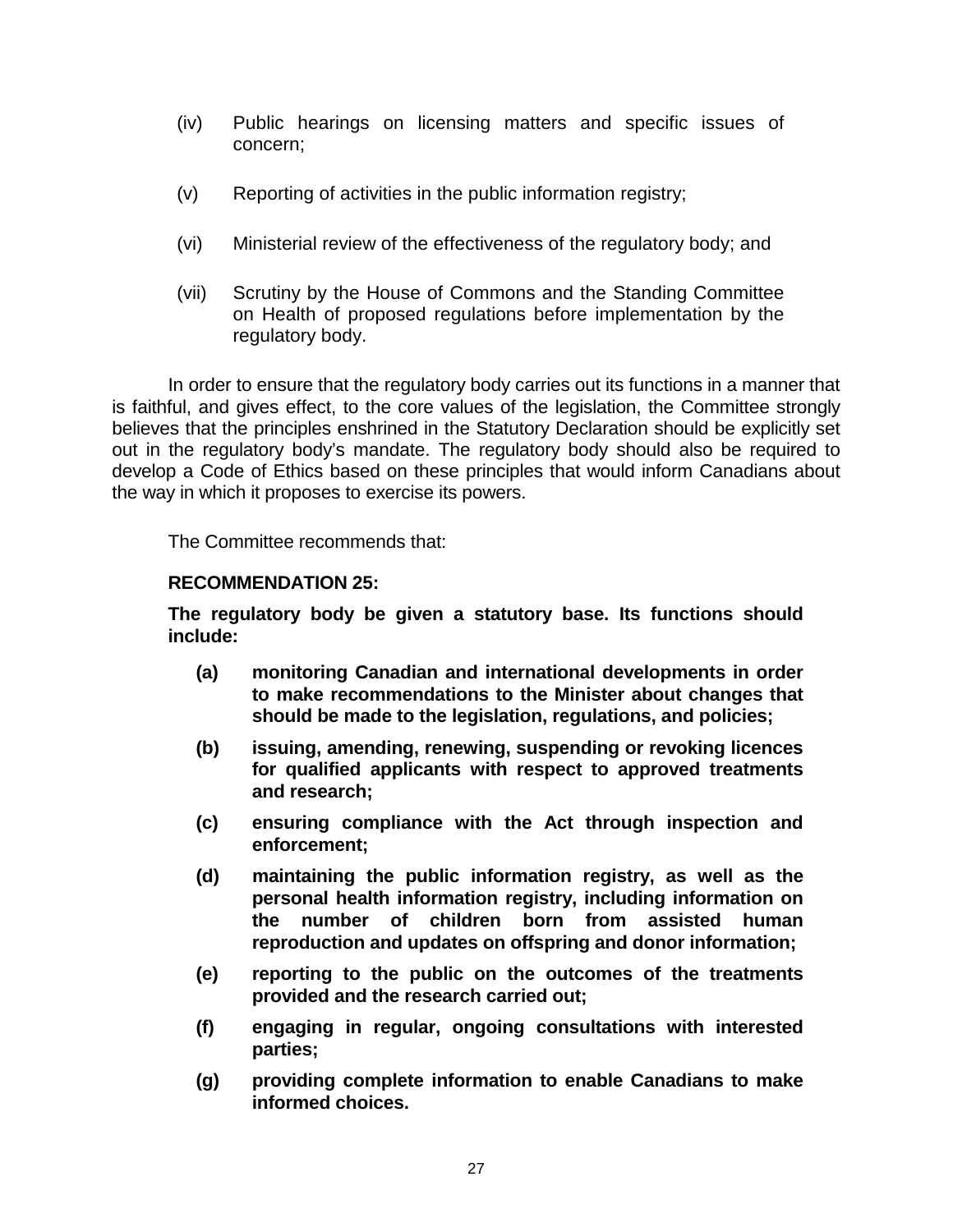The Committee also recommends that:

#### **RECOMMENDATION 26:**

**The principles enshrined in the Statutory Declaration be explicitly set out in the regulatory body's mandate and the regulatory body should be required to develop a Code of Ethics based on these principles. The regulatory body must also table an annual report in Parliament and prepare a strategic plan every three years for the approval of the Minister and Parliament.** 

With respect to the composition of the regulatory body, we recognize that there are two distinct regulatory areas suggested in the draft legislation; on the one hand, assisted reproduction treatments and on the other, research involving embryos, eggs, and sperm. We acknowledge that the expertise required to issue a licence respecting assisted human reproduction is quite different from that required to license embryonic research unrelated to the treatment of infertility. Although this could eventually lead to the creation of two distinct bodies to regulate these two materially different fields of assisted human reproduction and research involving human subjects and human tissue, we want no further delays in relation to the enactment of this much-needed legislative framework. We want legislation tabled immediately to establish appropriate boundaries around ongoing activities. In the short term, we believe that our proposed regulatory board can deal with the separate fields.

After careful consideration of the various options presented to us, the Committee largely supports a regulatory body governed by a Board of about nine members who are chosen for their wisdom, judgment, and ability to comprehend the multiple dimensions of assisted human reproduction and related research. This Board composed of broad thinkers with diverse life experiences should be supported by multiple panels or advisory committees representative of persons drawn from a variety of academic disciplines and community perspectives.

To maintain the Board arm's length status, none of its members should be drawn from government or represent any specific interests. In particular, members should not be in any financial conflict of interest. Since women are affected more directly by the reproductive therapies than men, the Committee believes that a majority of the Board should consist of women.

After consultation with provincial and territorial governments, stakeholders, and the House of Commons Health Committee, Board members should be appointed by the Governor in Council. They should serve for a three year renewable term and the initial appointments must be staggered to ensure rotation and gradual replacement of the knowledge base.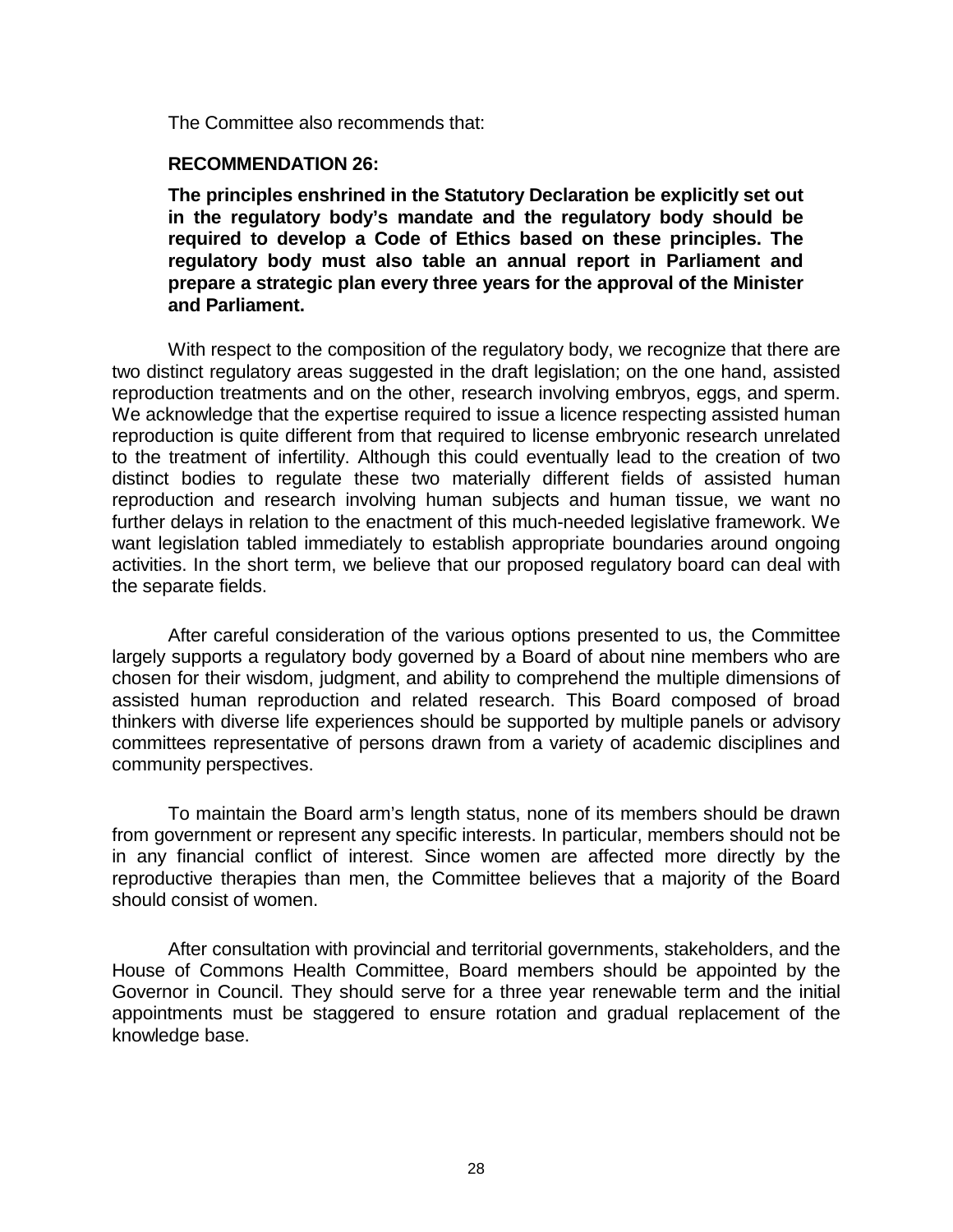The Committee recommends that:

# **RECOMMENDATION 27:**

- **(a) The Board consist of about nine members to be appointed by the Governor in Council, after consultation with provincial and territorial governments, stakeholders, and the House of Commons Health Committee;**
- **(b) Board members be chosen for their wisdom, judgment, and ability to comprehend the multiple dimensions of assisted human reproduction and related research;**
- **(c) Board members not represent or have any ties with specific interests nor have a financial conflict of interest;**
- **(d) There be no government representation on the Board;**
- **(e) Women comprise at least half of the Board's membership;**
- **(f) Board members serve for staggered terms of three years, which could be renewed twice.**

A Secretariat, headed by a Chief Executive Officer and staffed by individuals with expertise in such areas as medical and health policy, regulatory affairs, etc. should be established to assist the Board in achieving its policy and administrative objectives. In addition, the Board should be authorized to create expert panels or advisory committees to advise it and to study special issues and developments. Notably, these panels or advisory committees should be established to provide advice and make recommendations to the Board on the two broad regulated areas, namely, reproductive therapy and research.

The Committee recommends that:

# **RECOMMENDATION 28:**

**A Secretariat, headed by a Chief Executive Officer and staffed by individuals with expertise or experience in a variety of relevant fields, be established in the legislation to assist the Board in its policy and administrative objectives.** 

**The Board be authorized to establish expert panels or advisory committees to advise the Board and to study special issues and developments.** 

**The panels include persons with perspectives of those with disabilities, those who are infertile, those who are members of racial minorities, those from the faith communities as well as those with a broad range of expertise, including reproductive medicine, health research, ethics, social sciences, and law.**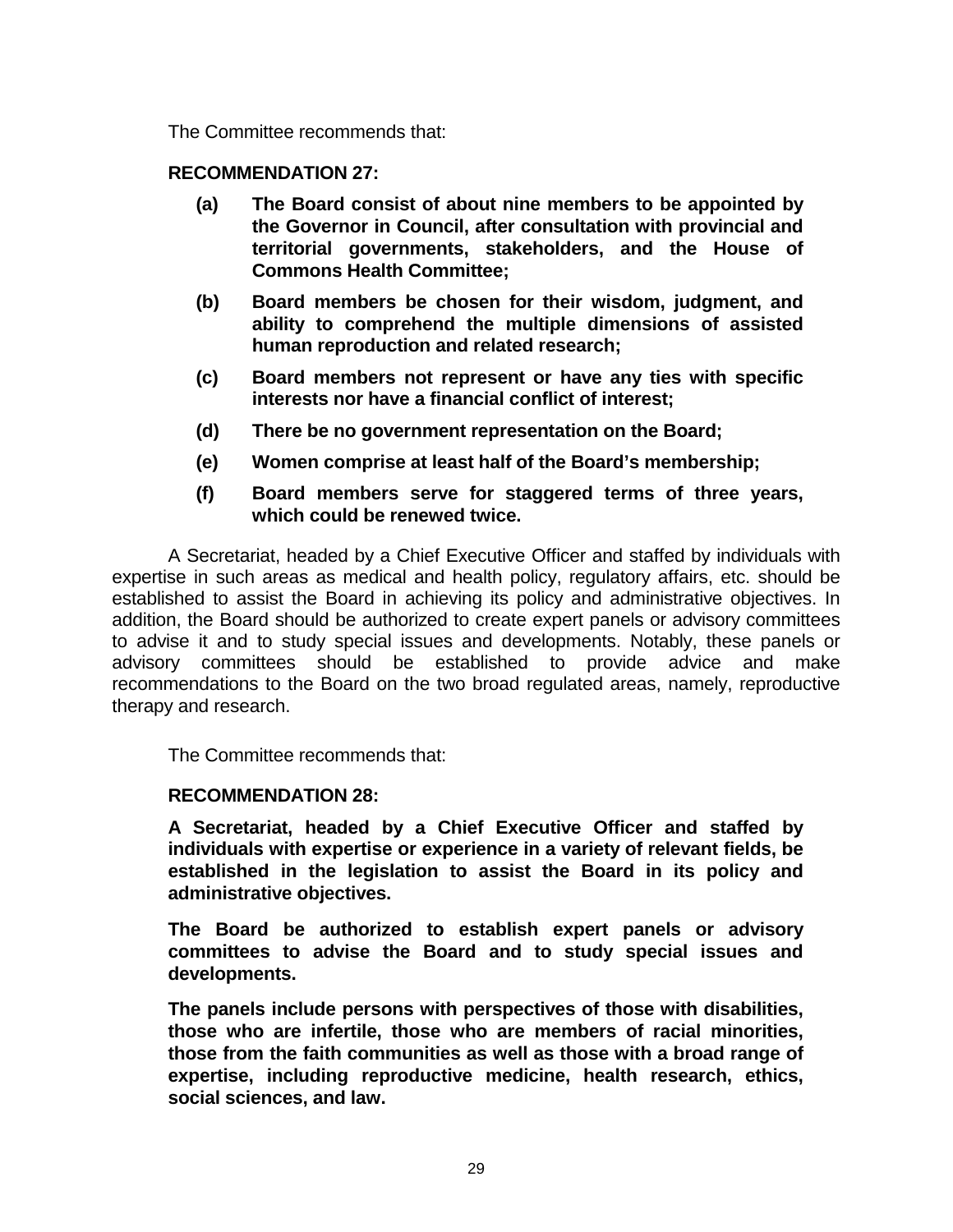One of the Board's more immediate tasks will be its licensing function. In our opinion, the licensing hearings should be public. Some hearings will obviously be more routine than others, but we believe that it is important to give the public an opportunity to be heard.

The Committee also believes that the Board should have the authority to hold public hearings on specific issues of concern. By providing a public forum for debate on possibly contentious subjects, the Board will enable Canadians to participate more fully in the formulation of policy. The Board will also benefit from the public debate and will be in a better position to make recommendations to the Minister.

The Committee recommends that:

# **RECOMMENDATION 29:**

**The licensing hearings be held in public.** 

# **The Board be authorized to hold public hearings on specific issues of concern.**

We feel that the actions of the regulatory body, as well as those of the Minister, should be as transparent as possible. The public information registry proposed in clause 22 of the draft legislation is a step in the right direction in requiring information prescribed by regulations such as licences issued, applied for, and renewed; decisions on licensing and enforcement; aggregated outcomes of procedures performed by licencees, and so on. However, to keep the public more fully informed, we believe that all of the Board's activities should be reported in the public information registry, except for those explicitly exempted in the legislation.

The Committee recommends that:

# **RECOMMENDATION 30:**

# **All of the Board's activities be reported in the public information registry unless specifically excluded in the legislation.**

Finally, many witnesses emphasized the need to provide adequate funding to the regulatory body to enable it to do the job at hand. The Committee agrees. We want the regulatory body to be given a separate, adequate budget to cover its activities. We do not want the process of regulating assisted human reproduction and related research to be influenced by cost-recovery considerations. We believe, therefore, that the regulatory body should not be made subject to the current federal cost-recovery policy.

The Committee recommends that: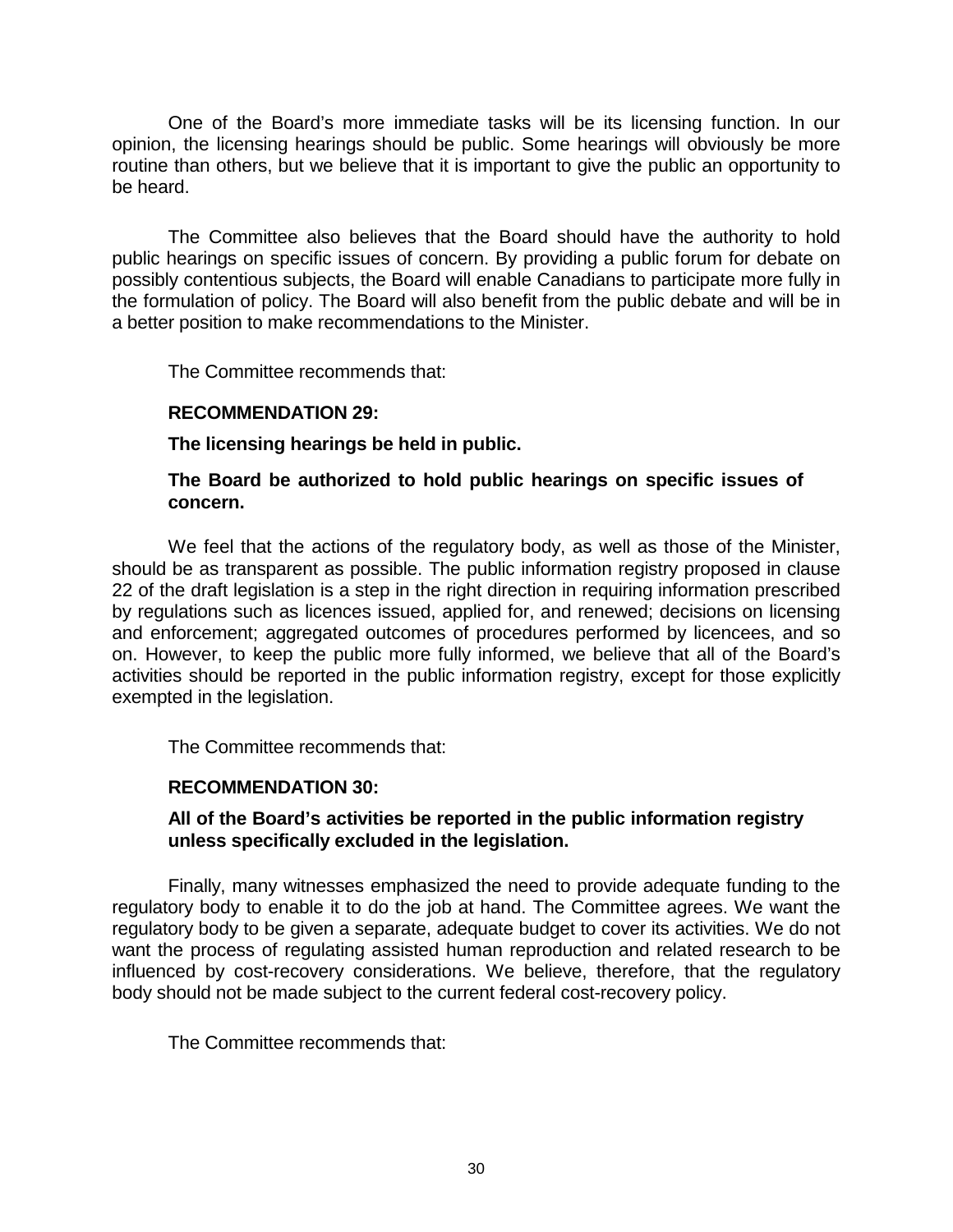#### **RECOMMENDATION 31:**

**The federal government, under separate appropriations voted by Parliament, adequately fund the regulatory body.** 

**The regulatory body not be subject to the federal government's cost recovery policy.** 

# **SECTION 11: PARLIAMENTARY REVIEW CLAUSE**

Clause 42 in the proposed legislation calls for a five-year parliamentary review of the legislation. The Committee believes this proposed five-year term is too long.

Once the legislation is adopted by Parliament, regulations essential to its application will have to be developed. The regulatory body will also have to be set up and be ready to go. It may therefore take months before the legislation can be proclaimed in force. In the meantime, the technology employed in assisted human reproduction and related research may evolve at such a rapid pace that the new legislation will require updating.

Because of the rapidly changing scientific and technological environment, we feel that a parliamentary review within three years would be more appropriate. The subject matter of this legislation is highly sensitive and controversial. Parliament must carry out an earlier, more timely review to ensure that the legislation is still in tune with the changing times and technologies.

The Committee recommends that:

# **RECOMMENDATION 32:**

**The new Act require a parliamentary review of the legislation within three years of its proclamation date.** 

# **SECTION 12: ADDITIONAL CONCERNS**

# **(i) Prevention**

The Committee heard that precautionary measures must be taken to reduce infertility. In our view, preventing some of the risk factors contributing to infertility would be more appropriate than developing new medical interventions to bypass the infertility that may result from exposure, to sexually transmitted diseases, occupational and environmental exposures or even postponement of pregnancy. We feel that a comprehensive national program focused on sexual and reproductive health is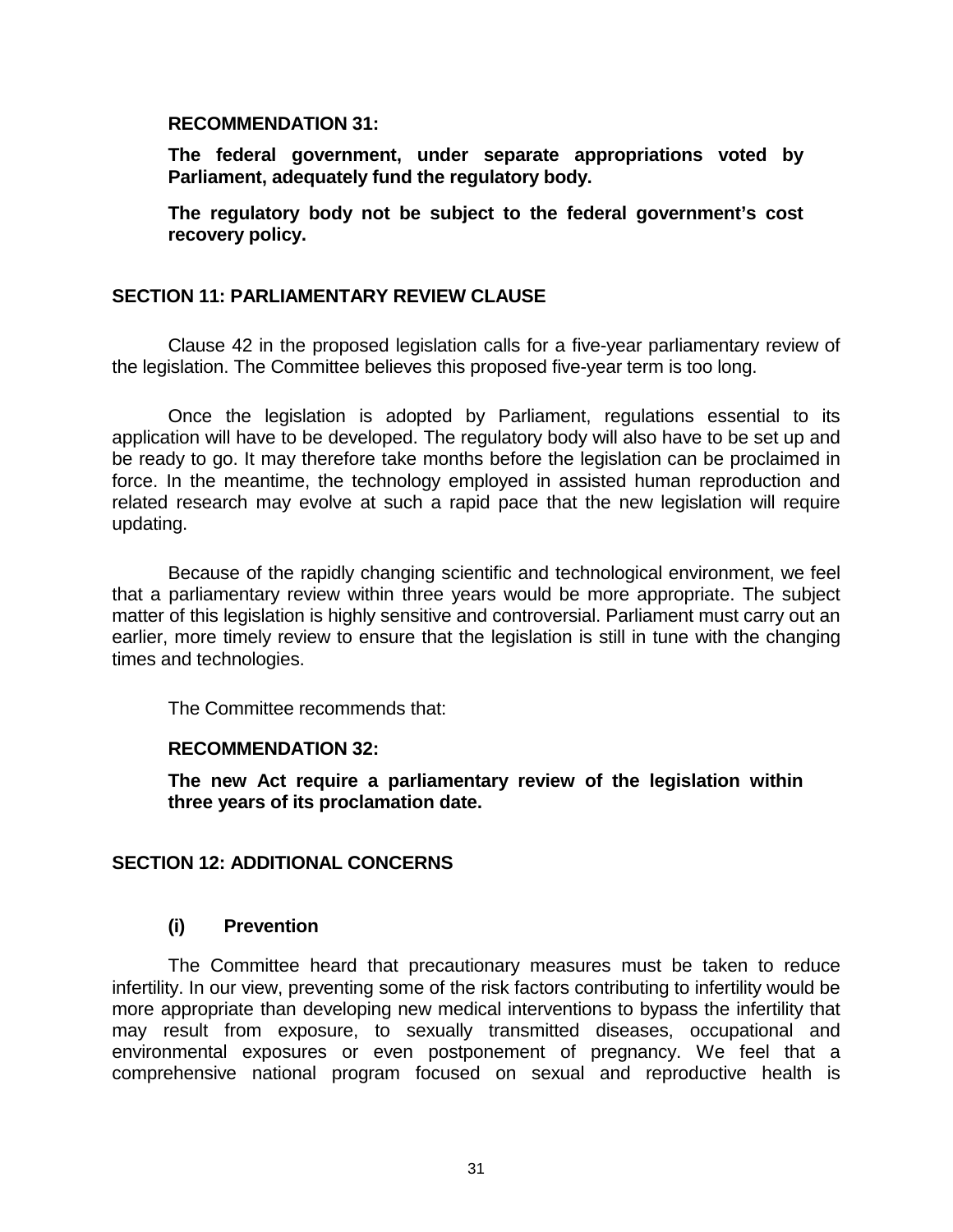imperative. We are aware that Health Canada has made tentative steps to develop a strategy over the last decade but feel that it needs more resources and commitment.

The Committee recommends that:

# **RECOMMENDATION 33:**

**The Minister of Health bring focus and resources to a sexual and reproductive health program with a particular emphasis on data collection, research, information dissemination, and policy development related to prevention of infertility.** 

**The program include horizontal coordination with relevant federal departments such as Human Resources Development Canada on issues related to delayed childbearing and occupational health; Environment Canada on environmental threats to reproductive health; Canadian Institutes for Health Research on research into risk factors for and prevention of infertility.** 

**The program continue the ongoing collaboration with provincial and territorial counterparts.** 

# **(ii) Definitions and Terminology**

The Committee would like to see a significant improvement in the accuracy and clarification of certain definitions and terminology in the draft legislation. Although we have neither the particular expertise nor the time for extensive consultation, we are reassured that Health Canada has noted the problems that were brought to our attention and is working to improve the relevant sections. For consistency and clarity, we believe that all the definitions should be together at the beginning of the legislation. In addition, we find the term "human reproductive material" offensive in its inclusion of embryo. We also have problems with the definitions provided for gene, genome, embryo, and embryo donor. As well, we note that the term gamete should be defined in the legislation. Moreover, we heard that there appears to be no reason for defining "woman."

# **(iii) Patenting Human Material**

The Committee is seriously concerned about the patentability of human material. We are deeply disturbed that the *Patent Act* does not specifically disallow patenting with respect to human genes, DNA sequences, and cell lines. Treating human biological components as patentable property is repugnant to many of us. It entails their commodification and paves the way for their commercialization. Given the importance that this Committee attaches to the respect of human dignity and integrity, we urge that patents be denied in relation to human material. There should be particular emphasis on the ethical and social consequences of patenting human material as well as on the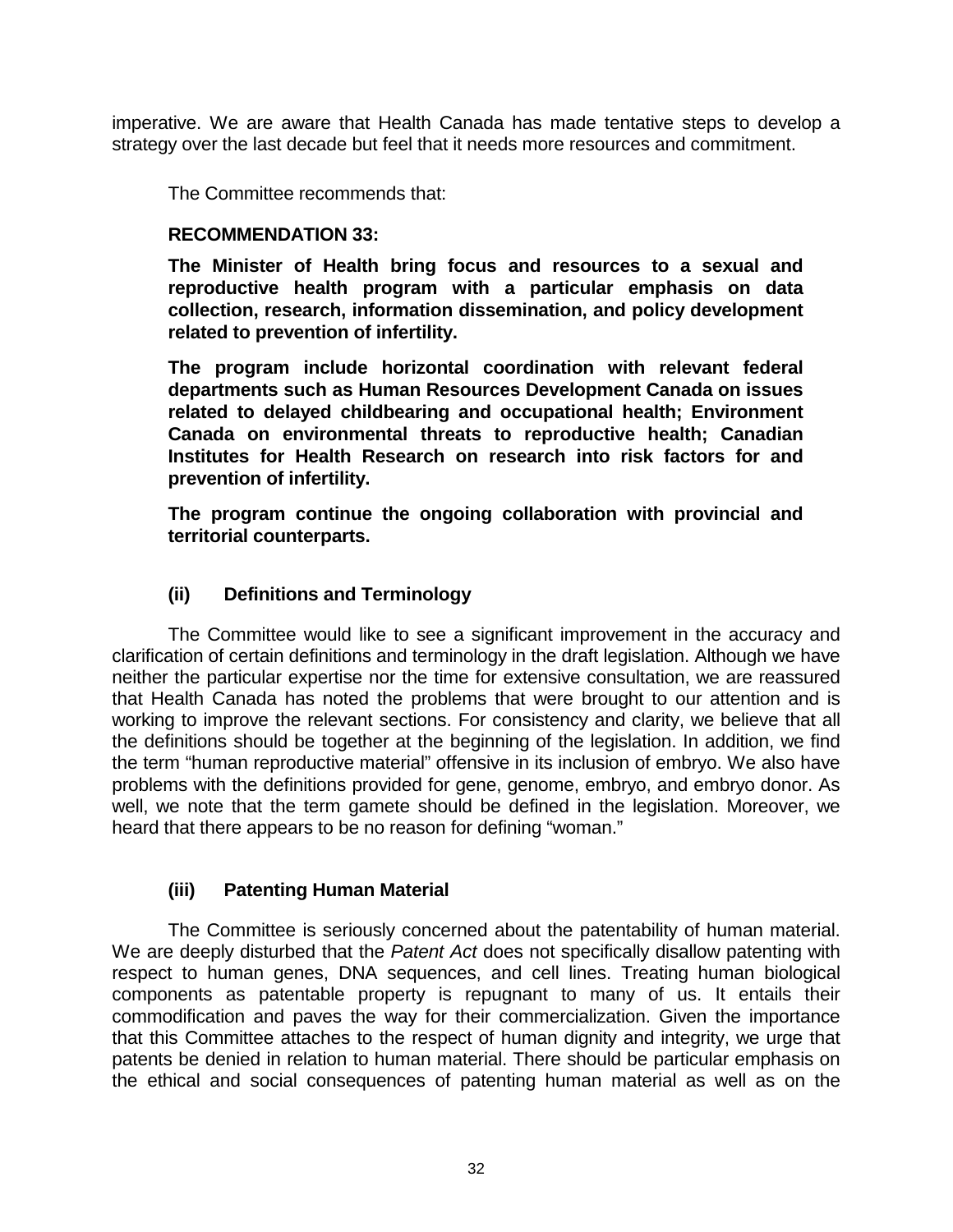implications for the development and availability of related therapies and corresponding costs to health care delivery in this country.

Therefore, the Committee recommends that:

# **RECOMMENDATION 34:**

**The** *Patent Act* **be amended to prohibit patenting of humans as well as any human materials.** 

# **(iv) Application to the Crown**

The extent to which the federal, provincial, and territorial governments engage in any of the activities covered by the draft legislation is unclear. However, as major financial contributors to research in this area, we want to ensure that they are bound by this legislation. We believe that, to the extent of their involvement, whether direct or indirect, all the governments within Canada should be subject to the same standards and controls as other Canadians operating in the field. A clause expressly binding the Crown must therefore be included in the legislation.

The Committee recommends that:

# **RECOMMENDATION 35:**

**The legislation include a clause to provide that the Act is binding on her Majesty in right of Canada or of a province or territory.** 

# **(v) Essentials of Informed Choice**

The Committee recognizes that informed choice must involve the right to consent and the right to refuse. We agree that informed choice is an ongoing process that must be open to change as required by personal circumstances. We heard that, while written and informed consent is a basic principle of the proposal, it is not defined or given substance. We suggest several ways to accomplish a more substantive legislative framework for informed choice.

The Committee recommends that:

# **RECOMMENDATION 36:**

**The legislation include a clear definition of informed choice. The definition and subsequent regulations should include, but not be limited to, the following components:** 

**(a) Mandatory independent counselling for all assisted human reproduction;**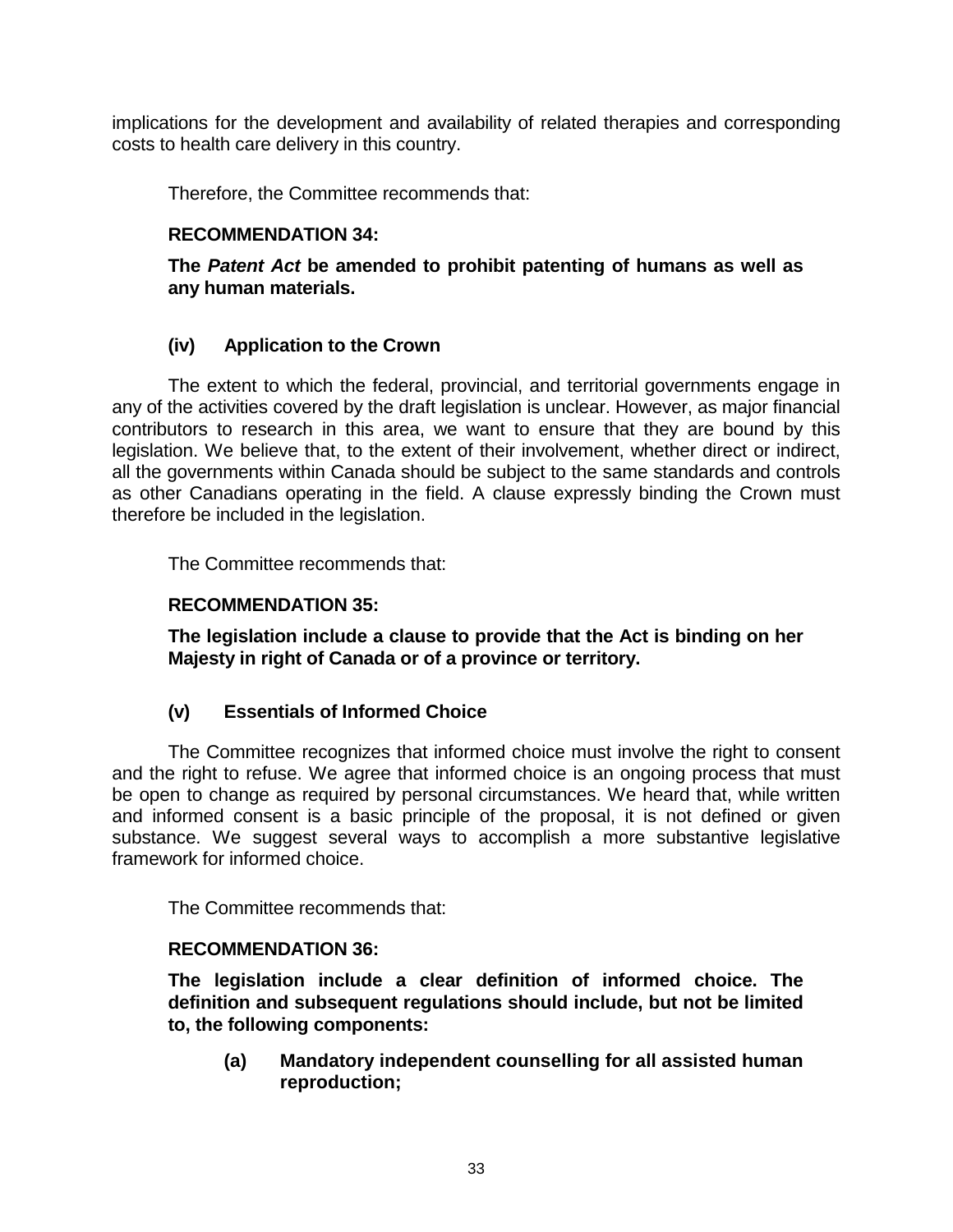- **(b) The provision of such counselling be made a condition of any licence;**
- **(c) Consent be obtained at all stages of all processes; and**
- **(d) Consent may be withdrawn at any time, except as regards the retention and disclosure of medical records and personal identifying information where an offspring is involved.**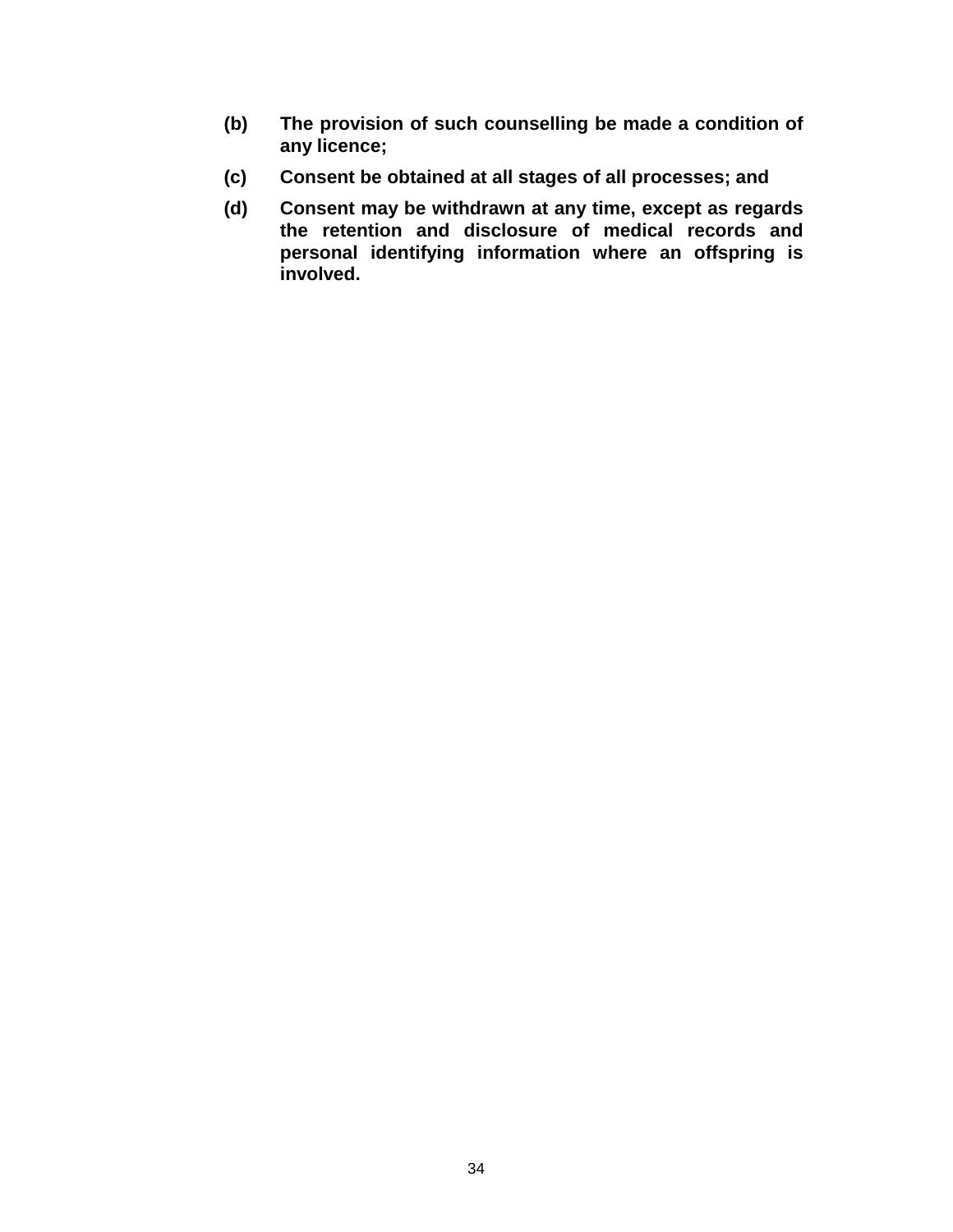## **RECOMMENDATION 1:**

**The Minister of Health introduce legislation on assisted human reproduction and related research as a priority.** 

## **RECOMMENDATION 2:**

**The Preamble be replaced by a Statutory Declaration enacted in the body of the legislation.** 

## **RECOMMENDATION 3:**

**The Statutory Declaration set forth the following guiding principles:** 

**It is hereby recognized and declared that:** 

- **(a) assisted human reproduction and related research must be governed by principles and practices that respect human individuality, dignity, and integrity;**
- **(b) the health and well-being of the children born from assisted human reproduction must be given priority in decisions regarding assisted human reproduction;**
- **(c) while all participating persons are affected by assisted human reproduction, women more than men are directly and significantly affected by the application of the technologies;**
- **(d) the integrity of the human genome must be protected;**
- **(e) the principle of free and informed choice as a fundamental condition of the use of assisted human reproduction must be promoted and applied;**
- **(f) human reproductive technologies provide benefits to individuals, families, and society in general;**
- **(g) those benefits can be most effectively secured by taking appropriate measures for the protection and promotion of human health, safety, dignity, and rights in the use of such technologies;**
- **(h) persons with disabilities can lead full and satisfying lives and enrich the lives of those around them; and**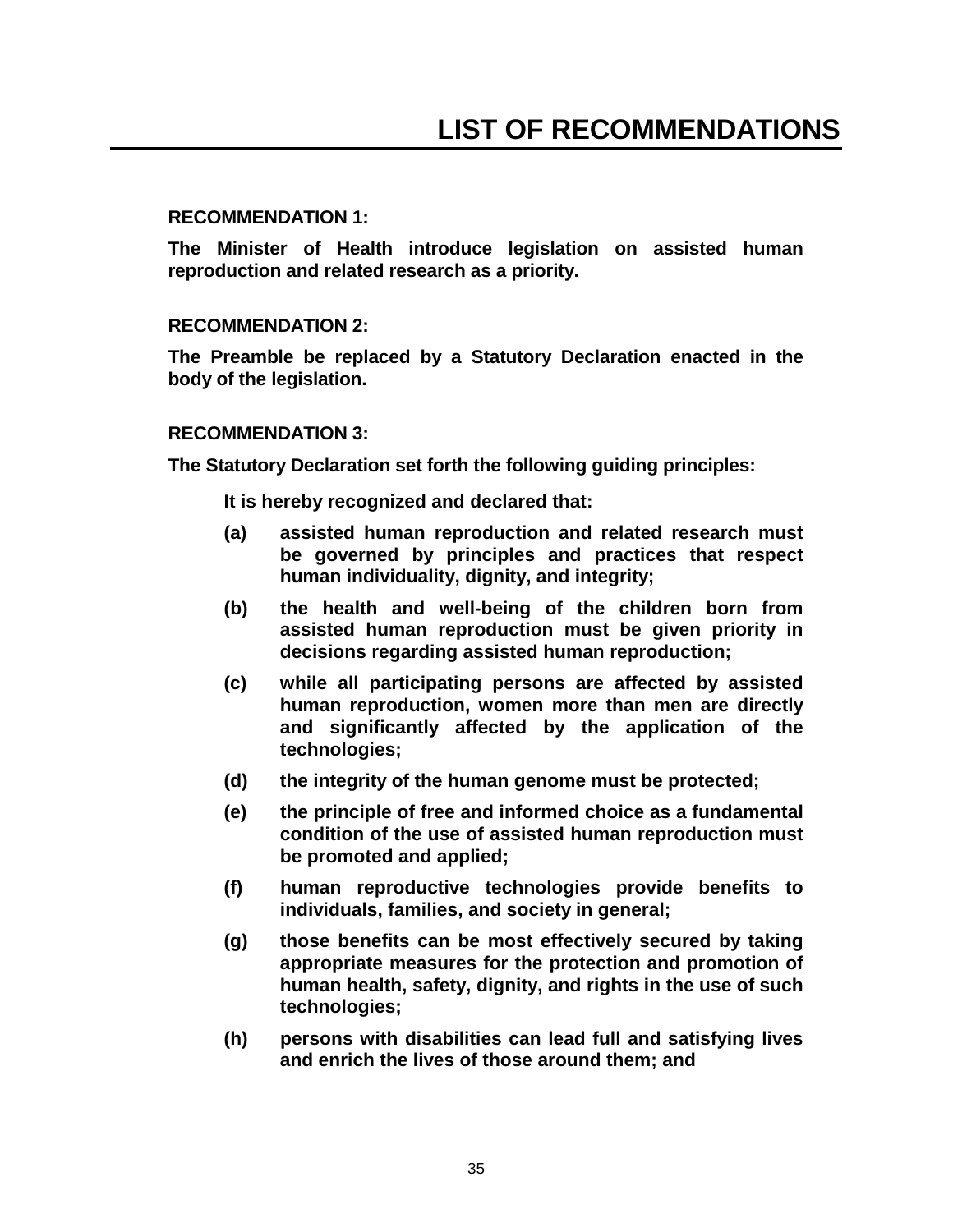**(i) the commodification of the reproductive capacities of women and men, and the exploitation of children, women and men for commercial ends must not be allowed.** 

## **RECOMMENDATION 4:**

**The Statutory Declaration be supplemented by a Purpose Clause within the body of the legislation, which would state as follows:** 

**The purpose of this legislation is to provide a national legislative framework for assisted human reproduction and the conduct of research using human reproductive material. It is to ensure in particular that:** 

- **(a) the interests of the children born from assisted human reproduction procedures are protected and given paramount consideration;**
- **(b) the interests of the adults participating in assisted human reproduction procedures be protected and their participation is based on informed choice; and**
- **(c) the interests of researchers and physicians are supported to the extent that they do not compromise the interests of the children and adults.**

#### **RECOMMENDATION 5:**

**The prohibited activities currently set out in the draft legislation be retained and enacted as prohibited activities in the new legislation, subject to the additional modifications reflected in the following recommendations.** 

#### **RECOMMENDATION 6:**

**Clause 3(1)(***d***) be reworded to reflect more accurately its intention to prohibit the creation of embryos on which research is to be carried out.** 

#### **RECOMMENDATION 7:**

**The prohibition in clause 3(1)(***e***) simply state that gametes cannot be removed from embryos or fetuses for the purpose of creating an embryo.** 

#### **RECOMMENDATION 8:**

**An additional prohibition be included that bans the creation and use of all animal/human hybrids for the purpose of reproduction.**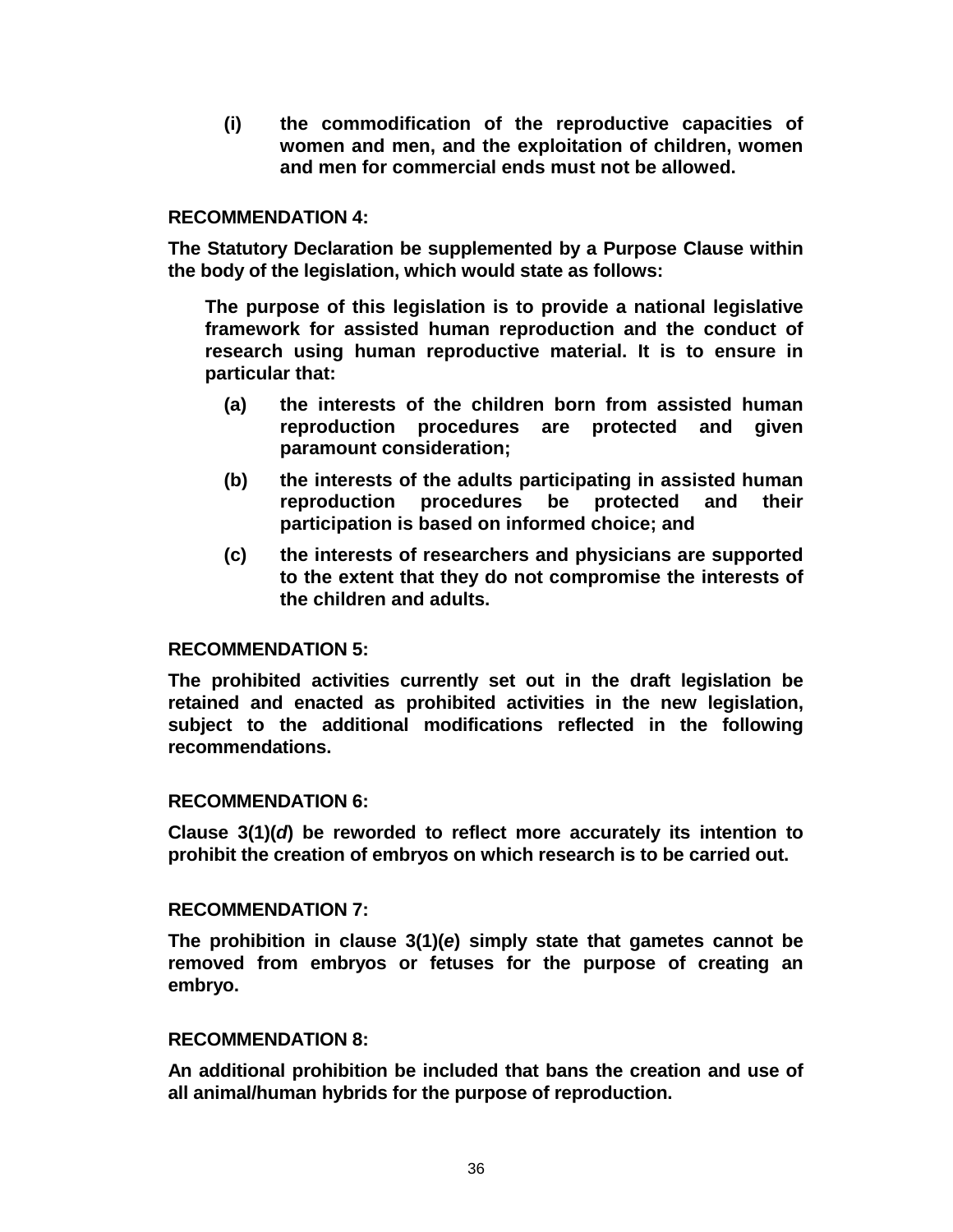#### **RECOMMENDATION 9:**

**Clause 3(1)(***h***) specifically prohibit all sex selection with the noted exception of disorders linked to the sex chromosomes as defined in the regulations.** 

#### **RECOMMENDATION 10:**

**Clauses 4(4) that excepts legal, medical, and psychological services and 10(***d***) that allows reimbursement of expenses to a surrogate mother be eliminated.** 

#### **RECOMMENDATION 11:**

**An exception be created for physicians and other health care professionals who provide services necessary for the care of the pregnant woman.** 

#### **RECOMMENDATION 12:**

**The provinces and territories be encouraged to provide mandatory counselling to the commissioning couple, surrogate mother and partner through existing publicly funded services available for adoption and to amend relevant family law to recognize the birth mother as the legal mother.** 

#### **RECOMMENDATION 13:**

**Clause 10(***a***) that permits reimbursement of a donor for expenses incurred in the course of donating any sperm or ovum be eliminated.** 

## **RECOMMENDATION 14:**

**Research using embryos be a controlled activity requiring a licence. Even if all other regulatory criteria are met, no licence may be issued unless the applicant clearly demonstrates that no other category of biological material could be used for the purposes of the proposed research.** 

#### **RECOMMENDATION 15:**

**Regulated standards be developed in relation to the following matters:** 

**(a) The maximum number of eggs that may be harvested and fertilized;**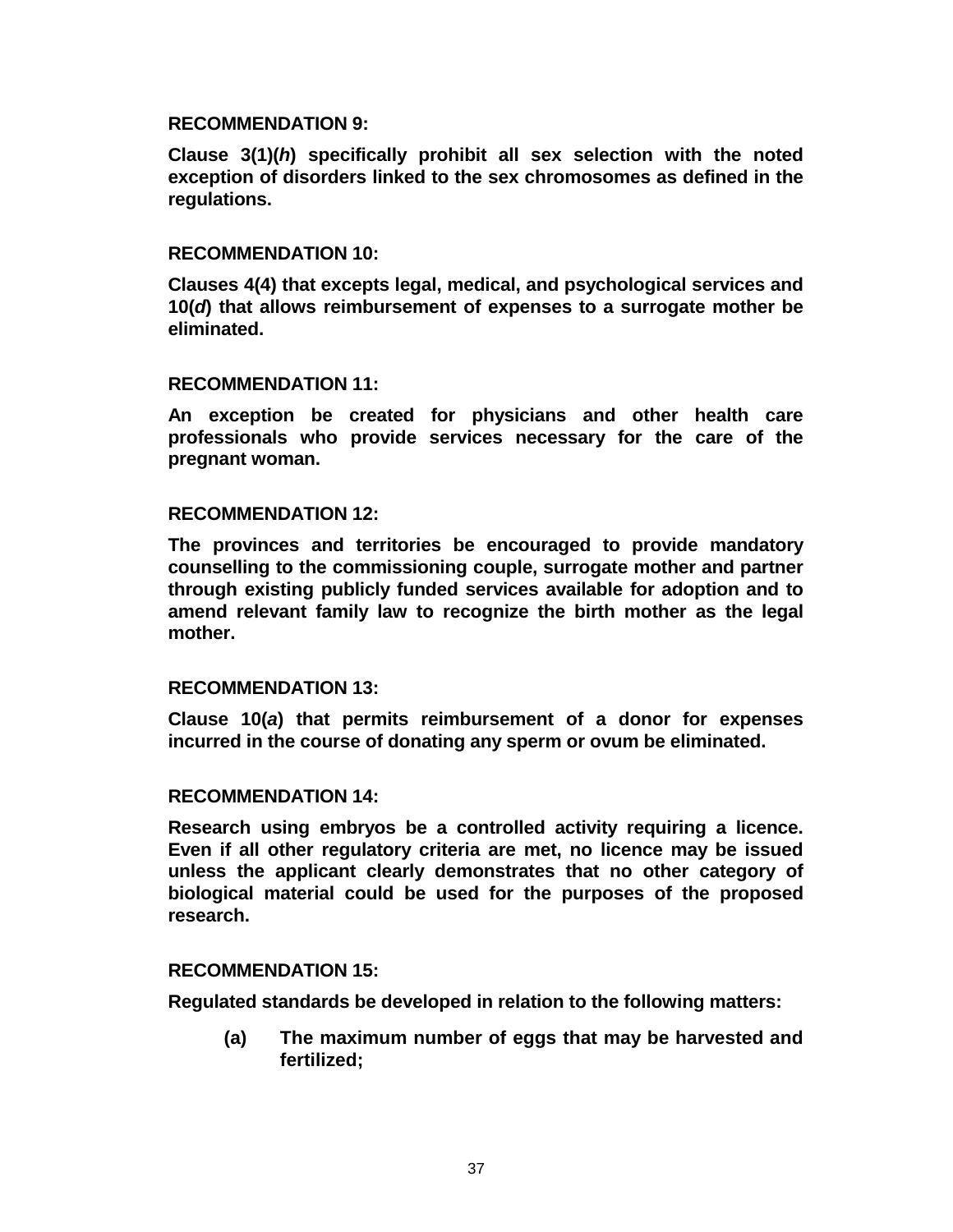- **(b) The maximum number of embryos that may be produced, stored, and transferred for in vitro fertilization procedures, although a prohibition on the production and storage of excess embryos should be prescribed once egg-storage techniques have been perfected and validated;**
- **(c) The maximum number of times a patient should be offered a given procedure;**
- **(d) The counselling that must be provided to donors and recipients of treatment;**
- **(e) The maximum number of children that may be produced from a single gamete donor;**
- **(f) Eligibility requirements for donors and recipients; and**
- **(g) The known pre-existing heritable genetic diseases or conditions in relation to which pre-implantation genetic diagnosis would be allowed.**

## **RECOMMENDATION 16:**

**Clause 40(1)(***m***), which allows regulations to be made to exempt a class or classes of controlled activities from the application of the legislation or regulations, be eliminated.** 

# **RECOMMENDATION 17:**

**Clause 43 be modified to provide a maximum one-year expiry date for the licensing exemption.** 

#### **RECOMMENDATION 18:**

**Provisions similar to section 42.1 of the federal** *Tobacco Act* **be included in the new Act to require that all proposed regulations be laid before the House of Commons for approval or modification within 30 sitting days. Provision should also be made requiring the proposed regulations to be referred specifically to the House of Commons Standing Committee on Health.** 

#### **RECOMMENDATION 19:**

- **(a) Consent to the release of identifying information be mandatory before accepting an individual as a sperm, egg, or embryo donor;**
- **(b) All donor offspring (or legal guardians) have access to their regularly updated medical histories;**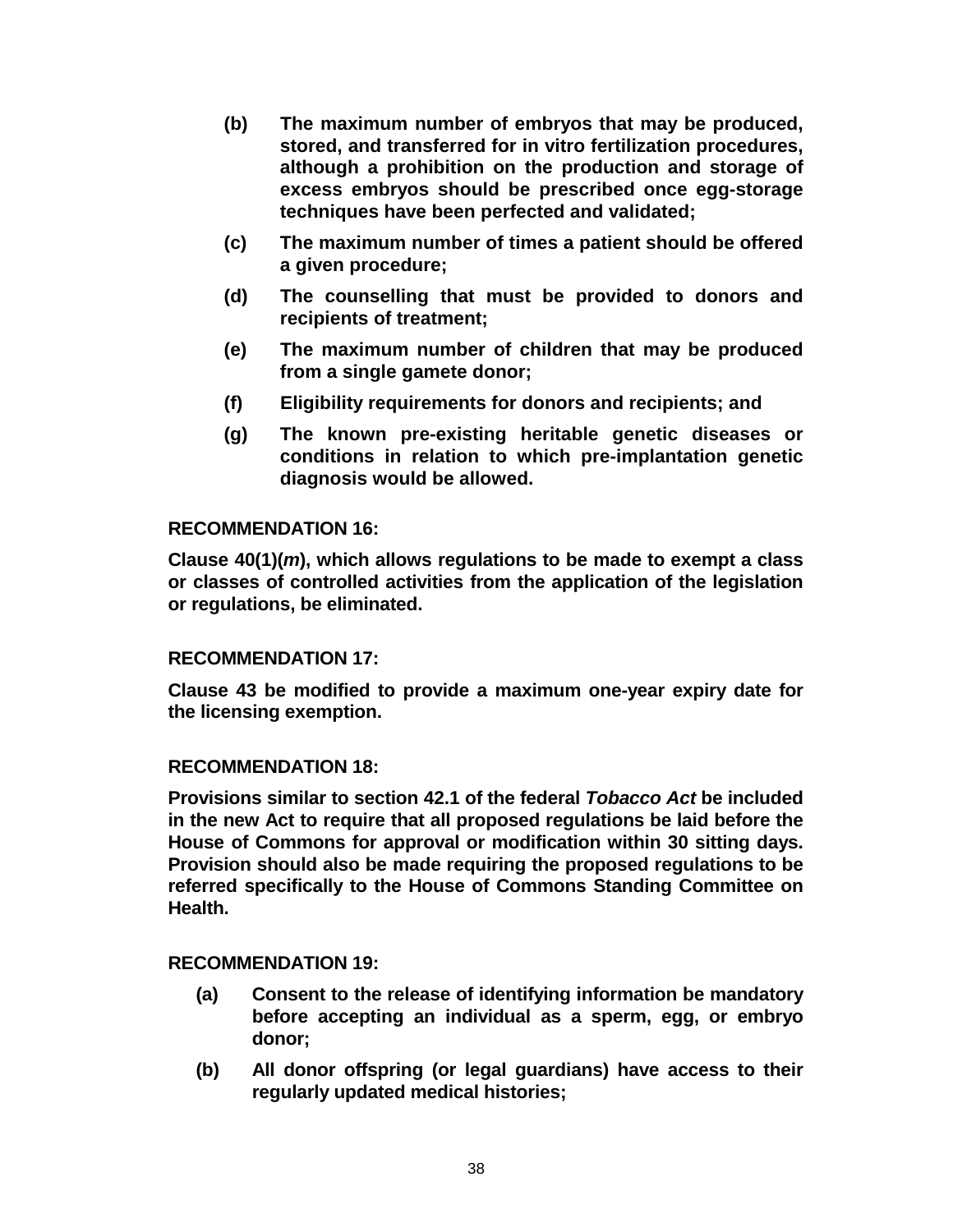- **(c) The number of babies born through the same donor be limited;**
- **(d) The number of donations from the same donor be limited;**
- **(e) Connections between genetic siblings are to be facilitated to avoid possibilities of sexual relations or marriage; and**
- **(f) Medical and personal records be maintained;**
- **(g) Mandatory counselling be provided for donors before a choice to donate is made and before an offspring establishes a link with a donor;**
- **(h) No legal responsibilities respecting offspring, financial or otherwise, should arise out of a donation.**

#### **RECOMMENDATION 20:**

**The federal Minister of Justice, in collaboration with provincial and territorial counterparts, seek to develop uniform legislation across the country establishing the legal status of donors in relation to offspring.** 

## **RECOMMENDATION 21:**

**Enforcement agreements not be allowed to be entered into with a nongovernmental organization.** 

#### **RECOMMENDATION 22:**

**Both equivalency and enforcement agreements be subject to the following safeguards:** 

- **(a) The Minister must be accountable to Parliament for all equivalency and enforcement agreements;**
- **(b) The public must be actively consulted on the draft agreements before they are finalized;**
- **(c) The draft agreements, together with a summary of the comments made by the public, must be tabled in the House of Commons before they are finalized to give elected representatives the opportunity to make recommendations in relation to them;**
- **(d) The text of all finalized agreements must be included in the public information registry established under the Act;**
- **(e) All agreements be subject to termination or revocation upon reasonable notice being given by either party;**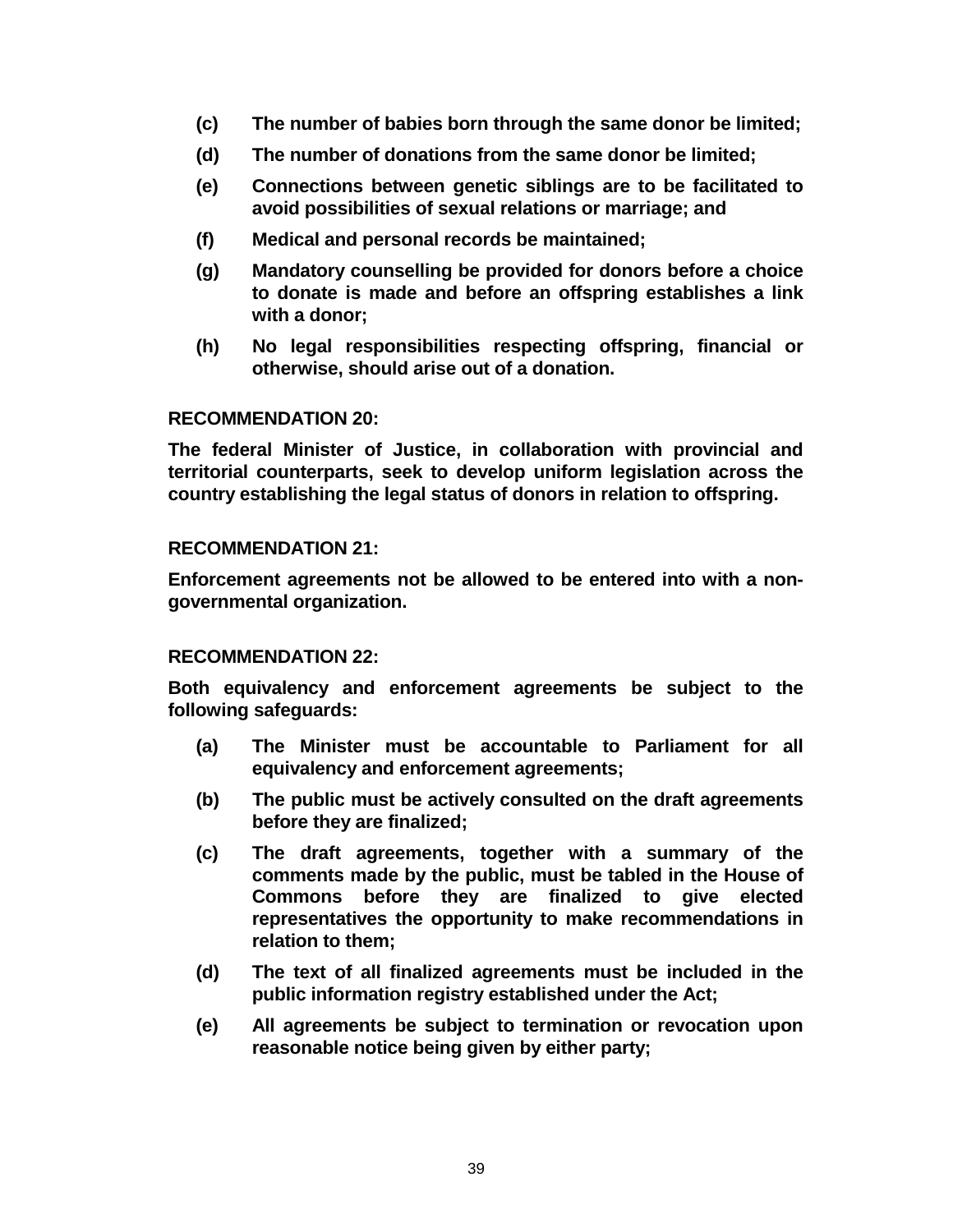- **(f) The Minister must be empowered to intervene under a savings clause that would enable him or her to take any action deemed necessary for the administration and enforcement of the Act;**
- **(g) All agreements be subject to a maximum five-year sunset clause, with the possibility of renewal for further maximum five-year periods in appropriate cases; and**
- **(h) As a condition precedent to the signing of an agreement, the other government must agree to comply with the same reporting requirements that apply at the federal level. The other government must also agree to transmit the related data to the regulatory body for inclusion in the federal personal health information registry and the public information registry.**

# **RECOMMENDATION 23:**

**A regulatory body be created outside the Department of Health to manage and oversee the operation of the Act. The regulatory body should be a semi-independent agency, directed by a Board that reports directly to the Minister of Health, and with mechanisms that ensure accountability to Parliament.** 

# **RECOMMENDATION 24:**

**The Minister under the legislation be responsible for:** 

- **(a) reproductive and genetic technology policies for the Government of Canada;**
- **(b) the overall direction of the regulatory body;**
- **(c) the negotiation of equivalency agreements and enforcement agreements; and**
- **(d) the assessment of the regulatory body's effectiveness.**

# **RECOMMENDATION 25:**

**The regulatory body be given a statutory base. Its functions should include:** 

- **(a) monitoring Canadian and international developments in order to make recommendations to the Minister about changes that should be made to the legislation, regulations, and policies;**
- **(b) issuing, amending, renewing, suspending or revoking licences for qualified applicants with respect to approved treatments and research;**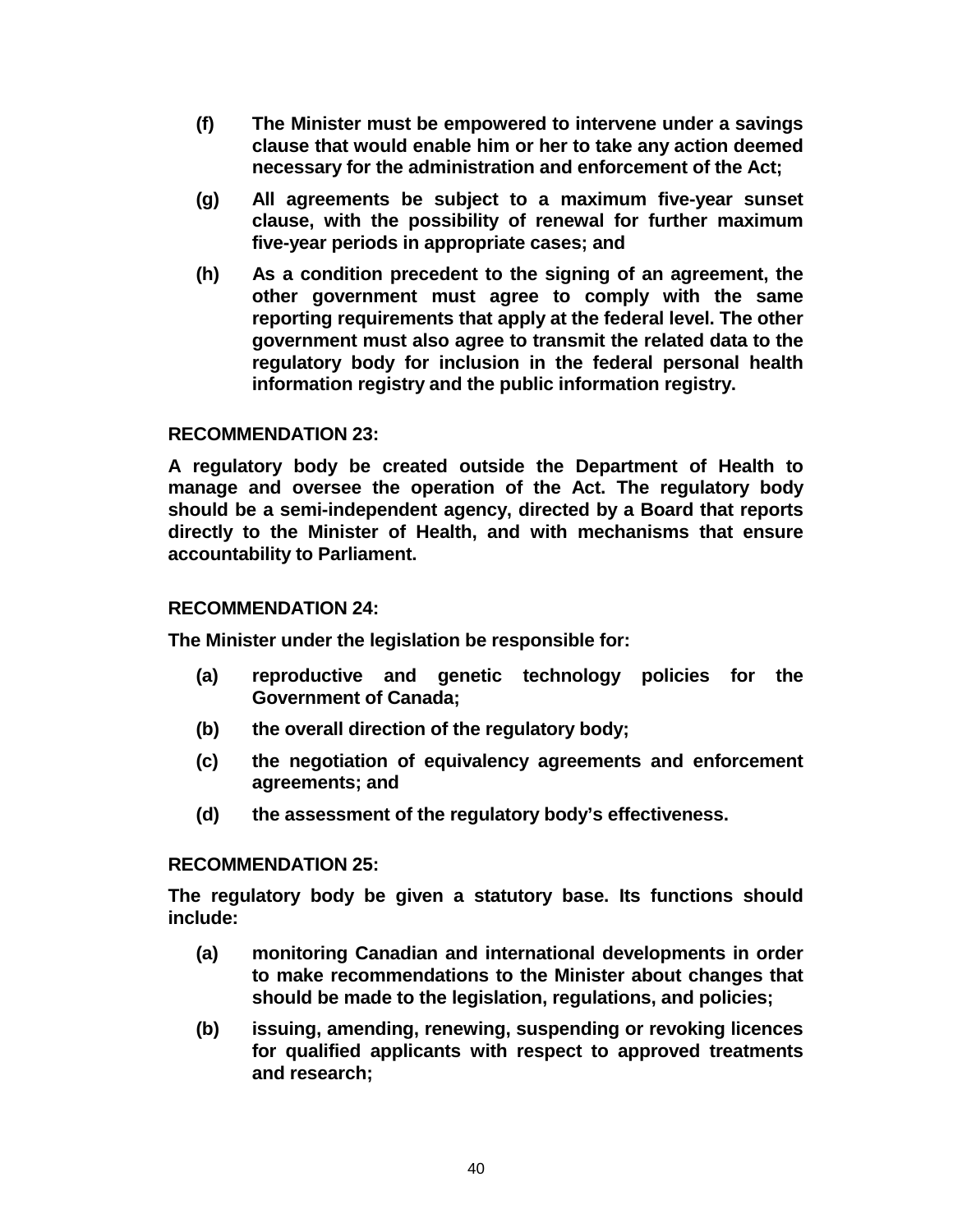- **(c) ensuring compliance with the Act through inspection and enforcement;**
- **(d) maintaining the public information registry, as well as the personal health information registry, including information on the number of children born from assisted human reproduction and updates on offspring and donor information;**
- **(e) reporting to the public on the outcomes of the treatments provided and the research carried out;**
- **(f) engaging in regular, ongoing consultations with interested parties;**
- **(g) providing complete information to enable Canadians to make informed choices.**

# **RECOMMENDATION 26:**

**The principles enshrined in the Statutory Declaration be explicitly set out in the regulatory body's mandate and the regulatory body should be required to develop a Code of Ethics based on these principles. The regulatory body must also table an annual report in Parliament and prepare a strategic plan every three years for the approval of the Minister and Parliament.** 

# **RECOMMENDATION 27:**

- **(a) The Board consist of about nine members to be appointed by the Governor in Council, after consultation with provincial and territorial governments, stakeholders, and the House of Commons Health Committee;**
- **(b) Board members be chosen for their wisdom, judgment, and ability to comprehend the multiple dimensions of assisted human reproduction and related research;**
- **(c) Board members not represent or have any ties with specific interests nor have a financial conflict of interest;**
- **(d) There be no government representation on the Board;**
- **(e) Women comprise at least half of the Board's membership;**
- **(f) Board members serve for staggered terms of three years, which could be renewed twice.**

# **RECOMMENDATION 28:**

**A Secretariat, headed by a Chief Executive Officer and staffed by individuals with expertise or experience in a variety of relevant fields, be**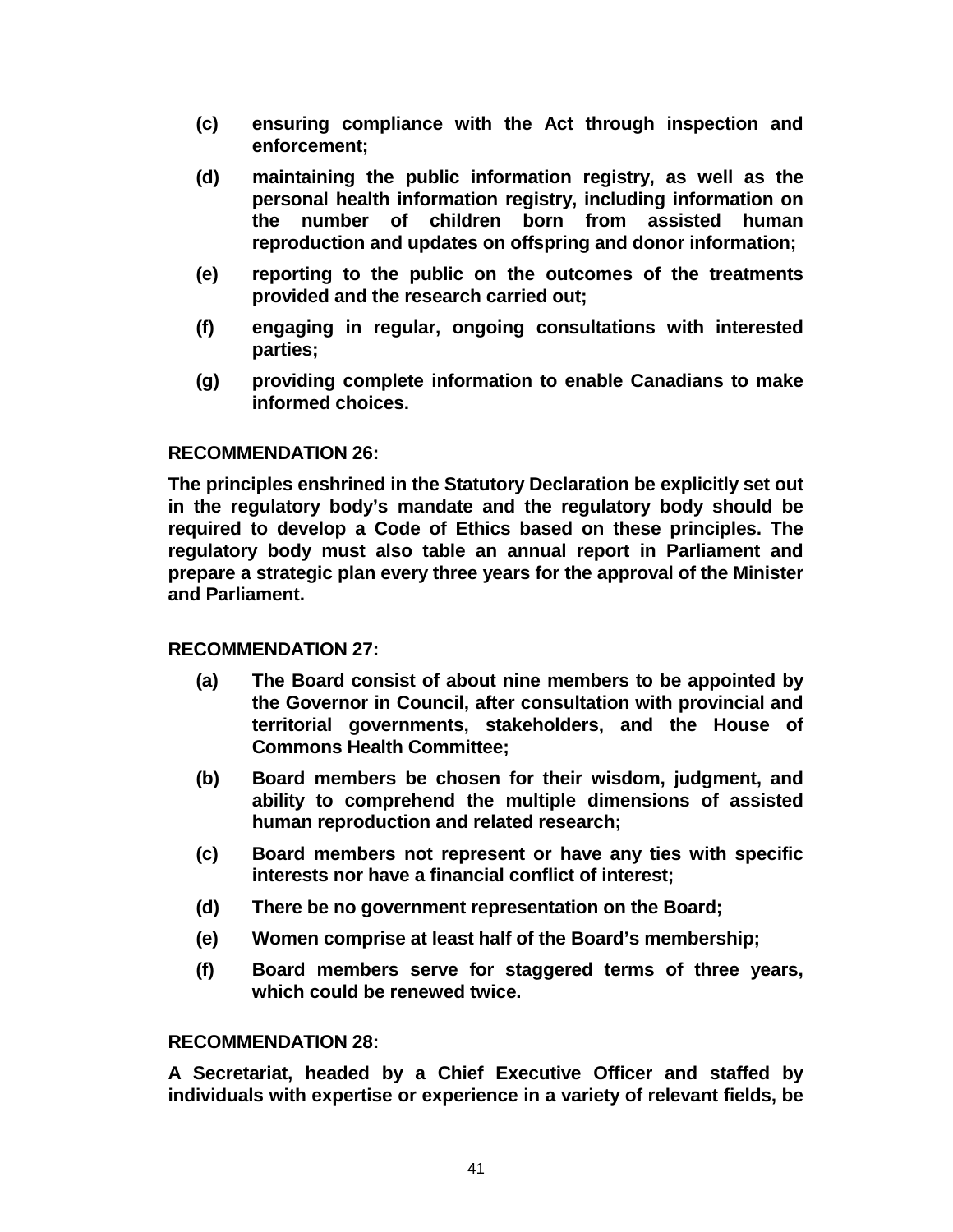**established in the legislation to assist the Board in its policy and administrative objectives.** 

**The Board be authorized to establish expert panels or advisory committees to advise the Board and to study special issues and developments.** 

**The panels include persons with perspectives of those with disabilities, those who are infertile, those who are members of racial minorities, those from the faith communities as well as those with a broad range of expertise, including reproductive medicine, health research, ethics, social sciences, and law.** 

#### **RECOMMENDATION 29:**

**The licensing hearings be held in public.** 

**The Board be authorized to hold public hearings on specific issues of concern.** 

#### **RECOMMENDATION 30:**

**All of the Board's activities be reported in the public information registry unless specifically excluded in the legislation.** 

#### **RECOMMENDATION 31:**

**The federal government, under separate appropriations voted by Parliament, adequately fund the regulatory body.** 

**The regulatory body not be subject to the federal government's cost recovery policy.** 

#### **RECOMMENDATION 32:**

**The new Act require a parliamentary review of the legislation within three years of its proclamation date.** 

#### **RECOMMENDATION 33:**

**The Minister of Health bring focus and resources to a sexual and reproductive health program with a particular emphasis on data collection, research, information dissemination, and policy development related to prevention of infertility.** 

**The program include horizontal coordination with relevant federal departments such as Human Resources Development Canada on issues related to delayed childbearing and occupational health; Environment**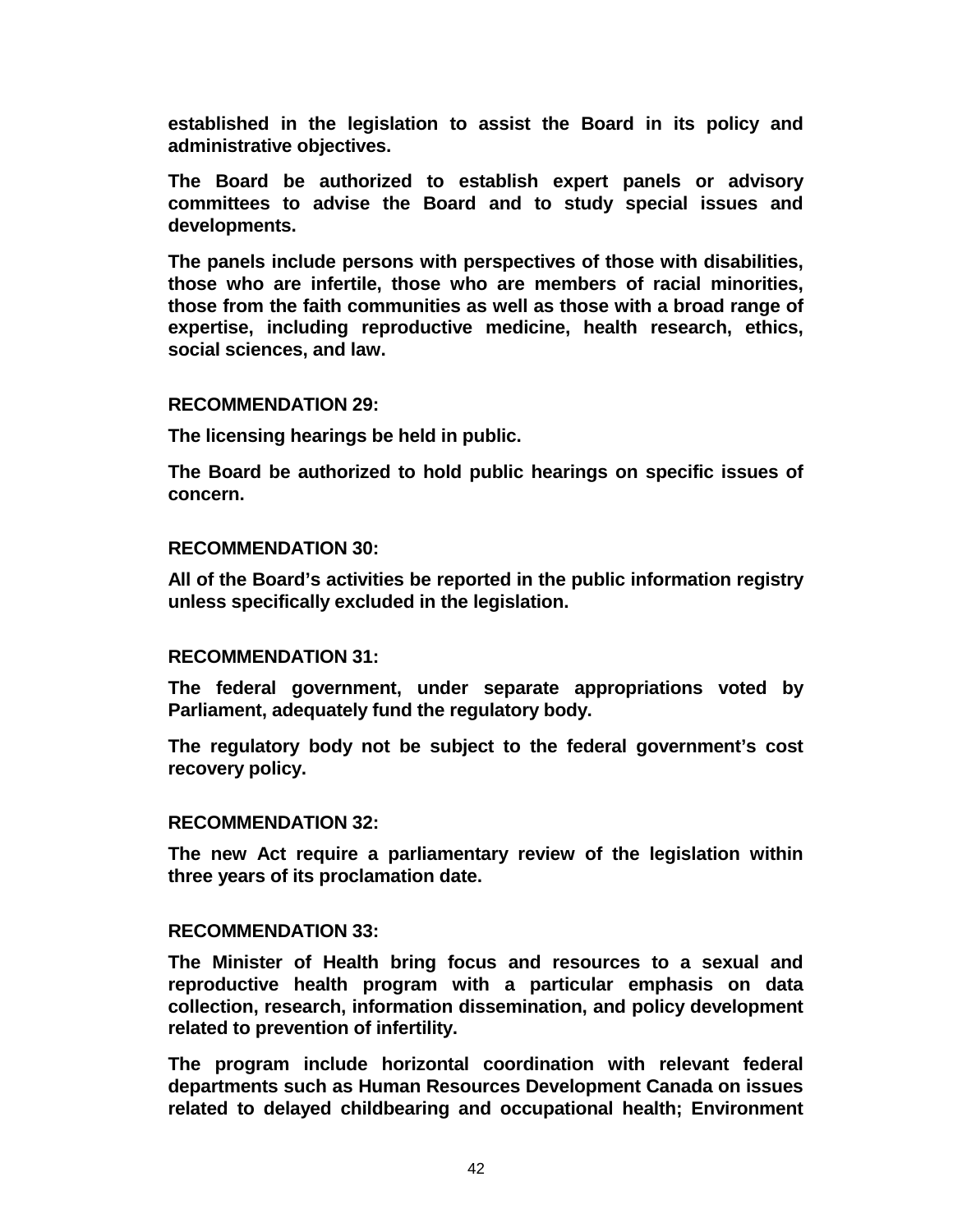**Canada on environmental threats to reproductive health; Canadian Institutes for Health Research on research into risk factors for and prevention of infertility.** 

**The program continue the ongoing collaboration with provincial and territorial counterparts.** 

## **RECOMMENDATION 34:**

**The** *Patent Act* **be amended to prohibit patenting of humans as well as any human materials.** 

## **RECOMMENDATION 35:**

**The legislation include a clause to provide that the Act is binding on her Majesty in right of Canada or of a province or territory.** 

## **RECOMMENDATION 36:**

**The legislation include a clear definition of informed choice. The definition and subsequent regulations should include, but not be limited to, the following components:** 

- **(a) Mandatory independent counselling for all assisted human reproduction;**
- **(b) The provision of such counselling be made a condition of any licence;**
- **(c) Consent be obtained at all stages of all processes; and**
- **(d) Consent may be withdrawn at any time, except as regards the retention and disclosure of medical records and personal identifying information where an offspring is involved.**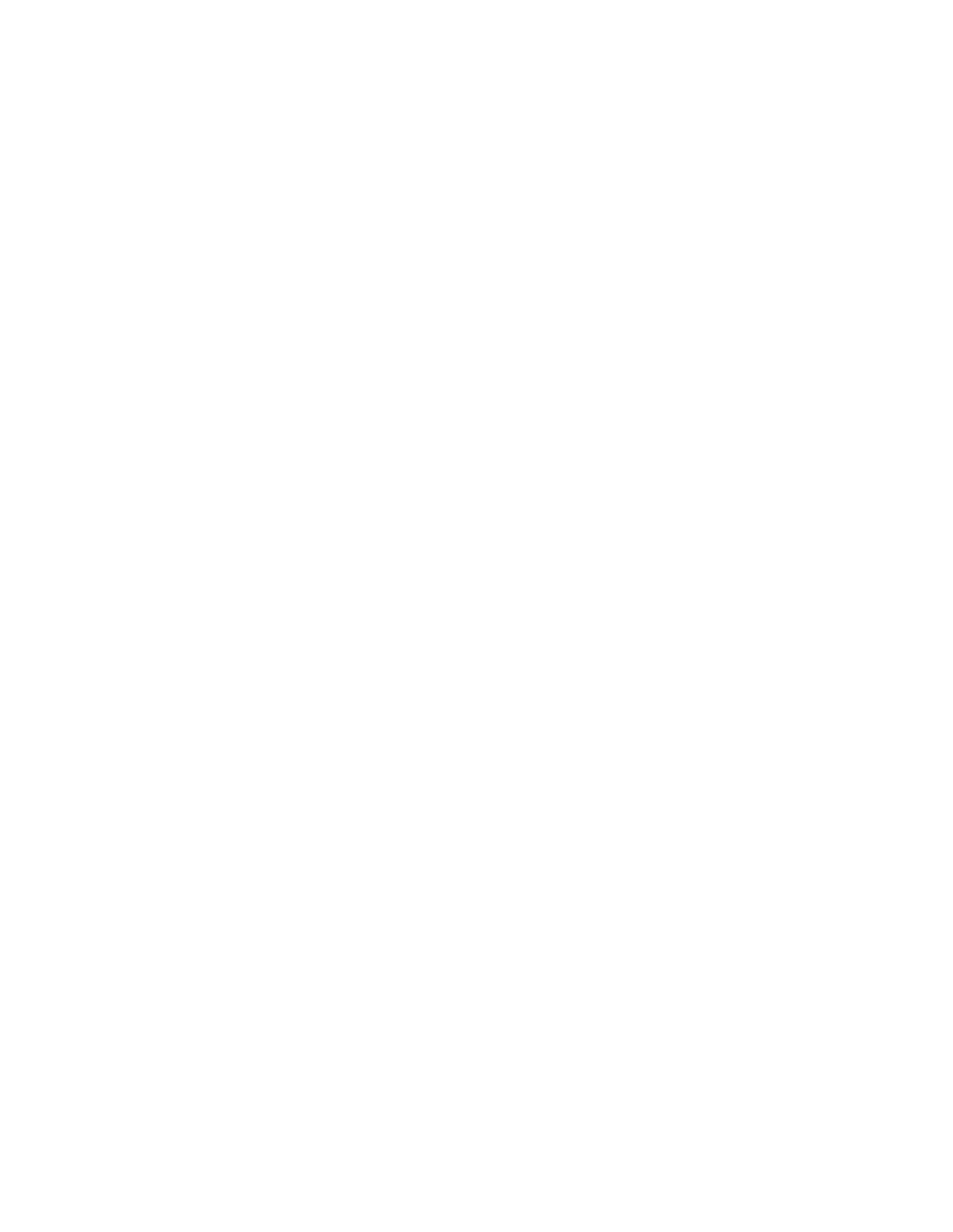# *TOBACCO ACT*

 **(Statutes of Canada, 1997, c. 13)** 

# **PART V.1: LAYING OF PROPOSED REGULATIONS**

42.1(1) Laying of proposed regulations

42.1(1) The Governor in Council may not make a regulation under section 7, 14, 17, 33 or 42 unless the Minister has first laid the proposed regulation before the House of Commons.

42.1(2) Report by committee

(2) A proposed regulation that is laid before the House of Commons is deemed to be automatically referred to the appropriate committee of the House, as determined by the rules of the House, and the committee may conduct inquiries or public hearings with respect to the proposed regulation and report its findings to the House.

42.1(3) Making of regulations

(3) The Governor in Council may make a regulation under section 7, 14, 17, 33 or 42 only if

- (a) the House of Commons has not concurred in any report from a committee respecting the proposed regulation within the thirty sitting days following the day on which the proposed regulation was laid before the House, in which case the regulation may only be made in the form laid; or
- (b) the House of Commons has concurred in a report from a committee approving the proposed regulation or an amended version of it, in which case the Governor in Council may only make the regulation in the form concurred in.
- 42.1(4) Definition of "sitting day"

(4) For the purpose of this section, "sitting day" means a day on which the House of Commons sits.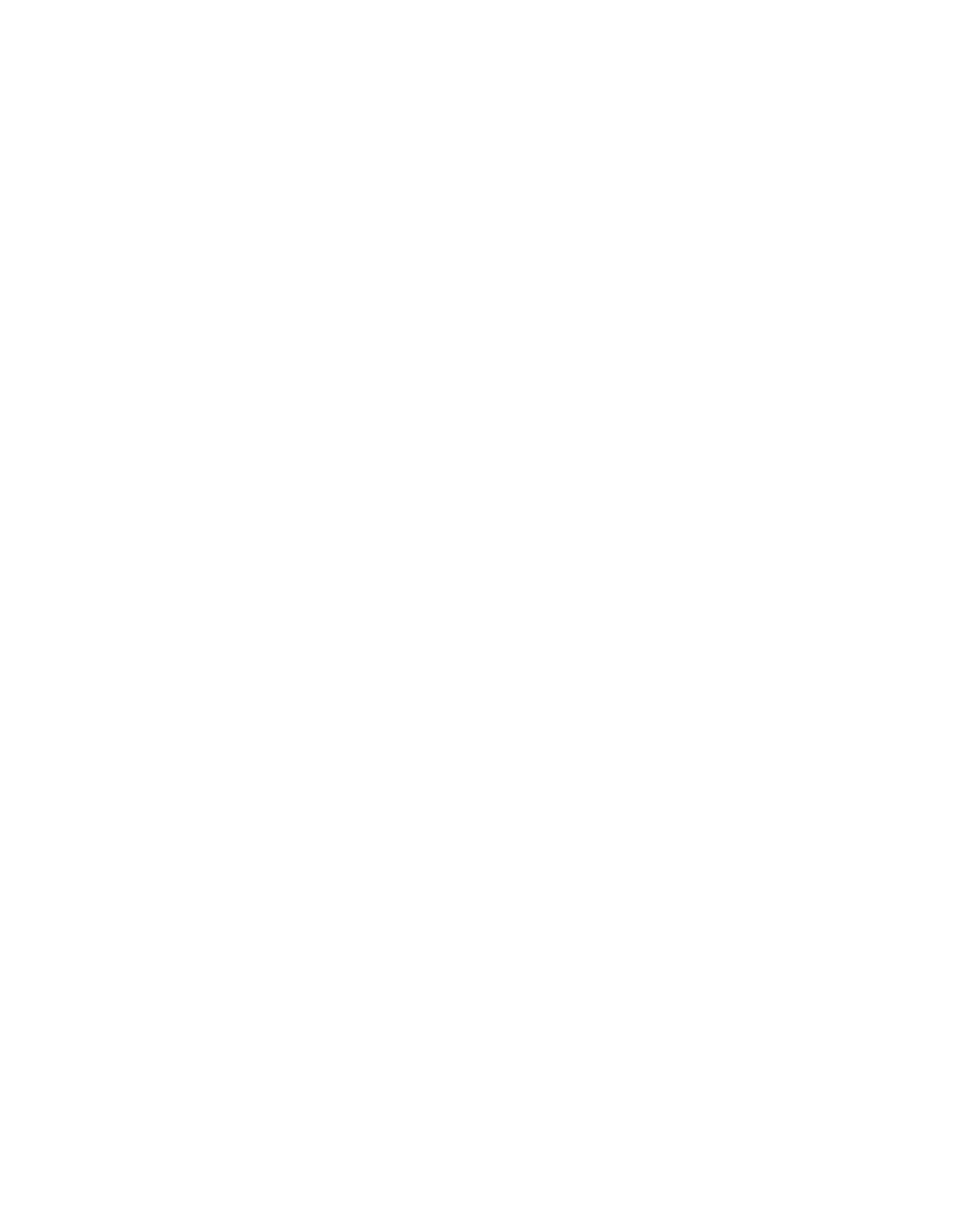# **APPENDIX B LIST OF WITNESSES**

| <b>Associations and Individuals</b>                                                                      | <b>Date</b> | <b>Meeting</b> |
|----------------------------------------------------------------------------------------------------------|-------------|----------------|
| <b>Health Canada</b>                                                                                     | 03/05/2001  | 13             |
| Allan Rock, Minister                                                                                     |             |                |
| <b>Health Canada</b>                                                                                     | 10/05/2001  | 15             |
| Rhonda Ferderber, Director, Special Projects Division,<br>Policy, Planning and Priorities Directorate    |             |                |
| Francine Manseau, Senior Policy Analyst, Health Policy<br>and Communications Branch                      |             |                |
| Ian Shugart, Assistant Deputy Minister                                                                   |             |                |
| <b>Justice Canada</b>                                                                                    |             |                |
| Glenn Rivard, Counsel, Legal Services                                                                    |             |                |
| <b>Canadian Fertility and Andrology Society</b>                                                          | 17/05/2001  | 16             |
|                                                                                                          |             |                |
| Roger Gosden, Research Director, Department of<br>Obstetrics and Gynaecology, McGill University          |             |                |
| Arthur Leader, M.D., Chair of the Committee Government<br><b>Relations</b>                               |             |                |
| Marie-Claude Léveillé, Director, Clinical Laboratory                                                     |             |                |
| <b>Health Canada Advisory Committee on the Interim</b><br><b>Moratorium on Reproductive Technologies</b> | 29/05/2001  | 17             |
| Madeline Boscoe, Executive Coordinator, The Canadian<br><b>Women's Health Network</b>                    |             |                |
| Jeffrey Nisker, Professor of Obstetrics and Gynaecology,<br><b>Coordinator of Bioethics</b>              |             |                |
| Dalhousie University, Dalhousie Medical School                                                           | 31/05/2001  | 18             |
| Françoise Baylis, Associate Professor, Department of<br><b>Bioethics</b>                                 |             |                |
| McGill University, Centre for Medicine, Ethics and Law                                                   |             |                |
| Margaret Somerville, Acting Director                                                                     |             |                |
| University of Alberta, John Dossetor Bioethics Centre                                                    |             |                |

Laura Shanner, Associate Professor, Population Health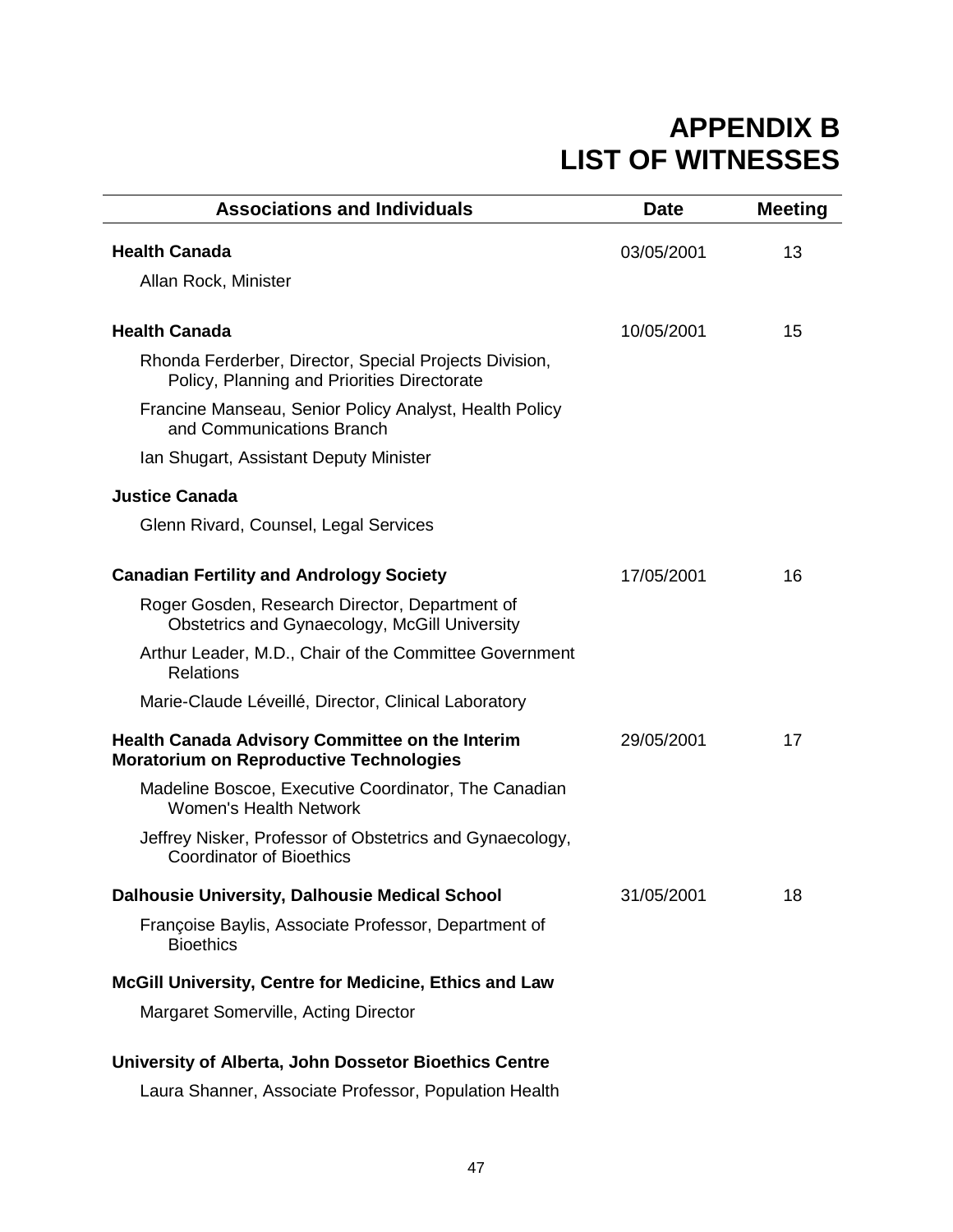| <b>Associations and Individuals</b>                                                                         | <b>Date</b> | <b>Meeting</b> |
|-------------------------------------------------------------------------------------------------------------|-------------|----------------|
| <b>Royal Commission on Reproductive and Genetic</b><br>Technologies (1989-1993)                             | 05/06/2001  | 19             |
| Patricia Baird, Chair of the Royal Commission; Professor<br>and Chair of the Department of Medical Genetics |             |                |
| <b>Canadian Council of Muslim Women</b>                                                                     | 07/06/2001  | 20             |
| Farhat Rehman, President, Ottawa Chapter                                                                    |             |                |
| <b>Catholic Organization for Life and Family</b>                                                            |             |                |
| Bridget Campion, Assistant Professor of Moral Theology,<br>St-Augustine's Seminary, Toronto                 |             |                |
| Jennifer Leddy, Co-Director                                                                                 |             |                |
| <b>Temple Anshe Sholom, Hamilton</b>                                                                        |             |                |
| Irwin Zeplowitz                                                                                             |             |                |
| <b>Tengye Ling Tibetan Buddhist Temple, Toronto</b>                                                         |             |                |
| Ven. Tenzin Kalsang, Spiritual Director                                                                     |             |                |
| The Evangelical Fellowship of Canada                                                                        |             |                |
| Bruce Clemenger, Director, Centre for Faith and Public<br>Life                                              |             |                |
| <b>Health Canada</b>                                                                                        | 18/09/2001  | 22             |
| Rhonda Ferderber, Director, Special Projects Division,<br>Policy, Planning and Priorities Directorate       |             |                |
| Lise Lavoie, Senior Policy Analyst, Special Projects<br><b>Division</b>                                     |             |                |
| Francine Manseau, Senior Policy Analyst, Health Policy<br>and Communications Branch                         |             |                |
| Ian Shugart, Assistant Deputy Minister                                                                      |             |                |
| <b>Justice Canada</b>                                                                                       |             |                |
| Glenn Rivard, Counsel, Legal Services                                                                       |             |                |
| <b>Canadian Multi-disciplinary Assisted Reproduction</b><br><b>Coalition</b>                                | 25/09/2001  | 23             |
| Sherry Levitan, Lawyer                                                                                      |             |                |
| Joanne Wright, Canadian Surrogacy Options                                                                   |             |                |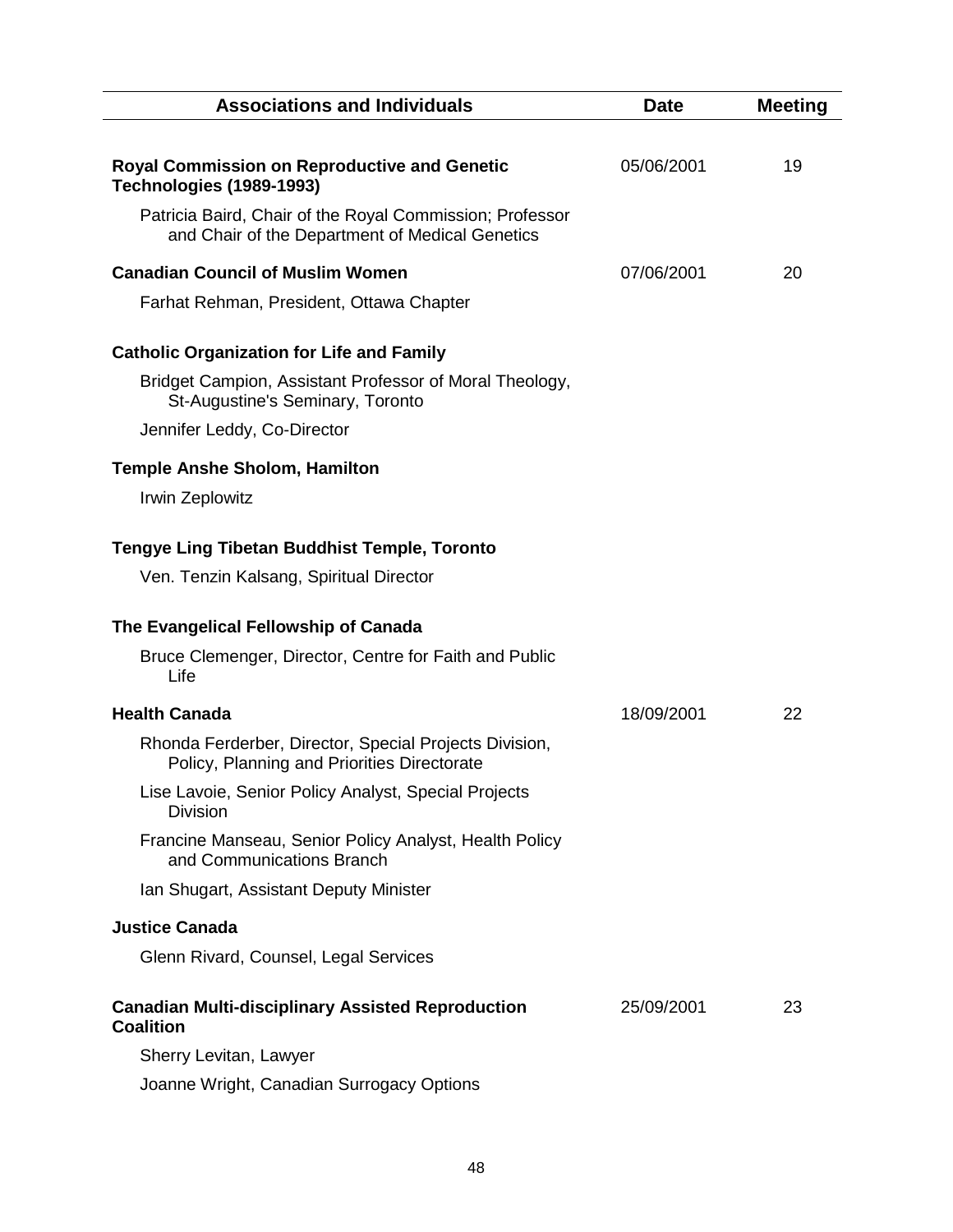| <b>Associations and Individuals</b>                                                                      | <b>Date</b> | <b>Meeting</b> |
|----------------------------------------------------------------------------------------------------------|-------------|----------------|
| <b>Health Canada Advisory Committee on the Interim</b><br><b>Moratorium on Reproductive Technologies</b> | 25/09/2001  | 23             |
| Phyllis Creighton, Member                                                                                |             |                |
| <b>University of Calgary</b>                                                                             |             |                |
| Juliet Guichon, Instructor in Bioethics                                                                  |             |                |
| <b>Health Canada</b>                                                                                     | 26/09/2001  | 24             |
| Rhonda Ferderber, Director, Special Projects Division,<br>Policy, Planning and Priorities Directorate    |             |                |
| Francine Manseau, Senior Policy Analyst, Health Policy<br>and Communications Branch                      |             |                |
| <b>Justice Canada</b>                                                                                    |             |                |
| Glenn Rivard, Counsel, Legal Services                                                                    |             |                |
| <b>Canadian Institutes of Health Research</b>                                                            | 27/09/2001  | 25             |
| Thérèse Leroux, Director of Ethics                                                                       |             |                |
| <b>Muscular Dystrophy Association of Canada</b>                                                          |             |                |
| Claredon Robicheau, President, Southwest Nova Scotia<br>Chapter                                          |             |                |
| <b>Yves Savoie, National Executive Director</b>                                                          |             |                |
| <b>Ottawa Health Research Institute</b>                                                                  |             |                |
| Michael Rudnicki, Canada Research Chair in Molecular<br>Genetics                                         |             |                |
| Ronald Worton, Chief Executive Officer                                                                   |             |                |
| <b>Parkinson Society Canada</b>                                                                          |             |                |
| Mary Jardine, National Executive Director                                                                |             |                |
| David Simmonds, Chair                                                                                    |             |                |
| <b>Health Canada</b>                                                                                     | 04/10/2001  | 28             |
| Rhonda Ferderber, Director, Special Projects Division,<br>Policy, Planning and Priorities Directorate    |             |                |
| Francine Manseau, Senior Policy Analyst, Health Policy<br>and Communications Branch                      |             |                |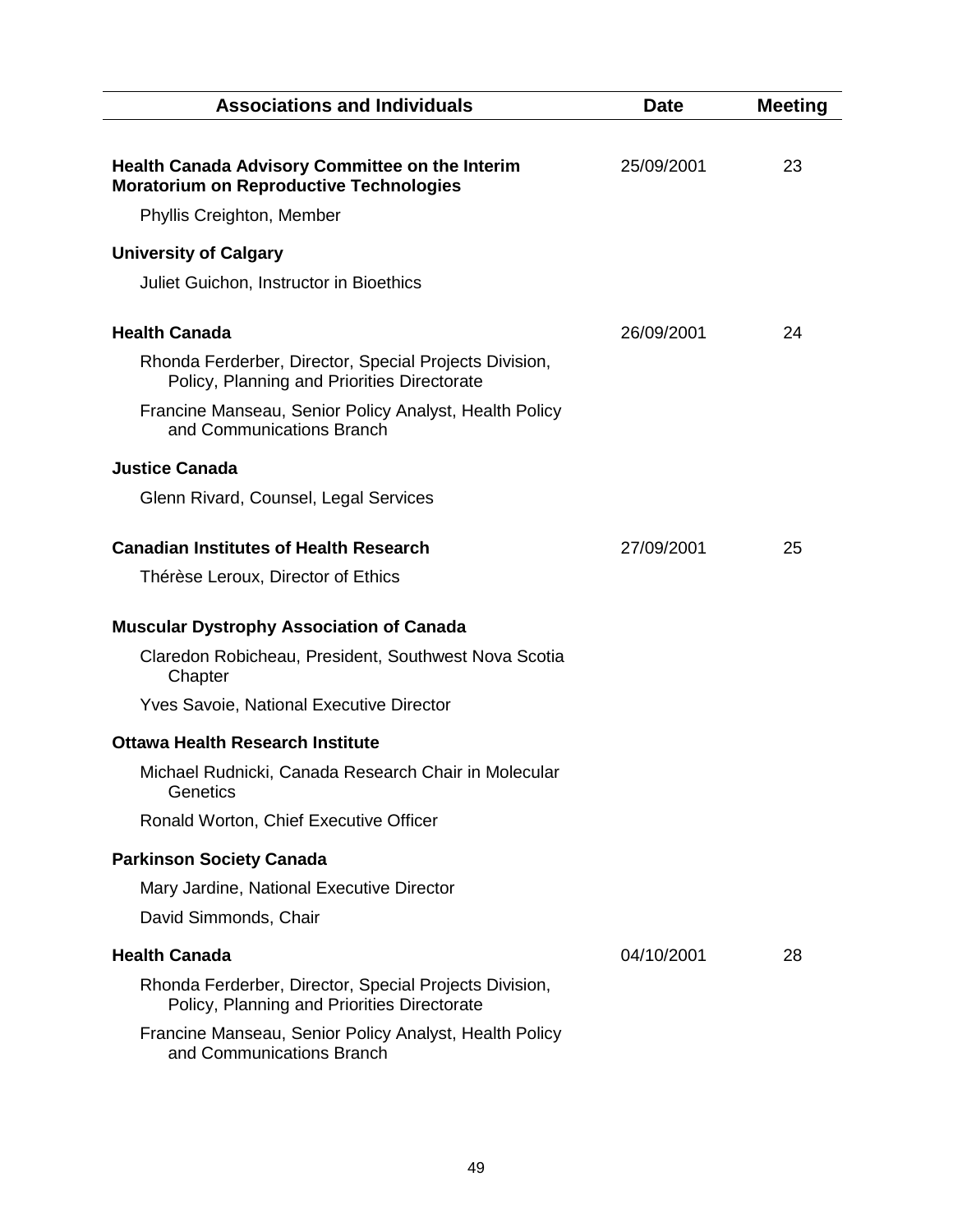| <b>Associations and Individuals</b>                                                          | <b>Date</b> | <b>Meeting</b> |
|----------------------------------------------------------------------------------------------|-------------|----------------|
|                                                                                              |             |                |
| <b>Justice Canada</b>                                                                        | 04/10/2001  | 28             |
| Judy Hunter, Counsel                                                                         |             |                |
| <b>Canadian Council on Health Services Accreditation</b>                                     | 16/10/2001  | 29             |
| Paula Greco, Manager, Research and Development                                               |             |                |
| Gilles Lanteigne, Assistant Executive Director                                               |             |                |
| <b>Health Canada – Health Products and Food Branch</b><br>Inspectorate                       |             |                |
| Étienne Ouimette, Blood, Tissues and Organs<br><b>Compliance Coordinator</b>                 |             |                |
| Royal Canadian Mounted Police - Society for the<br><b>Policing of Cyberspace</b>             |             |                |
| Earl Moulton, Chief Superintendent and President of the<br>Society                           |             |                |
| Health Canada - Population and Public Health Branch                                          | 17/10/2001  | 30             |
| Robert McMurtry, Assistant Deputy Minister                                                   |             |                |
| Ron St. John, A/Executive Director                                                           |             |                |
| <b>Advanced Cell Technology (Boston, MA)</b>                                                 | 18/10/2001  | 31             |
| Jose Cibelli, Vice-President, Research                                                       |             |                |
| University of Alberta - Health Law Institute                                                 |             |                |
| <b>Timothy Caulfield, Professor</b>                                                          |             |                |
| University of Toronto - Mount Sinai Hospital - Samuel<br><b>Lunenfeld Research Institute</b> |             |                |
| Janet Rossant, Principal Researcher                                                          |             |                |
| <b>Canadian Fertility and Andrology Society</b>                                              | 23/10/2001  | 32             |
| Arthur Leader, M.D., Chair of the Committee Government<br><b>Relations</b>                   |             |                |
| Jacquetta Trasler, M.D., Ph.D., President                                                    |             |                |
| <b>Canadian Medical Association</b>                                                          | 23/10/2001  | 32             |
| Henry Haddad, M.D., President                                                                |             |                |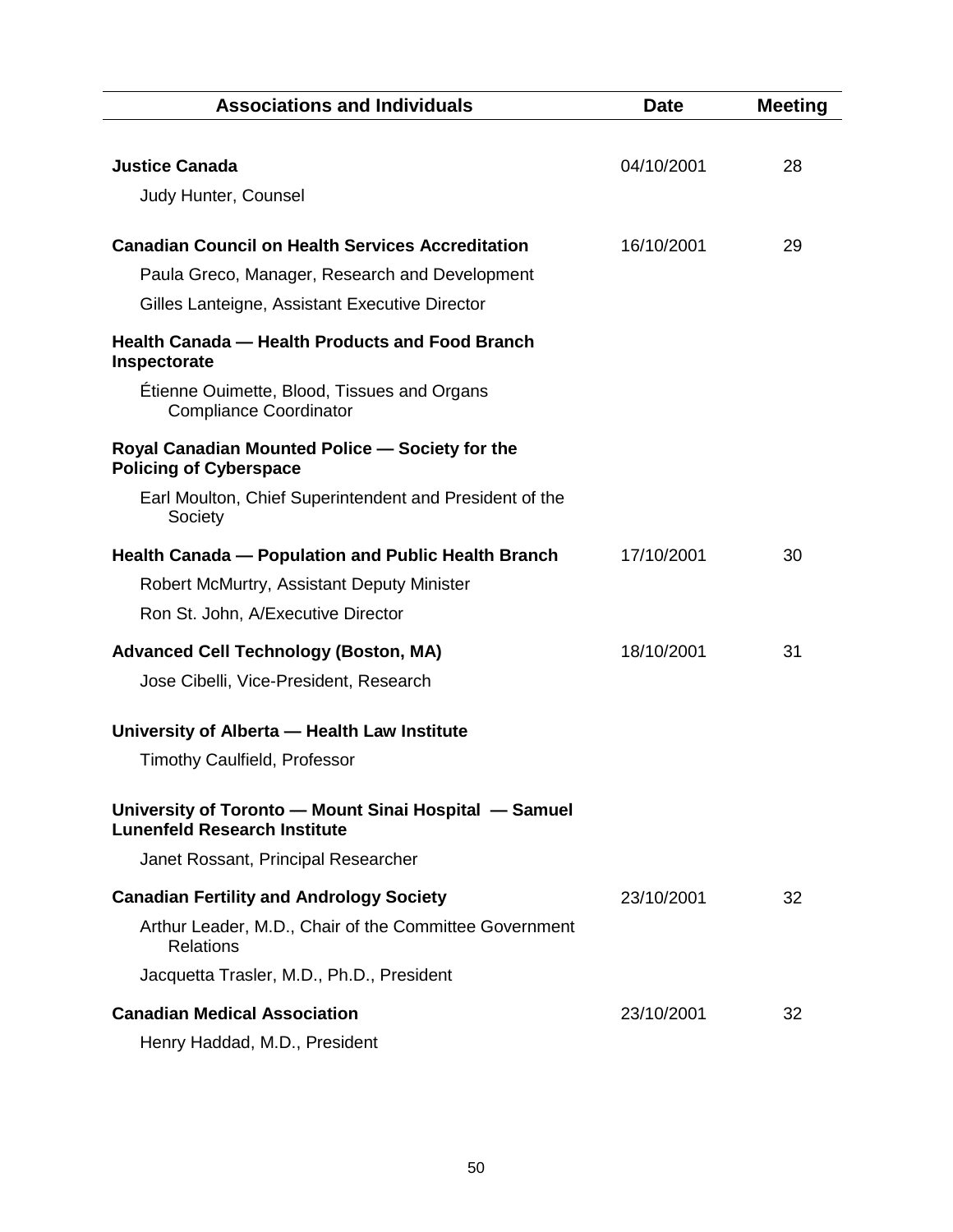| <b>Associations and Individuals</b>                                                       | <b>Date</b> | <b>Meeting</b> |
|-------------------------------------------------------------------------------------------|-------------|----------------|
|                                                                                           |             |                |
| <b>Canadian Nurses Association</b>                                                        |             |                |
| Janet Storch, Ph.D., Ethics Scholar in Residence                                          |             |                |
| <b>College of Family Physicians of Canada</b>                                             |             |                |
| Richard MacLachlan, M.D., Chair of the Committee on<br><b>Ethics</b>                      |             |                |
| <b>Federation of Medical Licensing Authorities of Canada</b>                              |             |                |
| Donald Chadsey, M.D., Acting Registrar, Executive<br><b>Director</b>                      |             |                |
| Society of Obstetricians and Gynecologists of Canada                                      |             |                |
| André Lalonde, M.D., Executive Vice-President                                             |             |                |
|                                                                                           |             |                |
| <b>McGill University</b>                                                                  | 24/10/2001  | 33             |
| Patrick Healy, Associate Professor                                                        |             |                |
| <b>Queens University</b>                                                                  |             |                |
| Alison Harvison Young, Dean                                                               |             |                |
| <b>University of Toronto</b>                                                              |             |                |
| Bernard Dickens, Professor in Health Law and Policy,<br><b>Chair in Biomedical Ethics</b> |             |                |
| <b>Canadian Institute for Health Information</b>                                          | 25/10/2001  | 35             |
| John Millar, Vice-President                                                               |             |                |
| Joan Rock, Privacy Secretariat                                                            |             |                |
| <b>Coalition for an Open Model in Assisted Reproduction</b>                               |             |                |
| Rona Achilles                                                                             |             |                |
| <b>Catherine Clute</b>                                                                    |             |                |
| <b>New Reproductive Alternatives Society</b>                                              |             |                |
| Shirley Pratten, Founding Member                                                          |             |                |
| <b>Olivia Pratten</b>                                                                     |             |                |
| As an Individual                                                                          | 25/10/2001  | 35             |
| <b>Barry Stevens</b>                                                                      |             |                |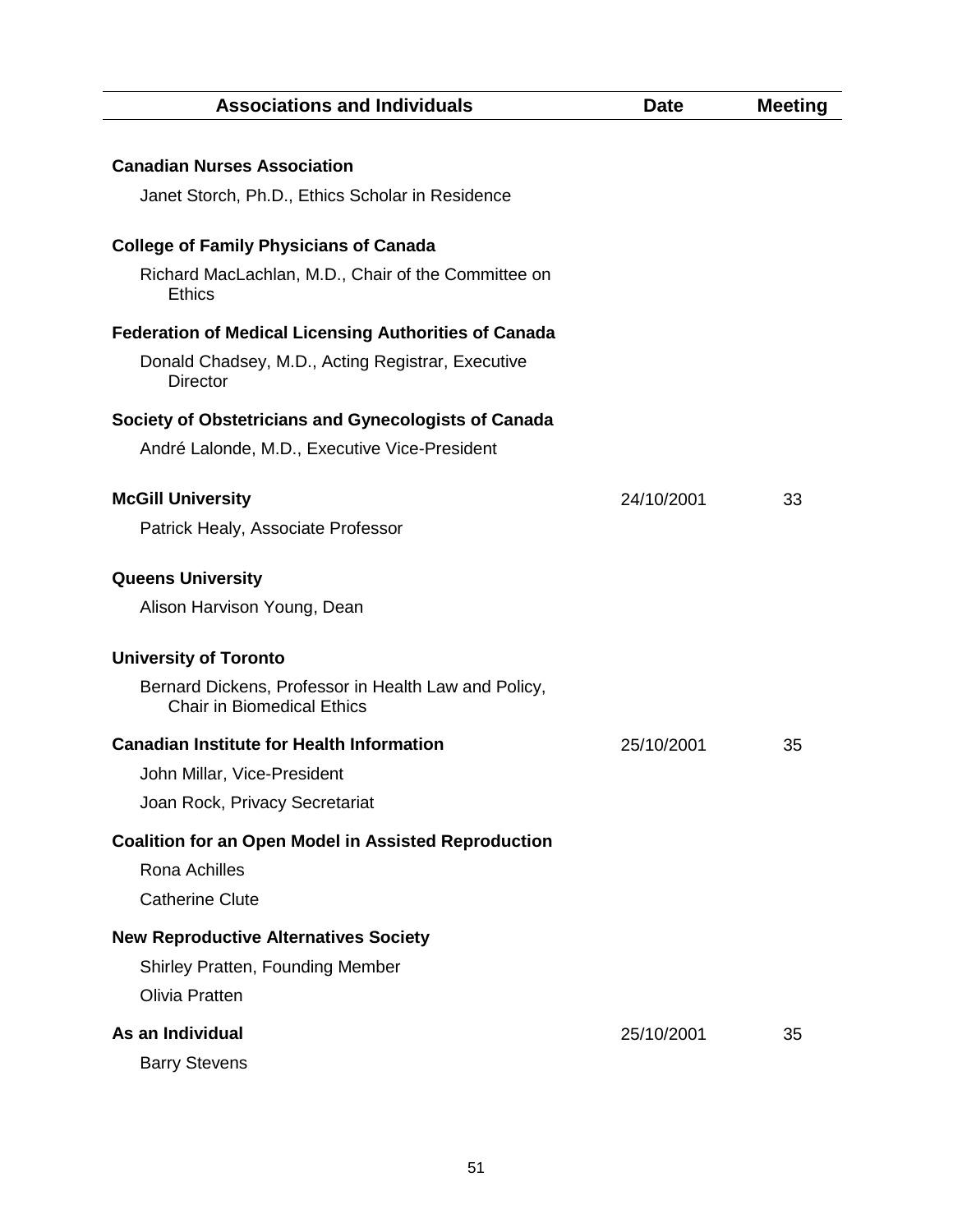| <b>Associations and Individuals</b>                                                                   | <b>Date</b> | <b>Meeting</b> |
|-------------------------------------------------------------------------------------------------------|-------------|----------------|
|                                                                                                       |             |                |
| <b>Canadian Institutes of Health Research</b>                                                         | 31/10/2001  | 37             |
| Alan Bernstein, PhD, FRSC, President                                                                  |             |                |
|                                                                                                       |             |                |
| <b>Health Canada</b>                                                                                  | 06/11/2001  | 38             |
| Michael Bryden, Senior Planning Advisor                                                               |             |                |
| Rhonda Ferderber, Director, Special Projects Division,<br>Policy, Planning and Priorities Directorate |             |                |
| <b>Justice Canada</b>                                                                                 |             |                |
| Glenn Rivard, Counsel, Legal Services                                                                 |             |                |
|                                                                                                       |             |                |
| <b>Office of the Auditor General of Canada</b>                                                        |             |                |
| Alan Gilmore, Principal                                                                               |             |                |
| Michael McLaughlin, Deputy Auditor General                                                            |             |                |
| <b>University of Victoria</b>                                                                         |             |                |
| Michael Prince, Lansdowne Professor of Social Policy                                                  |             |                |
| <b>Dalhousie University</b>                                                                           | 07/11/2001  | 39             |
| Jocelyn Downie, Director, Health Law Institute, and                                                   |             |                |
| <b>Assistant Professor</b>                                                                            |             |                |
| Royal Commission on Reproductive and Genetic<br>Technologies (1989-1993)                              |             |                |
| Suzanne Scorsone, PhD                                                                                 |             |                |
| <b>University of Montreal</b>                                                                         |             |                |
| Bartha Maria Knoppers, Professor                                                                      |             |                |
|                                                                                                       |             |                |
| <b>Canadian Council of Professional Engineers</b>                                                     | 08/11/2001  | 40             |
| Marie Lemay, Chief Executive Officer                                                                  |             |                |
| John Runciman, PhD, Associate Professor                                                               |             |                |
| Infertility Awareness Association of Canada, Inc.                                                     |             |                |
| Norman Barwin, M.D., C.M., FSOGC, FRCOG, FACOG,                                                       |             |                |
| Director, Gynaecology and Infertility Clinic                                                          |             |                |
| <b>London Health Sciences Centre</b>                                                                  | 08/11/2001  | 40             |
| Jean Haase, Social Worker                                                                             |             |                |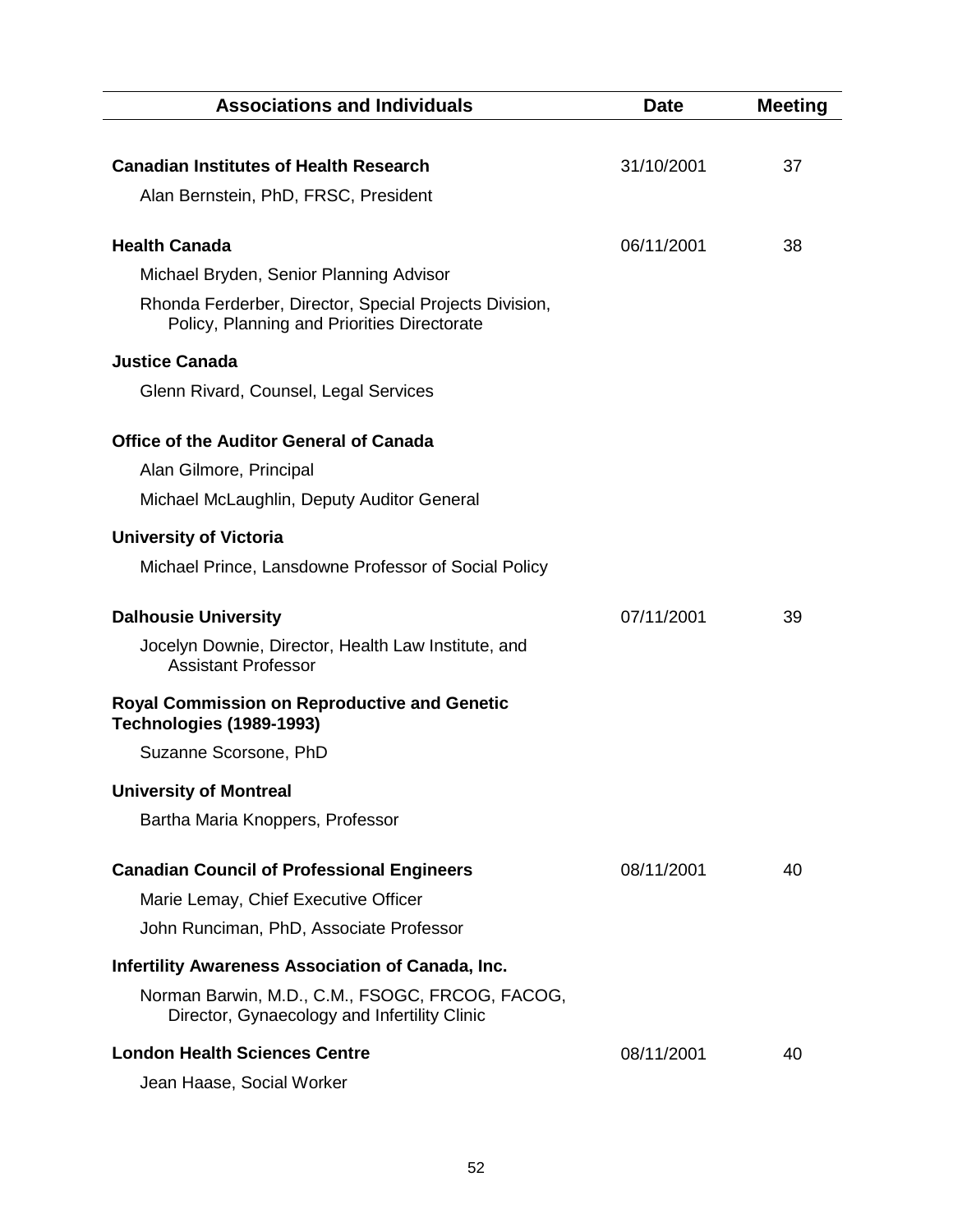| <b>Associations and Individuals</b>                                                                           | <b>Date</b> | <b>Meeting</b> |
|---------------------------------------------------------------------------------------------------------------|-------------|----------------|
| <b>National Council of Women of Canada</b>                                                                    |             |                |
| Ruth Brown, National Health Convener, Past President                                                          |             |                |
| <b>McMaster and Dalhousie Universities</b>                                                                    | 20/11/2001  | 41             |
| John Collins, MD, FACOG, FRCOG, FRCPSC, Professor<br>Emeritus (McMaster) and Adjunct Professor<br>(Dalhousie) |             |                |
| <b>McMaster University Medical Centre</b>                                                                     |             |                |
| Valerie Fines, Social Worker                                                                                  |             |                |
| The Infertility Connection (Edmonton, Alberta)                                                                |             |                |
| Irene Ryll                                                                                                    |             |                |
| The Infertility Network (Toronto, Ontario)                                                                    |             |                |
| Diane Allen, Executive Director                                                                               |             |                |
| "Université du Québec à Montréal"                                                                             | 21/11/2001  | 42             |
| Louise Vandelac, PhD, Full Professor                                                                          |             |                |
| Royal Commission on Reproductive and Genetic<br>Technologies (1989-1993)                                      |             |                |
| Maureen McTeer, Former Commissioner                                                                           |             |                |
| <b>University of Manitoba</b>                                                                                 |             |                |
| Gordon Giesbrecht, PhD, Professor                                                                             |             |                |
| <b>University of Ottawa</b>                                                                                   | 22/11/2001  | 43             |
| Martha Jackman, Professor                                                                                     |             |                |
| As an Individual                                                                                              |             |                |
| Gerald Chipeur, Lawyer                                                                                        |             |                |
| <b>British Columbia Civil Liberties Association</b>                                                           | 26/11/2001  | 44             |
| Micheal Vonn, Member                                                                                          |             |                |
|                                                                                                               |             |                |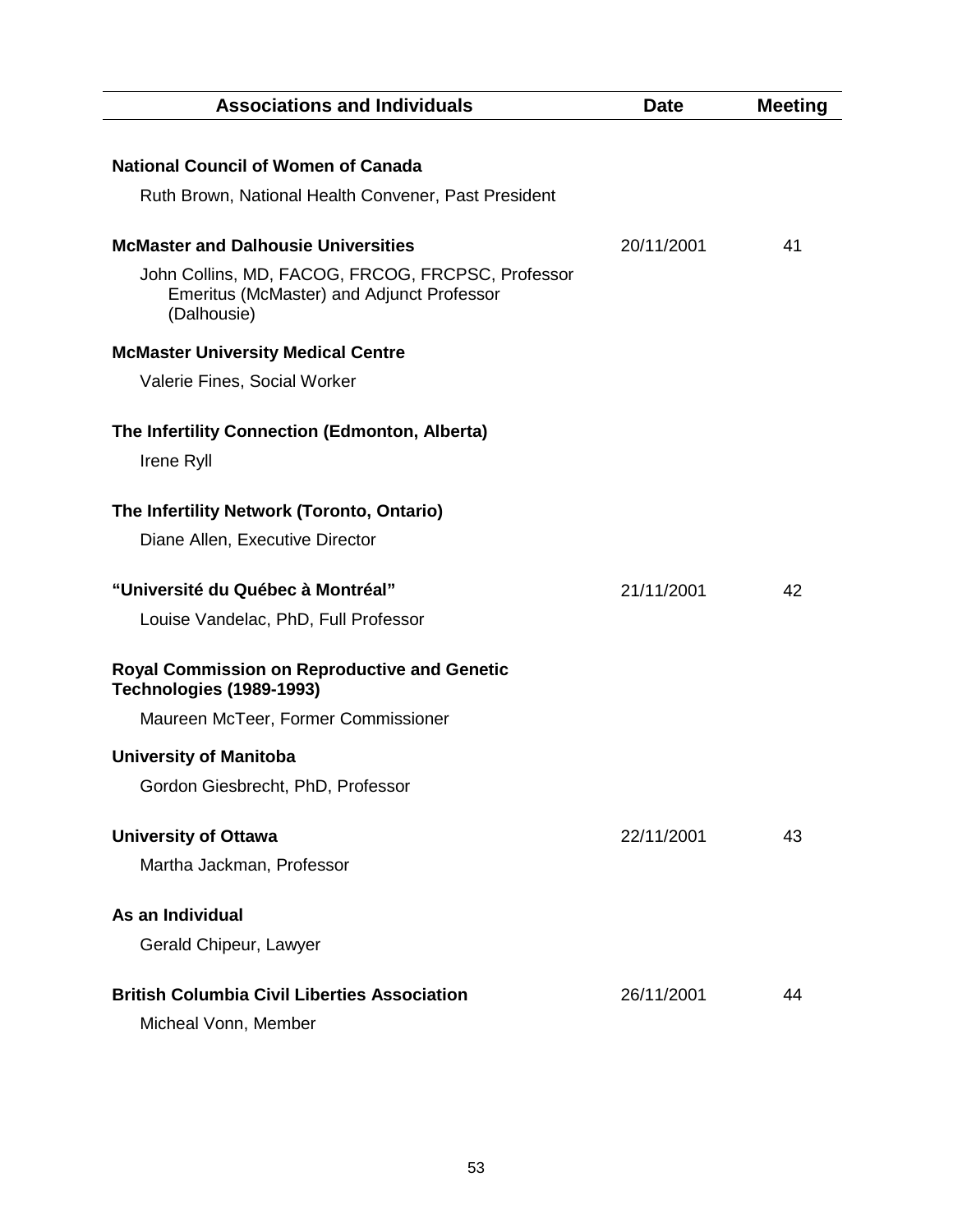**Campaign Life Coalition** 

| John Shea, MD, FRCP, Consultant                                    |            |    |
|--------------------------------------------------------------------|------------|----|
| <b>Canadian Bar Association</b>                                    |            |    |
| Brent F. Windwick, Chair                                           |            |    |
| <b>Canadian Conference of Catholic Bishops</b>                     |            |    |
| Ron Mercier, S.J., Dean                                            |            |    |
| Terence Prendergast, Archbishop of Halifax                         |            |    |
| <b>Catholic Health Association of Canada</b>                       |            |    |
| Mary Lou Cranston, cnd, STD, Director                              |            |    |
| Juvenile Diabetes Research Foundation of Canada                    |            |    |
| Lawrence Soler, Director of Government Relations                   |            |    |
| <b>Lesbian Mothers Association</b>                                 |            |    |
| Mona Greenbaum, Coordinator                                        |            |    |
| <b>REAL Women of Canada</b>                                        |            |    |
| Gwendolyn Landolt, National Vice-President                         |            |    |
| The Canadian Women's Health Network                                | 27/11/2001 | 45 |
| Abby Lippman, Professor                                            |            |    |
| The Human Fertilization and Embryology Authority<br>(London, U.K.) |            |    |
| Maureen Dalziel, M.D., Chief Executive Officer                     |            |    |
| <b>Indiana State University</b>                                    | 28/11/2001 | 46 |
| David Prentice, PhD, Professor of Life Sciences                    |            |    |
| <b>Indiana University Centre for Bioethics</b>                     |            |    |
| Eric M. Meslin, PhD, Director                                      |            |    |
| <b>University of Canterbury (New Zealand)</b>                      | 28/11/2001 | 46 |
| Ken Daniels, Associate Professor                                   |            |    |
|                                                                    |            |    |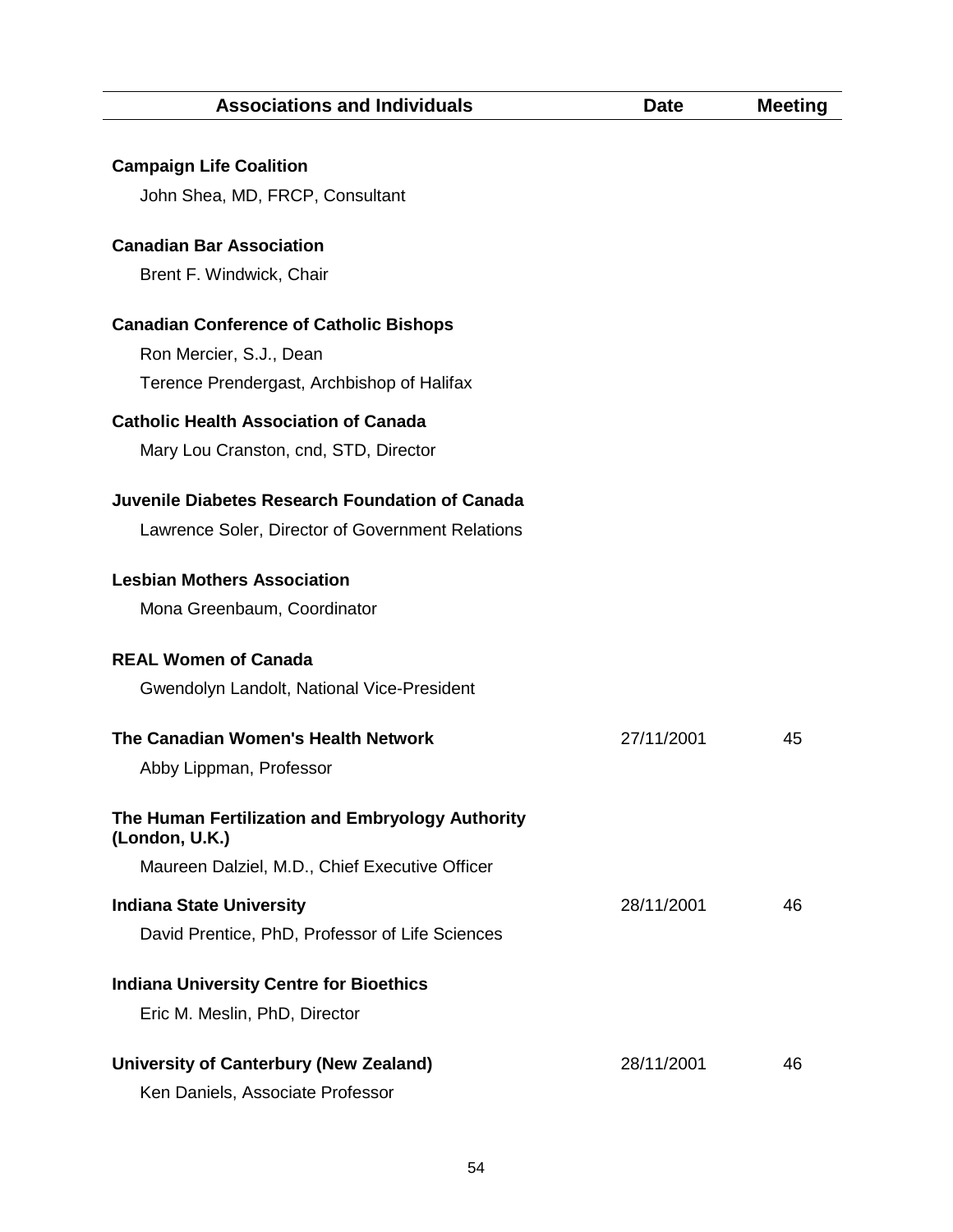| <b>Associations and Individuals</b>                                                                                                | Date       | <b>Meeting</b> |
|------------------------------------------------------------------------------------------------------------------------------------|------------|----------------|
|                                                                                                                                    |            |                |
| <b>Canadian Association for Community Living</b>                                                                                   | 29/11/2001 | 47             |
| Audrey Cole, Former Board Member, Family Member                                                                                    |            |                |
| <b>Canadian Environmental Law Association</b>                                                                                      |            |                |
| Paul Muldoon, Executive Director                                                                                                   |            |                |
| <b>Council of Canadians with Disabilities</b><br>Kathy Marshall, Secretary, National Coordinator and<br><b>Projects Supervisor</b> |            |                |
| <b>Pembina Institute</b>                                                                                                           |            |                |

Mark Winfield, Special Adviser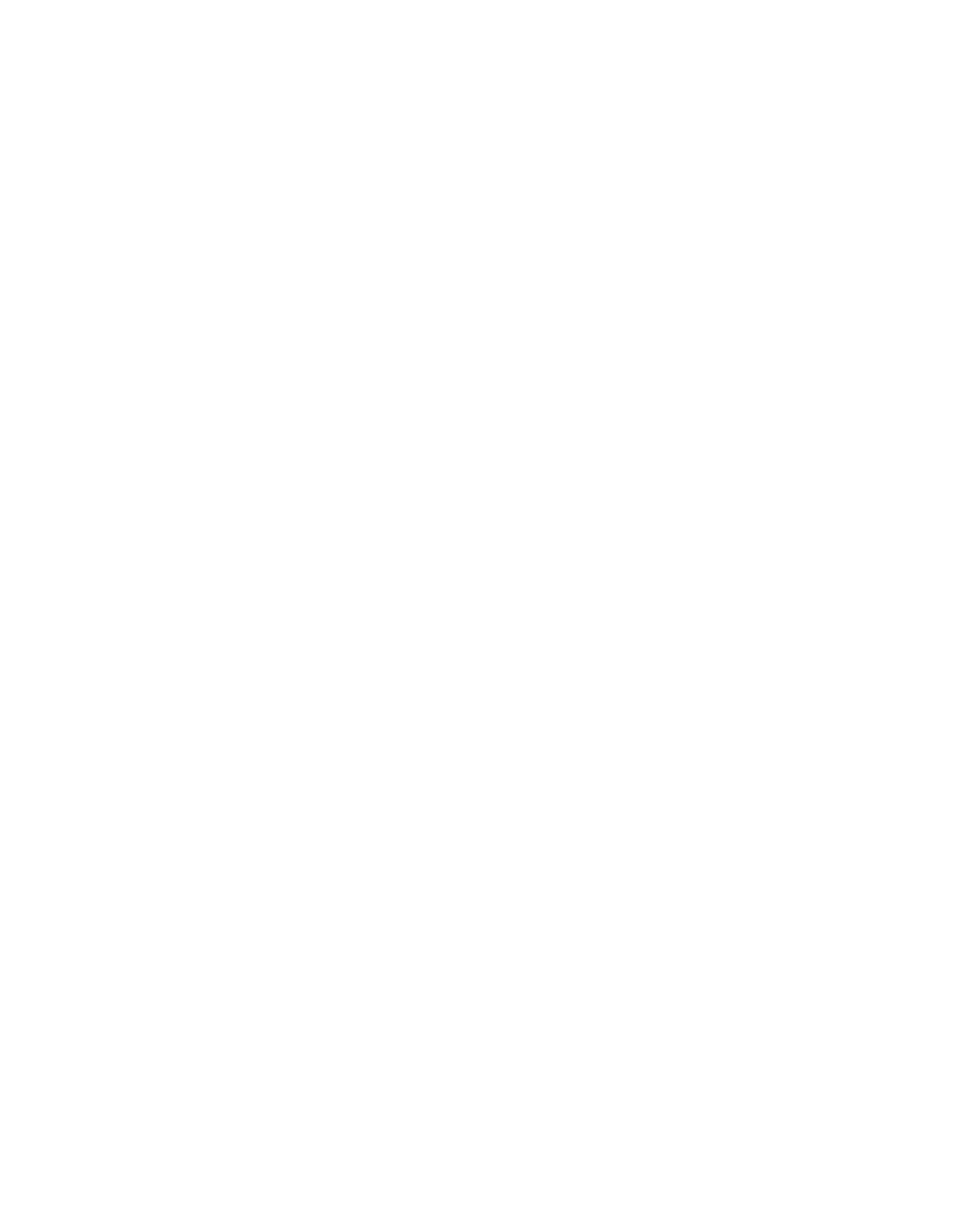# **APPENDIX C LIST OF BRIEFS**

Advanced Cell Technology (Boston, MA) Patricia Baird Françoise Baylis British Columbia Civil Liberties Association Micheal Burgess Alex Cameron Campaign Life Coalition Canadian Association for Community Living Canadian Bar Association Canadian Conference of Catholic Bishops Canadian Council of Muslim Women Canadian Council of Professional Engineers Canadian Council on Health Services Accreditation Canadian Environmental Law Association Canadian Fertility and Andrology Society Canadian Institute for Health Information Canadian Institutes of Health Research Canadian Medical Association Canadian Multi-disciplinary Assisted Reproduction Coalition Canadian Nurses Association Catholic Health Association of Canada

Catholic Organization for Life and Family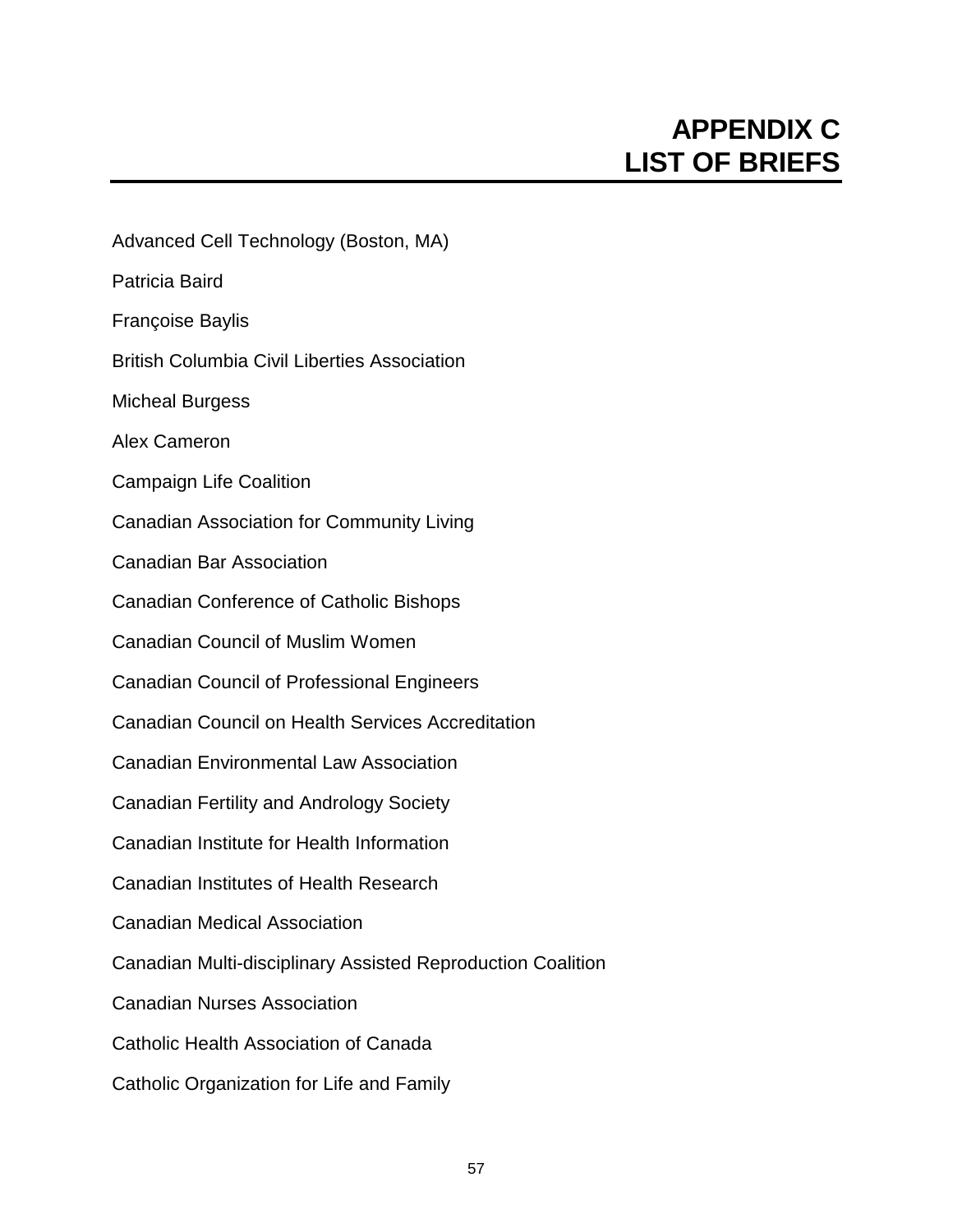| <b>Timothy Caulfield</b>                                                                   |
|--------------------------------------------------------------------------------------------|
| <b>Gerald Chipeur</b>                                                                      |
| Coalition for an Open Model in Assisted Reproduction                                       |
| "Collège des médecins du Québec"                                                           |
| College of Family Physicians of Canada                                                     |
| John Collins                                                                               |
| <b>William Chase Conell</b>                                                                |
| <b>Council of Canadians with Disabilities</b>                                              |
| <b>Phyllis Creighton</b>                                                                   |
| <b>Ken Daniels</b>                                                                         |
| Linda De Merchant                                                                          |
| <b>Bernard Dickens</b>                                                                     |
| Jocelyn Downie                                                                             |
| Federation of Medical Licensing Authorities of Canada                                      |
| <b>Valerie Fines</b>                                                                       |
| Focus on the Family                                                                        |
| <b>Gordon Giesbrecht</b>                                                                   |
| <b>Juliet Guichon</b>                                                                      |
| Jean Haase                                                                                 |
| <b>Steve Hands</b>                                                                         |
| Health Canada - Health Products and Food Branch Inspectorate                               |
| Health Canada Advisory Committee on the Interim Moratorium on Reproductive<br>Technologies |
| Infertility Awareness Association of Canada, Inc.                                          |
| Juvenile Diabetes Research Foundation of Canada                                            |

David Kaplan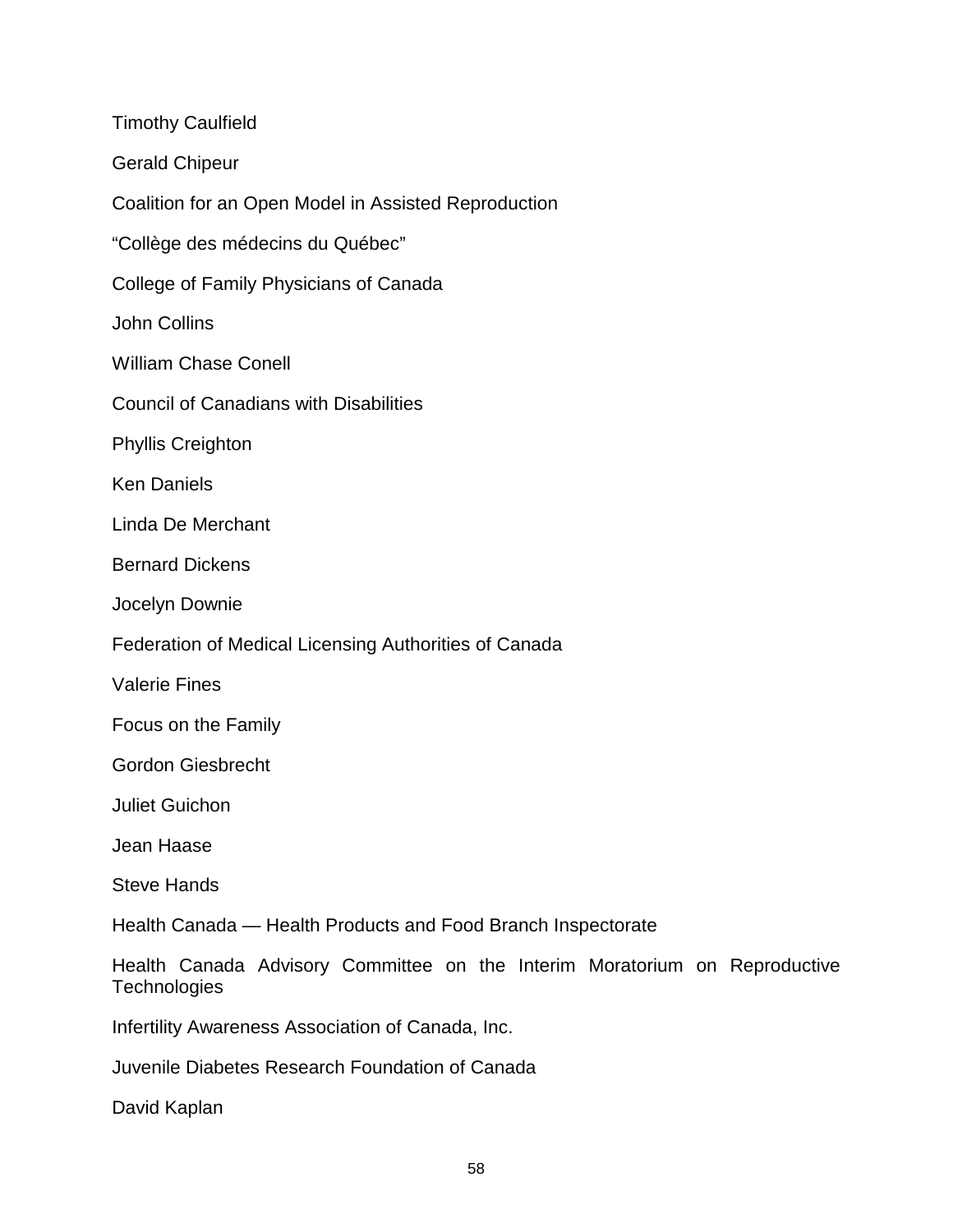Bartha Maria Knoppers Lesbian Mothers Association Maureen McTeer Eric Meslin Muscular Dystrophy Association of Canada National Council of Women of Canada New Reproductive Alternatives Society Office of the Auditor General of Canada Ottawa Health Research Institute Parkinson Society Canada Pembina Institute David Prentice Michael Prince REAL Women of Canada Rick Hansen Institute Janet Rossant Royal Canadian Mounted Police — Society for the Policing of Cyberspace Suzanne Scorsone Laura Shanner Keith Shields Society of Obstetricians and Gynecologists of Canada Margaret Somerville Barry Stevens The Canadian Women's Health Network The Evangelical Fellowship of Canada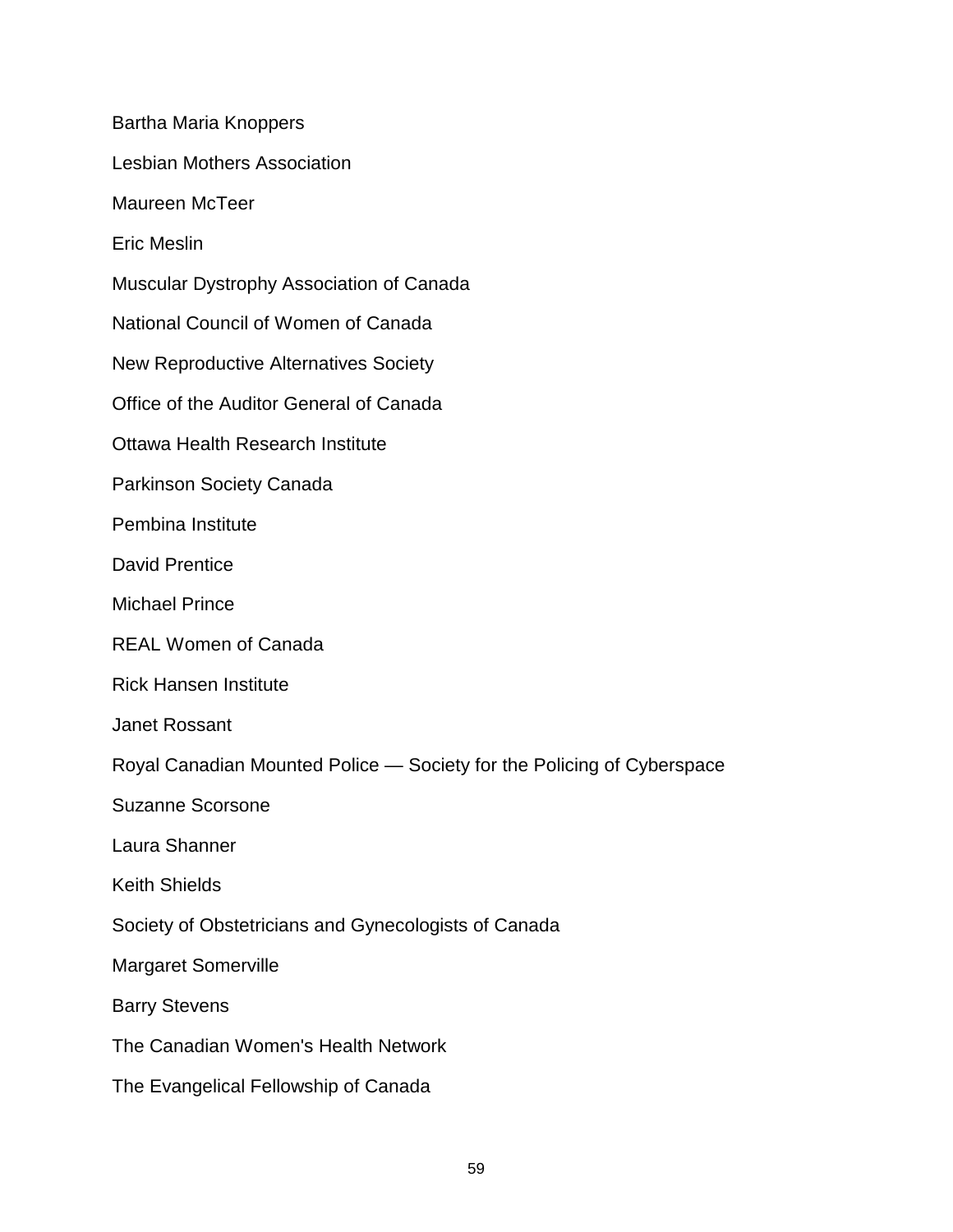The Infertility Connection (Edmonton, Alberta) The Infertility Network (Toronto, Ontario) Gilles Vachon Anne Wood Irwin Zeplowitz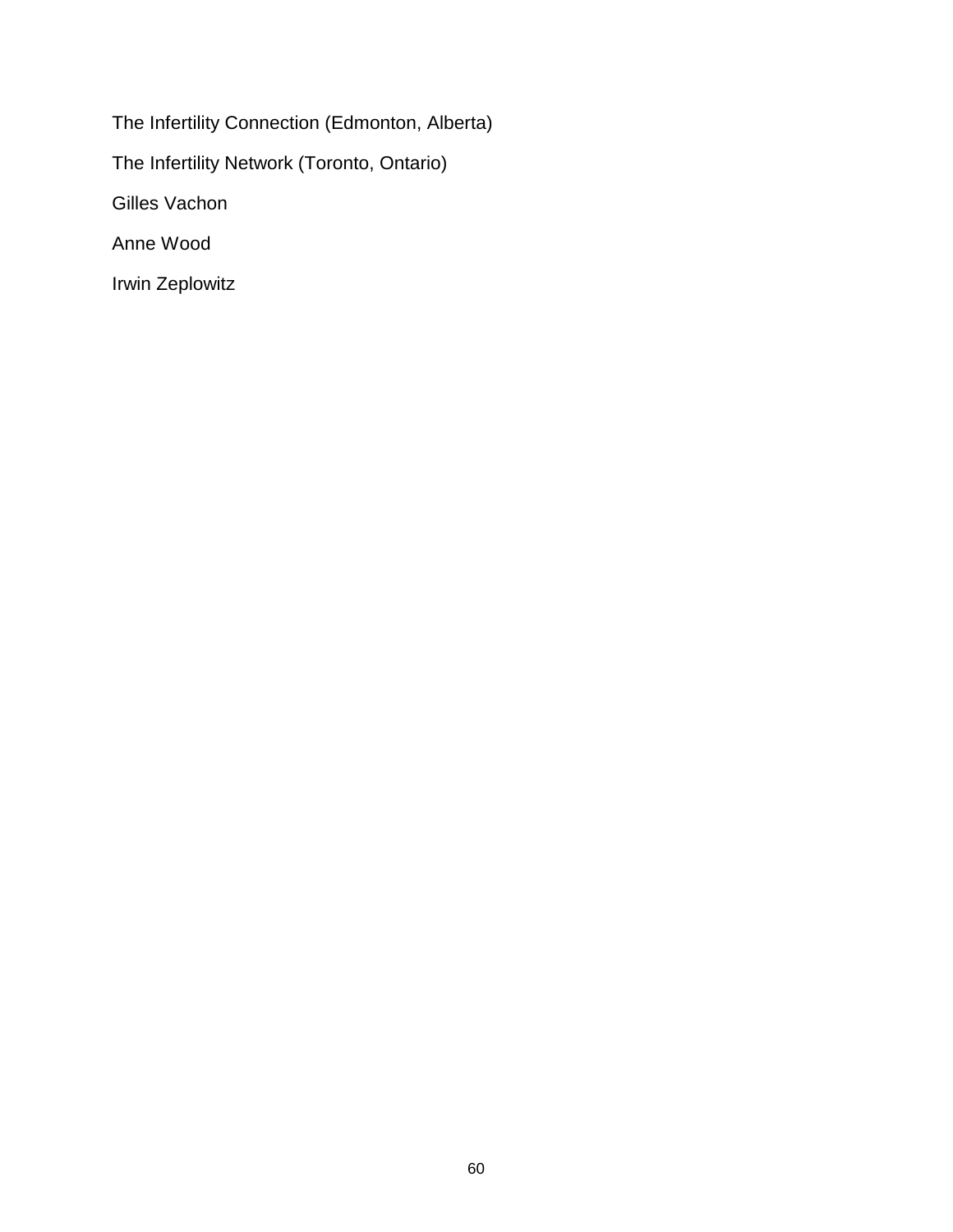# **APPENDIX D LETTERS RECEIVED ON THE SUBJECT OF STEM CELL RESEARCH**

| <b>Date Received</b> |                   | <b>Sender</b>    |  |
|----------------------|-------------------|------------------|--|
| <b>MM/DD/YYYY</b>    | <b>First Name</b> | <b>Last Name</b> |  |
| 11/26/2001           | Judy              | Aalders          |  |
| 12/03/2001           | Debbie            | Acton            |  |
| 10/18/2001           | Dora              | Adrian           |  |
| 10/09/2001           | Lynda             | Adrian           |  |
| 10/17/2001           | D.                | Ainsworth        |  |
| 09/28/2001           | Marilyn           | Akre             |  |
| 10/11/2001           | Alice             | Albers           |  |
| 09/28/2001           | Audrey            | Allen            |  |
| 11/14/2001           | E.J.              | Antoniw          |  |
| 10/09/2001           | Sam and Colette   | Aragones         |  |
| 10/09/2001           | Nancy             | Armstrong        |  |
| 10/09/2001           | Susan             | Arnold           |  |
| 11/01/2001           | <b>Barb</b>       | Arsenault        |  |
| 12/03/2001           | Mary              | <b>Atkins</b>    |  |
| 10/11/2001           | Karen             | Aughtry          |  |
| 11/20/2001           | Cam               | Baergen          |  |
| 11/27/2001           | Natasha           | <b>Bandstra</b>  |  |
| 10/05/2001           | Dave              | <b>Banks</b>     |  |
| 10/11/2001           | Marlene           | <b>Barritt</b>   |  |
| 10/18/2001           | Kenneth and Lois  | Barron           |  |
| 10/18/2001           | Josephine         | Barron           |  |
| 10/23/2001           | Shelley           | Baumbrough       |  |
| 10/23/2001           | Leroy             | Bauming          |  |
| 10/23/2001           | Marie             | Bauming          |  |
| 10/11/2001           | Pauline           | Beange           |  |
| 09/25/2001           | Norma             | <b>Becker</b>    |  |
| 10/09/2001           | Bastian and Ada   | Belder           |  |
| 10/15/2001           | Patricia E.       | Bell             |  |
| 10/11/2001           | John D.           | Bender           |  |
| 10/22/2001           | Linda and Grant   | <b>Bennett</b>   |  |
| 10/15/2001           | Scott S.          | Benson           |  |
| 10/15/2001           | Helen             | Bergen           |  |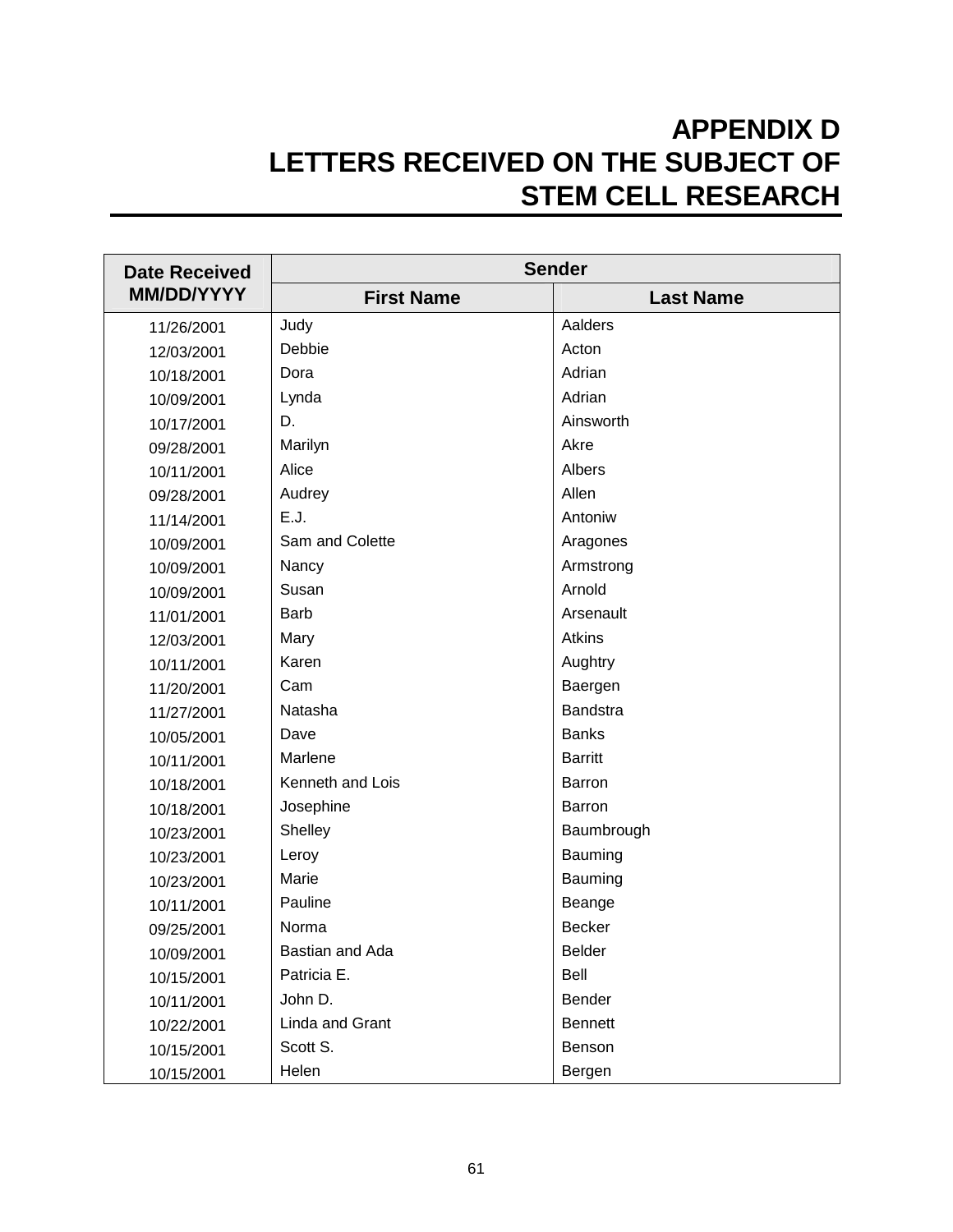| <b>Date Received</b> | <b>Sender</b>          |                  |
|----------------------|------------------------|------------------|
| <b>MM/DD/YYYY</b>    | <b>First Name</b>      | <b>Last Name</b> |
| 11/29/2001           | <b>Elsie</b>           | Bevan            |
| 10/11/2001           | Trudy                  | Beyak            |
| 10/18/2001           | Albert                 | Biel             |
| 11/05/2001           | Darlene                | <b>Birt</b>      |
| 10/11/2001           | Cathy and Jim          | <b>Boothby</b>   |
| 09/25/2001           | Graham                 | <b>Borch</b>     |
| 10/09/2001           | <b>Betty</b>           | Boyd             |
| 12/04/2001           | Richard C.             | <b>Braam</b>     |
| 11/20/2001           | Karen                  | <b>Bradshaw</b>  |
| 10/09/2001           | C. and Gloria          | <b>Bradshaw</b>  |
| 10/30/2001           | Isaac                  | <b>Braun</b>     |
| 10/22/2001           | Lois                   | <b>Bridge</b>    |
| 10/19/2001           | Mildred                | <b>Brockie</b>   |
| 12/04/2001           | Marlene                | <b>Brown</b>     |
| 10/09/2001           | Mark                   | <b>Brown</b>     |
| 10/11/2001           | Leora J.               | <b>Brown</b>     |
| 11/05/2001           | Wade                   | <b>Bryant</b>    |
| 11/07/2001           | Carolyn                | <b>Bryant</b>    |
| 10/11/2001           | Fred and Rachel        | <b>Bryant</b>    |
| 10/09/2001           | Kathleen               | <b>Bucher</b>    |
| 10/12/2001           | Mary, Rita and Helen   | <b>Burnie</b>    |
| 11/20/2001           | Ted and Evelyn         | <b>Bush</b>      |
| 12/03/2001           | <b>Bob</b>             | Cappelle         |
| 10/10/2001           | Diane and Gordon       | Catania          |
| 10/23/2001           | Deborah                | Cavan            |
| 10/16/2001           | Lucille                | Chisholm         |
| 11/28/2001           | Mary and St. Ellsworth | Clair            |
| 11/29/2001           | Ana                    | Clarridge        |
| 11/21/2001           | Faye                   | Climenhaga       |
| 10/11/2001           | Henri J.H.             | Cloudt           |
| 10/09/2001           | Nona M.                | Collier          |
| 11/20/2001           | Chase                  | Conell           |
| 10/11/2001           | Ruth                   | Cooper           |
| 12/03/2001           | John H.                | Cridland         |
| 12/03/2001           | Jack                   | Cridland         |
| 10/17/2001           | D.                     | Cross            |
| 11/27/2001           | Lorraine               | Crow             |
| 10/11/2001           | Judith                 | Cutts            |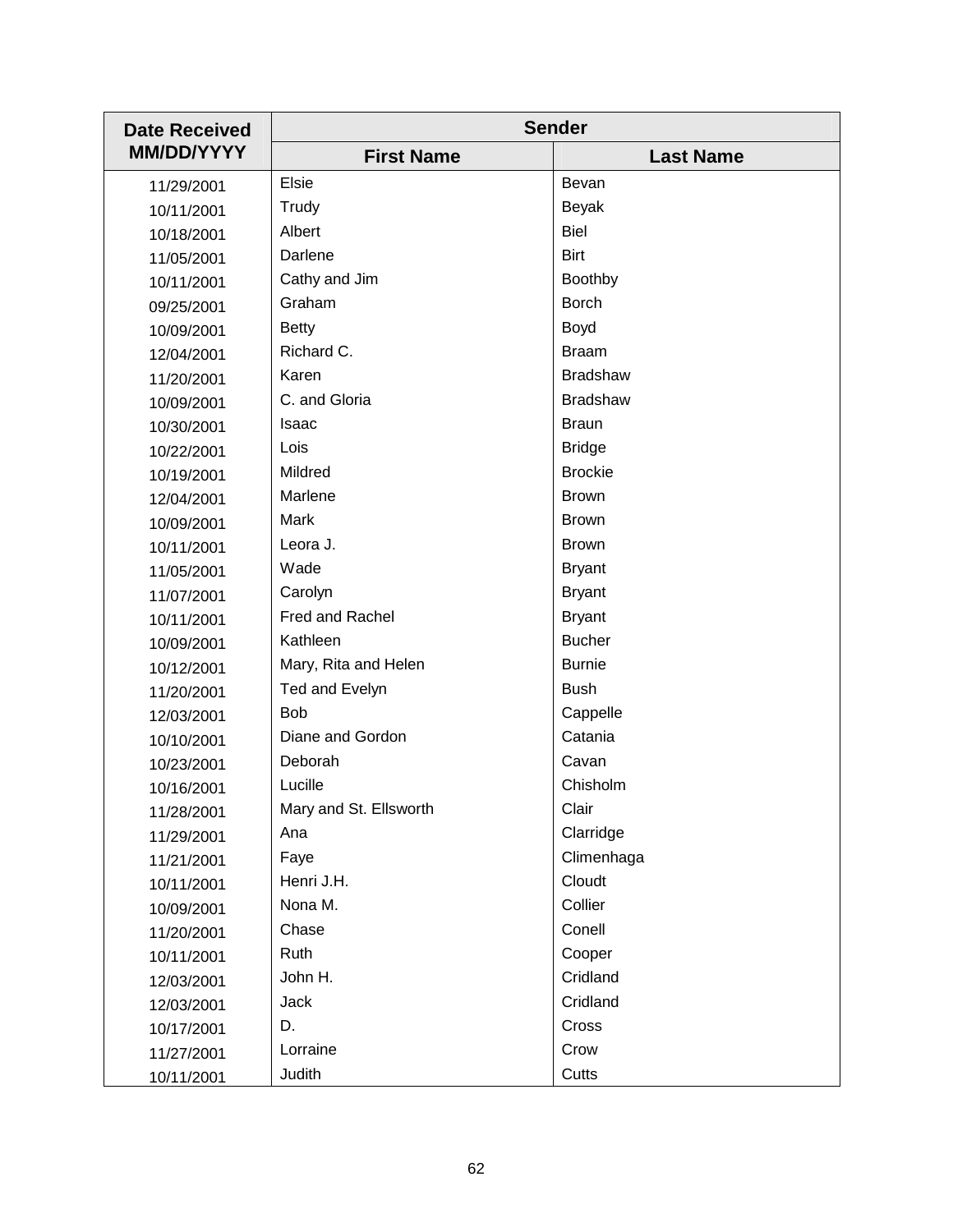| <b>Date Received</b> | <b>Sender</b>                    |                  |
|----------------------|----------------------------------|------------------|
| <b>MM/DD/YYYY</b>    | <b>First Name</b>                | <b>Last Name</b> |
| 10/23/2001           | Herb and Sonia                   | Daichendt        |
| 12/04/2001           | Allan and Marie                  | Dalberg          |
| 11/21/2001           | Glenda                           | Davidson         |
| 11/15/2001           | Murray and Joyce                 | Davies           |
| 10/18/2001           | Joan                             | Davies           |
| 12/06/2001           | Sylvia                           | Davison          |
| 10/22/2001           | Jennifer                         | de Blieck        |
| 10/11/2001           | <b>Bert</b>                      | De Gier          |
| 10/11/2001           | Rev. J.                          | De Vries         |
| 11/26/2001           | Sylvia                           | <b>DeBoer</b>    |
| 11/05/2001           | Mary                             | Debus            |
| 10/17/2001           | Judy and Chris                   | den Hertog       |
| 10/17/2001           | Judy and Chris                   | den Hertog       |
| 10/09/2001           | D.J.                             | Devereaux        |
| 11/20/2001           | Lorelei                          | <b>Diakow</b>    |
| 10/29/2001           | Christy                          | <b>Dickie</b>    |
| 10/29/2001           | Clara                            | <b>Dittrich</b>  |
| 10/12/2001           | Florence and Ray                 | Dodson           |
| 09/28/2001           | Greg                             | Doerksen         |
| 10/09/2001           | Michelle                         | Downer           |
| 10/11/2001           | Elaine                           | Downing          |
| 10/09/2001           | Sally                            | Dunbar           |
| 11/26/2001           | Cathy                            | <b>Dupuis</b>    |
| 10/11/2001           | Diane                            | <b>Dyck</b>      |
| 10/11/2001           | Dan                              | <b>Dyck</b>      |
| 09/28/2001           | Marilyn                          | Dykstra          |
| 10/23/2001           | Otto and Magda                   | Eckhardt         |
| 10/05/2001           | Dan and Karen                    | Effa             |
| 10/17/2001           | Église Évangélique Libre Chambly |                  |
| 10/16/2001           | Gene                             | Elliott          |
| 10/16/2001           | Elizabeth                        | Endis            |
| 10/25/2001           | Gloria                           | Epp              |
| 10/11/2001           | Jocelyn                          | Erhardt          |
| 11/29/2001           | Erna                             | Ewert            |
| 10/29/2001           | Dan and Laurie                   | Faber            |
| 12/03/2001           | Anna                             | Feddema          |
| 10/25/2001           | Rienie                           | Feenstra         |
| 10/11/2001           | Patty and Dennis                 | Fenrich          |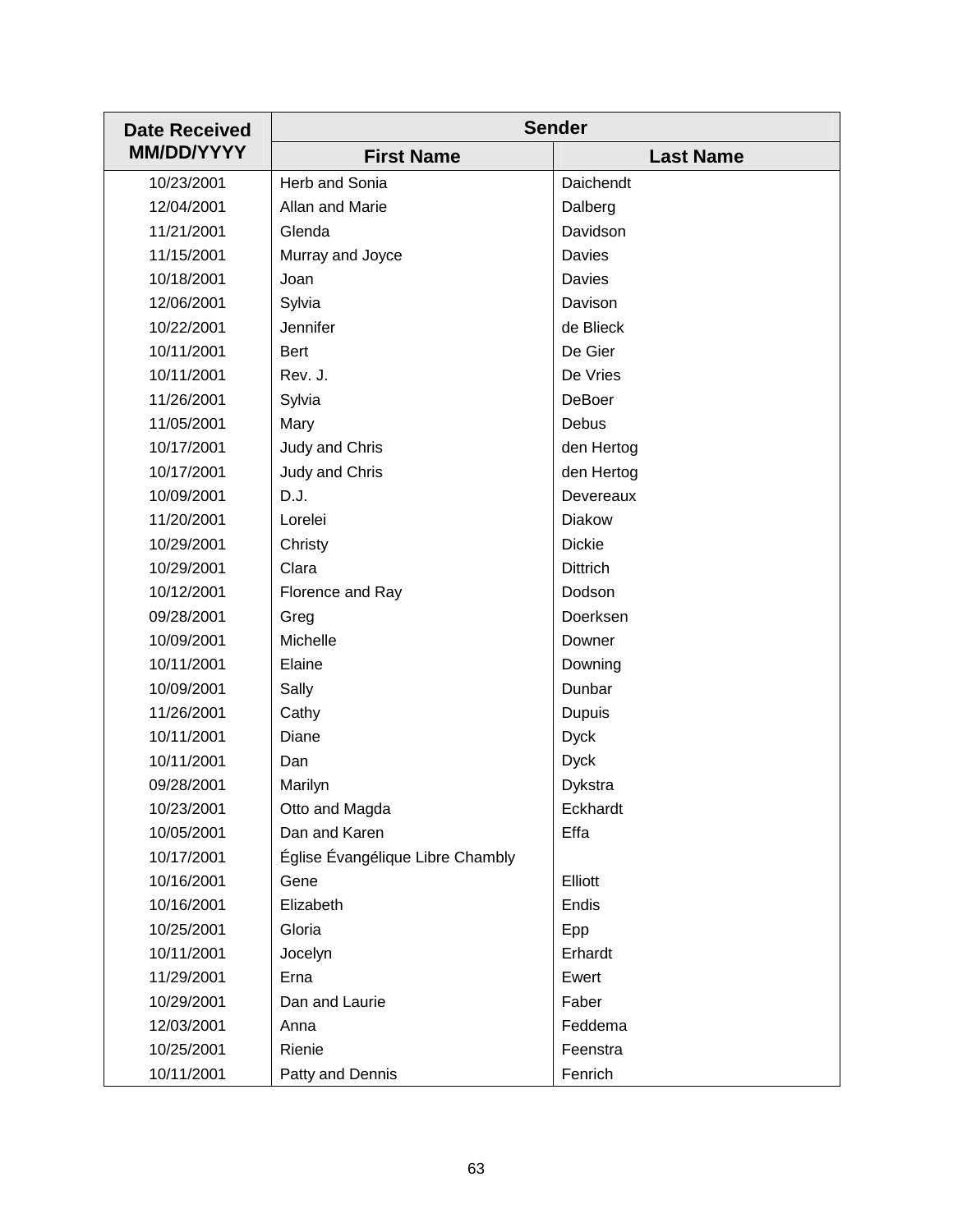| <b>Date Received</b> | <b>Sender</b>         |                   |
|----------------------|-----------------------|-------------------|
| <b>MM/DD/YYYY</b>    | <b>First Name</b>     | <b>Last Name</b>  |
| 10/11/2001           | Joy                   | Fera              |
| 10/17/2001           | Elizabeth             | Forbes            |
| 10/23/2001           | Irene and Ian         | Forsyth           |
| 10/11/2001           | Edith                 | Foster            |
| 10/09/2001           | Denise                | Franke            |
| 10/15/2001           | Jim                   | Frey              |
| 10/18/2001           | Mimi                  | Friesen           |
| 10/05/2001           | Merlyn                | Friesen           |
| 10/09/2001           | Martin and Elma       | Friesen           |
| 10/09/2001           | Menno and Lizabeth    | Friesen           |
| 10/09/2001           | Hanna                 | Friesen           |
| 10/11/2001           | Arden                 | Friesen           |
| 10/11/2001           | <b>Bernard</b>        | Friesen           |
| 10/11/2001           | Helen                 | Friesen           |
| 10/11/2001           | Michelle              | Friesen           |
| 10/11/2001           | Ruth                  | Frith             |
| 11/28/2001           | Hubert and Corrie M.  | Fullgraf          |
| 11/22/2001           | Subhas C.             | Ganguli, MD       |
| 10/11/2001           | Claire                | Garant            |
| 10/05/2001           | Mary                  | Garason           |
| 11/22/2001           | Marion E.             | Gardiner          |
| 11/20/2001           | Irene                 | Gawel             |
| 10/09/2001           | <b>Sister Lucille</b> | Gendron           |
| 10/22/2001           | Debbie                | Gentleman         |
| 10/18/2001           | George and Mary       | Gerbrandt         |
| 10/24/2001           | Nathalie              | Gibbons           |
| 11/27/2001           | Nathalie              | Gibbons           |
| 11/29/2001           | James J.              | Gilbert, F.R.C.S. |
| 09/28/2001           | Maxine                | Girard            |
| 10/11/2001           | Elaine                | Goehring          |
| 12/03/2001           | Heather               | Grannis           |
| 10/30/2001           | Janet                 | Grant             |
| 11/20/2001           | Kevin                 | Groat             |
| 10/11/2001           | Guido                 | Groeliker         |
| 10/12/2001           | Grace                 | Groen             |
| 11/06/2001           | Sharon                | Gryba             |
| 11/02/2001           | Marie                 | Guenter           |
| 10/16/2001           | Cheryl                | Gummerson         |
| 10/05/2001           | Supin                 | Hachey            |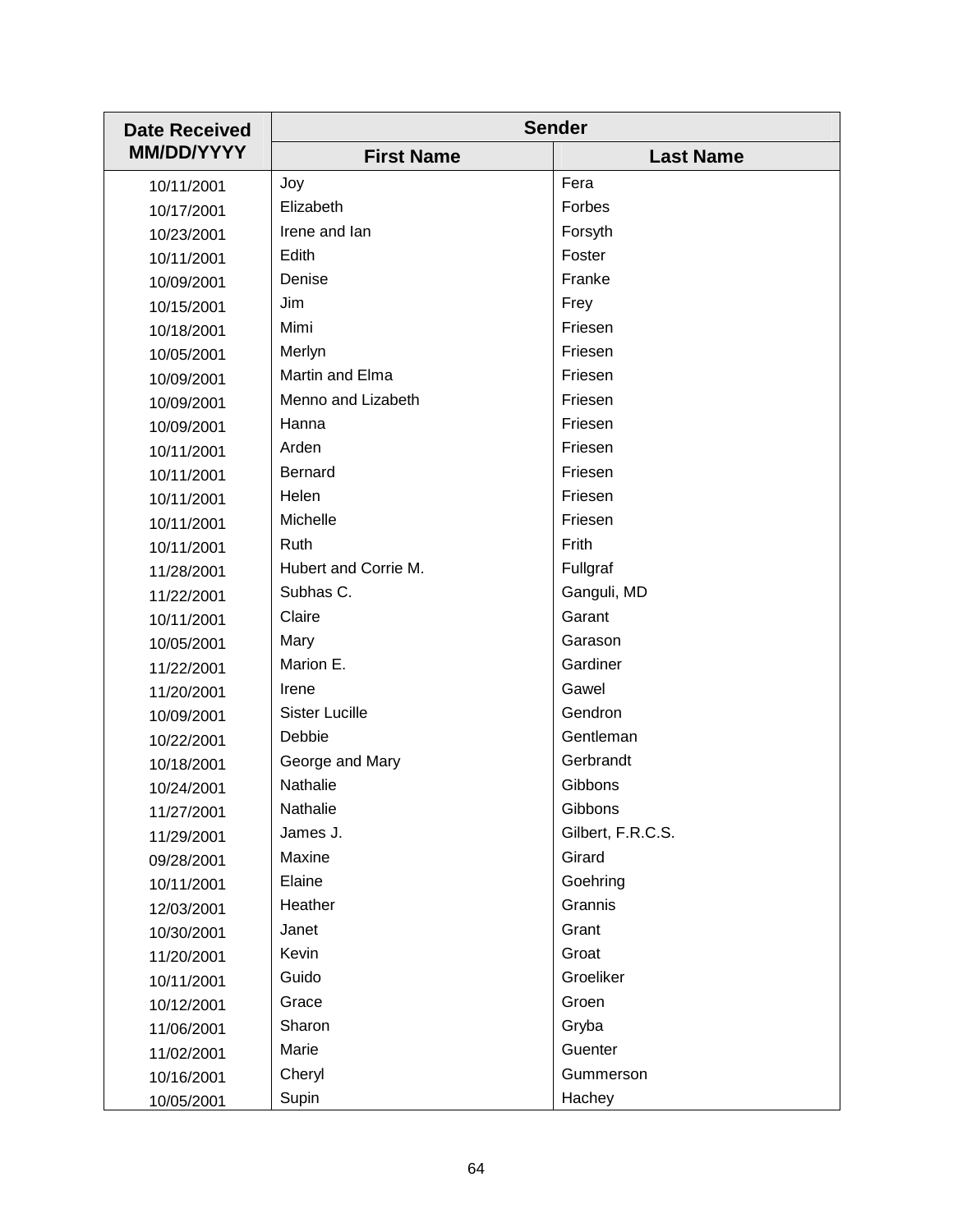| <b>Date Received</b> | <b>Sender</b>            |                  |
|----------------------|--------------------------|------------------|
| <b>MM/DD/YYYY</b>    | <b>First Name</b>        | <b>Last Name</b> |
| 12/03/2001           | Arnold B. H.             | Hagen            |
| 12/04/2001           | David T.                 | Haley            |
| 12/04/2001           | Carol B.                 | Haley            |
| 11/07/2001           | Barbara                  | Hann             |
| 10/11/2001           | Jackie and Tim           | Harden           |
| 09/28/2001           | Candice                  | Harder           |
| 10/24/2001           | Debbie D.                | Hardy            |
| 10/11/2001           | John                     | Harrison         |
| 10/17/2001           | Marion R.                | Harvey           |
| 10/16/2001           | Marion                   | Harvey et al.    |
| 09/25/2001           | Alain                    | Hashimoto        |
| 10/25/2001           | Jeffrey L.               | Hastings         |
| 09/28/2001           | Bernice and Keith        | Hawes            |
| 10/30/2001           | Catherine                | Hayes            |
| 10/11/2001           | G. Edward                | Hazen            |
| 09/25/2001           | Roger                    | Heath            |
| 10/17/2001           | Connie                   | Heckenliable     |
| 10/09/2001           | Phyllis                  | Heidebrecht      |
| 11/20/2001           | Mary                     | Heidmiller       |
| 11/06/2001           | Sophie                   | Hein             |
| 09/25/2001           | Phyllis                  | Heppner          |
| 10/09/2001           | Phyllis                  | Heppner          |
| 09/28/2001           | Vaerie                   | Hicke            |
| 10/19/2001           | Pam                      | Highgate         |
| 10/15/2001           | Mary                     | Hildebrand       |
| 10/09/2001           | Dr. Jerry                | Hildebrand       |
| 10/09/2001           | Linda                    | Hill             |
| 10/23/2001           | Marilyn                  | Hiscox           |
| 10/09/2001           | Ben and Mary             | Hoeppner         |
| 10/09/2001           | Allison                  | Holt             |
| 10/09/2001           | Arlene                   | Holte            |
| 11/30/2001           | Irene                    | Hoogkamp         |
| 10/17/2001           | Michael                  | Horie, Ph.D.     |
| 10/09/2001           | Susan                    | Hotson           |
| 10/11/2001           | <b>Bill and Kathrine</b> | Hunt             |
| 10/11/2001           | E.S.                     | Hunter           |
| 10/16/2001           | Sylvia                   | Huziak           |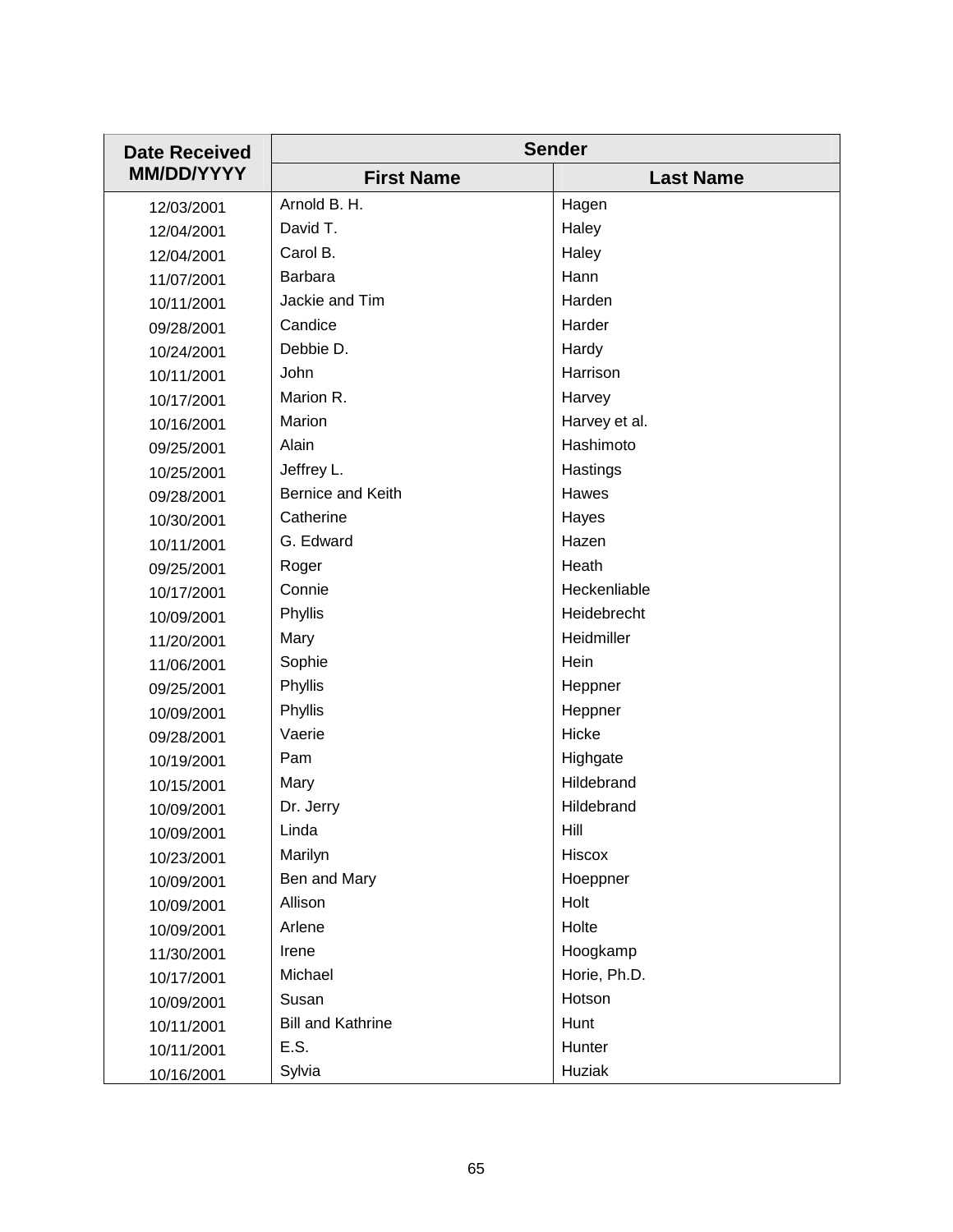| <b>Date Received</b> | <b>Sender</b>     |                                       |
|----------------------|-------------------|---------------------------------------|
| <b>MM/DD/YYYY</b>    | <b>First Name</b> | <b>Last Name</b>                      |
| 10/30/2001           | Diana             | Ing                                   |
| 10/22/2001           | Ross and Gail     | Jackson                               |
| 10/09/2001           | Yvonne            | Jamault                               |
| 10/11/2001           | Archie            | Jantzen                               |
| 11/21/2001           | Ronald J.         | Jarvis M.D.                           |
| 10/09/2001           | John and Frances  | Jeninga                               |
| 10/11/2001           | J.                | Johnson                               |
| 10/11/2001           | T.                | Johnston                              |
| 10/24/2001           | Sion              | Jones                                 |
| 10/11/2001           | John and Diane    | Jonker                                |
| 12/03/2001           | Leo Y. K.         | Jung                                  |
| 10/12/2001           | Anna              | Jushkevich                            |
| 10/17/2001           | Gertrude          | Kamerman                              |
| 10/11/2001           | Sharon            | Kasdorf                               |
| 10/16/2001           | Jessica           | Keizer and family                     |
| 10/16/2001           | Priscilla         | Kember                                |
| 10/25/2001           | Norah             | Kennedy                               |
| 10/05/2001           | R.                | Kennedy                               |
| 10/17/2001           | Dr. M.C.          | Keresztesi, M.D., Dip. Obs., C.C.F.P. |
| 10/09/2001           | Johnny            | King                                  |
| 10/18/2001           | <b>J &amp; G</b>  | Klassen                               |
| 10/09/2001           | Erma              | Klassen                               |
| 10/09/2001           | Teresa            | Kleywegt                              |
| 10/09/2001           | Sarah             | Kleywegt                              |
| 10/09/2001           | G.                | Kleywegt                              |
| 09/28/2001           | <b>Irislee</b>    | Koch                                  |
| 10/09/2001           | Jule              | Koch                                  |
| 11/21/2001           | Linda             | Korgemets                             |
| 11/07/2001           | Loretta           | Krentz                                |
| 10/09/2001           | Gary and Gaétane  | Kroeker                               |
| 10/11/2001           | Elizabeth         | Kroeker                               |
| 10/11/2001           | Katherine         | Krueger                               |
| 10/05/2001           | Kevin             | Lageer                                |
| 10/15/2001           | Raina and Jim     | Lahti et al.                          |
| 10/11/2001           | Lola              | Lane                                  |
| 10/29/2001           | Wendy             | Langdale                              |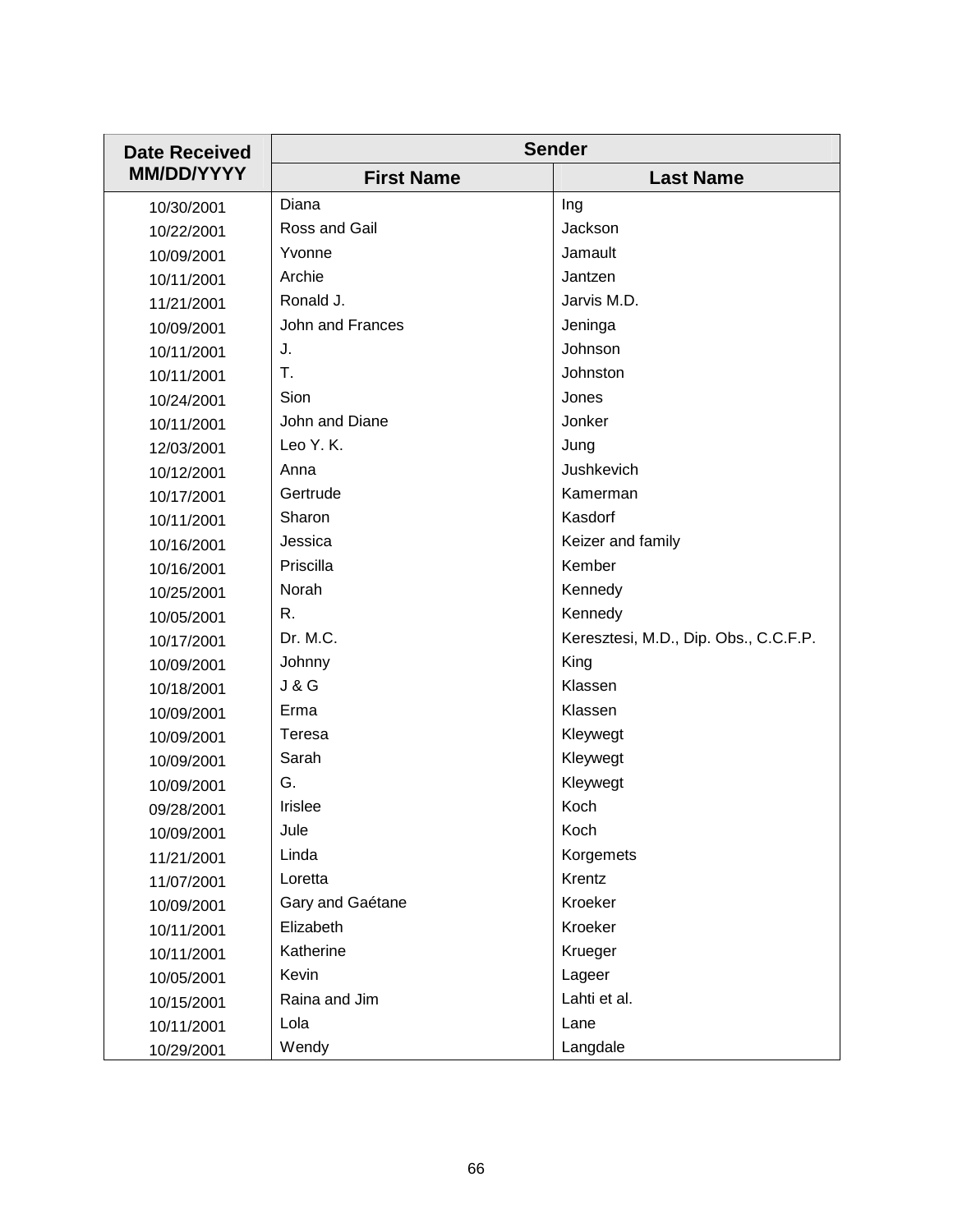| <b>Date Received</b> | <b>Sender</b>         |                    |
|----------------------|-----------------------|--------------------|
| <b>MM/DD/YYYY</b>    | <b>First Name</b>     | <b>Last Name</b>   |
| 10/11/2001           | <b>Marius</b>         | Lapierre           |
| 10/18/2001           | Diane                 | Leask              |
| 11/29/2001           | Simon and Brenda      | Leblanc            |
| 11/05/2001           | Linda and Stan        | Lemstra            |
| 10/11/2001           | Debbie and Gary       | Leon               |
| 10/29/2001           | Melody                | Lewis              |
| 10/11/2001           | Jacob and Lillian     | Leyenaar           |
| 11/20/2001           | Gwen                  | Little             |
| 10/09/2001           | Patricia              | Luke               |
| 09/28/2001           | Pamela                | Lundstrom, BAC, HE |
| 11/05/2001           | Margaret              | Lutz               |
| 11/13/2001           | C.                    | Luyt               |
| 10/11/2001           | Gary, Mildred et al.  | Lybeck             |
| 10/25/2001           | Rev. H.A.             | MacDonald          |
| 10/29/2001           | Joan                  | MacDonald          |
| 10/11/2001           | Michael               | MacDonald          |
| 11/06/2001           | Suzanne               | MacDonell          |
| 11/07/2001           | <b>Betty</b>          | Madsen             |
| 10/11/2001           | Doris                 | Mahoney            |
| 10/11/2001           | Karen                 | Maier              |
| 11/21/2001           | Lucia                 | Mak, BSc Pharmacy  |
| 10/11/2001           | Lucie                 | Marchand           |
| 11/30/2001           | Rosemary              | Marentette         |
| 10/11/2001           | Andrey                | Marr               |
| 10/19/2001           | Pat and Judy          | <b>Martens</b>     |
| 10/17/2001           | Dawn and Gordon       | Martin             |
| 12/03/2001           | Bill                  | McKay              |
| 10/11/2001           | Renee                 | McKee              |
| 10/25/2001           | Bernice E.            | McKenzie           |
| 10/16/2001           | <b>Brenda</b>         | McKenzie           |
| 10/30/2001           | Kay                   | McLean             |
| 10/11/2001           | Jennifer              | Mclintock          |
| 10/11/2001           | Linda                 | McNevan            |
| 10/25/2001           | Lourdes               | Medino             |
| 10/11/2001           | Sharon                | Meier MacDonald    |
| 10/18/2001           | <b>Sister Pauline</b> | Menard             |
| 11/06/2001           | Pat                   | Meraw              |
| 10/11/2001           | Isabel                | Mercado            |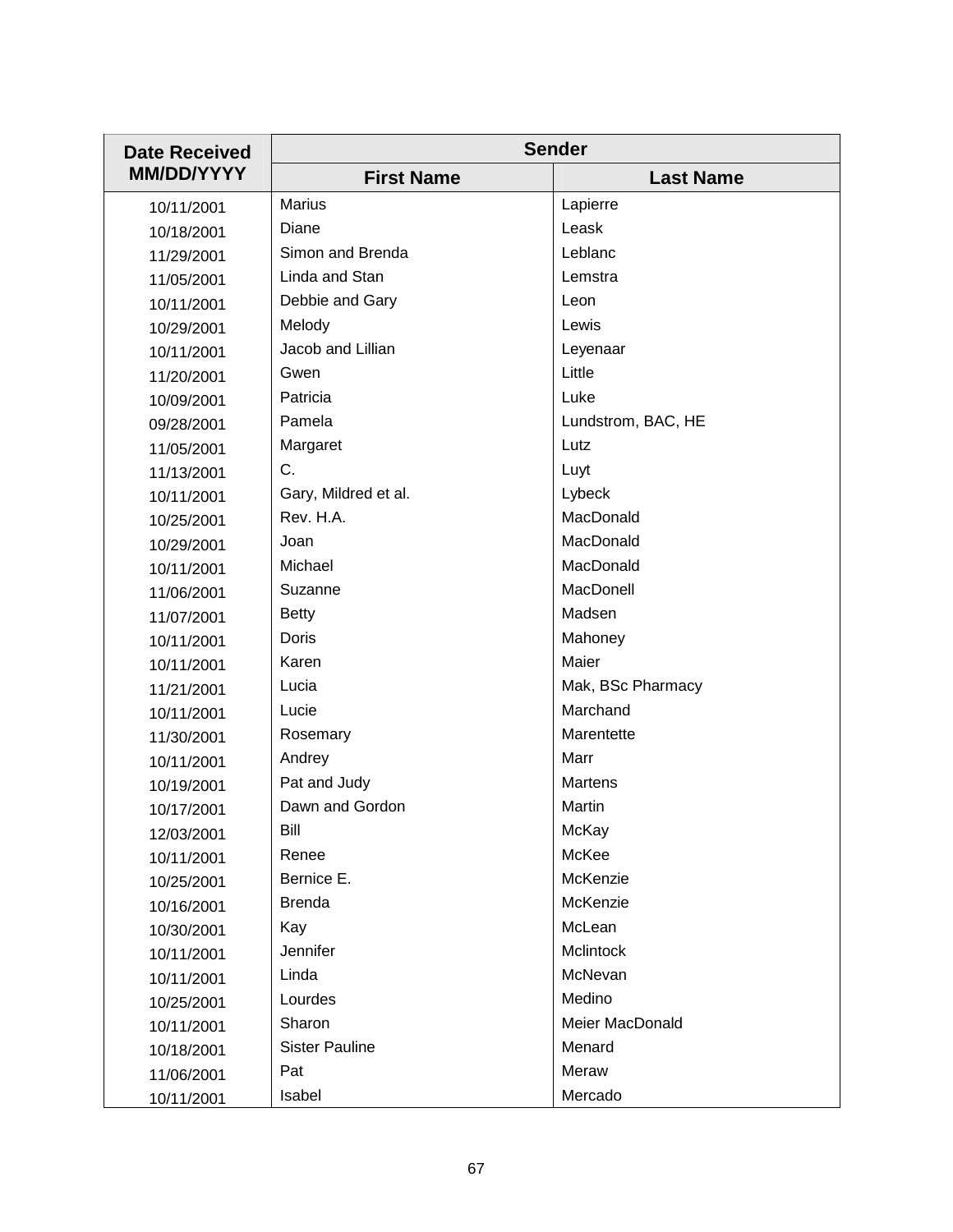| <b>Date Received</b> | <b>Sender</b>       |                  |
|----------------------|---------------------|------------------|
| <b>MM/DD/YYYY</b>    | <b>First Name</b>   | <b>Last Name</b> |
| 10/09/2001           | Elaine              | Merritt          |
| 11/07/2001           | Lorraine            | Meyer            |
| 10/12/2001           | D.                  | Miller           |
| 10/11/2001           | KJVT                | Miquelon         |
| 11/30/2001           | Μ.                  | <b>Mitchell</b>  |
| 10/05/2001           | Pearl               | Mitchell         |
| 10/09/2001           | Andrew              | Moffat           |
| 10/11/2001           | Rod                 | Moffitt          |
| 10/16/2001           | Lucien              | Monette          |
| 10/30/2001           | Norma               | Money            |
| 10/12/2001           | Shelley             | Morgan           |
| 10/16/2001           | Μ.                  | Morin            |
| 10/11/2001           | Richard             | Mueller          |
| 10/19/2001           | Mary                | Murray           |
| 10/09/2001           | Irene               | Nadeau           |
| 10/16/2001           | Wendy               | Nagel            |
| 10/09/2001           | Mr. and Mrs.        | Nakagawa         |
| 11/07/2001           | Diane               | Neemeu           |
| 10/09/2001           | Raema               | Nelson           |
| 10/12/2001           | Carla R.            | Nelson           |
| 10/29/2001           | Tina                | Neufeld          |
| 10/16/2001           | Elizabeth           | Neufeld          |
| 10/05/2001           | Darlene             | Neufeld          |
| 10/16/2001           | Jenny               | <b>Nichols</b>   |
| 10/18/2001           | Elsa                | Niebuhr          |
| 10/09/2001           | Ronald and Toni     | Nygren           |
| 11/14/2001           | Danette             | Olmstead         |
| 10/09/2001           | Janet               | Olmstead         |
| 10/15/2001           | Jeannette           | Olney            |
| 10/11/2001           | Edward              | Olszewski        |
| 10/05/2001           | Ruth A.             | Orr              |
| 10/11/2001           | Ruth A.             | Orr              |
| 11/21/2001           | Michael and Jenny   | Otis             |
| 10/18/2001           | Jeff                | Ρ.               |
| 11/02/2001           | Janet               | Parker           |
| 10/19/2001           | Margaret            | Patton           |
| 10/29/2001           | Loren and Catherine | Pearson          |
| 10/05/2001           | Wendy               | Perkonig         |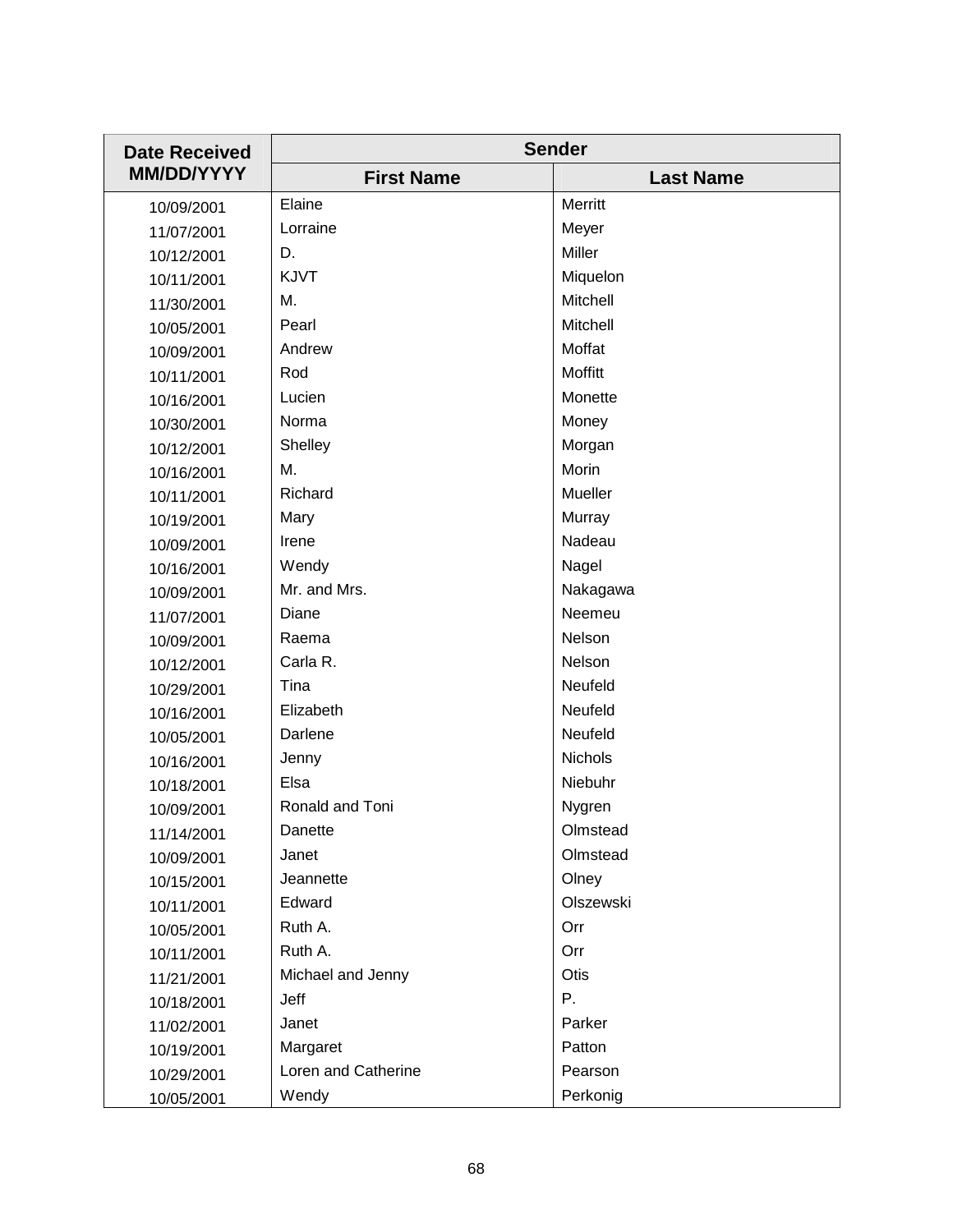| <b>Date Received</b> | <b>Sender</b>         |                  |
|----------------------|-----------------------|------------------|
| <b>MM/DD/YYYY</b>    | <b>First Name</b>     | <b>Last Name</b> |
| 11/13/2001           | Carl and Gail         | Peter            |
| 10/09/2001           | Lisa                  | Peters           |
| 10/05/2001           | T. & R.               | Peterson         |
| 11/20/2001           | Dave                  | Phillips         |
| 11/20/2001           | Jeremy                | Phillips         |
| 10/19/2001           | <b>Clifford David</b> | Phillips         |
| 10/23/2001           | <b>Betty</b>          | Piche            |
| 10/05/2001           | Julie                 | Pinter           |
| 10/09/2001           | Edie                  | Pitchko          |
| 10/09/2001           | Linda                 | Plett            |
| 10/11/2001           | Mr. and Mrs.Bill      | Plooy            |
| 10/23/2001           | William               | Poetker          |
| 10/16/2001           | Diana                 | Poetker          |
| 09/28/2001           | William and Barbara   | Pooles           |
| 09/28/2001           | Kate                  | Pops             |
| 10/29/2001           | Vermica               | Price            |
| 11/21/2001           | Cathie                | Proulx           |
| 11/21/2001           | Réjean                | Proulx           |
| 10/09/2001           | Hazel                 | Quehl            |
| 10/15/2001           | Elma                  | Quiring          |
| 10/11/2001           | Julie                 | Ramratte         |
| 10/24/2001           | Elizabeth             | Rebbeck          |
| 10/09/2001           | Frieda                | Redlich          |
| 10/09/2001           | Dorothy               | Reiche           |
| 10/09/2001           | Ninna                 | Reimer           |
| 10/11/2001           | Sandi                 | Reimer           |
| 10/23/2001           | Grace                 | Reist            |
| 10/18/2001           | Anne and Brian        | Rempel           |
| 10/09/2001           | Mary                  | Rempel           |
| 10/11/2001           | Kathryn R.            | Richards         |
| 10/15/2001           | G.                    | Riediger         |
| 10/11/2001           | Angela                | Roberts          |
| 10/12/2001           | Bryan and Colleen     | Roller           |
| 10/09/2001           | Bob and Lesley        | Ross             |
| 11/01/2001           | Corrine               | Roste            |
| 10/05/2001           | Fiona                 | Roth             |
| 10/11/2001           | Ivy J.                | Rowson           |
| 09/28/2001           | Cheryl                | Rowswell         |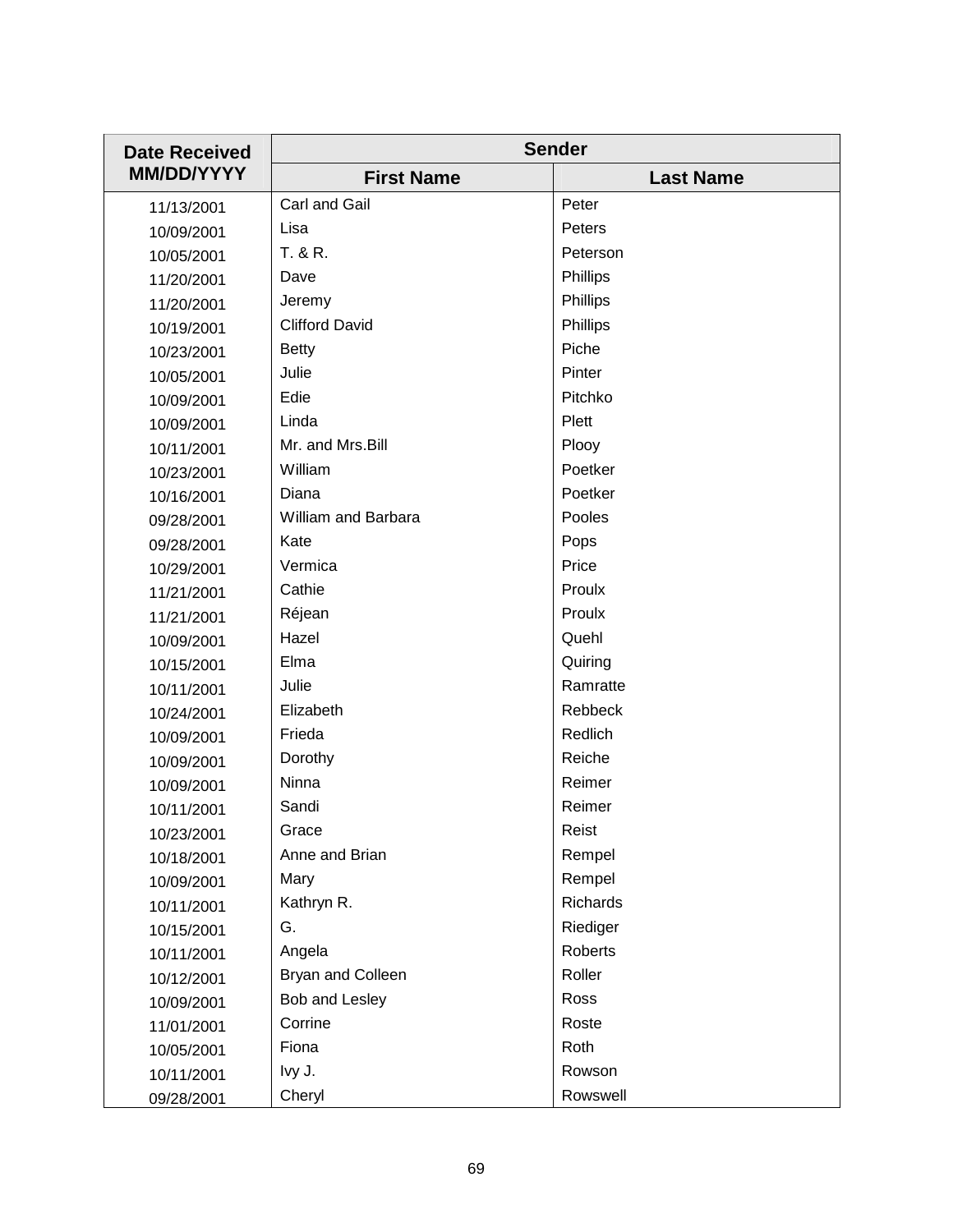| <b>Date Received</b> | <b>Sender</b>      |                            |
|----------------------|--------------------|----------------------------|
| <b>MM/DD/YYYY</b>    | <b>First Name</b>  | <b>Last Name</b>           |
| 10/25/2001           | Ria                | Rystra                     |
| 10/15/2001           | Robert H.          | Saiki                      |
| 11/20/2001           | Pam                | Sattler                    |
| 11/20/2001           | Shane              | Sauer                      |
| 12/04/2001           | Henriette          | Savage                     |
| 10/25/2001           | Jouke and Margaret | Schaafsma                  |
| 10/09/2001           | Lynn               | Schaman                    |
| 10/22/2001           | Douglas L.         | Schantz, M.D., FRCPC, FACP |
| 10/16/2001           | В.                 | Schenderling               |
| 10/18/2001           | Randy              | Schenderling               |
| 10/30/2001           | Mary               | Schlamp                    |
| 11/06/2001           | <b>Blake</b>       | Schroeder                  |
| 10/12/2001           | June               | Schroeder                  |
| 10/11/2001           | Noreen             | Schulte                    |
| 09/28/2001           | Walter and Julie   | Scott                      |
| 10/16/2001           | <b>Bob</b>         | Scruton                    |
| 10/11/2001           | Lynette            | Sedun                      |
| 10/09/2001           | Ε.                 | Seredynski                 |
| 09/28/2001           | Ingrid             | Shantz                     |
| 12/06/2001           | Viola              | Sheehan et al.             |
| 12/03/2001           | Lynne              | Sheehy                     |
| 10/23/2001           | Barbara            | Shettler                   |
| 11/06/2001           | Keith              | <b>Shields</b>             |
| 10/09/2001           | Doug R.            | Shortt                     |
| 10/09/2001           | Neil               | <b>Siemens</b>             |
| 10/10/2001           | Shireen V.         | Singer                     |
| 11/05/2001           | Jennifer           | Sipkens                    |
| 10/18/2001           | Arnold             | Siroen                     |
| 10/19/2001           | Sharon             | Slipp                      |
| 11/21/2001           | Catherine          | Slovak                     |
| 10/16/2001           | Agatha M.          | Smith                      |
| 10/11/2001           | Jayne              | Smith                      |
| 09/28/2001           | Kathy and Daryl    | Snider                     |
| 09/27/2001           | Jerry              | Soderman                   |
| 11/07/2001           | David W.           | Spence                     |
| 10/18/2001           | Mary               | Sproul                     |
| 11/07/2001           | Bea M.             | <b>Stark</b>               |
| 09/28/2001           | Danny              | <b>Stebeck</b>             |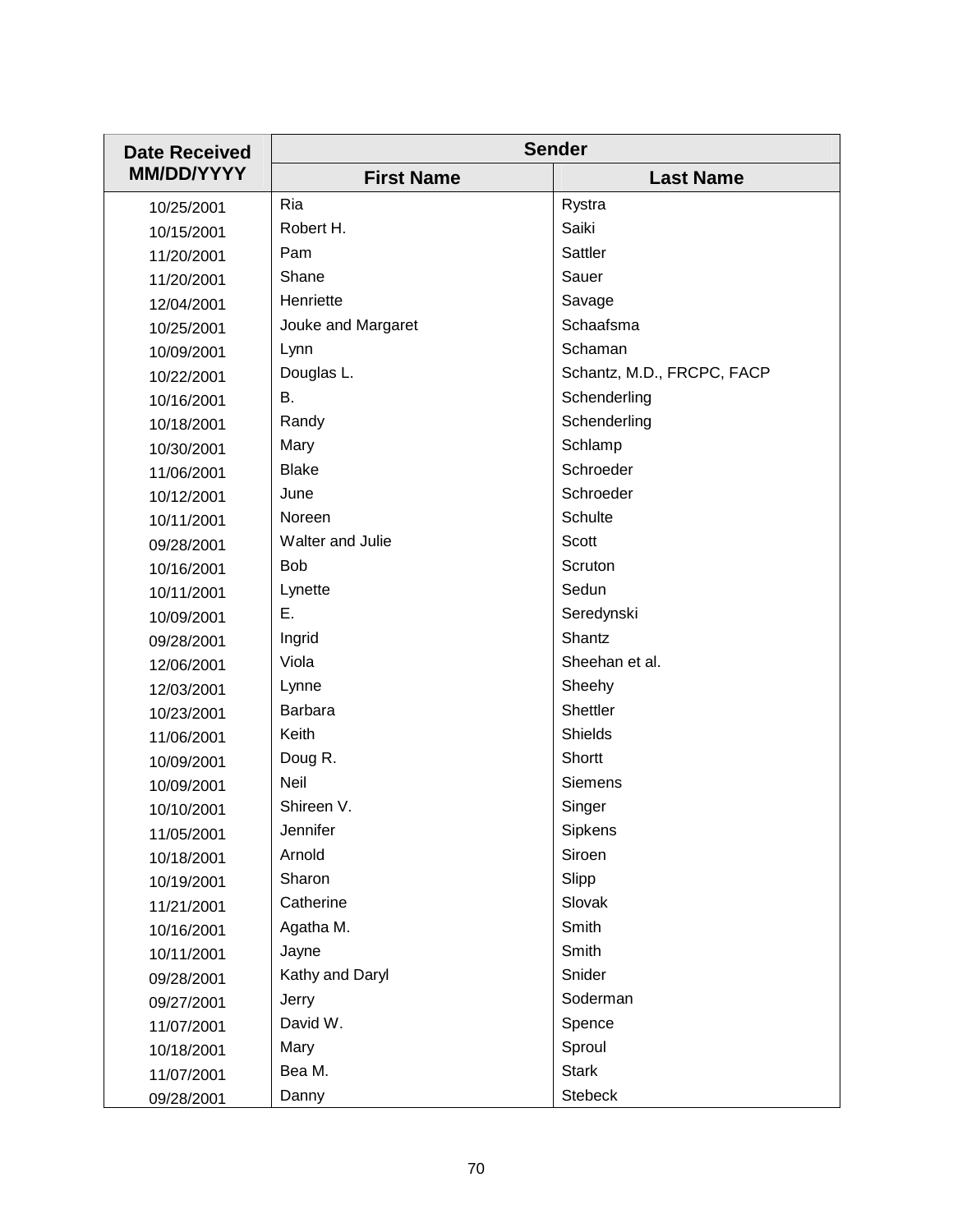| <b>Date Received</b> | <b>Sender</b>            |                  |
|----------------------|--------------------------|------------------|
| <b>MM/DD/YYYY</b>    | <b>First Name</b>        | <b>Last Name</b> |
| 10/23/2001           | Rolande                  | <b>Stephens</b>  |
| 10/23/2001           | Rolande                  | Stephens         |
| 10/23/2001           | Rolande                  | Stephens         |
| 10/09/2001           | J.A.                     | Stephens         |
| 11/16/2001           | Donnalene M.             | Steven           |
| 12/03/2001           | Shawn                    | <b>Stewart</b>   |
| 10/09/2001           | <b>Brenda</b>            | <b>Stibbs</b>    |
| 11/23/2001           | Debi                     | Stodolka         |
| 10/09/2001           | Mary                     | Strachan et al.  |
| 10/11/2001           | Fran                     | Strandholt       |
| 10/15/2001           | Marilyn                  | <b>Stuart</b>    |
| 10/10/2001           | Shawna                   | <b>Sturk</b>     |
| 10/11/2001           | Lois                     | Sutcliffe        |
| 10/29/2001           | Fawne S.                 | Teele            |
| 10/29/2001           | Α.                       | Thibodeau        |
| 10/11/2001           | Del and Lynda            | Thiessen         |
| 10/18/2001           | Carole                   | Thompson         |
| 09/28/2001           | Goeff and Joey           | <b>Tipping</b>   |
| 10/09/2001           | Elaine                   | <b>Toews</b>     |
| 10/09/2001           | Pamela                   | Toth             |
| 10/11/2001           | Jen                      | <b>Travers</b>   |
| 10/25/2001           | Paul A.                  | <b>Trawick</b>   |
| 10/05/2001           | Marie                    | Trimboli         |
| 10/05/2001           | <b>Pastor Marcus</b>     | Tso              |
| 10/29/2001           | Aaron and Louise         | Tully            |
| 10/09/2001           | G.                       | Tupper           |
| 10/11/2001           | Sandra                   | Turner           |
| 10/11/2001           | Rhandi L.                | Tyssen           |
| 09/28/2001           | Melany                   | Unrau            |
| 10/18/2001           | Timothy and Diane        | Vais             |
| 10/05/2001           | Hendrik                  | van der Breggen  |
| 11/20/2001           | Jennifer                 | Van Dyken        |
| 10/29/2001           | Corrine                  | Van Housen       |
| 10/11/2001           | <b>Warren and Carole</b> | Van Nice         |
| 10/11/2001           | Christina                | Van Schaik       |
| 11/20/2001           | Stephen                  | Vander Klippe    |
| 10/29/2001           | Ε.                       | Vanderlinden     |
| 10/11/2001           | Jerry and Jeannette      | Vandervalk       |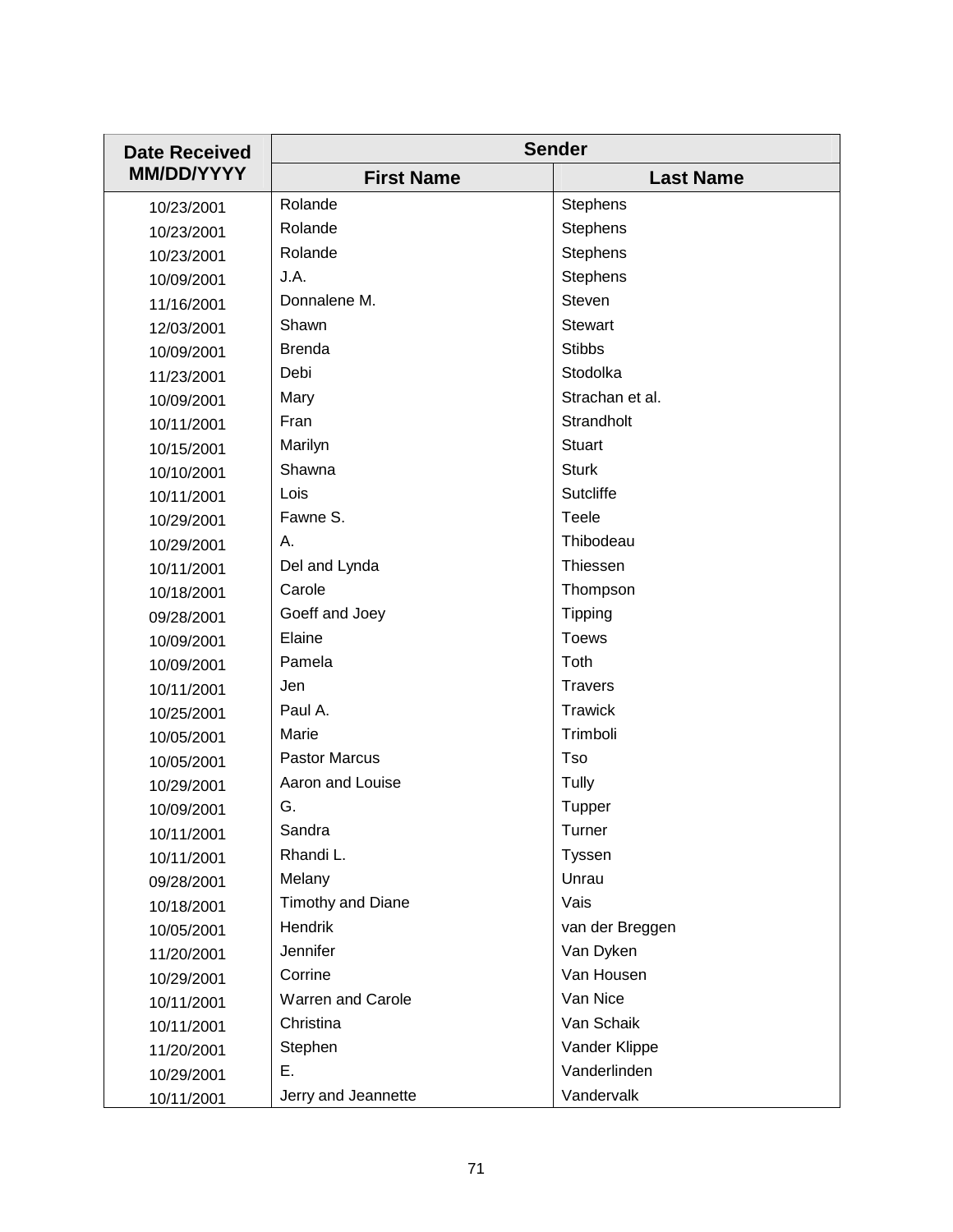| <b>Date Received</b> | <b>Sender</b>                              |                  |
|----------------------|--------------------------------------------|------------------|
| <b>MM/DD/YYYY</b>    | <b>First Name</b>                          | <b>Last Name</b> |
| 10/10/2001           | Yolanda                                    | Vanderweed       |
| 10/18/2001           | John and Jeannette                         | Vanderweff       |
| 10/11/2001           | Marie                                      | Vautour          |
| 10/11/2001           | Andrea                                     | Velthuizen       |
| 10/17/2001           | Henry and Margaret                         | Verschuur        |
| 11/20/2001           | Yvonne                                     | <b>Vickruck</b>  |
| 10/09/2001           | Don                                        | Warren           |
| 10/23/2001           | Anita and Bryan                            | Wassenaar        |
| 10/11/2001           | Lynn                                       | Wassenaar        |
| 10/29/2001           | Sonja                                      | Watt             |
| 09/28/2001           | Dwayne                                     | Weatherall       |
| 10/09/2001           | Renee                                      | Wedel            |
| 10/09/2001           | Helen and Rod                              | Wensley          |
| 10/12/2001           | T.                                         | Westerhof        |
| 10/16/2001           | Shirley                                    | Westerhuis       |
| 11/02/2001           | John and Wilhelmina                        | Westerink        |
| 10/11/2001           | Jack                                       | Westerink        |
| 10/29/2001           | Sister Zetta G.                            | Whelly           |
| 10/19/2001           | Hilda                                      | Wiebe            |
| 10/09/2001           | Christina                                  | Wiebe            |
| 10/11/2001           | John and Mary                              | Wiebe            |
| 09/28/2001           | Steve, Marge, Brendon, Brett and<br>Simeon | Wiebe            |
| 10/16/2001           | Cynthia                                    | Wielgoz          |
| 10/10/2001           | Vic and Esther                             | Wiens            |
| 10/25/2001           | R.L.                                       | Williamson       |
| 10/09/2001           | Mary A.                                    | Williamson       |
| 10/09/2001           | Mike and Cathy                             | Wind             |
| 11/20/2001           | Dianne                                     | Wood             |
| 11/21/2001           | Paul Michael                               | Wood             |
| 10/16/2001           | Pat                                        | Woode            |
| 10/10/2001           | Robert A.                                  | Wormald          |
| 11/20/2001           | Cathy                                      | Wright           |
| 10/12/2001           | Constance                                  | Wright           |
| 10/23/2001           | Sylvia                                     | Wukasch          |
| 12/03/2001           | Ralph and Linda                            | Wyatt            |
| 10/15/2001           | Mary                                       | Yamashita        |
| 10/25/2001           | Alcide                                     | Yelle            |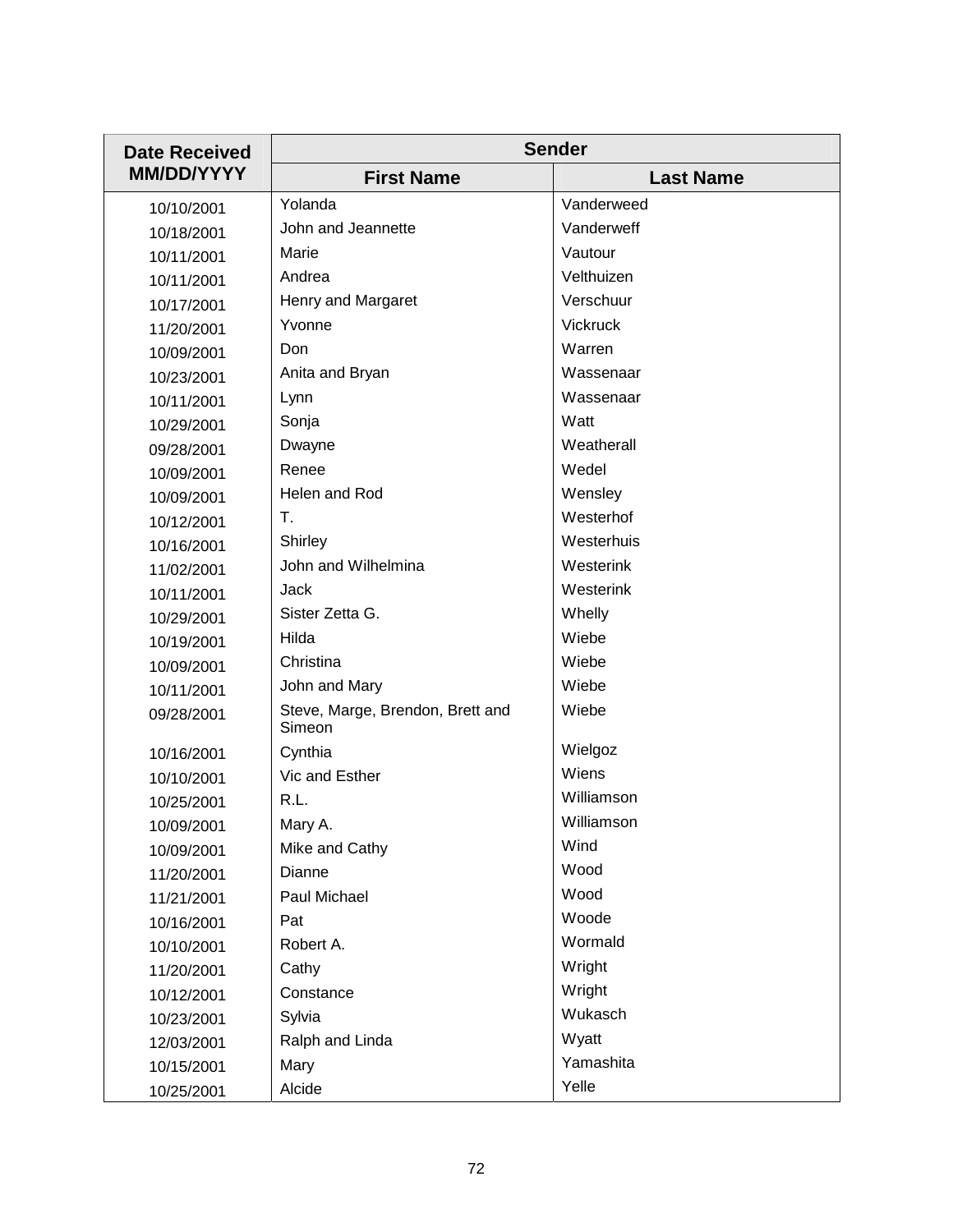| <b>Date Received</b><br><b>MM/DD/YYYY</b> | <b>Sender</b>     |                  |
|-------------------------------------------|-------------------|------------------|
|                                           | <b>First Name</b> | <b>Last Name</b> |
| 11/29/2001                                | Paul John         | Yong, M.D.       |
| 10/11/2001                                | Donald N.         | Young            |
| 10/16/2001                                | Greg and Tammy    | Yzerman          |
| 09/28/2001                                | Sandy             | Zalit            |
| 10/09/2001                                | Sandy             | Zalit            |
| 11/06/2001                                | Neely and Randy   | Zawadsky         |
| 10/09/2001                                | Barbara S.        | Zimmer           |
| 12/03/2001                                | Andrew            | Zyp              |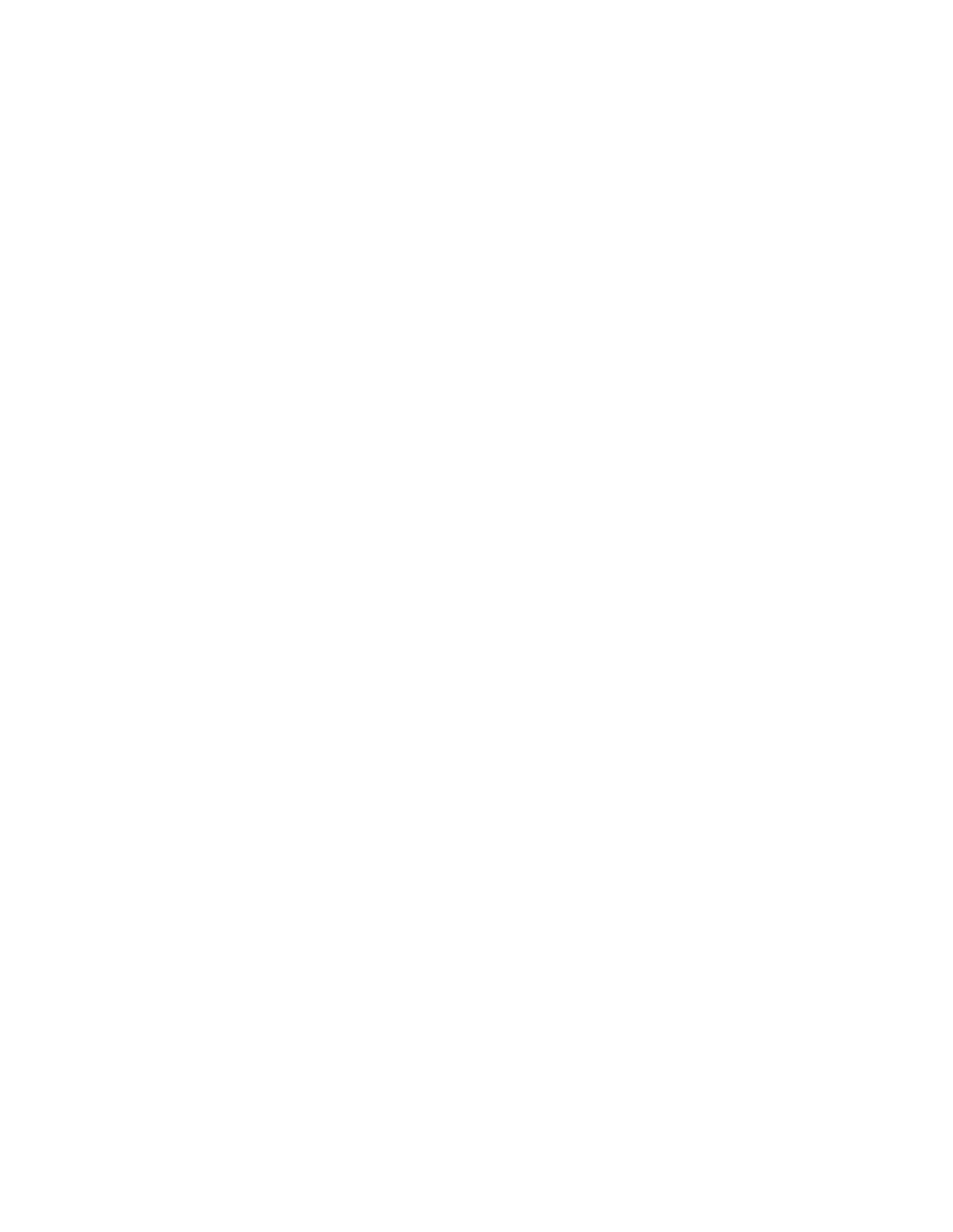# **REQUEST FOR GOVERNMENT RESPONSE**

 Pursuant to Standing Order 109, the Committee requests that the Government table a comprehensive response to this report.

 A copy of the relevant Minutes of Proceedings of the Standing Committee on Health is tabled.

Respectfully submitted,

Bonnie Brown M.P.

Bonnie Brown, M.P. *Chair*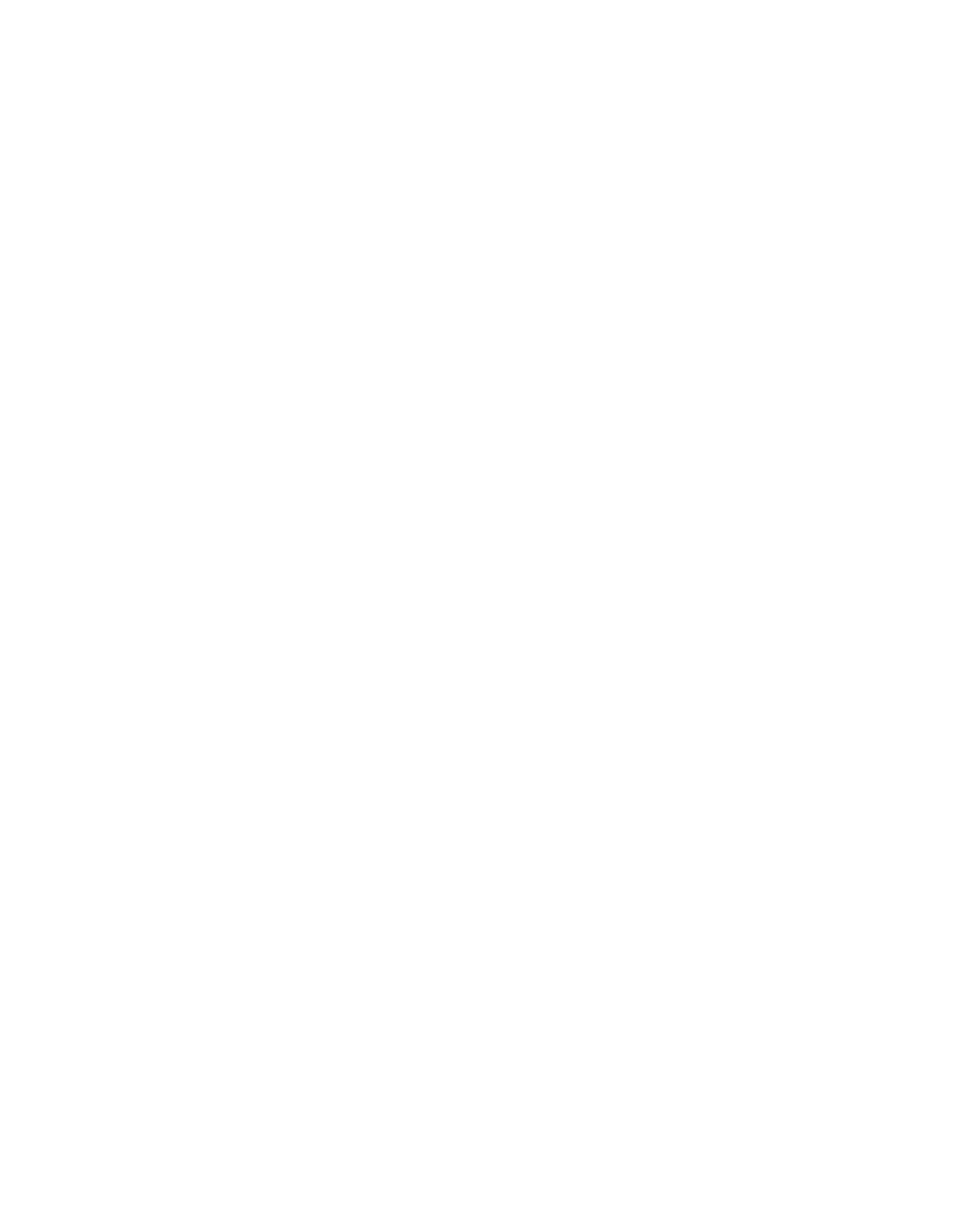# **REGULATING ASSISTED HUMAN REPRODUCTION AND RELATED RESEARCH**

## **Canadian Alliance Minority Report**

### **Issued by Preston Manning, M.P.; Diane Ablonczy, M.P.; Rob Merrifield, M.P.; James Lunney, M.P.**

The Canadian Alliance members of the Standing Committee on Health wish to commend the Chair, Bonnie Brown, M.P., and our fellow Committee members for their diligence and non-partisan approach in scrutinizing the draft bill on Assisted Human Reproduction and Related Research. We have participated fully in the preparation of the Majority Report and concur in many of its recommendations, particularly those pertaining to the statutory declaration of purpose, the activities to be prohibited by statute, and the provisions establishing the Regulatory Body.

The purpose of this Minority Report is to highlight subjects on which we would place a **stronger emphasis** and on which we recommend an **alternative approach** for consideration by the Minister of Health.

### **1. Urgency**

It has been more than ten years since the Royal Commission on New Reproductive Technologies began to study this issue. It has been five years since the government's last attempt to legislate on this subject (Bill C-47 died on the Order Paper). It has taken eight months for the Health Committee to report on the government's current draft bill, and it will probably take another six months before draft legislation actually becomes law. Meanwhile, scientific and clinical advancements respecting assisted human reproduction and genetic science are proceeding by leaps and bounds.

Patricia Baird, the former Chair of the Royal Commission stated to the committee: "We've been discussing and consulting widely on these topics in Canada for over a decade, and I think the overriding need now is to put in place a system to deal with reproductive technology." (June 5, 2001)

If the government is prepared to bring forward the prohibition sections of the re-drafted bill in January 2002, we would be supportive of such a procedure. In any event, we urge the government to give the highest priority to fast-tracking legislation based on this report.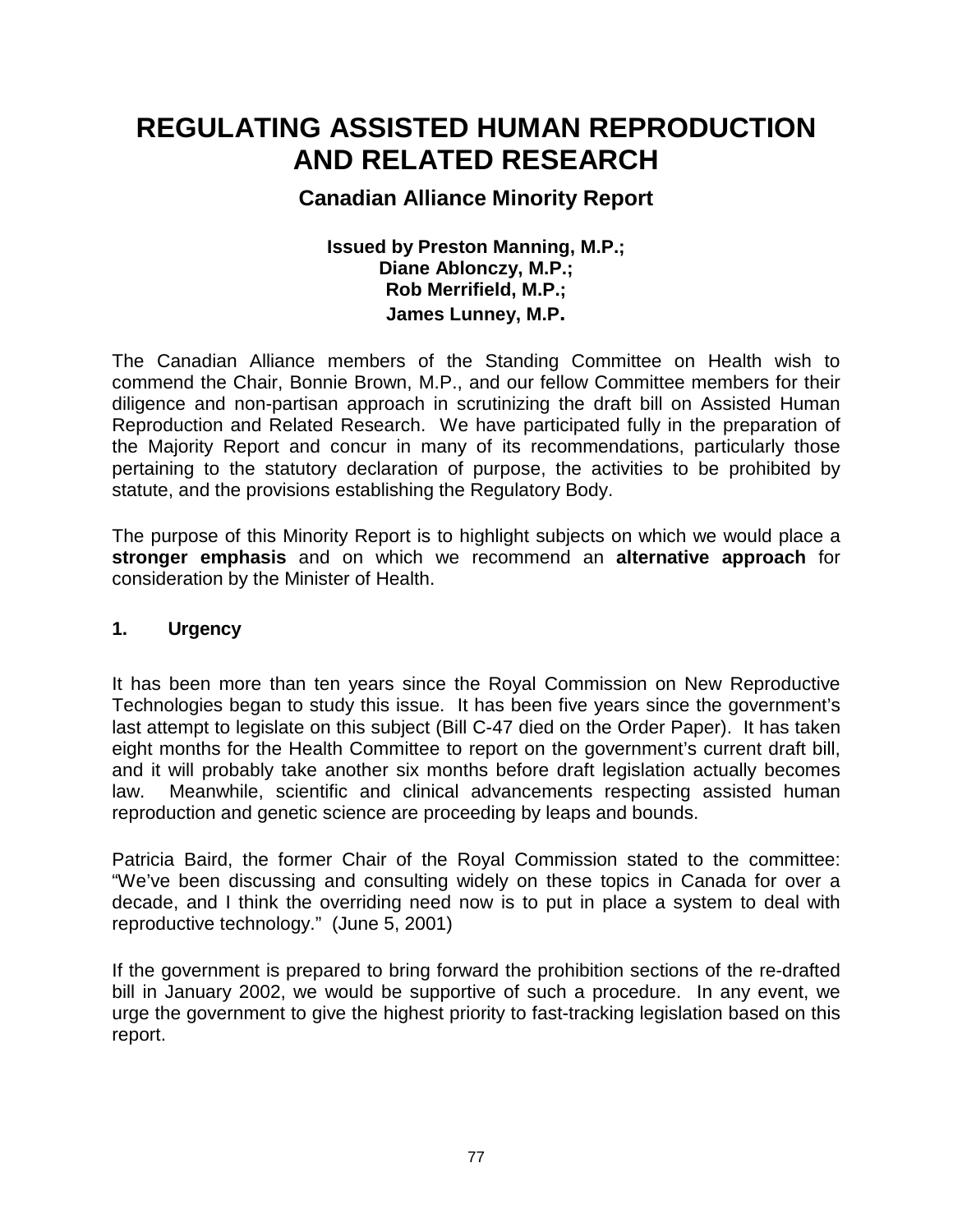**Recommendation: That the Minister of Health bring forward a re-drafted bill on Assisted Human Reproduction and Related Research before March 31, 2002.** 

### **2. Respect for Human Life**

We concur with the Majority Report that an "over-arching consideration" in framing this legislation must be "respect for human individuality, dignity, and integrity." But we believe that this description of an over-arching consideration should be strengthened by using the phrase "respect for human life."

Bartha Knoppers (Adjunct Professor, Faculty of Law, University of Montreal) testified to the committee as follows: "I am surprised that nowhere in the Preamble do we find an allusion, not to the issue of knowing when life starts or when we become a human being, but to the ethical principle of respect for human life. I am surprised that it is not in the Preamble, which serves as a statement of underlying principles." (November 7, 2001)

The committee responded in part to Professor Knoppers' concern by recommending that an over-arching consideration in framing the legislation should be "respect for human individuality, dignity, and integrity." But we believe that the description of this over-arching consideration would be stronger and more accurate if it insisted on "respect for human life."

This, for example, would require respect and protection for the human embryo not simply because of its potential but because of the fact that it is human life.

**Recommendation: That the final legislation clearly recognize the human embryo as human life and that the Statutory Declaration include the phrase "respect for human life."** 

### **3. Conflicts between Ethics and Science**

A great deal of attention has been given to the possible conflicts between what science may desire to stretch the frontiers of knowledge and what society in general may consider "ethically acceptable." It should be acknowledged, however, that scientific research and advancement can also mitigate certain ethical concerns. For example, embryonic stem cell research raises a major ethical concern in that the embryo must be destroyed in order to obtain the stem cells. Recent scientific advances with respect to adult stem cells, however, provide an alternative which is more ethically acceptable.

Nevertheless, there will always be situations where what is scientifically possible and what is ethically acceptable conflict. In such situations, we concur with the Minister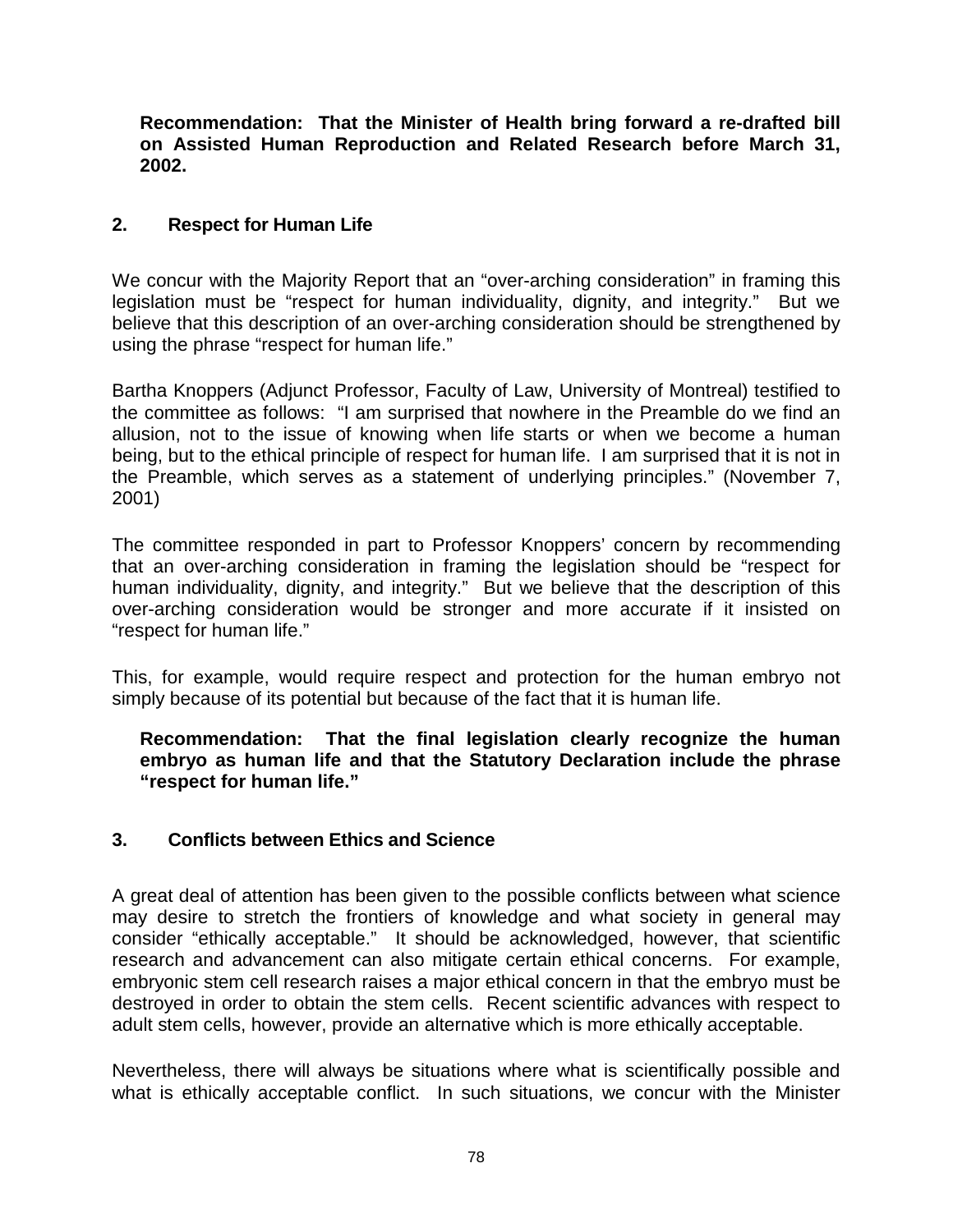when he told the committee, "There must be a higher notion than science alone … that can guide scientific research and endeavour. Simply because we can do something, does not mean that we should do it." (May 3, 2001)

We also concur with Professor Jocelyn Downie (Director, Health Law Institute, and Assistant Professor, Dalhousie University) when she said, "Establishing a clear set of standards about ethics in science with respect to assisted human reproductive activities ensures that practitioners and researchers can know what is expected of them in relation to these activities. Similarly, establishing a clear set of standards ensures that recipients of such activities and the general public can be assured that only ethically acceptable activities are permitted and that they are conducted in a scientifically sound and ethically acceptable manner." (November 7, 2001)

**Recommendation: That the mandate and code of practice of the Regulatory Body to be established by the legislation include a directive to the effect that where there is a conflict between ethical acceptability and scientific possibility, the ethically acceptable course of action shall prevail.** 

### **4. Regulation of Embryonic Stem Cell Research**

The Majority Report expresses strong support for stem cell research utilizing non-embryonic sources and expresses concern that embryonic stem cell research "commodifies the embryo." While we share this concern, we feel that the greater problem with embryonic stem cell research is that it involves the planned destruction of the embryo which is contrary to the ethical commitment to respect human individuality, dignity, integrity, and life. While we welcome the sentiment behind the Majority Report recommendation that no licence for research using embryos should be issued "unless the applicant clearly demonstrates that no other category of biological material could be used for the purposes of the proposed research," we consider this proviso unclear and unenforceable.

The committee heard compelling scientific evidence (Lippman, Prentice, Giesbrecht) about the advances in adult stem cell research, including the fact that they are easily accessible, are not subject to tissue rejection, and pose minimal ethical concerns. Adult stem cell research has shown remarkable advances in the past year and holds great promise for the future.

**Recommendation: That the final legislation provide for a three-year prohibition on embryonic stem cell research, and that the government strongly encourage its granting agencies and the scientific community to place the emphasis on adult (post-natal) stem cell research.**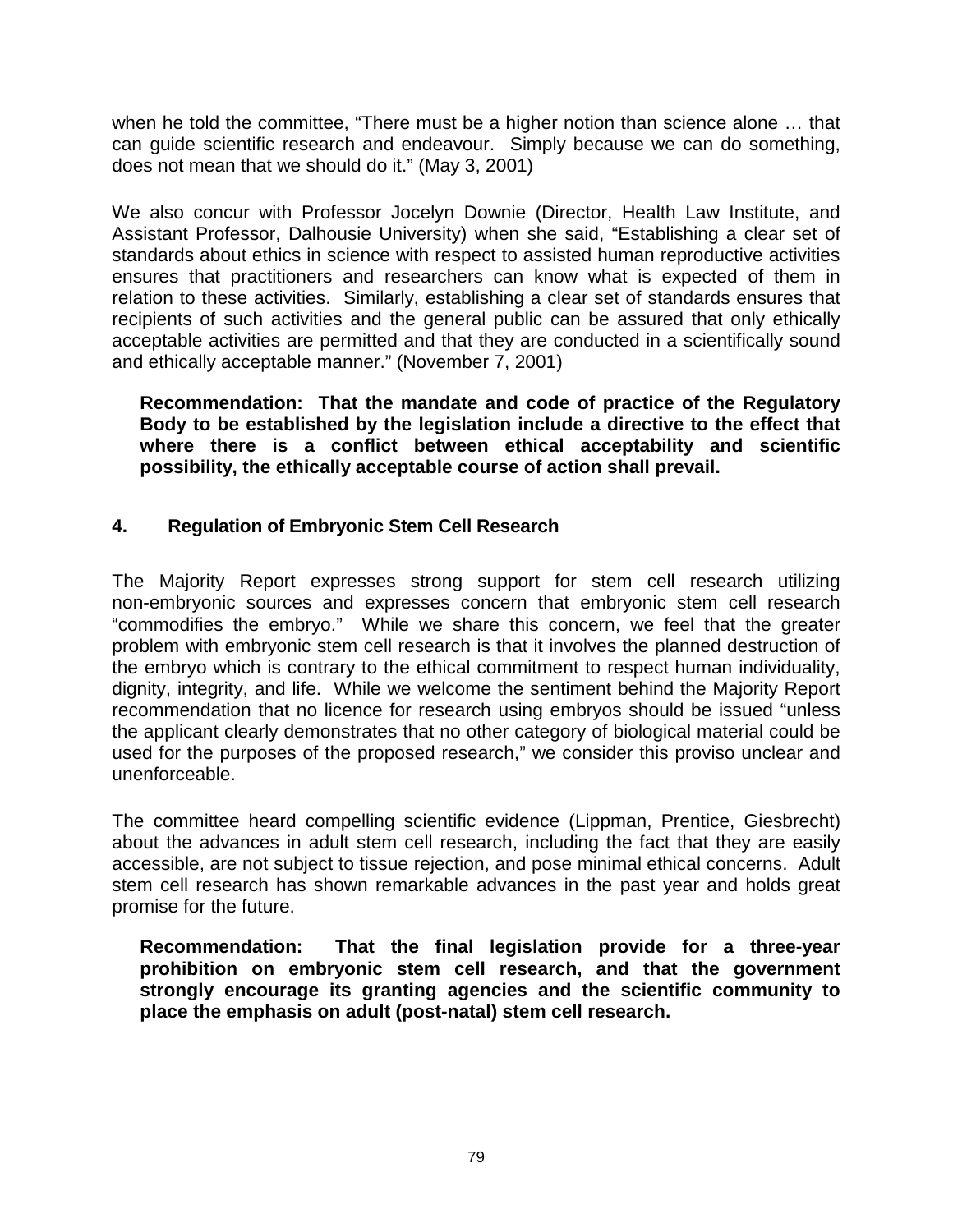### **5. Respect for Provincial Jurisdiction**

We are concerned that the draft legislation contemplated by the Minister may well infringe seriously on provincial jurisdiction in several key areas. These include the provision and regulation of health care services related to assisted human reproduction, the establishment and operation of health information systems, and provisions dealing with privacy and access to health care information. We are concerned that attempted federal regulation of assisted human reproduction facilities may raise constitutional challenges.

The Canadian Alliance members wish to ensure that provincial jurisdiction with respect to health care is respected. The regulation of assisted human reproduction services and related research involves **both** the federal and provincial jurisdictions. This is why we urged the federal Minister of Health over a year ago to convene a federal-provincial conference for the purposes of developing a Federal-Provincial Agreement on Assisted Human Reproduction and Related Research to provide the basis for joint action and cooperation by both levels of government across jurisdictional lines. We still believe that such an agreement will ultimately be necessary, particularly to ensure that the Regulatory Body established under this statute will have sufficient authority to carry out its assigned purposes.

**Recommendation: That the federal Minister of Health initiate discussions aimed at creating a Federal-Provincial Agreement for the Provision of Assisted Human Reproduction Services and the Regulation of Related Research in Canada.** 

### **6. Privacy and Access to Information**

The development and maintenance of a health reporting information system and a personal health information registry in the area of assisted human reproduction as envisioned by the draft bill is another area where federal-provincial cooperation is required. Many witnesses at the committee hearings complained about the inadequacies and deficiencies of the current patchwork system.

#### **Recommendation: That the federal government work with the provincial and territorial governments and other stakeholders to create a national, comprehensive, coordinated personal health information registry in the area of assisted human reproduction.**

Also, the original provisions of the draft bill pertaining to privacy and access to information (Sections 18-22) attached a higher weight to the privacy rights of donors of human reproductive materials than to the "access to information" rights of children produced through assisted human reproduction technologies.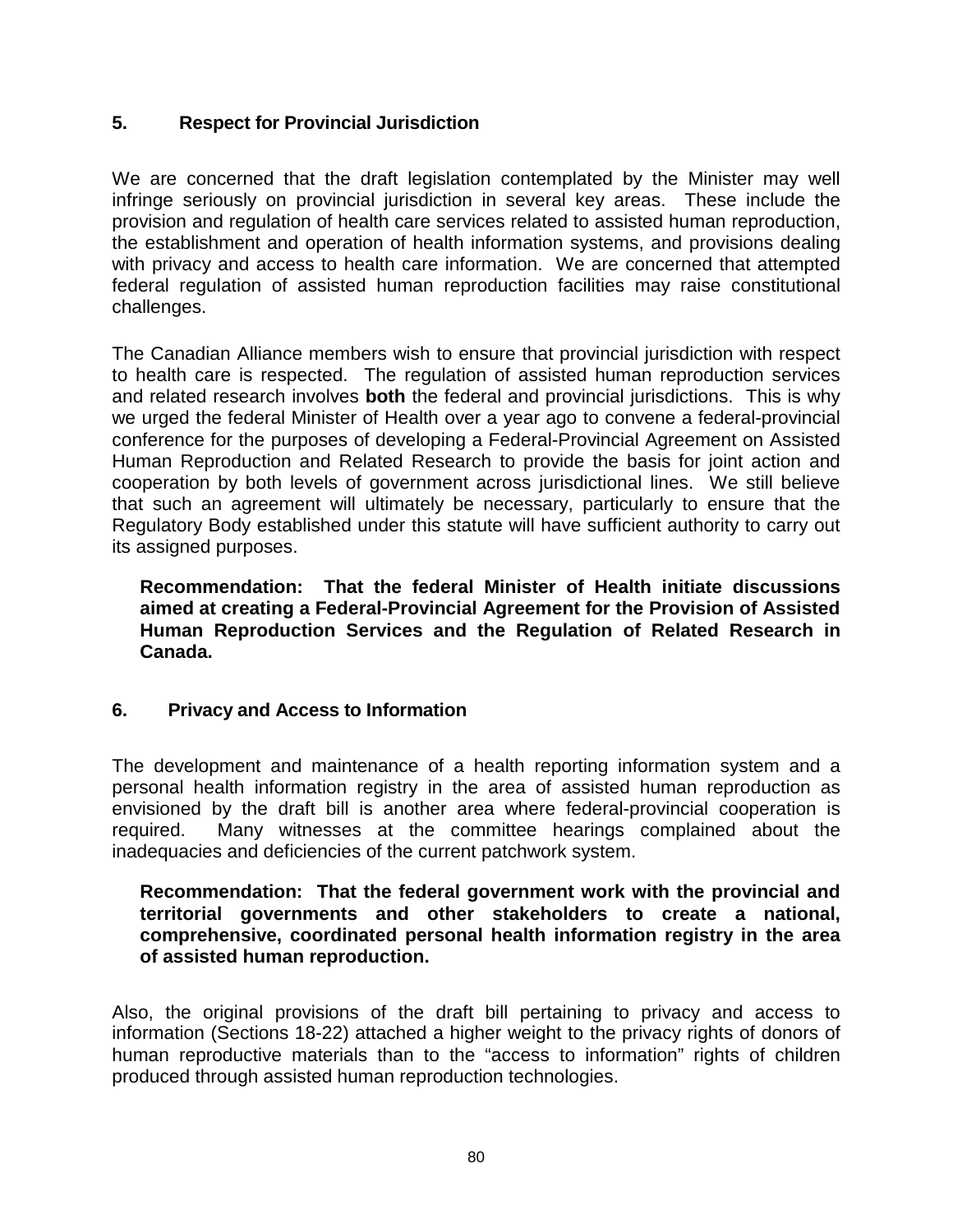While a number of the recommendations of the Majority Report shift this balance more in the direction of the affected children, we would also make the following recommendation:

**Recommendation: That the final legislation contain a clear statement to the effect that where the privacy rights of the donors of human reproductive materials conflict with the rights of children to know their genetic and social heritage, that the rights of the children shall prevail.** 

### **7. Regulatory Body**

The Canadian Alliance members are strongly supportive of recommendations of the Majority Report that the Regulatory Body established to carry out the provisions of the act should be external to the Department of Health, preserve the principle of ministerial accountability, and be subject to special provisions to ensure strong links with Parliament and the public.

The Majority Report also recommends that the Regulatory Body be authorized to establish expert panels and advisory committees to ensure input from a variety of perspectives and interests. These provisions should be strengthened by adding a section giving specific legal "standing" to such interests and perspectives which would guarantee them a "voice" before the Regulatory Body.

**Recommendation: That, without limiting the capacity of the Regulatory Body to receive input from whoever it wants, the final legislation create "statutory standing" before the Regulatory Body for key stakeholders including the users of assisted human reproductive technologies; children born with the assistance of AHR technologies; people with disabilities; the scientific and medical communities; the faith communities; professional ethicists and representatives of research ethics boards; private sector providers of services and private research firms; taxpayers and their representatives; and the provincial and territorial governments.** 

We also note that the one part of the draft bill which received the least commentary by witnesses and the least scrutiny by the committee is the part dealing with Inspection and Enforcement.

**Recommendation: That Parliament give special scrutiny to these sections in the final legislation, with particular attention to ensuring the effectiveness of the inspection and enforcement provisions.**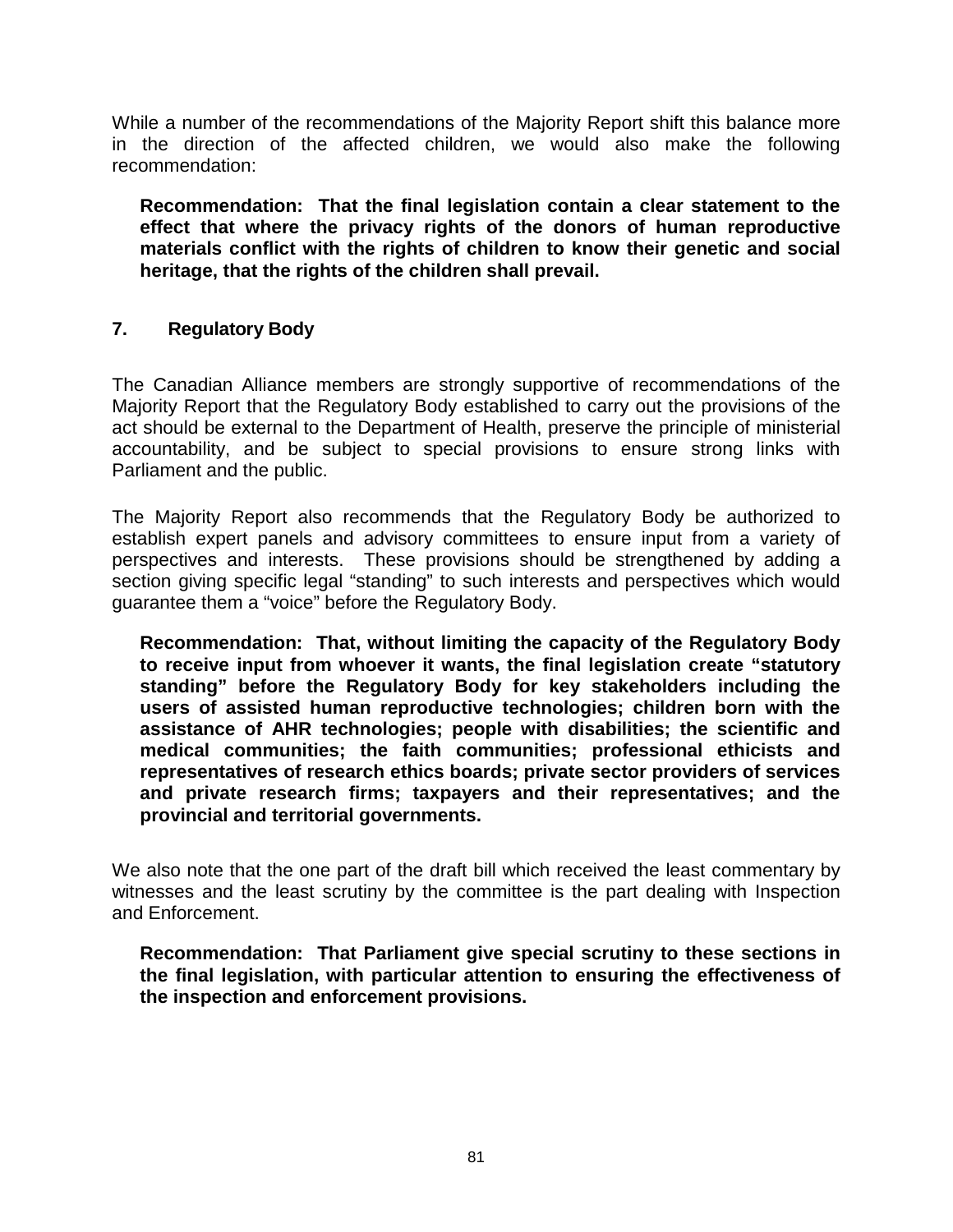### **8. The Economics of Assisted Human Reproduction and the Cost of Regulation**

The Health Committee received very little input describing the assisted human reproduction service sector in economic terms or the role of the private sector. The committee received no input whatsoever on the potential costs of regulating this activity and related research. Given the fact that Canada is heading into a recession, and that the growth of federal revenues is now contracting, it is imperative that Parliament be given a better picture of these important aspects of the subject.

**Recommendation: That Health Canada be directed to provide the Health Committee and the Finance Committee with a clear description of the economics of the assisted human reproduction sector, the present and anticipated future role of the private sector, and an estimated cost of establishing and operating the regulatory regime proposed by this report. This analysis should include an assessment of the potential impact on the cost of health care of the anticipated expansion of assisted human reproduction services and the adoption of therapies based on genetic research.** 

### **9. Affirmation of Support for Research and Development**

Because of the regulatory nature of the draft legislation, many of the provisions of the Majority Report and this Minority Report of necessity deal with prohibitions of activity and the establishment of limits and conditions on scientific research relevant to assisted human reproduction and the alleviation of human suffering.

While recognizing the necessity for these prohibitions and constraints, the Canadian Alliance members wish to affirm their support for the work of scientists and medical practitioners in this area and their dedication to the amelioration of human suffering associated with human infertility and genetically transmitted diseases.

We specifically wish to thank the associations and witnesses representing those suffering from infertility and genetically transmitted diseases for sharing their hopes and fears with us.

**Recommendation: That research and development designed to ethically advance scientific and medical progress in assisted human reproduction and related research be strongly supported by the federal government and the public in the years ahead.**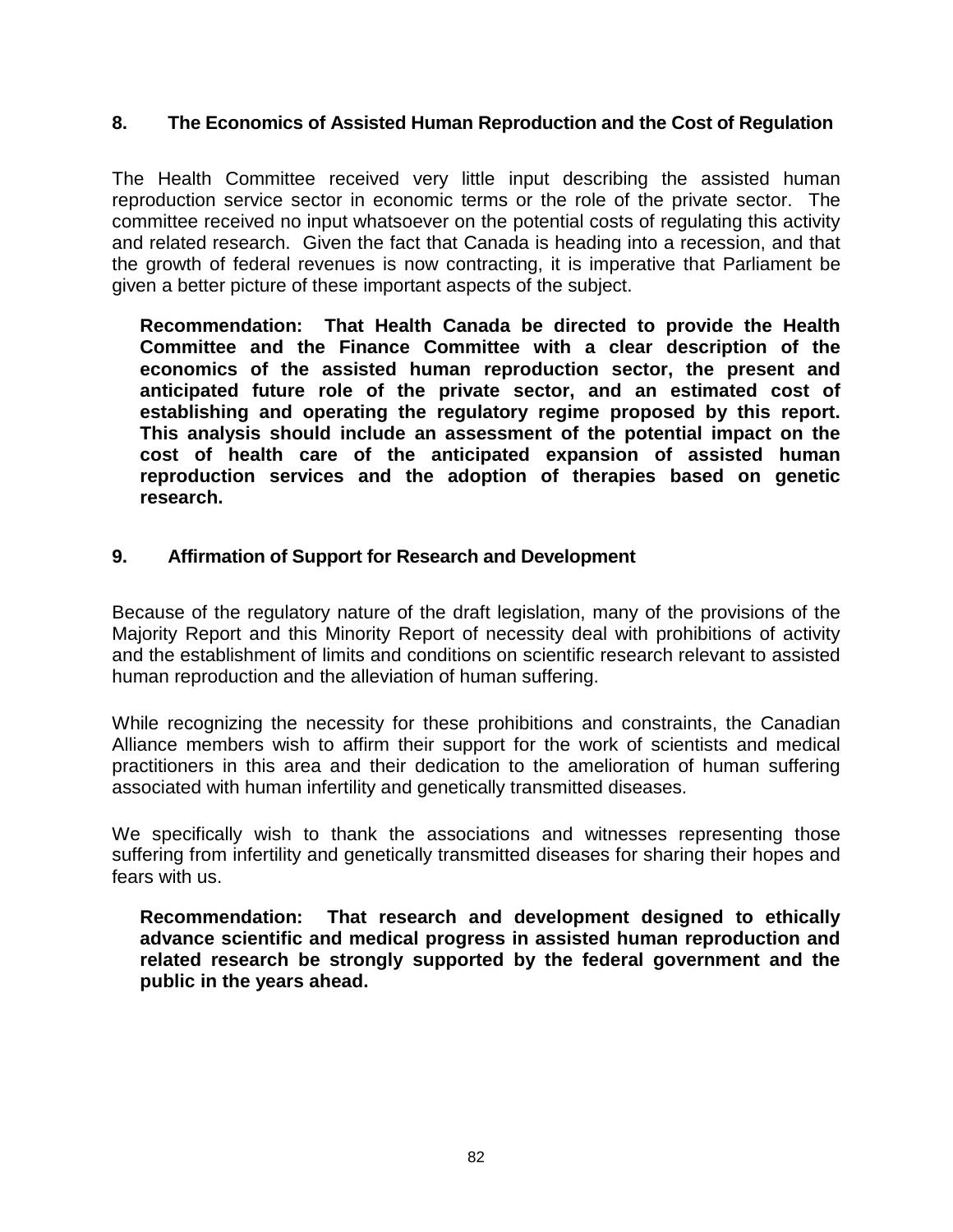### **10. Free Vote**

**Recommendation: That, because of the moral and ethical dimensions of legislation dealing with assisted human reproduction and related research, all parties permit a free vote on this legislation at all stages.**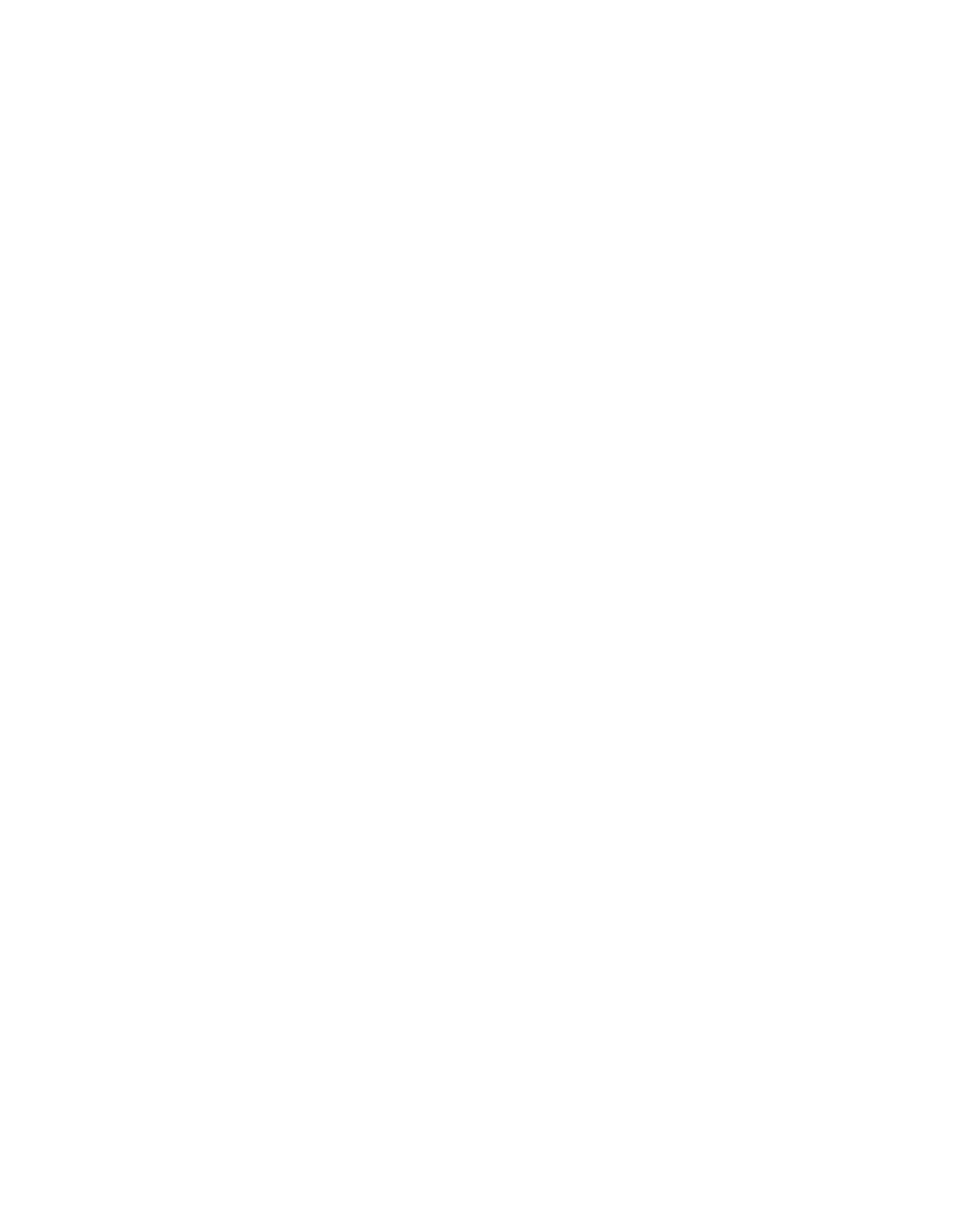# **BLOC QUÉBÉCOIS DISSENTING OPINION Report on Assisted Reproductive Technologies Standing Committee on Health**

There can be few more sensitive subjects for the lawmaker than assisted reproductive technologies, an issue where many great questions converge. Ethics, law, sociology, medicine and philosophy each sheds its own light on an area of knowledge where the evolution is rapid and change constant: genetic engineering.

Despite the strikingly multidisciplinary nature of genetic engineering, we feel the need, like our fellow members of the Committee, to reaffirm forcefully that the dignity and integrity of the human genome and of the human individuals who emerge from it are at the heart of our concerns.

As Members of Parliament, we support the broad directions taken by this report, and we regard as essential for further development the broad consensus established in it: the dignity of the human being, non-commercialization of human reproductive material, informed choice, responsibility and transparency, removal of the veil of anonymity from donors of genetic material, and protection of the child. However, there are several points we wish to raise.

By choosing to ban certain activities, the federal government has made its entrance onto the field of medically assisted reproduction via the criminal law. It should be made clear that large sectors of the field of medically assisted reproduction are matters of provincial responsibility. These include the delivery of health-care services (including the establishment of fertility clinics), the status of offspring (which involves family, and thus civil, law), and of course the counselling to be provided to surrogate mothers and to donors of genetic material. It consequently seems obvious to us:

- 1. That there can be no "Canadian" policy in this regard without solid coordination among the provinces and an unambiguous recognition that this is an area of shared jurisdiction;
- 2. That no regulatory body can be fully effective without provincial representatives on its Board of Directors;
- 3. That any legislation or regulation regarding medically assisted reproduction must be drafted with the most absolute respect for family law and for the existence of health and social services networks, both of which are areas of provincial jurisdiction.

In this regard, we believe that the report is unfairly negative about the signing of equivalency and enforcement agreements, pursuant to clause 41 of the draft legislation.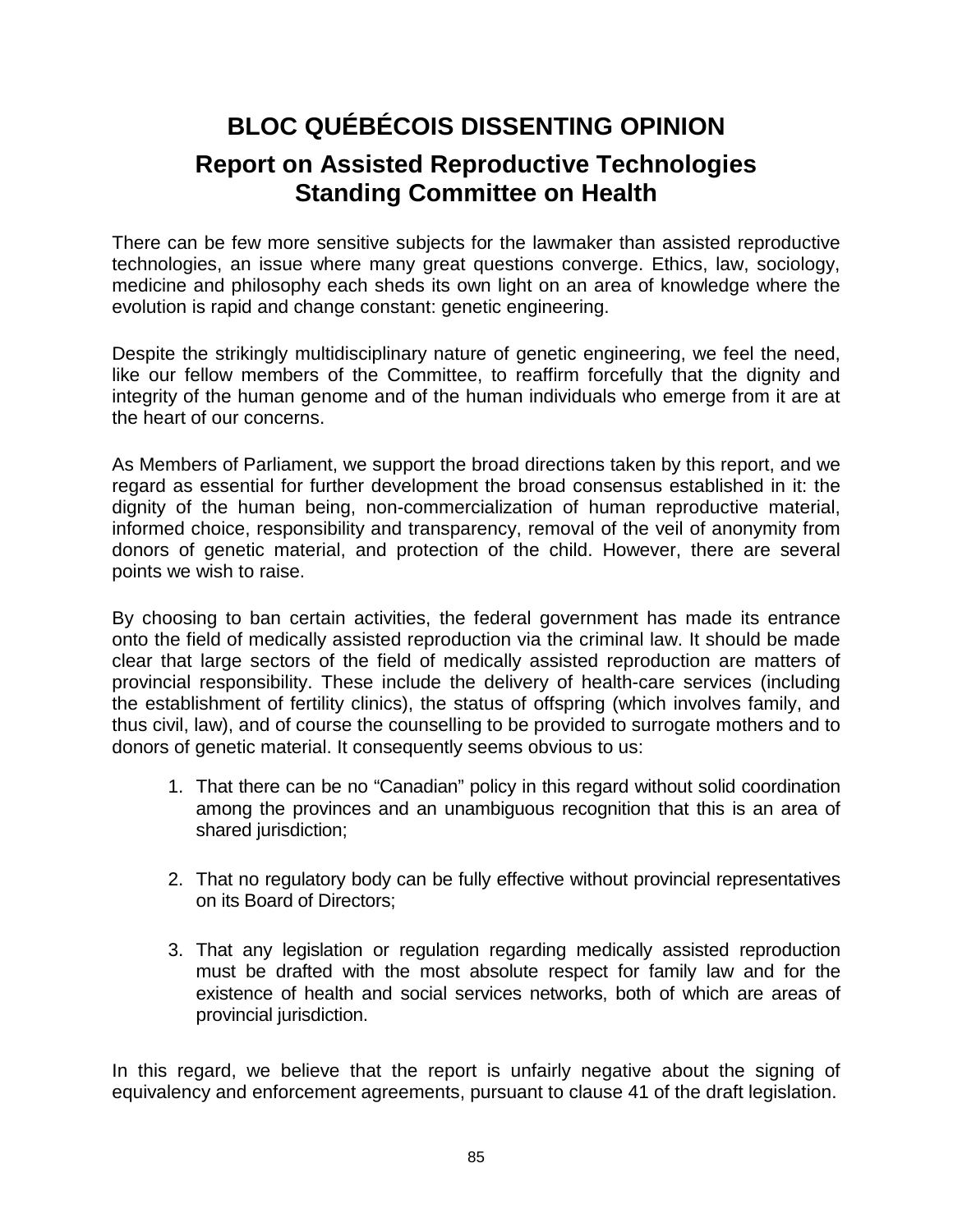In our opinion, it would be desirable and wise to stipulate that if one or more provinces passed a law or made regulations compatible with the objectives put forward by the federal government, the federal government should withdraw completely and leave the province(s) concerned with full responsibility and authority for this activity.

With regard to the regulatory body, the Committee studied a number of models: the Pest Management Regulatory Agency (PMRA), the Patent Medicine Prices Review Board (PMPRB), the Canadian Food Inspection Agency (CFIA), the Canadian Nuclear Safety Commission (CNSC), the Canadian Radio-Television and Telecommunications Commission (CRTC) and Canadian Blood Services.

We in the Bloc Québécois want to see a regulatory body established that has the following characteristics:

- 1. It would be independent of Health Canada;
- 2. Its Board of Directors would include representatives of all stakeholders;
- 3. It would be fully independent while accountable to Parliament for its general direction.

We affirm without hesitation that recommendations 20, 21 and 22 of the report would entail too great a devolution of powers to the Federal Minister of Health, without at the same time guaranteeing sufficient independence for the future regulatory body's Board of Directors.

Lastly, we were disappointed that the government and the official opposition refused to include in the Preamble to the draft legislation, or Statutory Declaration, a genuine non-discrimination clause under which no citizen could be deprived of recourse to medically assisted reproduction because of race, national or ethnic origin, colour, religion, sex, age, mental or physical deficiency, matrimonial status, social condition or sexual orientation, thus complying with the principles that are in fact set out in the draft legislation.

Pauline Picard, MP Drummond

Réal Ménard, MP Hochelaga―Maisonneuve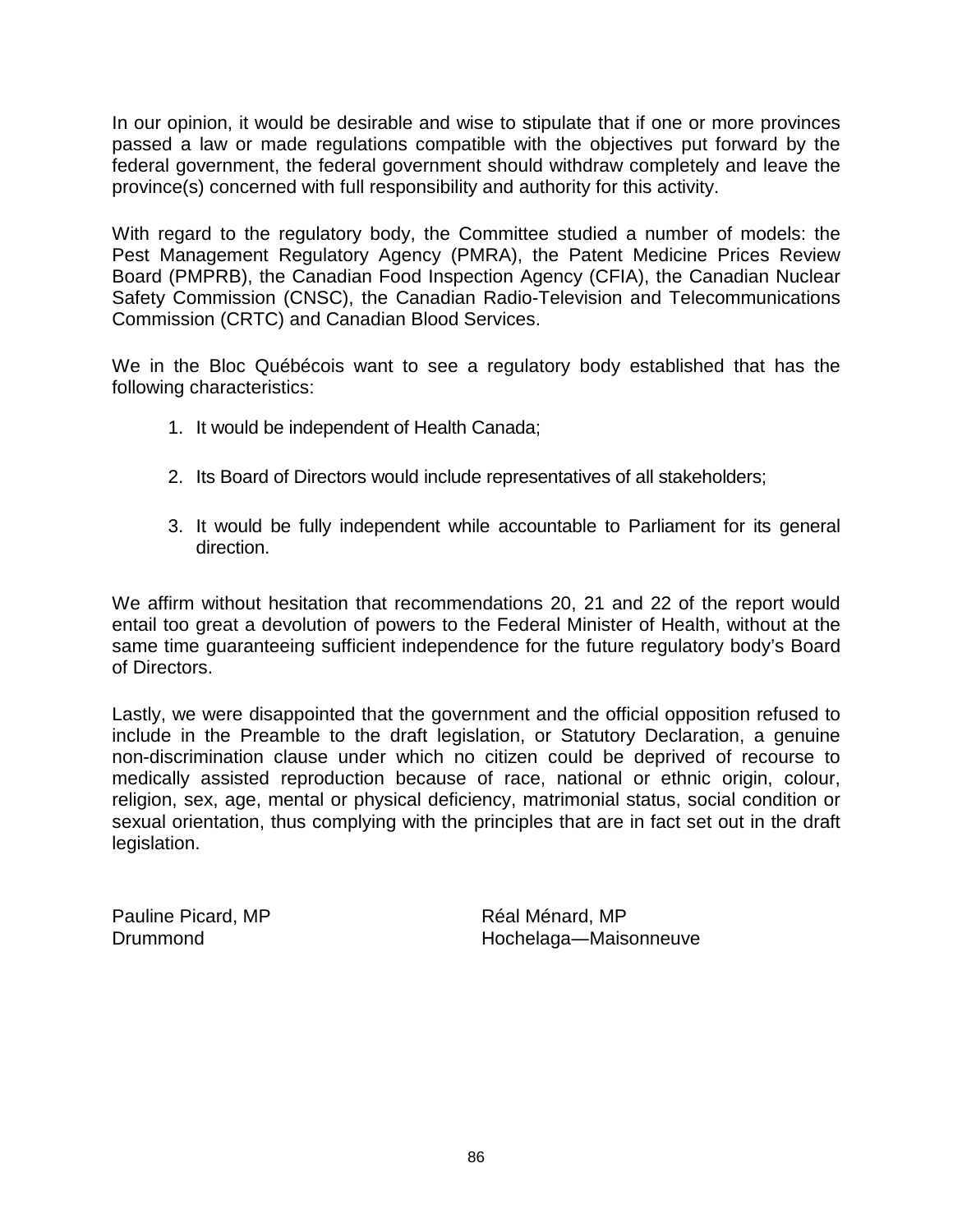## **NEW DEMOCRATIC PARTY DISSENTING OPINION**

### **Standing Committee on Health Report on Assisted Reproductive Technologies**

The past two decades have seen a virtual quantum leap in our knowledge of genetics and reproductive technology. The frontier of the possible has shifted dramatically. During the Health Committee's review of the government's draft proposal on assisted reproductive technology, we heard testimony to the value of this new technology in treating infertility, to the promise of developments such as stem cell research for overcoming serious health problems and to the potential risks posed by this technology to citizens in an unregulated environment.

The Health Committee has been assisted by many witnesses during our examination of this wide-ranging topic, witnesses who have shared both their expert opinions and personal experiences. These are complex issues and emotional ones for many and we greatly appreciate the contribution these witnesses have made to our deliberations.

The Committee has made a number of very significant recommendations in its report toward regulating reproductive technologies. The prohibition of human cloning, strict controls on embryonic stem cell research, an end to donor anonymity, a ban on commercial surrogacy and the need for a quasi-independent regulatory body, for example, are proposals supported by New Democrats. There are other areas, however, such as women's health protection, infertility prevention and the impact on persons with disabilities where we feel the Committee has failed to strike the right balance.

### **Urgent Action Needed**

Clearly, there is a need for urgent government action. Canada stands almost alone among industrialized nations without a legal framework to deal with these new scientific developments.

The Baird Royal Commission laid the foundation for legislation in its 1993 report. It made 293 recommendations in that report based on four years of consultations with an estimated 15,000 Canadians through interviews, surveys and focus groups. The Liberal government waited until 1996 to introduce legislation. However, that legislation, Bill C-47, died on the Order Paper with the 1997 election and was never re-introduced. We are now entering 2002 with only a draft document, not even a bill.

In the interim, scientific discovery and industrial development in this area have proceeded apace outside of any regulatory framework. Socially positive and negative impacts cohabit a legal limbo and Canadians are left without necessary health protections. A virtual zoo full of cloned species, patented higher life forms, manipulable human stem cells, internet surrogacy and embryonic screening are all now part of our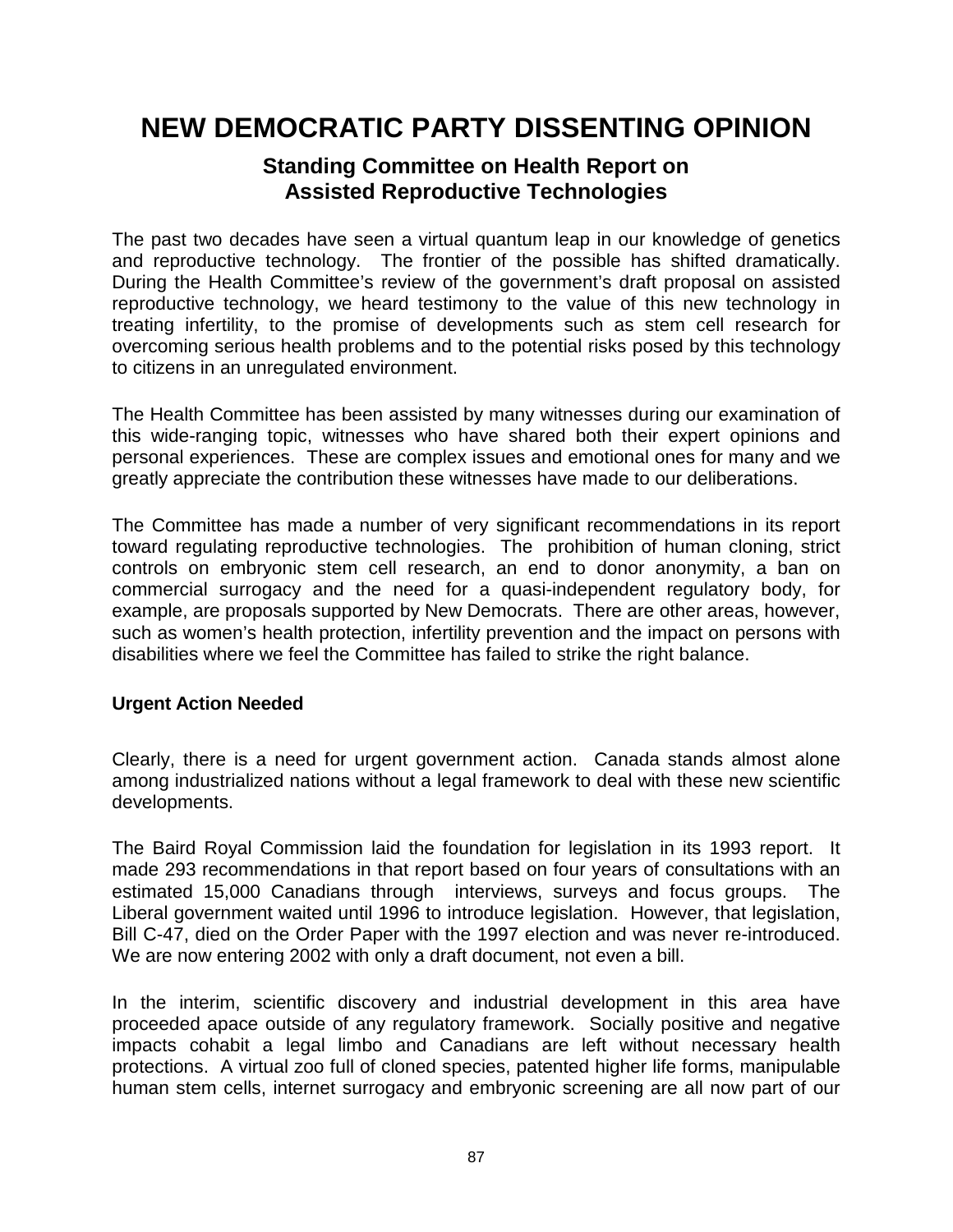daily lives. Unobstructed by regulation and with public health insurance helping to pay some of the costs, biotechnology corporations have turned Canada into a giant laboratory to research and develop their products and services with Canadians as the guinea pigs.

**Recommendation: We urge the Health Minister to table an actual bill immediately upon the resumption of House of Commons business in January and to draft regulations as quickly as possible with a view to passing the legislative package into law before the end of the Spring sitting. During the interim, we urge the government to enforce its voluntary moratorium on such practices as germ-line alteration, human embryo cloning and the buying and selling of eggs, sperm and embryos and to use existing laws, in areas such as drug safety, to protect women's health.** 

### **End Commercialization**

The benefits of appropriately regulated technology should be available to all Canadians through our public health system. However, the lack of active government intervention over the past decades has left control of this field firmly in the grip of multinational biotechnology corporations.

All Canadians should benefit equally from improvements to infertility treatment. This is far from the case now where public coverage of infertility conditions is practically nonexistent and private insurance often excludes fertility drugs or imposes severe limits on reimbursement. National leadership is required to validate infertility as a medical condition and to ensure that all women have access to safe, science-based and effective treatment.

**Recommendation: We call on the federal government to initiate measures—in conjunction with provincial and territorial governments where appropriate—to bring reproductive technology within the public/non-profit sector. We urge the federal government to encourage and support efforts like that of the Manitoba government to reclaim for-profit services for public health care, particularly in relation to reproductive technology.** 

Knowledge of the genetic building blocks of life forms part of our common human legacy and the public good. It should not be forfeited to the private preserve of giant life science and drug corporations. However, that has been the effect of the government's over-zealous support for patent protection and its placing of intellectual property rights over the public interest. The Canadian Patent Office is already beset with patent claims on various genetically manipulated human cells.

**Recommendation: We call on the government to change the Patent Act to prohibit the patenting of human genetic material and to preempt applications currently before the Canadian Patent Office for patents on genetically**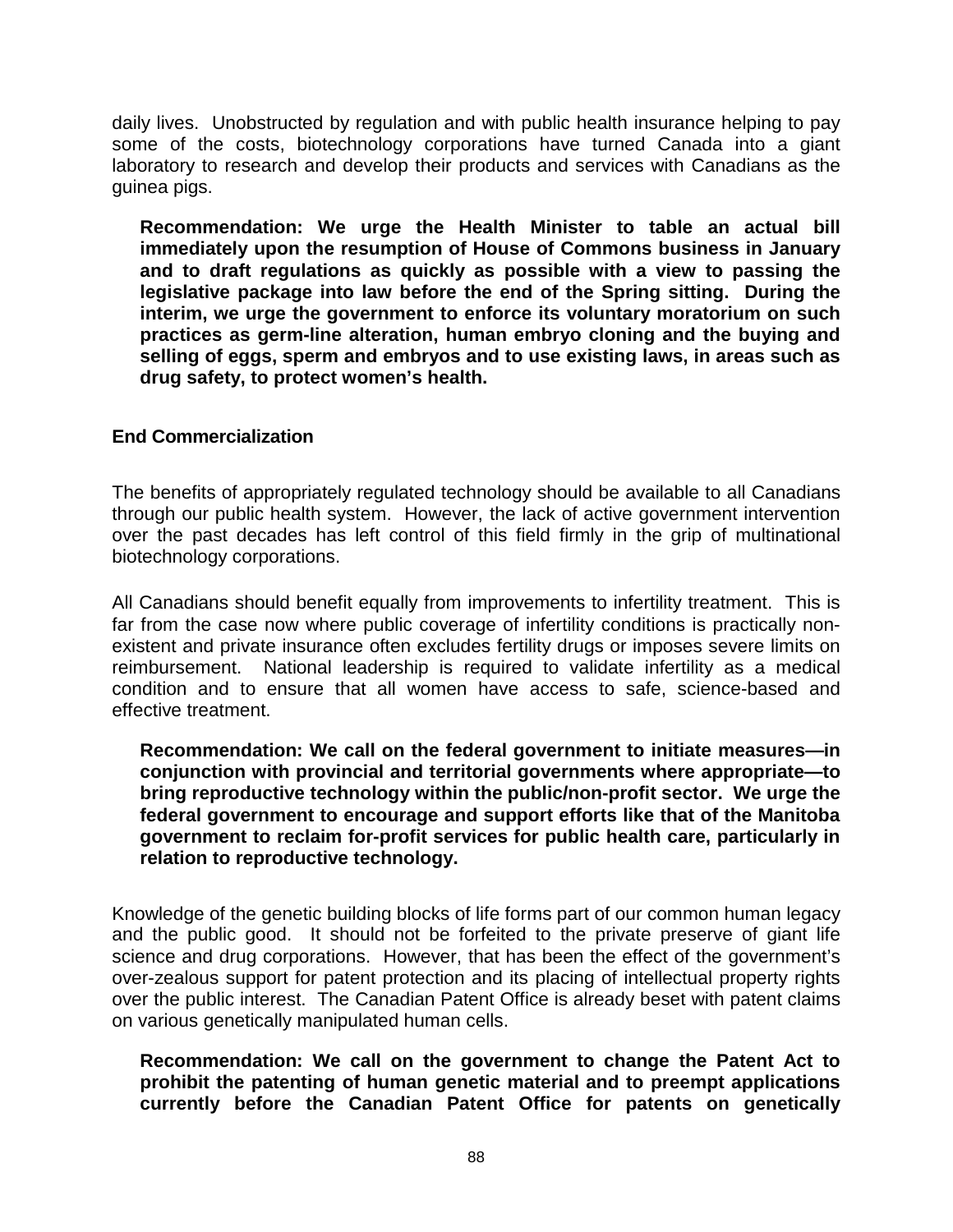**engineered human stem cells. We also urge the federal government to play a leading role internationally, in line with the UNESCO 1997 Declaration on the Human Genome and Human Rights, to keep international trade agreements from overriding the health interests of Canadians. This is an important proactive step toward shaping international trade law to prevent Canada from being obligated to grant patents on human genes in the future.** 

### **Women's Health: A Priority**

The rights and health of women must be the first consideration in regulating reproductive technologies. Our approach to reproductive technology must be grounded solidly in the concept of women's reproductive freedom. This requires the federal government to ensure that reproductive technologies are proven to be safe before being permitted, that the risks and benefits of any treatment for women are fully disclosed, that the evaluation of reproductive health services include women's experiences and that the funds needed to achieve these objectives are made available.

Currently, women are often not informed about the links between some fertility drugs and cancers or about the real success/failure rates of fertility clinics. Canada's drug approval process is failing women if unsafe drugs are allowed to remain on the market.

**Recommendation: We urge the government to review, on a precautionary rather than risk assessment basis, the safety of fertility drugs currently being marketed in Canada and to promptly remove any drugs of questionable safety. We further recommend that the proposed regulatory body for reproductive technologies establish formal mechanisms to ensure direct input from the Women's Bureau at Health Canada. It is also incumbent on the government to ensure funding for the participation of the women's health community in reproductive technology decisions and we recommend that this funding be a mandated budget item.** 

We support a precautionary approach to women's health in which the onus is on providers and researchers to prove a procedure's safety before it is approved for use.

### **Recommendation: We call for the precautionary principle to be explicitly set out in the legislation as a prerequisite for the approval of all standards and procedures.**

A priority on women's health requires a focus on the causes of infertility. Neglecting the causes of infertility means that women are being subjected to intrusive and risky procedures to treat problems that might very well have been preventable. Sexually transmitted diseases, environmental toxins, workplace hazards and delayed child bearing for economic reasons are well-known contributors to infertility, yet the Committee Report relegates these to "additional concerns".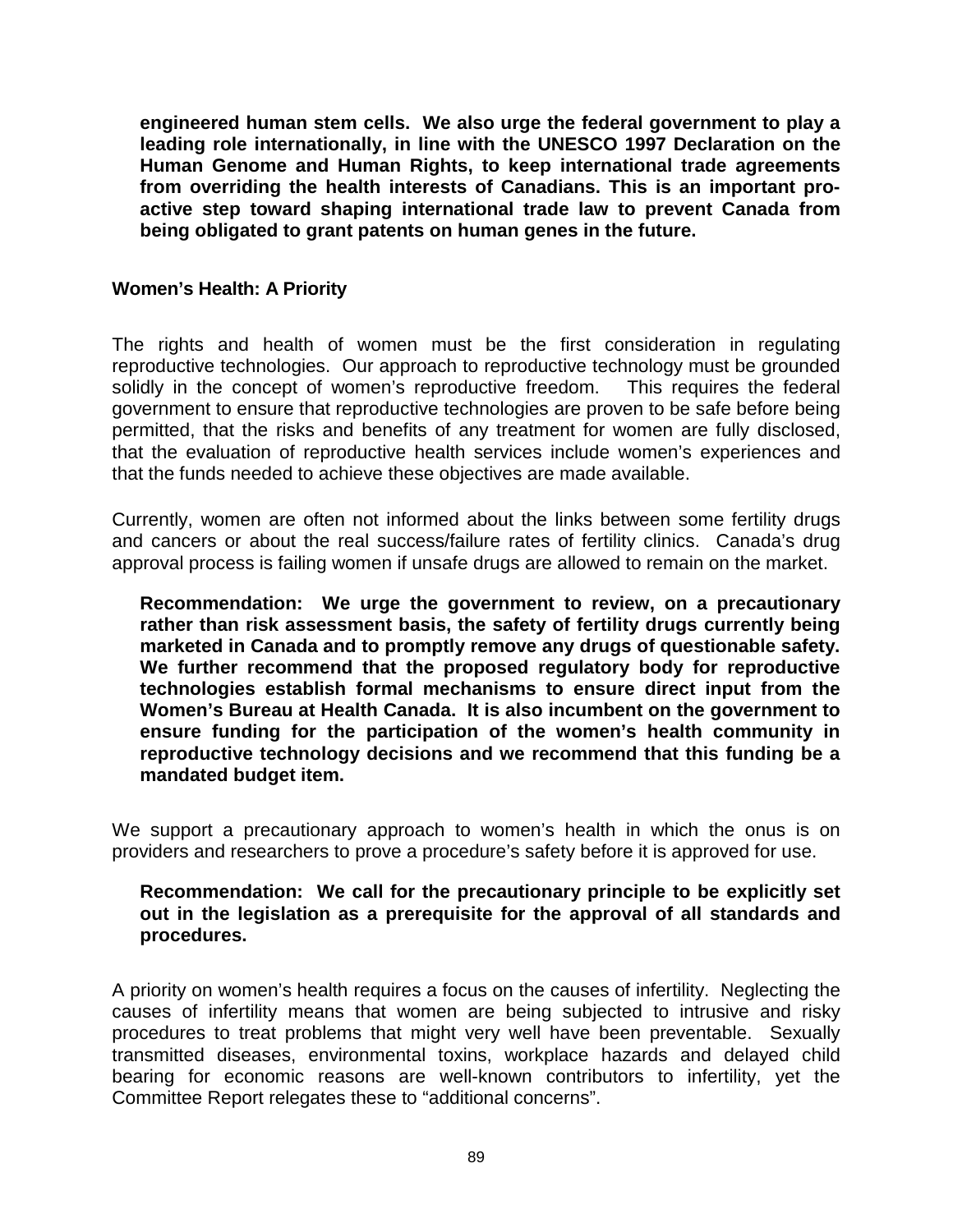**Recommendation: Prevention must be seen as a central aspect of any policy on reproductive technologies and a key part of the work of any newly established regulatory authority.** 

### **Genetics: Who Charts the Future?**

Reproductive technology has given us new tools to predict and manipulate our genetic futures. There are negative as well as positive implications. Advocates for persons with disabilities have raised concerns that genetic testing for the purpose of eliminating disabilities is a form of eugenic cleansing that will effectively lead to the bio-medical elimination of diversity. There are further concerns that these questions are being decided by private corporations beyond public control.

Genetic-based discrimination is also an issue. Without regulation, we already see: pre-natal testing taking place without a full knowledge of what is or is not treatable; routine screening of newborns without parental consent; no prohibition of "home" genetic tests; employer demands for genetic testing; and life insurance companies demanding genetic test results as part of customer screening. Since 1993, 30 gene therapy experiments have been approved without any policy framework or national genetics strategy. Without regulation, there are serious safety concerns for persons engaged as subjects in genetic experimentation.

Like organ transplantation, genetics transcends federal-provincial jurisdictional boundaries. It requires a national vision and federal leadership—especially given the extent of commercial activity in the area.

**Recommendation: We call on the federal government to move quickly to develop a national strategy on genetics based on respect for human dignity and diversity. We must enshrine specific legal rights, including the right to genetic privacy and informed consent and the right to freedom from all forms of genetics-based discrimination. And we must ensure that persons with disabilities and their organizations are involved in all discussions in this area.** 

New reproductive and genetic technology must not be used to further marginalize people with disabilities. Policies and legislation must reflect the fundamental principle that every person is unique and by way of their gifts and assets contributes to their own well-being and to the well-being of society as a whole.

#### **Safety is Paramount**

Above all, the area of reproductive and genetic technologies needs a strong regulator. The Committee recommendations for a regulatory framework are a step in this direction.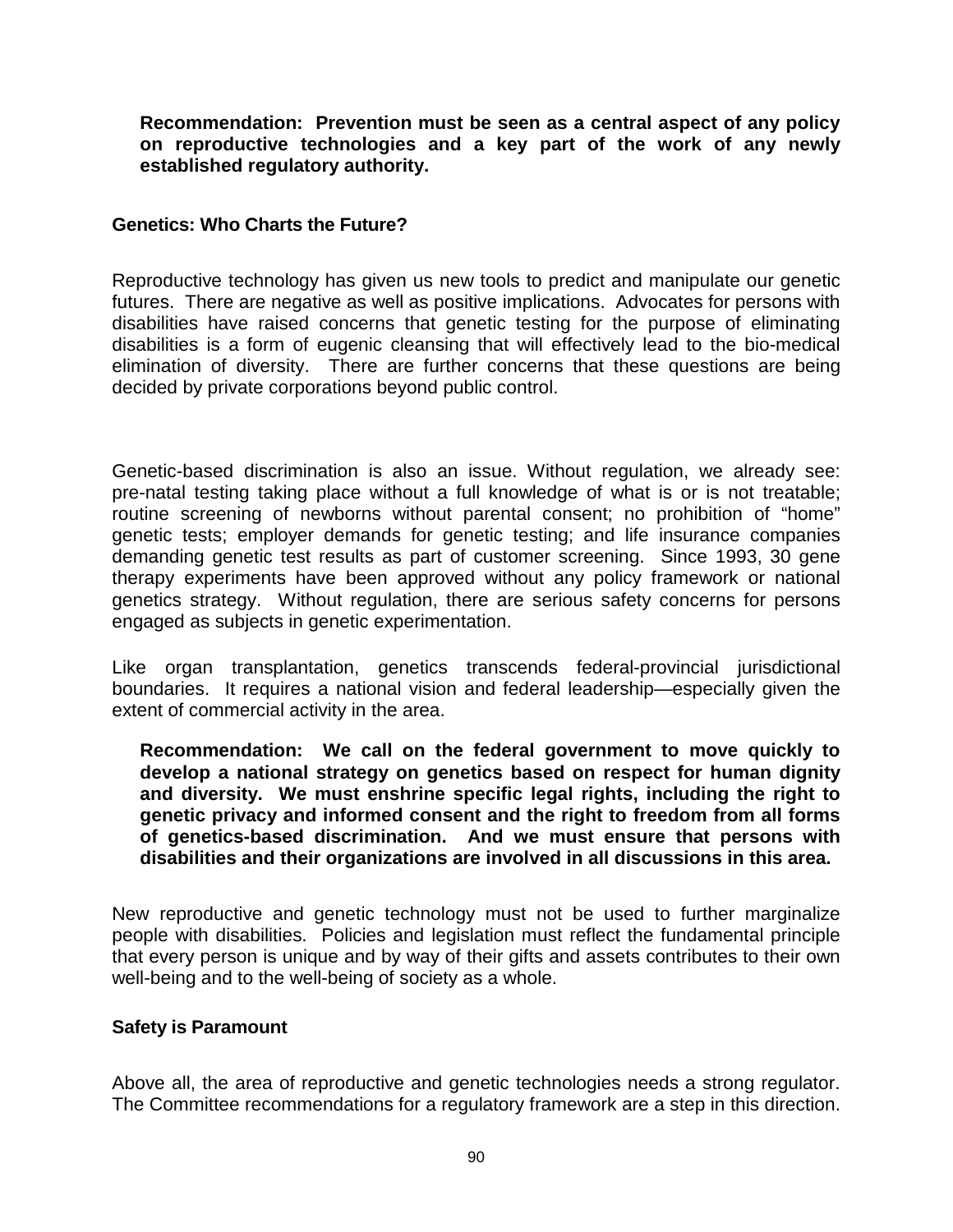The proposal for a quasi-independent regulatory body is an acknowledgement of the frequently voiced call for independence, transparency, accessibility, accountability and diversity. However, the central requirement for active, not passive regulation in this area remains a key concern, whether the regulatory authority is housed within government or an external agency. A precautionary approach takes more than the establishment of a new structure. It requires a commitment from government to support active oversight and a halt in its pursuit of the passive risk-management model. If we have learned anything from the tainted blood tragedy, it is that when safety is not foremost, Canadians pay with their health and their lives. The recommendations of Justice Krever for this country's blood system are equally applicable to reproductive and genetic technologies. Accordingly, it is imperative that a national safety system include the capacity, the resources and the mandate to actively identify the risks that threaten the safety of those involved, conduct frequent inspections of fertility clinics, strictly enforce all regulatory requirements, communicate promptly and constantly review the scientific and medical literature.

As Justice Krever stated, a regulatory authority must not assume a passive or responsive role, or rely on a philosophy of voluntary compliance to protect the health of Canadians. The regulations governing this area must be strictly enforced and the actions taken by those involved to comply with the regulatory directives must be closely monitored.

When taken as a whole, the government's performance to date casts serious doubt on its intention to arm a regulatory agency with the mandate needed, backed by the tools and resources needed. The strength of political will is the determining test for any regulatory effort. It signals those charged with enforcement and it signals those engaged in regulated activity. The strongest possible commitment to the ongoing regulation of reproductive technology must be evident in the mandate of the regulatory body and the urgency with which the government acts to bring in legislation.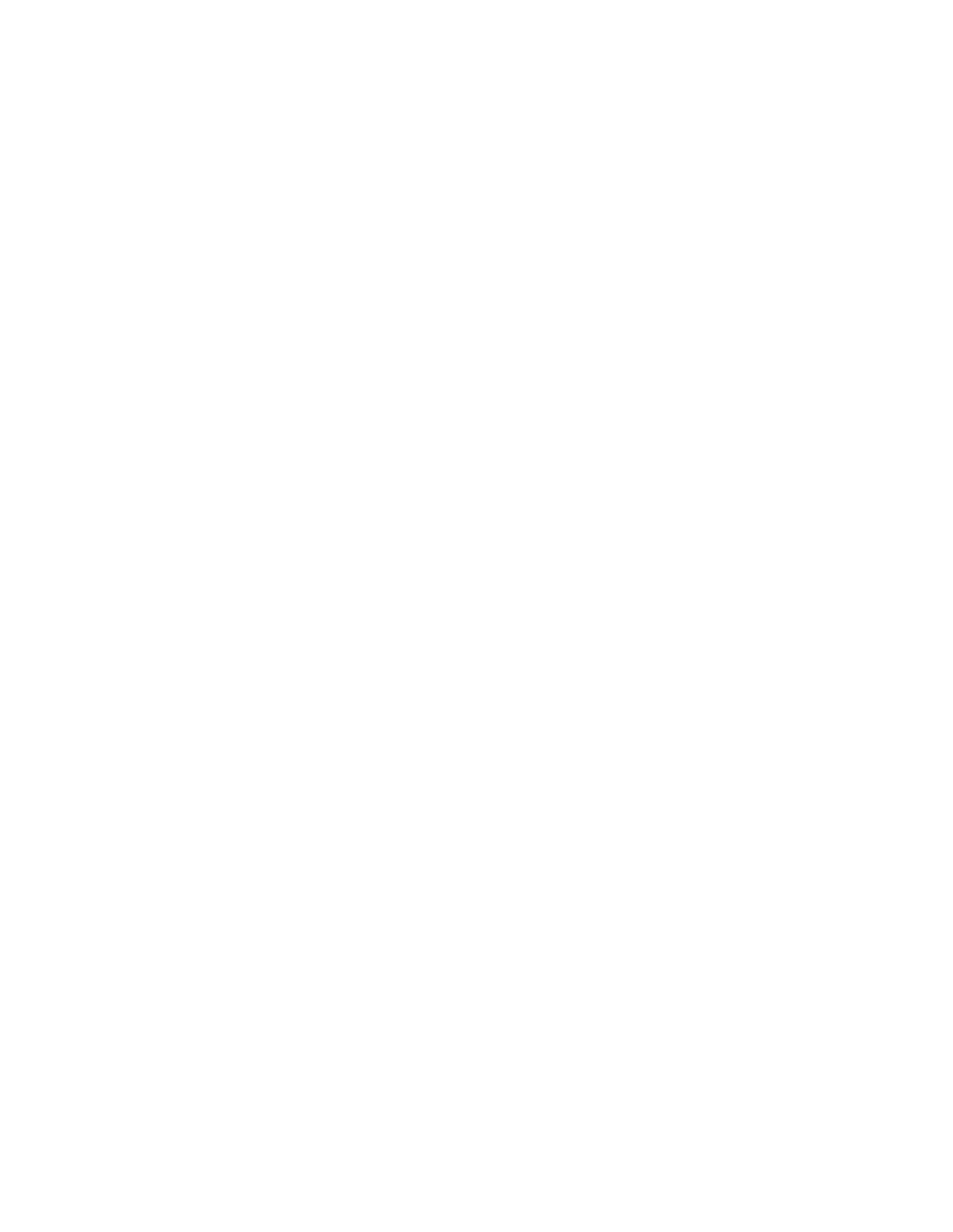## **DISSENTING OPINION**

### **André Bachand, MP for Richmond―Arthabaska Progressive Conservative Party Critic**

 I want to begin by thanking the members of the Committee and its Chair for good work well done. The support and professionalism of the Clerk and the research team are also very commendable.

 The high quality of the report reflects the high quality of the witnesses. However, certain points do need be raised.

#### **Prohibited activities**

 The activities prohibited by the draft legislation, which fall under the Criminal Code, should immediately be the subject of a separate law, which could be brought in by the Minister of Justice. In addition, we want research on embryonic stem cells to be included among the prohibited activities.

#### **Donors (sperm, eggs and embryos)**

 The report says that "only donors who consent to have identifying information released to offspring should be accepted" (page 34 [?]) Recommendation 18 [19?] would put an end to all anonymity for donors.

 We agree that a full medical and background history should be on file. We have however extremely strong reservations about doing away with anonymity. What will the consequences be for the number of donors? In our opinion, while donors should be required to disclose their medical history, their right to personal anonymity should be their own choice.

#### **Equivalency agreements**

 The question of shared responsibility is one that concerns us greatly. In our opinion, the provinces and territories should **have** to be involved. We do not at all share the hesitation raised in paragraph 1.91, on page 36.

 The topics discussed in this report are too important, and should be the subject of indepth consultations that could lead to a federal-provincial-territorial conference.

 We hope that the report will produce concrete results. Other discussion will take place, but it is high time that this country adopted statutory and regulatory tools to govern this area of activity. Science is once again running ahead of legislation.